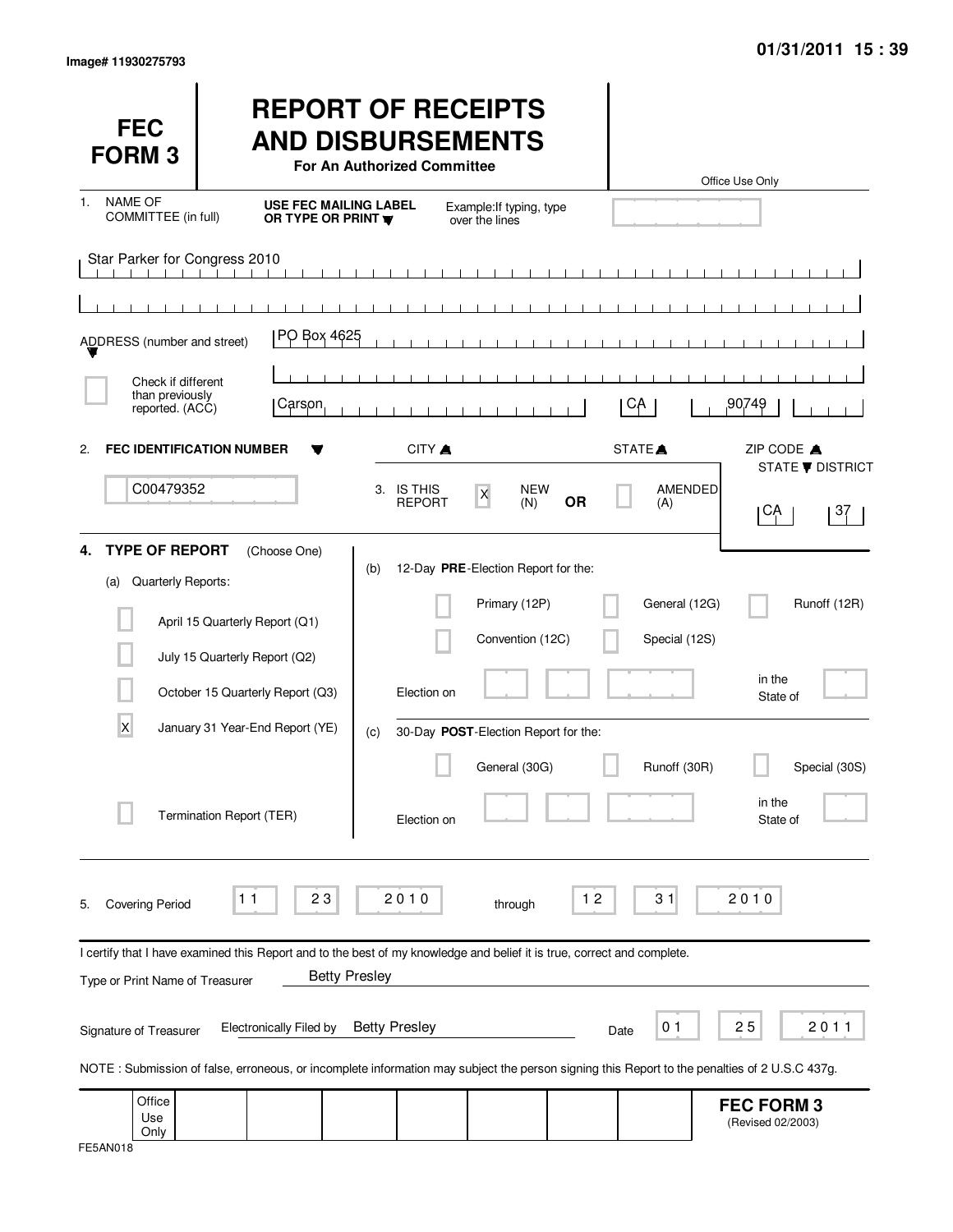|    |     | Image# 11930275794                                                                              |                                    | <b>SUMMARY PAGE</b><br>of Receipts and Disbursements                                       |     |                                                                               | 2/51            |
|----|-----|-------------------------------------------------------------------------------------------------|------------------------------------|--------------------------------------------------------------------------------------------|-----|-------------------------------------------------------------------------------|-----------------|
|    |     | FEC Form 3 (Revised 02/2003)<br>Write or Type Committee Name                                    |                                    |                                                                                            |     |                                                                               |                 |
|    |     | Star Parker for Congress 2010                                                                   |                                    |                                                                                            |     |                                                                               |                 |
|    |     | Report Covering the Period:<br>From:                                                            | М<br>D D<br>M.<br>$2\bar{3}$<br>11 | $\begin{array}{c}\nY & Y & Y \\ 2010\n\end{array}$                                         | To: | $\begin{smallmatrix}0&0\&3\1\end{smallmatrix}$<br>М<br>'M<br>$\overline{1}$ 2 | $Y'Y'Y$<br>2010 |
|    |     |                                                                                                 |                                    | <b>COLUMN A</b><br><b>This Period</b>                                                      |     | <b>COLUMN B</b><br><b>Election Cycle-to-Date</b>                              |                 |
| 6. |     | Net Contributions (other than loans)                                                            |                                    |                                                                                            |     |                                                                               |                 |
|    | (a) | <b>Total Contributions</b><br>(other than loans) (from Line 11(e))                              |                                    | 43646.94                                                                                   |     |                                                                               | 66908.94        |
|    | (b) | <b>Total Contribution Refunds</b>                                                               |                                    | 105.00                                                                                     |     |                                                                               | 230.00          |
|    | (c) | Net Contributions (other than loans)<br>(subtract Line $6(b)$ from Line $6(a)$ )                |                                    | 43541.94                                                                                   |     |                                                                               | 66678.94        |
| 7. |     | Net Operating Expenditures                                                                      |                                    |                                                                                            |     |                                                                               |                 |
|    | (a) | <b>Total Operating Expenditures</b>                                                             |                                    | 58174.00                                                                                   |     |                                                                               | 122487.34       |
|    | (b) | <b>Total Offsets to Operating</b><br>Expenditures (from Line 14)                                |                                    | 5833.38                                                                                    |     |                                                                               | 5833.38         |
|    | (c) | Net Operating Expenditures<br>(subtract Line 7(b) from Line 7(a))                               |                                    | 52340.62                                                                                   |     |                                                                               | 116653.96       |
| 8. |     | Cash on Hand at Close of<br>Reporting Period (from Line 27)                                     |                                    | 24612.99                                                                                   |     |                                                                               |                 |
| 9. |     | Debts and Obligations Owed TO<br>the Committee (Itemize all on<br>Schedule C and/or Schedule D) |                                    | 0.00                                                                                       |     |                                                                               |                 |
|    |     | 10. Debts and Obligations Owed BY<br>the Committee (Itemize all on                              |                                    | 41868.00                                                                                   |     |                                                                               |                 |
|    |     | Schedule C and/or Schedule D)                                                                   |                                    |                                                                                            |     |                                                                               |                 |
|    |     |                                                                                                 |                                    | For further information contact:<br><b>Federal Election Commission</b><br>999 E Street, NW |     |                                                                               |                 |

Washington, DC 20463

Toll Free 800-424-9530 Local 202-694-1100

FE5AN018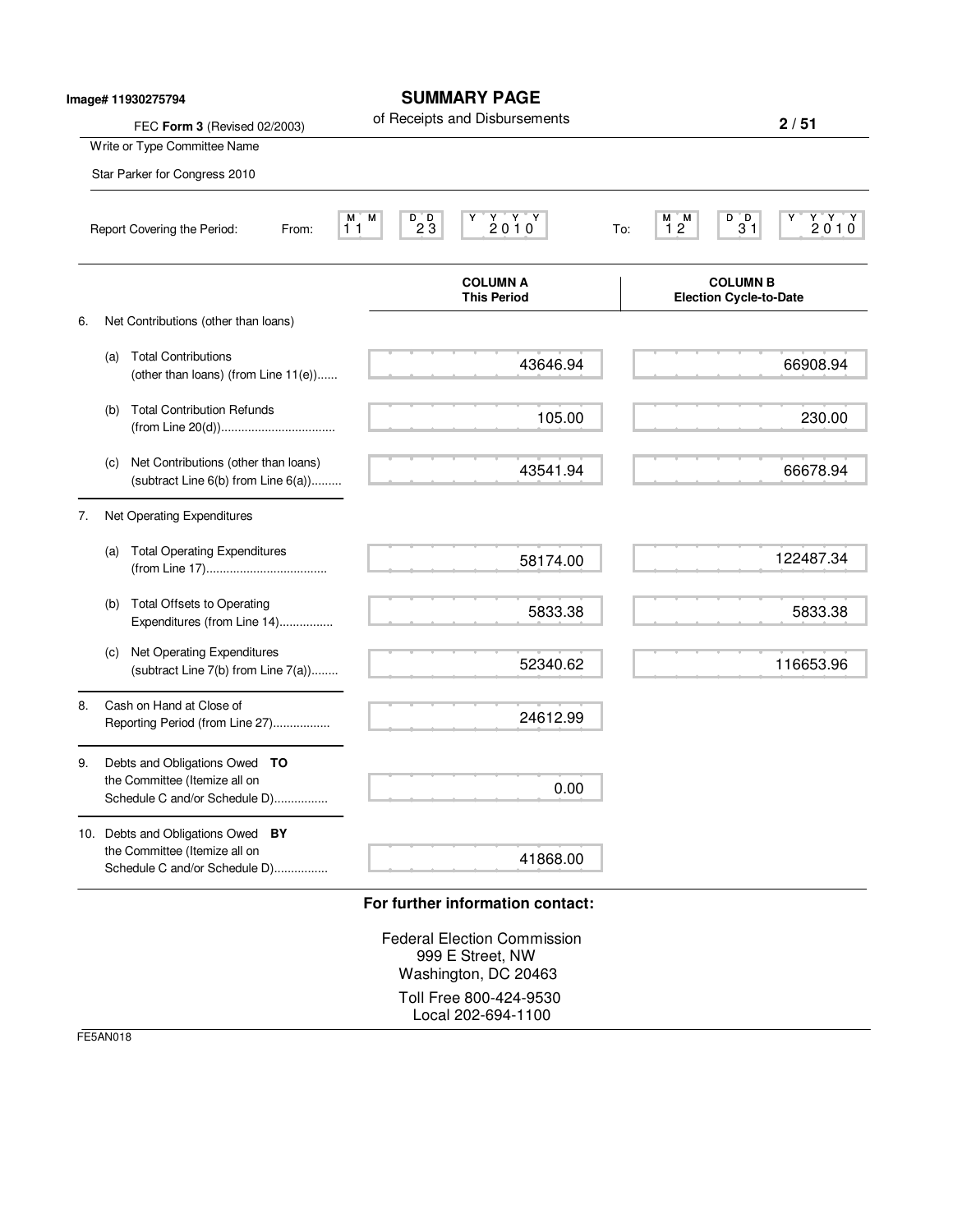| Image# 11930275795<br>FEC Form 3<br>(Revised 12/2003)                                                  | <b>DETAILED SUMMARY PAGE</b><br>of Receipts       | 3/51                                                                     |
|--------------------------------------------------------------------------------------------------------|---------------------------------------------------|--------------------------------------------------------------------------|
| Write or Type Committee Name<br>Star Parker for Congress 2010                                          |                                                   |                                                                          |
| Report Covering the Period:<br>From:                                                                   | M<br>M<br>YYYY<br>D<br>D<br>Υ<br>23<br>2010<br>11 | $D^{\prime\prime}$ $D$<br>Y Y Y<br>M<br>ĬΜ<br>2,0,1,0<br>12<br>31<br>To: |
| <b>I. RECEIPTS</b>                                                                                     | <b>COLUMN A</b><br><b>Total This Period</b>       | <b>COLUMN B</b><br><b>Election Cycle-to-Date</b>                         |
| 11. CONTRIBUTIONS (other than loans) FROM:                                                             |                                                   |                                                                          |
| Individuals/Persons Other Than<br>(a)<br><b>Political Committees</b><br>(i) Itemized (use Schedule A)  | 6243.00                                           | 6243.00                                                                  |
|                                                                                                        | 37403.94                                          | 60665.94                                                                 |
| (iii) TOTAL of contributions                                                                           | 43646.94                                          | 66908.94                                                                 |
| from individuals                                                                                       | 0.00                                              | 0.00                                                                     |
| Political Party Committees<br>(b)<br><b>Other Political Committees</b><br>(c)                          | 0.00                                              | 0.00                                                                     |
| (d)                                                                                                    | 0.00                                              | 0.00                                                                     |
| <b>TOTAL CONTRIBUTIONS</b><br>(e)<br>(other than loans)<br>$(add Lines 11(a)(iii), (b), (c), and (d))$ | 43646.94                                          | 66908.94                                                                 |
| 12. TRANSFERS FROM OTHER<br>AUTHORIZED COMMITTEES                                                      | 0.00                                              | 0.00                                                                     |
| 13. LOANS                                                                                              |                                                   |                                                                          |
| Made or Guaranteed by the<br>(a)                                                                       | 0.00                                              | 0.00                                                                     |
|                                                                                                        | 20000.00                                          | 20000.00                                                                 |
| (b)<br><b>TOTAL LOANS</b><br>(C)<br>(add Lines 13(a) and (b))                                          | 20000.00                                          | 20000.00                                                                 |
| 14. OFFSETS TO OPERATING                                                                               |                                                   |                                                                          |
| <b>EXPENDITURES</b><br>(Refunds, Rebates, etc.)                                                        | 5833.38                                           | 5833.38                                                                  |
| 15. OTHER RECEIPTS                                                                                     | 400.00                                            | 400.00                                                                   |
| 16. TOTAL RECEIPTS (add Lines                                                                          |                                                   |                                                                          |
| 11(e), 12, 13(c), 14, and 15)<br>(Carry Total to Line 24, page 4)                                      | 69880.32                                          | 93142.32                                                                 |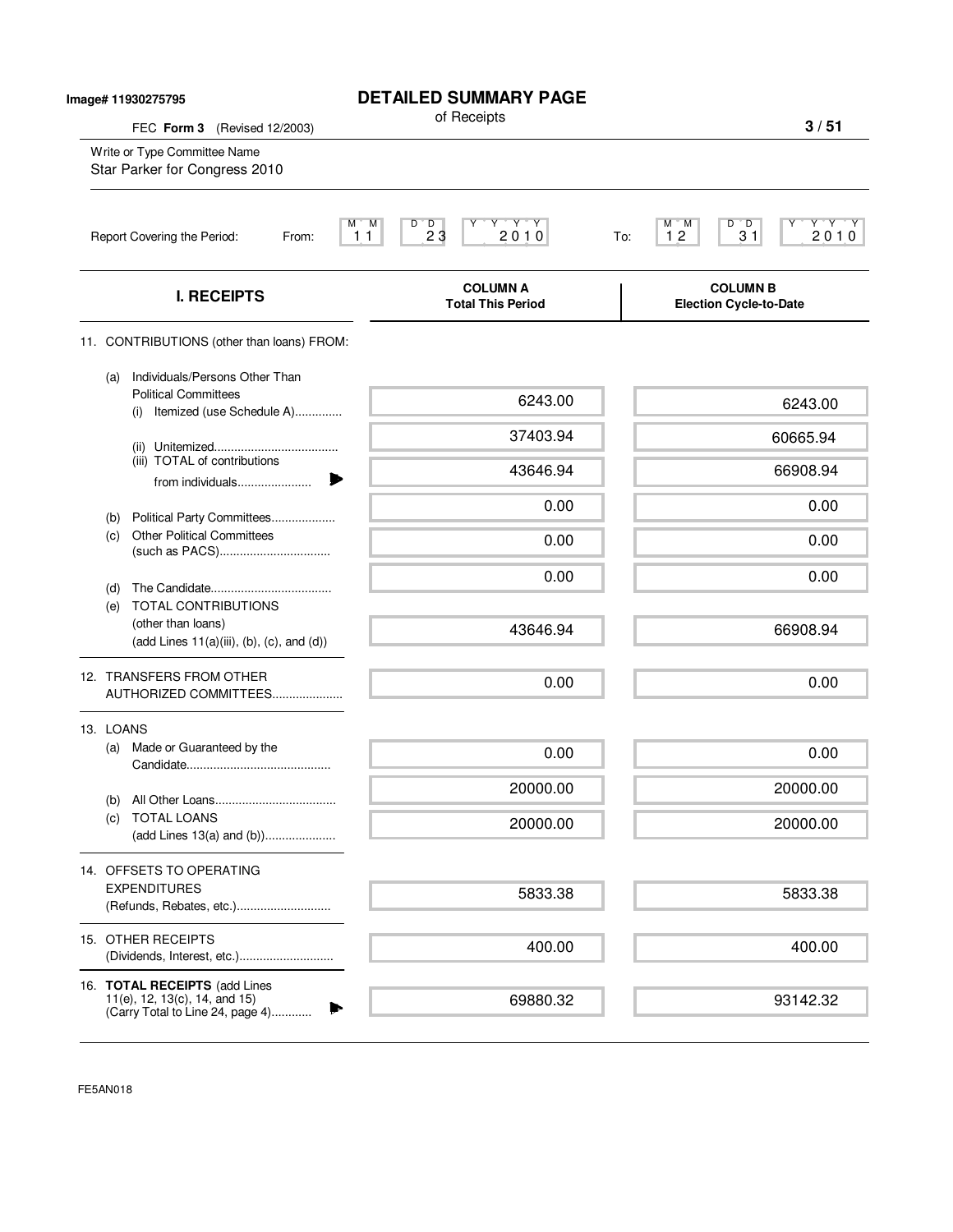FEC **Form 3** (Revised 02/2003)

## **DETAILED SUMMARY PAGE**

of Disbursements

**4 / 51**

| <b>II. DISBURSEMENTS</b>                                             | <b>COLUMN A</b><br><b>Total This Period</b> | <b>COLUMN B</b><br><b>Election Cycle-to-Date</b> |
|----------------------------------------------------------------------|---------------------------------------------|--------------------------------------------------|
| 17. OPERATING EXPENDITURES                                           | 58174.00                                    | 122487.34                                        |
| 18. TRANSFERS TO OTHER<br>AUTHORIZED COMMITTEES                      | 0.00                                        | 0.00                                             |
| 19. LOAN REPAYMENTS:<br>(a) Of Loans Made or Guaranteed              |                                             |                                                  |
| by the Candidate                                                     | 0.00                                        | 0.00                                             |
| (b)                                                                  | 0.00                                        | 0.00                                             |
| TOTAL LOAN REPAYMENTS<br>(C)                                         | 0.00                                        | 0.00                                             |
| 20. REFUNDS OF CONTRIBUTIONS TO:                                     |                                             |                                                  |
| Individuals/Persons Other<br>(a)<br>Than Political Committees        | 105.00                                      | 230.00                                           |
| Political Party Committees<br>(b)                                    | 0.00                                        | 0.00                                             |
| <b>Other Political Committees</b><br>(c)                             | 0.00                                        | 0.00                                             |
| TOTAL CONTRIBUTION REFUNDS<br>(d)<br>(add Lines 20(a), (b), and (c)) | 105.00                                      | 230.00                                           |
| OTHER DISBURSEMENTS<br>21.                                           | 0.00                                        | 0.00                                             |
| 22. TOTAL DISBURSEMENTS                                              | 58279.00                                    | 122717.34                                        |
| (add Lines 17, 18, 19(c), 20(d), and 21) $\triangleright$            |                                             |                                                  |

## **III. CASH SUMMARY**

|                                               | 13011.67 |
|-----------------------------------------------|----------|
|                                               | 69880.32 |
|                                               | 82891.99 |
|                                               | 58279.00 |
| 27. CASH ON HAND AT CLOSE OF REPORTING PERIOD | 24612.99 |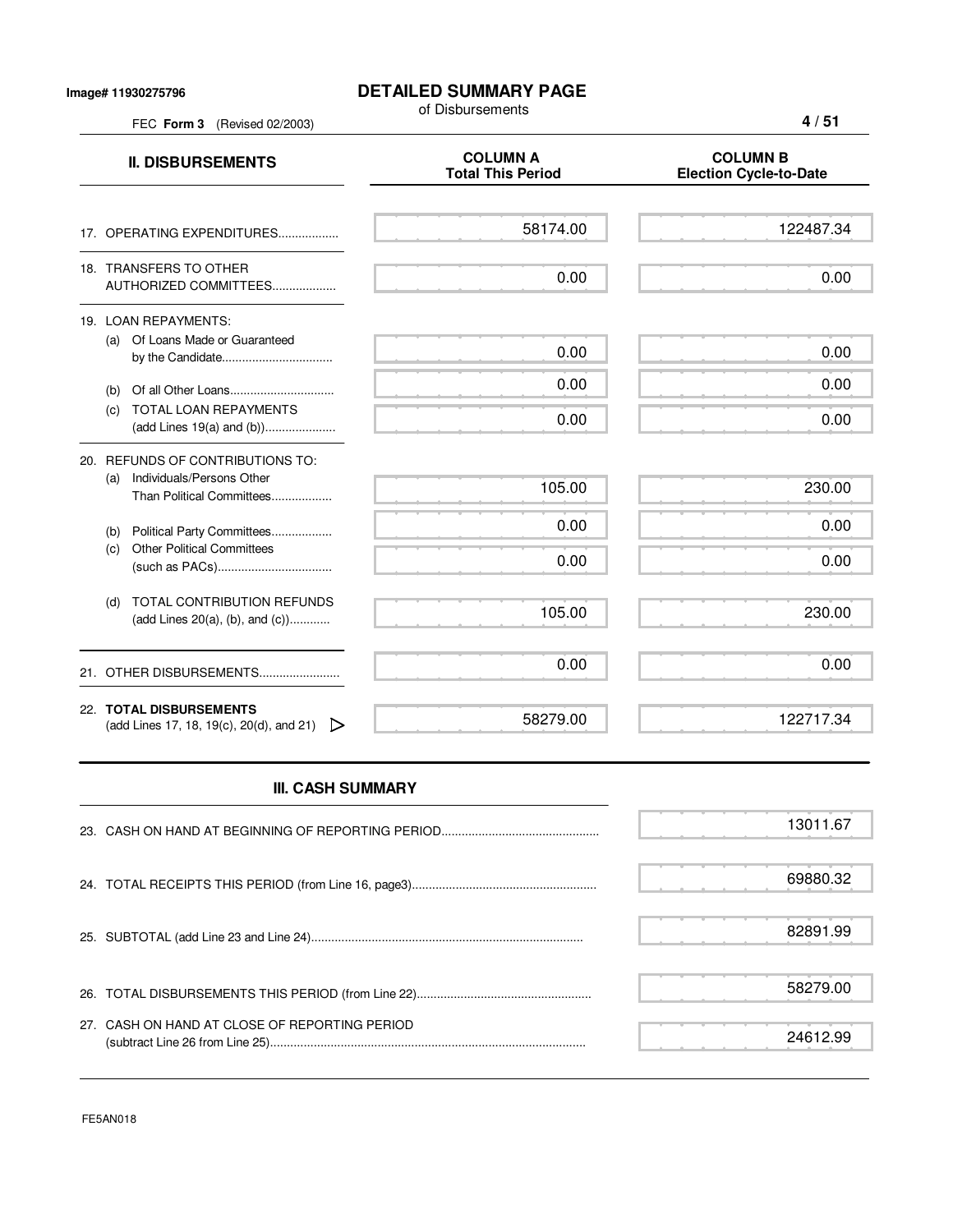| <b>SCHEDULE A (FEC Form 3)</b><br><b>ITEMIZED RECEIPTS</b>                                                                                                                                                                                                                         | Use separate schedule(s)<br>for each category of the<br><b>Detailed Summary Page</b>                                                                                                                                                                                                    | PAGE 5/51<br>FOR LINE NUMBER:<br>(check only one)<br>$\mathsf{X}$<br>11 <sub>b</sub><br>11a<br>11c<br>11d<br>12<br>13a<br>13 <sub>b</sub><br>14<br>15                                                                                                                                                                                                                                                                                                                                                                                                                                    |
|------------------------------------------------------------------------------------------------------------------------------------------------------------------------------------------------------------------------------------------------------------------------------------|-----------------------------------------------------------------------------------------------------------------------------------------------------------------------------------------------------------------------------------------------------------------------------------------|------------------------------------------------------------------------------------------------------------------------------------------------------------------------------------------------------------------------------------------------------------------------------------------------------------------------------------------------------------------------------------------------------------------------------------------------------------------------------------------------------------------------------------------------------------------------------------------|
| NAME OF COMMITTEE (In Full)                                                                                                                                                                                                                                                        | Any information copied from such Reports and Statements may not be sold or used by any person for the purpose of soliciting contributions<br>or for commercial purposes, other than using the name and address of any political committee to solicit contributions from such committee. |                                                                                                                                                                                                                                                                                                                                                                                                                                                                                                                                                                                          |
| Star Parker for Congress 2010<br>Full Name (Last, First, Middle Initial)<br><b>JOHN ROTHERT</b><br>А.<br>Mailing Address 230 7TH AVE N<br>City<br><b>NAPLES</b><br>FEC ID number of contributing<br>federal political committee.<br>Name of Employer<br>WELLINGTON MANAGEMENT HOL- | State<br>Zip Code<br>FL<br>34102<br>C<br>Occupation                                                                                                                                                                                                                                     | Date of Receipt<br>$\begin{array}{c c c c c c c c} \hline \textbf{0} & \textbf{0} & \textbf{0} & \textbf{0} & \textbf{0} & \textbf{0} & \textbf{0} & \textbf{0} & \textbf{0} & \textbf{0} & \textbf{0} & \textbf{0} & \textbf{0} & \textbf{0} & \textbf{0} & \textbf{0} & \textbf{0} & \textbf{0} & \textbf{0} & \textbf{0} & \textbf{0} & \textbf{0} & \textbf{0} & \textbf{0} & \textbf{0} & \textbf{0} & \textbf{0} & \textbf{0} &$<br>$M$ $M$ /<br>2010<br>11<br>18<br>Transaction ID: INCA31125<br>Amount of Each Receipt this Period<br>500.00<br><b>REATTRIBUTED CONTRIBUTION</b> |
| <b>DINGS</b><br>2010<br>Receipt For:<br>Primary<br>X General<br>Other (specify) $\blacktriangledown$                                                                                                                                                                               | CEO<br>Election Cycle-to-Date<br>▼<br>400.00                                                                                                                                                                                                                                            | [MEMO ITEM]                                                                                                                                                                                                                                                                                                                                                                                                                                                                                                                                                                              |
| Full Name (Last, First, Middle Initial)<br><b>JOHN ROTHERT</b><br>В.<br>Mailing Address 230 7TH AVE N<br>City                                                                                                                                                                      | Zip Code<br><b>State</b>                                                                                                                                                                                                                                                                | Date of Receipt<br>$Y - Y - Y$<br>$M$ $M$ /<br>D<br>$\overline{D}$<br>18<br>2010<br>11<br>Transaction ID: INCR31125                                                                                                                                                                                                                                                                                                                                                                                                                                                                      |
| <b>NAPLES</b><br>FEC ID number of contributing<br>federal political committee.<br>Name of Employer<br>WELLINGTON MANAGEMENT HOL-                                                                                                                                                   | FL<br>34102<br>C<br>Occupation                                                                                                                                                                                                                                                          | Amount of Each Receipt this Period<br>$-100.00$<br>REATTRIBUTED CONTRIBUTION                                                                                                                                                                                                                                                                                                                                                                                                                                                                                                             |
| <b>DINGS</b><br>Receipt For:<br>2010<br>X General<br>Primary<br>Other (specify) $\blacktriangledown$                                                                                                                                                                               | CEO<br>Election Cycle-to-Date<br>v<br>400.00                                                                                                                                                                                                                                            | [MEMO ITEM]                                                                                                                                                                                                                                                                                                                                                                                                                                                                                                                                                                              |
| Full Name (Last, First, Middle Initial)<br>C.<br>PHILIP ALLEN<br>Mailing Address 815 YUCCA STREET                                                                                                                                                                                  |                                                                                                                                                                                                                                                                                         | Date of Receipt<br>$M$ $M$ <sup><math>\prime</math></sup><br>$D$ $D$ $/$<br>Y 'Y 'Y<br>$Y$ <sup><math>\top</math></sup><br>25<br>2010<br>11                                                                                                                                                                                                                                                                                                                                                                                                                                              |
| City<br><b>PORT HUENEME</b><br>FEC ID number of contributing<br>federal political committee.                                                                                                                                                                                       | Zip Code<br><b>State</b><br>CA<br>93041<br>C                                                                                                                                                                                                                                            | Transaction ID: INCA31307<br>Amount of Each Receipt this Period<br>343.00                                                                                                                                                                                                                                                                                                                                                                                                                                                                                                                |
| Name of Employer<br>Receipt For:<br>2010<br>Primary<br>X General<br>Other (specify) $\blacktriangledown$                                                                                                                                                                           | Occupation<br><b>RETIRED</b><br>Election Cycle-to-Date<br>v<br>343.00                                                                                                                                                                                                                   |                                                                                                                                                                                                                                                                                                                                                                                                                                                                                                                                                                                          |
|                                                                                                                                                                                                                                                                                    |                                                                                                                                                                                                                                                                                         | 343.00<br>▶                                                                                                                                                                                                                                                                                                                                                                                                                                                                                                                                                                              |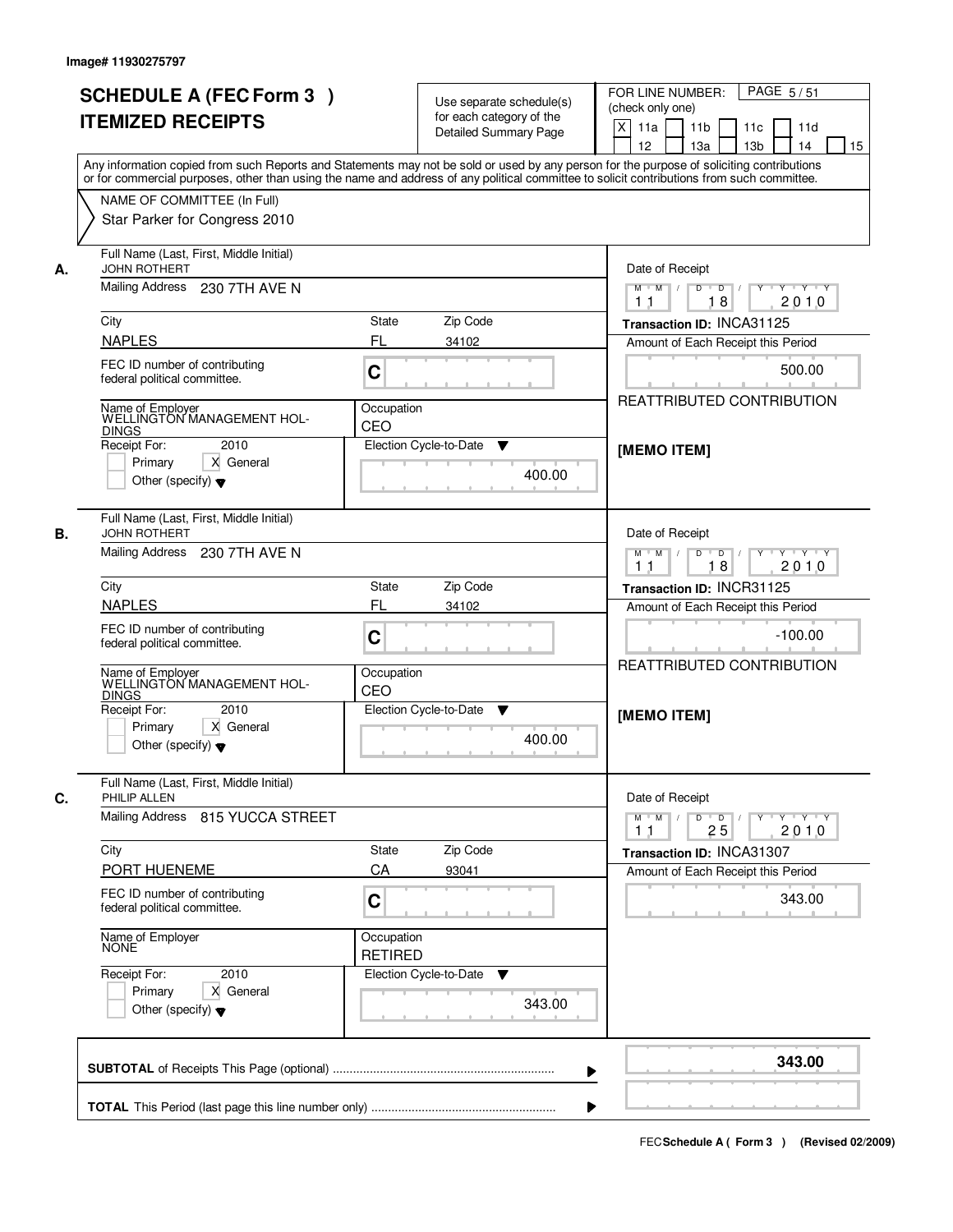**B.** Form/Schedule : **SA11AI** Transaction ID : **INCR31125** \$100 Reattributed to Jean Rothert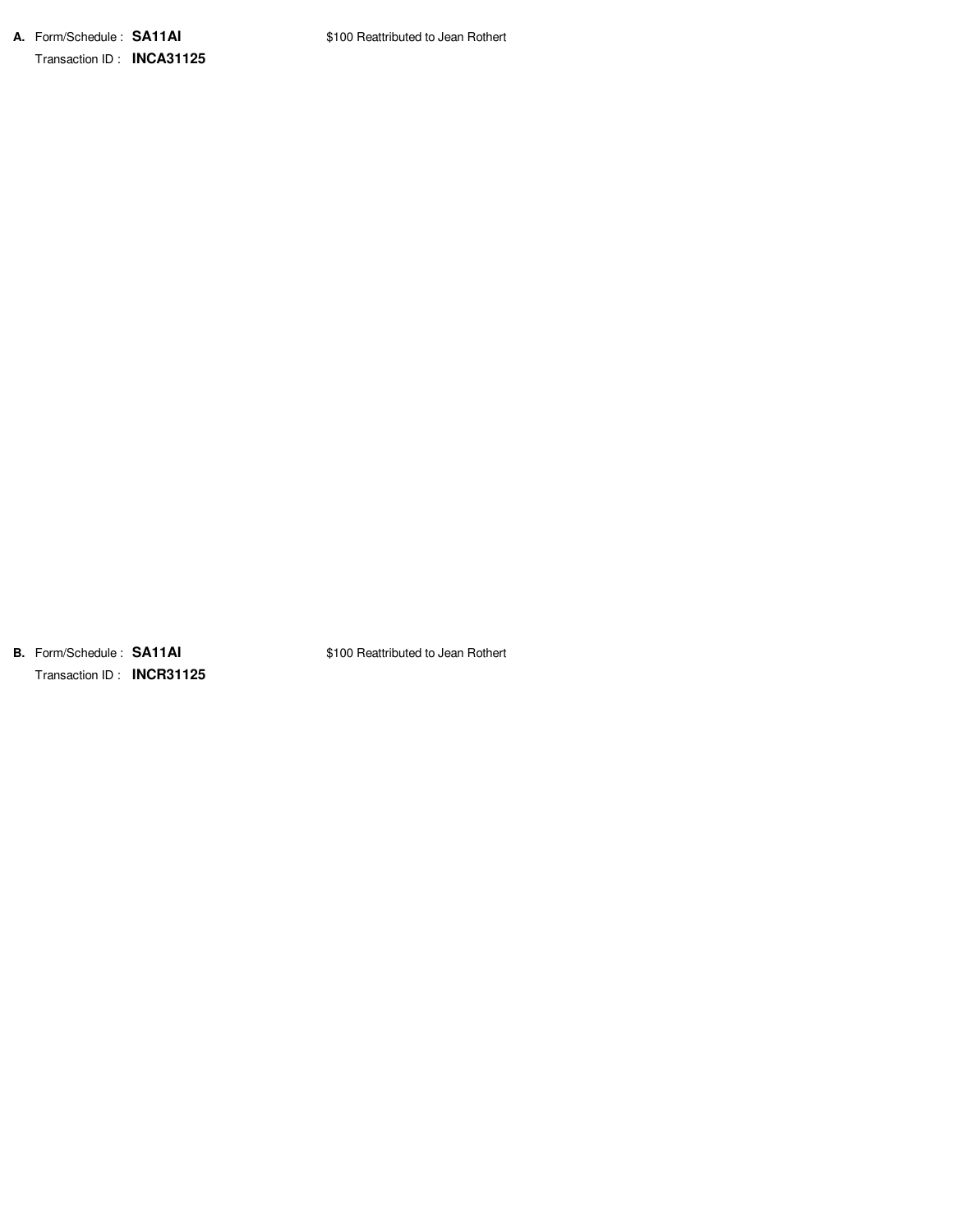|    | <b>SCHEDULE A (FEC Form 3)</b><br><b>ITEMIZED RECEIPTS</b><br>Any information copied from such Reports and Statements may not be sold or used by any person for the purpose of soliciting contributions    |                                | Use separate schedule(s)<br>for each category of the<br><b>Detailed Summary Page</b> | PAGE 7/51<br>FOR LINE NUMBER:<br>(check only one)<br>$\boldsymbol{\mathsf{X}}$<br>11a<br>11 <sub>b</sub><br>11c<br>11d<br>12<br>13a<br>13 <sub>b</sub><br>14<br>15 |
|----|------------------------------------------------------------------------------------------------------------------------------------------------------------------------------------------------------------|--------------------------------|--------------------------------------------------------------------------------------|--------------------------------------------------------------------------------------------------------------------------------------------------------------------|
|    | or for commercial purposes, other than using the name and address of any political committee to solicit contributions from such committee.<br>NAME OF COMMITTEE (In Full)<br>Star Parker for Congress 2010 |                                |                                                                                      |                                                                                                                                                                    |
| А. | Full Name (Last, First, Middle Initial)<br>PATRICIA CARTWRIGHT<br>Mailing Address 163 MEADOWGLEN CIR.                                                                                                      |                                |                                                                                      | Date of Receipt<br>$M$ $M$<br>$D$ $D$ $1$<br>29<br>2010<br>11                                                                                                      |
|    | City                                                                                                                                                                                                       | State                          | Zip Code                                                                             | Transaction ID: INCA33876                                                                                                                                          |
|    | <b>COPPELI</b>                                                                                                                                                                                             | ТX                             | 75019                                                                                | Amount of Each Receipt this Period                                                                                                                                 |
|    | FEC ID number of contributing<br>federal political committee.                                                                                                                                              | C                              |                                                                                      | 250.00                                                                                                                                                             |
|    | Name of Employer<br>IBM                                                                                                                                                                                    | Occupation<br><b>MANAGER</b>   |                                                                                      |                                                                                                                                                                    |
|    | 2010<br>Receipt For:<br>X General<br>Primary<br>Other (specify) $\blacktriangledown$                                                                                                                       |                                | Election Cycle-to-Date<br>▼<br>250.00                                                |                                                                                                                                                                    |
| В. | Full Name (Last, First, Middle Initial)<br><b>BARBARA KENNEY</b><br>Mailing Address 16245 SE 31ST ST                                                                                                       |                                |                                                                                      | Date of Receipt<br>$Y$ <sup>U</sup><br>Y 'Y 'Y<br>$M$ $M$ /<br>D<br>$\overline{D}$ /                                                                               |
|    |                                                                                                                                                                                                            |                                |                                                                                      | 2010<br>29<br>11                                                                                                                                                   |
|    | City<br><b>BELLEVUE</b>                                                                                                                                                                                    | State<br><b>WA</b>             | Zip Code<br>98008                                                                    | Transaction ID: INCA33870                                                                                                                                          |
|    | FEC ID number of contributing<br>federal political committee.                                                                                                                                              | C                              |                                                                                      | Amount of Each Receipt this Period<br>100.00                                                                                                                       |
|    | Name of Employer                                                                                                                                                                                           | Occupation<br><b>RETIRED</b>   |                                                                                      |                                                                                                                                                                    |
|    | Receipt For:<br>2010<br>Primary<br>X General<br>Other (specify) $\blacktriangledown$                                                                                                                       |                                | Election Cycle-to-Date<br>v<br>300.00                                                |                                                                                                                                                                    |
| C. | Full Name (Last, First, Middle Initial)<br>PHYLLIS NICHOLAS                                                                                                                                                |                                |                                                                                      | Date of Receipt                                                                                                                                                    |
|    | Mailing Address 40 HOWARD ROAD                                                                                                                                                                             |                                |                                                                                      | $M$ $M$<br>$D$ $D$ $/$<br>$Y + Y + Y$<br>Y "<br>2010<br>11<br>29                                                                                                   |
|    | City<br><b>GREENWICH</b>                                                                                                                                                                                   | State<br>CТ                    | Zip Code<br>6831                                                                     | Transaction ID: INCA33892<br>Amount of Each Receipt this Period                                                                                                    |
|    | FEC ID number of contributing<br>federal political committee.                                                                                                                                              | C                              |                                                                                      | 100.00                                                                                                                                                             |
|    | Name of Employer<br>NONE                                                                                                                                                                                   | Occupation<br><b>HOMEMAKER</b> |                                                                                      |                                                                                                                                                                    |
|    | Receipt For:<br>2010<br>Primary<br>X General<br>Other (specify) $\blacktriangledown$                                                                                                                       |                                | Election Cycle-to-Date<br>v<br>300.00                                                |                                                                                                                                                                    |
|    |                                                                                                                                                                                                            |                                | ▶                                                                                    | 450.00                                                                                                                                                             |
|    |                                                                                                                                                                                                            |                                |                                                                                      |                                                                                                                                                                    |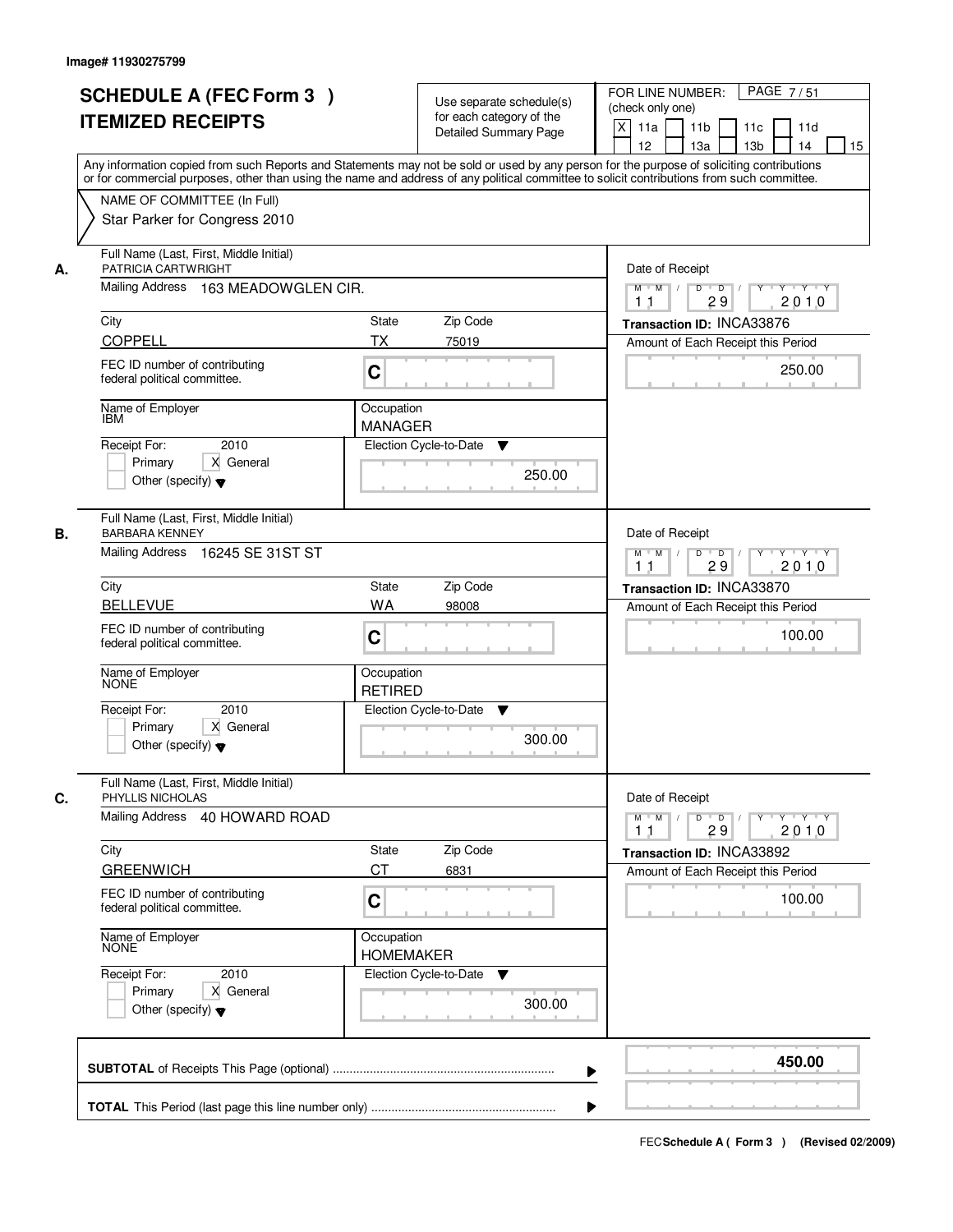|    | <b>SCHEDULE A (FEC Form 3)</b><br><b>ITEMIZED RECEIPTS</b><br>Any information copied from such Reports and Statements may not be sold or used by any person for the purpose of soliciting contributions<br>or for commercial purposes, other than using the name and address of any political committee to solicit contributions from such committee. |                                 | Use separate schedule(s)<br>for each category of the<br><b>Detailed Summary Page</b> | PAGE 8/51<br>FOR LINE NUMBER:<br>(check only one)<br>X<br>11a<br>11 <sub>b</sub><br>11c<br>11d<br>12<br>13a<br>13 <sub>b</sub><br>14<br>15                                                       |
|----|-------------------------------------------------------------------------------------------------------------------------------------------------------------------------------------------------------------------------------------------------------------------------------------------------------------------------------------------------------|---------------------------------|--------------------------------------------------------------------------------------|--------------------------------------------------------------------------------------------------------------------------------------------------------------------------------------------------|
|    | NAME OF COMMITTEE (In Full)<br>Star Parker for Congress 2010                                                                                                                                                                                                                                                                                          |                                 |                                                                                      |                                                                                                                                                                                                  |
| А. | Full Name (Last, First, Middle Initial)<br><b>GARY GUACCI</b><br>Mailing Address 601 QUINCY AVE                                                                                                                                                                                                                                                       |                                 |                                                                                      | Date of Receipt<br>$M$ $M$ /<br>$D$ $D$ $1$<br>$\begin{array}{ccccccccccccc} &\mathsf{Y} &\mathsf{Y} &\mathsf{Y} &\mathsf{Y} &\mathsf{Y} &\mathsf{Y} &\mathsf{Y}\end{array}$<br>30<br>2010<br>11 |
|    | City                                                                                                                                                                                                                                                                                                                                                  | State                           | Zip Code                                                                             | Transaction ID: INCA33853                                                                                                                                                                        |
|    | LONG BEACH                                                                                                                                                                                                                                                                                                                                            | CA                              | 90814                                                                                | Amount of Each Receipt this Period                                                                                                                                                               |
|    | FEC ID number of contributing<br>federal political committee.                                                                                                                                                                                                                                                                                         | C                               |                                                                                      | 250.00                                                                                                                                                                                           |
|    | Name of Employer<br><b>BEST EFFORTS</b>                                                                                                                                                                                                                                                                                                               | Occupation                      | 2ND LETTER MAILED                                                                    |                                                                                                                                                                                                  |
|    | 2010<br>Receipt For:<br>X General<br>Primary<br>Other (specify) $\blacktriangledown$                                                                                                                                                                                                                                                                  |                                 | Election Cycle-to-Date ▼<br>250.00                                                   |                                                                                                                                                                                                  |
| В. | Full Name (Last, First, Middle Initial)<br>NILAN L. KINCAID<br>Mailing Address 5529 W. 140TH ST.                                                                                                                                                                                                                                                      |                                 |                                                                                      | Date of Receipt<br>$Y$ <sup>U</sup><br>Y 'Y 'Y<br>$M$ $M$ /<br>D<br>$\overline{D}$ /                                                                                                             |
|    |                                                                                                                                                                                                                                                                                                                                                       |                                 |                                                                                      | 2010<br>30<br>11                                                                                                                                                                                 |
|    | City                                                                                                                                                                                                                                                                                                                                                  | State                           | Zip Code                                                                             | Transaction ID: INCA33854                                                                                                                                                                        |
|    | <b>HAWTHORNE</b>                                                                                                                                                                                                                                                                                                                                      | CA                              | 90250                                                                                | Amount of Each Receipt this Period                                                                                                                                                               |
|    | FEC ID number of contributing<br>federal political committee.                                                                                                                                                                                                                                                                                         | C                               |                                                                                      | 500.00                                                                                                                                                                                           |
|    | Name of Employer<br>NONE                                                                                                                                                                                                                                                                                                                              | Occupation<br><b>RETIRED</b>    |                                                                                      |                                                                                                                                                                                                  |
|    | Receipt For:<br>2010<br>Primary<br>X General<br>Other (specify) $\blacktriangledown$                                                                                                                                                                                                                                                                  |                                 | Election Cycle-to-Date<br>v<br>500.00                                                |                                                                                                                                                                                                  |
| C. | Full Name (Last, First, Middle Initial)<br>ROBERT N BORENS<br>Mailing Address 1045 31ST ST NW APT 101                                                                                                                                                                                                                                                 |                                 |                                                                                      | Date of Receipt<br>$D$ $D$ $/$<br>$M$ $M$ /<br>$Y$ <sup>U</sup><br>$Y + Y + Y$                                                                                                                   |
|    |                                                                                                                                                                                                                                                                                                                                                       |                                 |                                                                                      | 12<br>2010<br>01                                                                                                                                                                                 |
|    | City<br><b>WASHINGTON</b>                                                                                                                                                                                                                                                                                                                             | State<br>DC                     | Zip Code<br>20007                                                                    | Transaction ID: INCA33969<br>Amount of Each Receipt this Period                                                                                                                                  |
|    | FEC ID number of contributing<br>federal political committee.                                                                                                                                                                                                                                                                                         | C                               |                                                                                      | 2300.00                                                                                                                                                                                          |
|    | Name of Employer<br>CURE                                                                                                                                                                                                                                                                                                                              | Occupation<br><b>MANAGEMENT</b> |                                                                                      |                                                                                                                                                                                                  |
|    | Receipt For:<br>2010<br>Primary<br>X General<br>Other (specify) $\blacktriangledown$                                                                                                                                                                                                                                                                  |                                 | Election Cycle-to-Date<br>v<br>2300.00                                               |                                                                                                                                                                                                  |
|    |                                                                                                                                                                                                                                                                                                                                                       |                                 | ▶                                                                                    | 3050.00                                                                                                                                                                                          |
|    |                                                                                                                                                                                                                                                                                                                                                       |                                 |                                                                                      |                                                                                                                                                                                                  |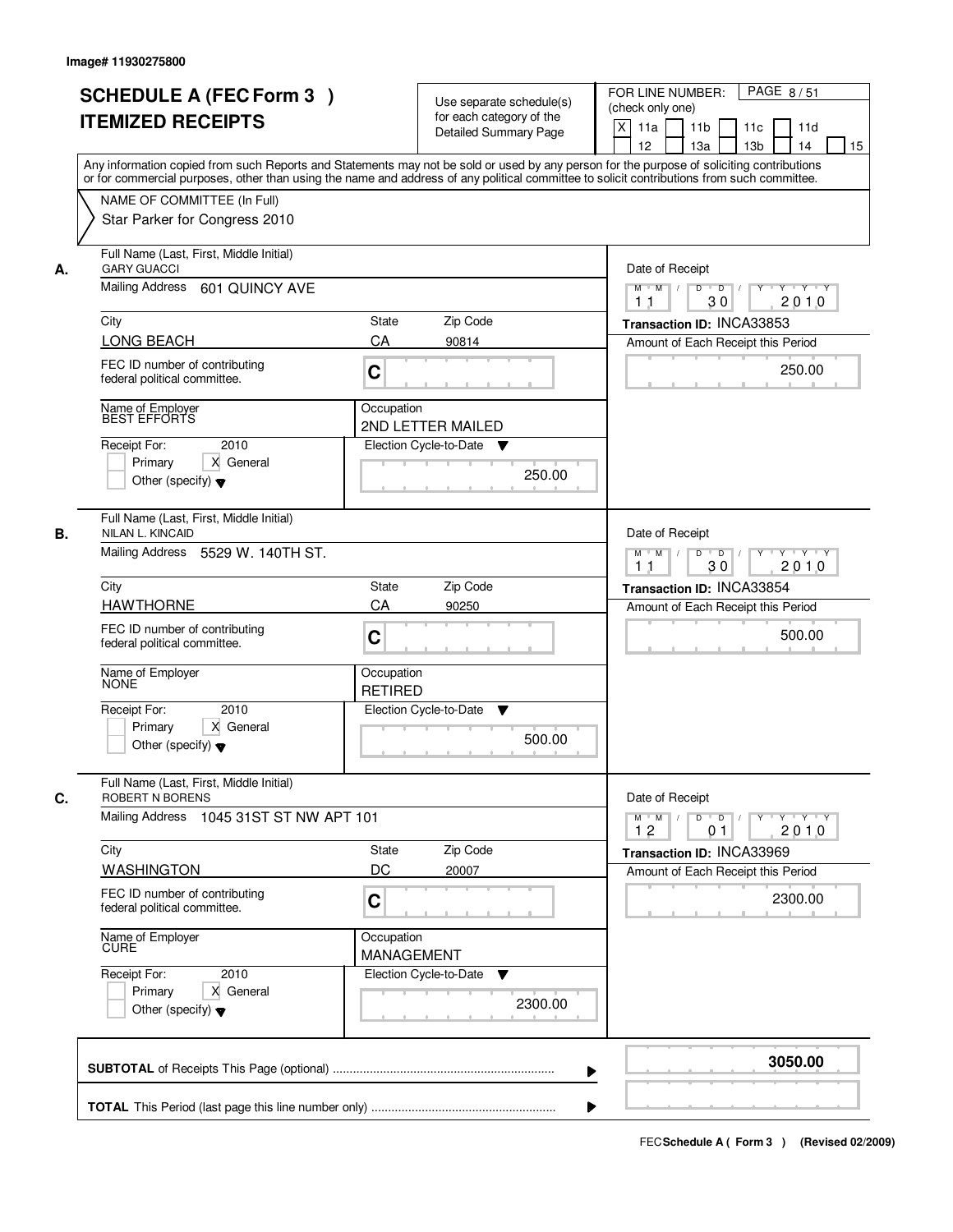|    | <b>SCHEDULE A (FEC Form 3)</b><br><b>ITEMIZED RECEIPTS</b>                                                                                                                                                                                                                                                                                             | Use separate schedule(s)<br>for each category of the<br><b>Detailed Summary Page</b><br>Any information copied from such Reports and Statements may not be sold or used by any person for the purpose of soliciting contributions<br>or for commercial purposes, other than using the name and address of any political committee to solicit contributions from such committee. | PAGE 9/51<br>FOR LINE NUMBER:<br>(check only one)<br>$\mathsf{X}$<br>11 <sub>b</sub><br>11a<br>11c<br>11d<br>12<br>13a<br>13 <sub>b</sub><br>14<br>15                                                                                                    |
|----|--------------------------------------------------------------------------------------------------------------------------------------------------------------------------------------------------------------------------------------------------------------------------------------------------------------------------------------------------------|---------------------------------------------------------------------------------------------------------------------------------------------------------------------------------------------------------------------------------------------------------------------------------------------------------------------------------------------------------------------------------|----------------------------------------------------------------------------------------------------------------------------------------------------------------------------------------------------------------------------------------------------------|
|    | NAME OF COMMITTEE (In Full)<br>Star Parker for Congress 2010                                                                                                                                                                                                                                                                                           |                                                                                                                                                                                                                                                                                                                                                                                 |                                                                                                                                                                                                                                                          |
| А. | Full Name (Last, First, Middle Initial)<br><b>JOHN ROTHERT</b><br>Mailing Address 230 7TH AVE N<br>City<br><b>NAPLES</b>                                                                                                                                                                                                                               | Zip Code<br>State<br>FL<br>34102                                                                                                                                                                                                                                                                                                                                                | Date of Receipt<br>$Y + Y + Y$<br>$M$ $M$ /<br>$D$ $D$ $/$<br>$Y^+$<br>12<br>2010<br>0 <sub>1</sub><br>Transaction ID: INCA33986<br>Amount of Each Receipt this Period                                                                                   |
|    | FEC ID number of contributing<br>federal political committee.<br>Name of Employer<br>WELLINGTON MANAGEMENT HOL-<br><b>DINGS</b><br>2010<br>Receipt For:<br>Primary<br>X General<br>Other (specify) $\blacktriangledown$                                                                                                                                | C<br>Occupation<br>CEO<br>Election Cycle-to-Date<br>▼<br>400.00                                                                                                                                                                                                                                                                                                                 | 100.00                                                                                                                                                                                                                                                   |
| В. | Full Name (Last, First, Middle Initial)<br><b>JOHN ROTHERT</b><br>Mailing Address<br>230 7TH AVE N<br>City<br><b>NAPLES</b><br>FEC ID number of contributing<br>federal political committee.<br>Name of Employer<br>WELLINGTON MANAGEMENT HOL-<br><b>DINGS</b><br>Receipt For:<br>2010<br>Primary<br>X General<br>Other (specify) $\blacktriangledown$ | Zip Code<br><b>State</b><br>FL<br>34102<br>C<br>Occupation<br>CEO<br>Election Cycle-to-Date<br>v<br>400.00                                                                                                                                                                                                                                                                      | Date of Receipt<br>$M$ $M$ /<br>D<br>$\overline{D}$<br>Y 'Y 'Y<br>12<br>2010<br>0 <sub>1</sub><br>Transaction ID: INCR33986<br>Amount of Each Receipt this Period<br>$-100.00$<br>REATTRIBUTED CONTRIBUTION<br>[MEMO ITEM]                               |
| C. | Full Name (Last, First, Middle Initial)<br><b>PAUL NITZ</b><br><b>Mailing Address</b><br>POB 1325<br>City<br><b>YUCCA VALLEY</b><br>FEC ID number of contributing<br>federal political committee.<br>Name of Employer<br>RETIRED<br>Receipt For:<br>2010<br>Primary<br>X General<br>Other (specify) $\blacktriangledown$                               | Zip Code<br>State<br>CA<br>92286<br>C<br>Occupation<br><b>RETIRED</b><br>Election Cycle-to-Date ▼<br>300.00                                                                                                                                                                                                                                                                     | Date of Receipt<br>$D$ $D$ $/$<br>$\begin{array}{cccccccccc} &\gamma &\vdash \gamma &\vdash \gamma &\vdash \gamma &\vdash \gamma\end{array}$<br>$M = M$<br>2010<br>12<br>02<br>Transaction ID: INCA34017<br>Amount of Each Receipt this Period<br>100.00 |
|    |                                                                                                                                                                                                                                                                                                                                                        | ▶                                                                                                                                                                                                                                                                                                                                                                               | 200.00                                                                                                                                                                                                                                                   |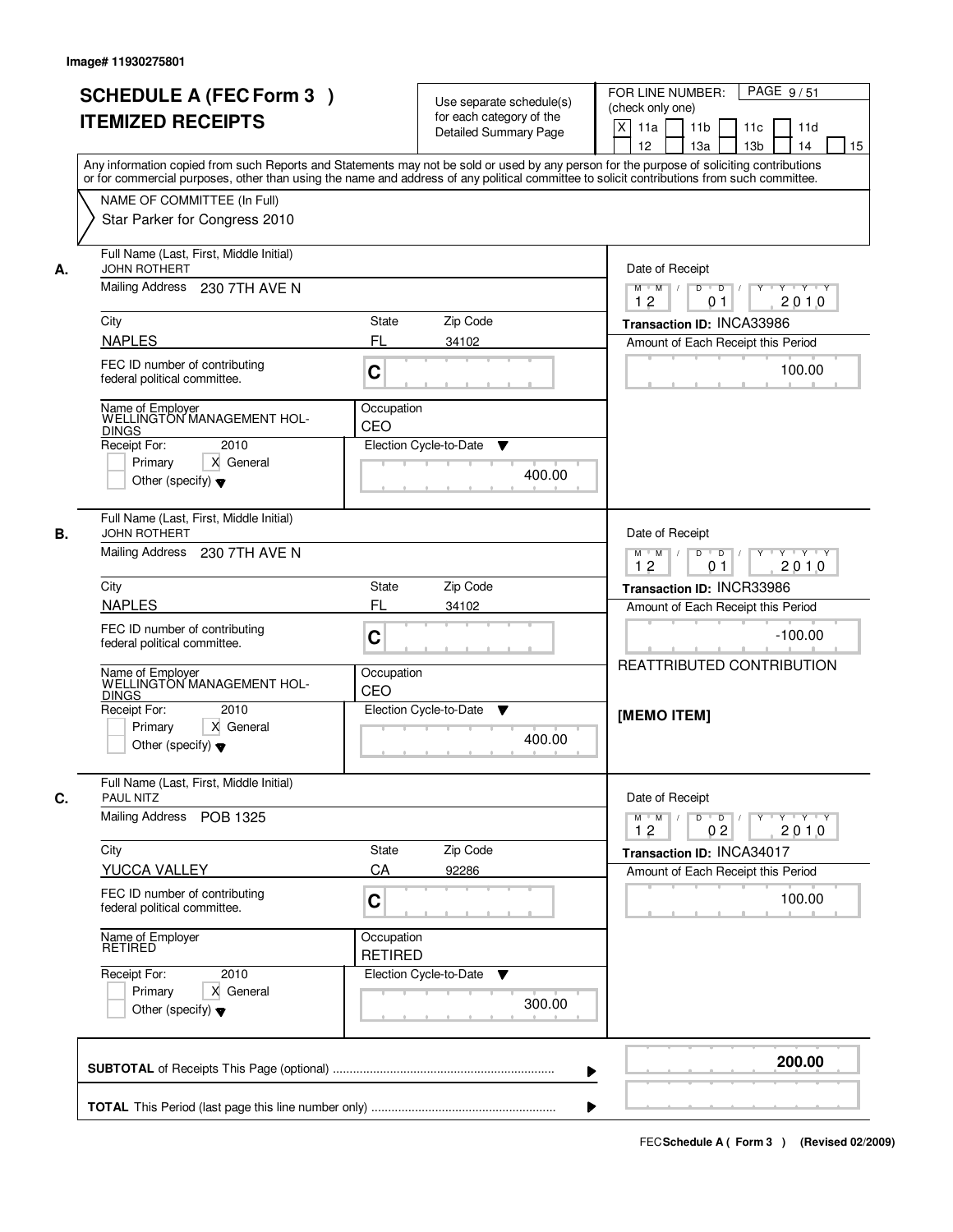**B.** Form/Schedule : **SA11AI** Transaction ID : **INCR33986** \$100 Reatrributed to Jean Rothert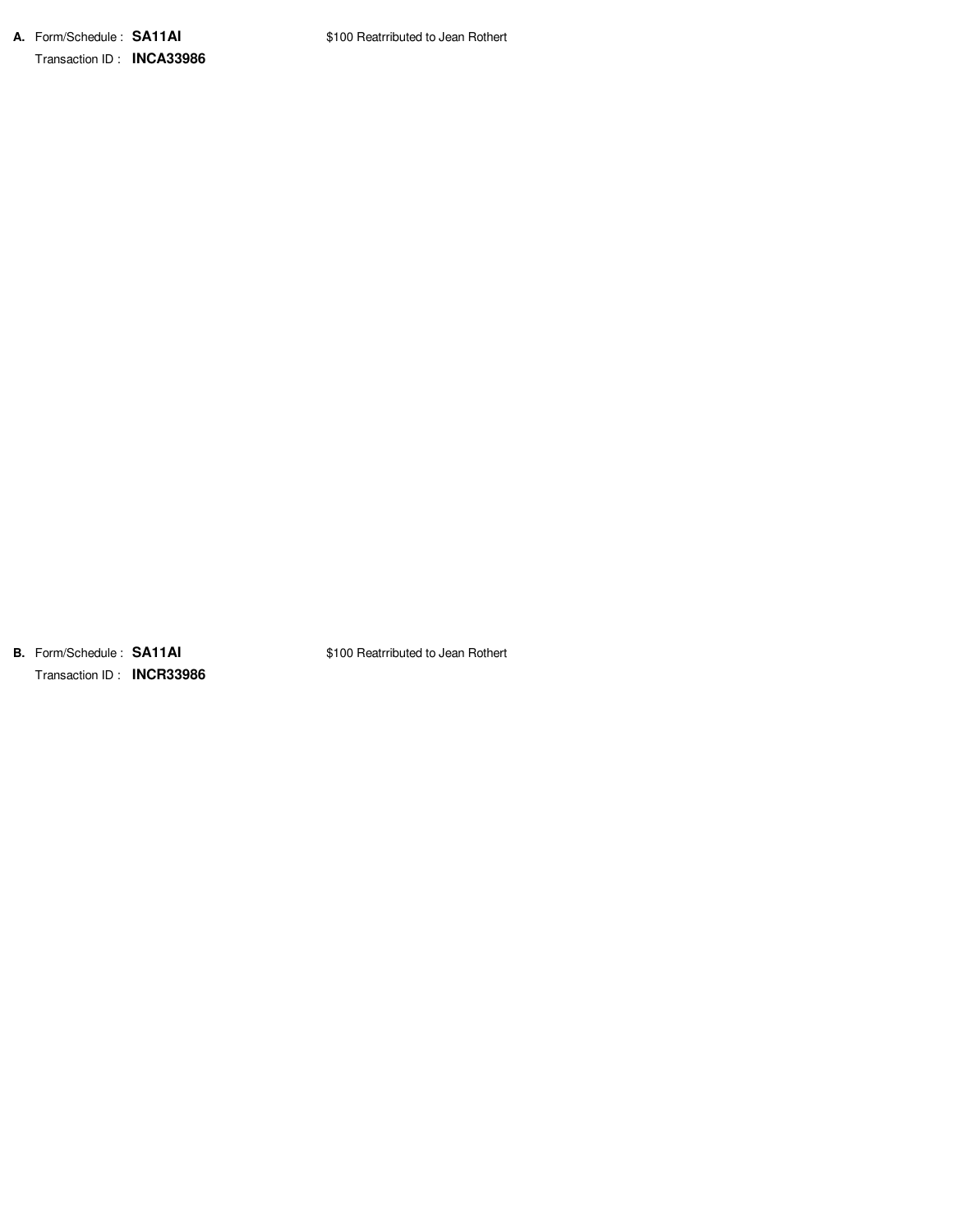|    | <b>SCHEDULE A (FEC Form 3)</b><br><b>ITEMIZED RECEIPTS</b><br>Any information copied from such Reports and Statements may not be sold or used by any person for the purpose of soliciting contributions<br>or for commercial purposes, other than using the name and address of any political committee to solicit contributions from such committee. |                              | Use separate schedule(s)<br>for each category of the<br><b>Detailed Summary Page</b> | PAGE 11/51<br>FOR LINE NUMBER:<br>(check only one)<br>$\boldsymbol{\mathsf{X}}$<br>11a<br>11 <sub>b</sub><br>11c<br>11d<br>12<br>13a<br>13 <sub>b</sub><br>14<br>15 |
|----|-------------------------------------------------------------------------------------------------------------------------------------------------------------------------------------------------------------------------------------------------------------------------------------------------------------------------------------------------------|------------------------------|--------------------------------------------------------------------------------------|---------------------------------------------------------------------------------------------------------------------------------------------------------------------|
|    | NAME OF COMMITTEE (In Full)<br>Star Parker for Congress 2010                                                                                                                                                                                                                                                                                          |                              |                                                                                      |                                                                                                                                                                     |
| А. | Full Name (Last, First, Middle Initial)<br><b>WILLIAM HARRY</b><br>Mailing Address 4720 ALPES WAY                                                                                                                                                                                                                                                     |                              |                                                                                      | Date of Receipt<br>$M$ $M$<br>$D$ $D$ $/$<br>12<br>2010<br>03                                                                                                       |
|    | City                                                                                                                                                                                                                                                                                                                                                  | State                        | Zip Code                                                                             | Transaction ID: INCA34001                                                                                                                                           |
|    | <b>RENO</b>                                                                                                                                                                                                                                                                                                                                           | <b>NV</b>                    | 89511                                                                                | Amount of Each Receipt this Period                                                                                                                                  |
|    | FEC ID number of contributing<br>federal political committee.                                                                                                                                                                                                                                                                                         | C                            |                                                                                      | 250.00                                                                                                                                                              |
|    | Name of Employer<br><b>NONE</b>                                                                                                                                                                                                                                                                                                                       | Occupation<br><b>RETIRED</b> |                                                                                      |                                                                                                                                                                     |
|    | 2010<br>Receipt For:<br>X General<br>Primary<br>Other (specify) $\blacktriangledown$                                                                                                                                                                                                                                                                  |                              | Election Cycle-to-Date<br>▼<br>250.00                                                |                                                                                                                                                                     |
| В. | Full Name (Last, First, Middle Initial)<br>JOSEPH MOORE, III<br>Mailing Address PO BOX 5132                                                                                                                                                                                                                                                           |                              |                                                                                      | Date of Receipt<br>$Y$ <sup>U</sup><br>Y 'Y 'Y<br>$M$ $M$ /<br>D<br>$\overline{D}$ /<br>2010<br>12<br>22                                                            |
|    | City                                                                                                                                                                                                                                                                                                                                                  | State                        | Zip Code                                                                             | Transaction ID: INCA34482                                                                                                                                           |
|    | <b>SUN CITY WEST</b>                                                                                                                                                                                                                                                                                                                                  | AZ                           | 85376-5132                                                                           | Amount of Each Receipt this Period                                                                                                                                  |
|    | FEC ID number of contributing<br>federal political committee.                                                                                                                                                                                                                                                                                         | C                            |                                                                                      | 300.00                                                                                                                                                              |
|    | Name of Employer                                                                                                                                                                                                                                                                                                                                      | Occupation<br><b>RETIRED</b> |                                                                                      |                                                                                                                                                                     |
|    | Receipt For:<br>2010<br>Primary<br>X General<br>Other (specify) $\blacktriangledown$                                                                                                                                                                                                                                                                  |                              | Election Cycle-to-Date<br>v<br>300.00                                                |                                                                                                                                                                     |
| C. | Full Name (Last, First, Middle Initial)<br><b>JOANN GREB</b><br><b>Mailing Address</b><br>8861 W WILSON BAY DR                                                                                                                                                                                                                                        |                              |                                                                                      | Date of Receipt<br>$D$ $D$ $/$<br>$M$ $M$ /<br>$Y + Y + Y$<br>$Y^+$<br>12<br>2010<br>27                                                                             |
|    | City                                                                                                                                                                                                                                                                                                                                                  | State                        | Zip Code                                                                             | Transaction ID: INCA34732                                                                                                                                           |
|    | <b>HAYWARD</b>                                                                                                                                                                                                                                                                                                                                        | WI                           | 54843-5221                                                                           | Amount of Each Receipt this Period                                                                                                                                  |
|    | FEC ID number of contributing<br>federal political committee.                                                                                                                                                                                                                                                                                         | C                            |                                                                                      | 1400.00                                                                                                                                                             |
|    | Name of Employer<br>NONE                                                                                                                                                                                                                                                                                                                              | Occupation<br><b>RETIRED</b> |                                                                                      |                                                                                                                                                                     |
|    | Receipt For:<br>2010<br>Primary<br>X General<br>Other (specify) $\blacktriangledown$                                                                                                                                                                                                                                                                  |                              | Election Cycle-to-Date<br>v<br>1400.00                                               |                                                                                                                                                                     |
|    |                                                                                                                                                                                                                                                                                                                                                       |                              | ▶                                                                                    | 1950.00                                                                                                                                                             |
|    |                                                                                                                                                                                                                                                                                                                                                       |                              |                                                                                      |                                                                                                                                                                     |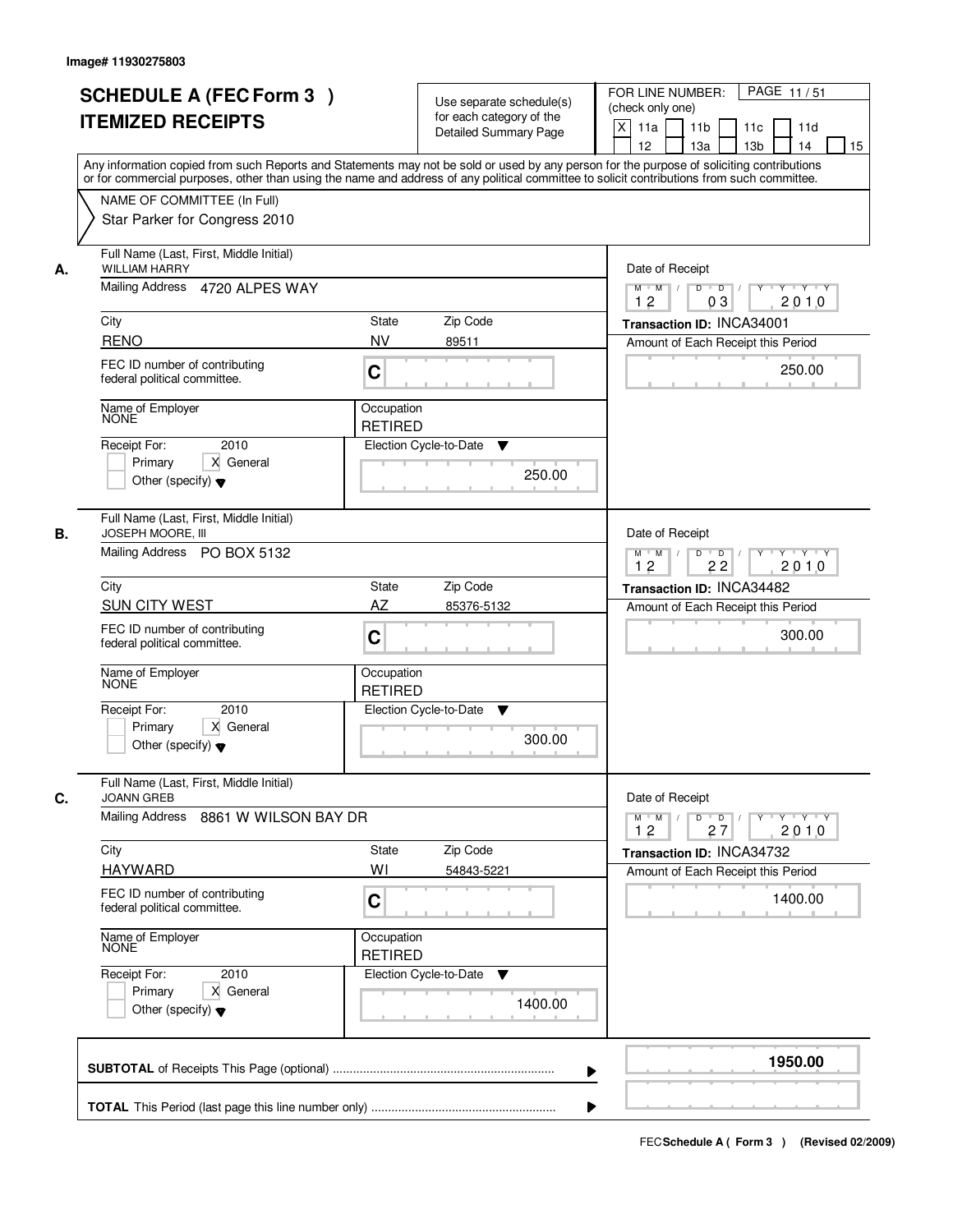|    | <b>SCHEDULE A (FEC Form 3)</b><br><b>ITEMIZED RECEIPTS</b>                                                                                                                                                                                                                              |                              | Use separate schedule(s)<br>for each category of the<br><b>Detailed Summary Page</b> |        | PAGE 12/51<br>FOR LINE NUMBER:<br>(check only one)<br>X<br>11 <sub>b</sub><br>11d<br>11a<br>11c<br>12 <sup>2</sup><br>1За<br>13 <sub>b</sub><br>15<br>14 |
|----|-----------------------------------------------------------------------------------------------------------------------------------------------------------------------------------------------------------------------------------------------------------------------------------------|------------------------------|--------------------------------------------------------------------------------------|--------|----------------------------------------------------------------------------------------------------------------------------------------------------------|
|    | Any information copied from such Reports and Statements may not be sold or used by any person for the purpose of soliciting contributions<br>or for commercial purposes, other than using the name and address of any political committee to solicit contributions from such committee. |                              |                                                                                      |        |                                                                                                                                                          |
|    | NAME OF COMMITTEE (In Full)                                                                                                                                                                                                                                                             |                              |                                                                                      |        |                                                                                                                                                          |
|    | Star Parker for Congress 2010                                                                                                                                                                                                                                                           |                              |                                                                                      |        |                                                                                                                                                          |
| А. | Full Name (Last, First, Middle Initial)<br><b>BARBARA JAY</b>                                                                                                                                                                                                                           |                              |                                                                                      |        | Date of Receipt                                                                                                                                          |
|    | Mailing Address 32715 CASPIAN SEA DR                                                                                                                                                                                                                                                    |                              |                                                                                      |        | Y Y Y Y Y<br>$D$ $D$<br>$M$ $M$<br>12<br>30<br>2010                                                                                                      |
|    | City                                                                                                                                                                                                                                                                                    | State                        | Zip Code                                                                             |        | Transaction ID: INCA34159                                                                                                                                |
|    | DANA POINT                                                                                                                                                                                                                                                                              | СA                           | 92629-3545                                                                           |        | Amount of Each Receipt this Period                                                                                                                       |
|    | FEC ID number of contributing<br>federal political committee.                                                                                                                                                                                                                           | C                            |                                                                                      |        | 250.00                                                                                                                                                   |
|    | Name of Employer<br>NONE                                                                                                                                                                                                                                                                | Occupation<br><b>RETIRED</b> |                                                                                      |        |                                                                                                                                                          |
|    | Receipt For:<br>2010                                                                                                                                                                                                                                                                    |                              | Election Cycle-to-Date<br>$\overline{\mathbf{v}}$                                    |        |                                                                                                                                                          |
|    | X General<br>Primary<br>Other (specify) $\blacktriangledown$                                                                                                                                                                                                                            |                              |                                                                                      | 250.00 |                                                                                                                                                          |

|  | 250.00  |
|--|---------|
|  | 6243.00 |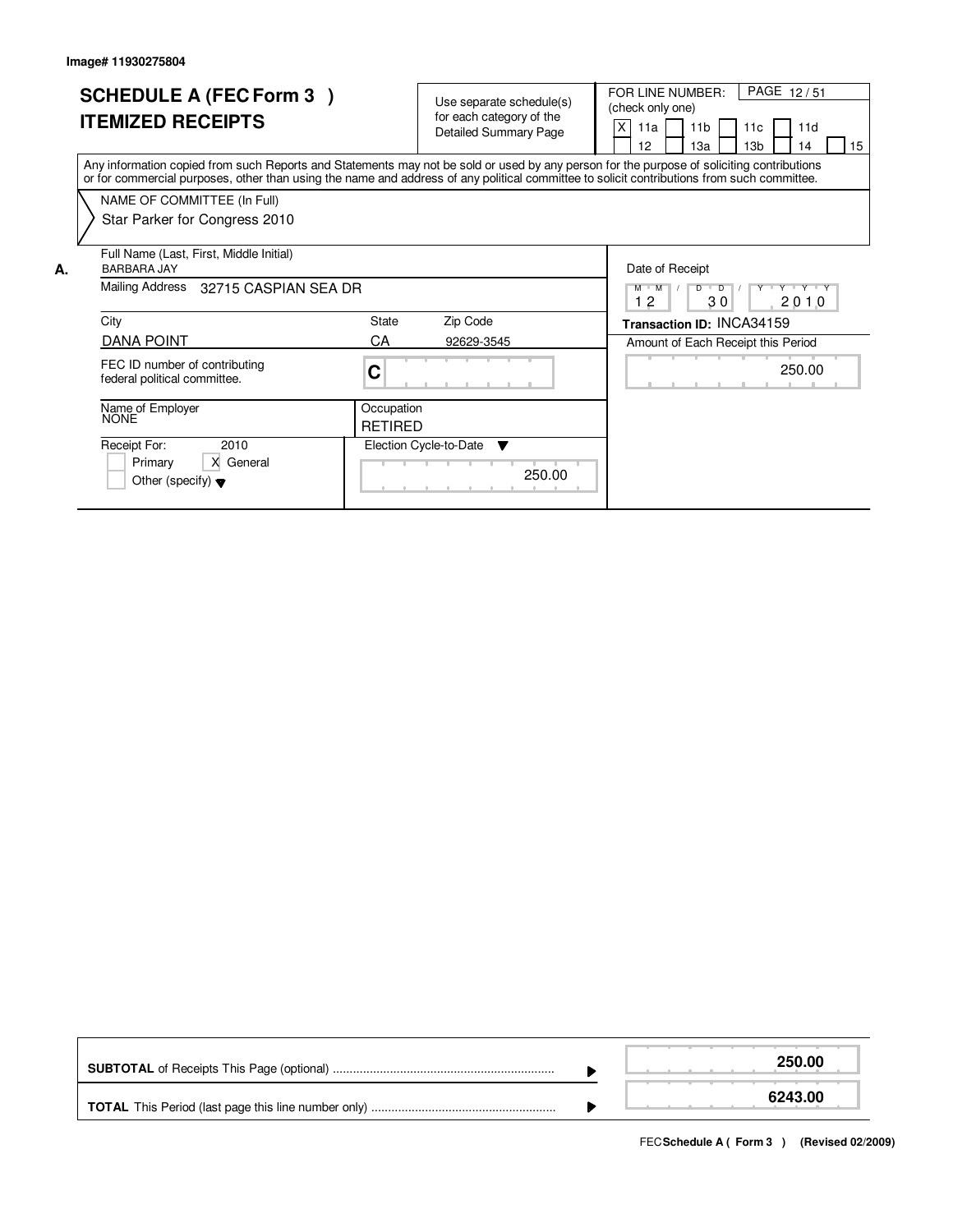|    | <b>SCHEDULE A (FEC Form 3)</b><br><b>ITEMIZED RECEIPTS</b>                                                                                                                                                                                                                              |                         | Use separate schedule(s)<br>for each category of the<br><b>Detailed Summary Page</b> | PAGE 13/51<br>FOR LINE NUMBER:<br>(check only one)<br>11 <sub>b</sub><br>11d<br>11a<br>11c<br>13 <sub>b</sub><br>12<br>15<br>13а<br>14 |
|----|-----------------------------------------------------------------------------------------------------------------------------------------------------------------------------------------------------------------------------------------------------------------------------------------|-------------------------|--------------------------------------------------------------------------------------|----------------------------------------------------------------------------------------------------------------------------------------|
|    | Any information copied from such Reports and Statements may not be sold or used by any person for the purpose of soliciting contributions<br>or for commercial purposes, other than using the name and address of any political committee to solicit contributions from such committee. |                         |                                                                                      |                                                                                                                                        |
|    | NAME OF COMMITTEE (In Full)                                                                                                                                                                                                                                                             |                         |                                                                                      |                                                                                                                                        |
|    | Star Parker for Congress 2010                                                                                                                                                                                                                                                           |                         |                                                                                      |                                                                                                                                        |
| А. | Full Name (Last, First, Middle Initial)<br><b>STAR PARKER</b>                                                                                                                                                                                                                           |                         |                                                                                      | Date of Receipt                                                                                                                        |
|    | Mailing Address<br>PO BOX 4625                                                                                                                                                                                                                                                          |                         |                                                                                      | $D$ $D$<br>Y Y Y Y Y<br>$M$ $M$<br>12<br>20<br>2010                                                                                    |
|    | City                                                                                                                                                                                                                                                                                    | State                   | Zip Code                                                                             | Transaction ID: PAY:A:34145                                                                                                            |
|    | <b>CARSON</b>                                                                                                                                                                                                                                                                           | СA                      | 90749                                                                                | Amount of Each Receipt this Period                                                                                                     |
|    | FEC ID number of contributing<br>federal political committee.                                                                                                                                                                                                                           | C                       |                                                                                      | 20000.00                                                                                                                               |
|    | Name of Employer<br>Star Parker for Congress                                                                                                                                                                                                                                            | Occupation<br>Candidate |                                                                                      |                                                                                                                                        |
|    | Receipt For:<br>2010<br>X General<br>Primary<br>Other (specify) $\blacktriangledown$                                                                                                                                                                                                    |                         | Election Cycle-to-Date $\blacktriangledown$<br>20000.00                              |                                                                                                                                        |

|  | 20000.00 |
|--|----------|
|  | 20000.00 |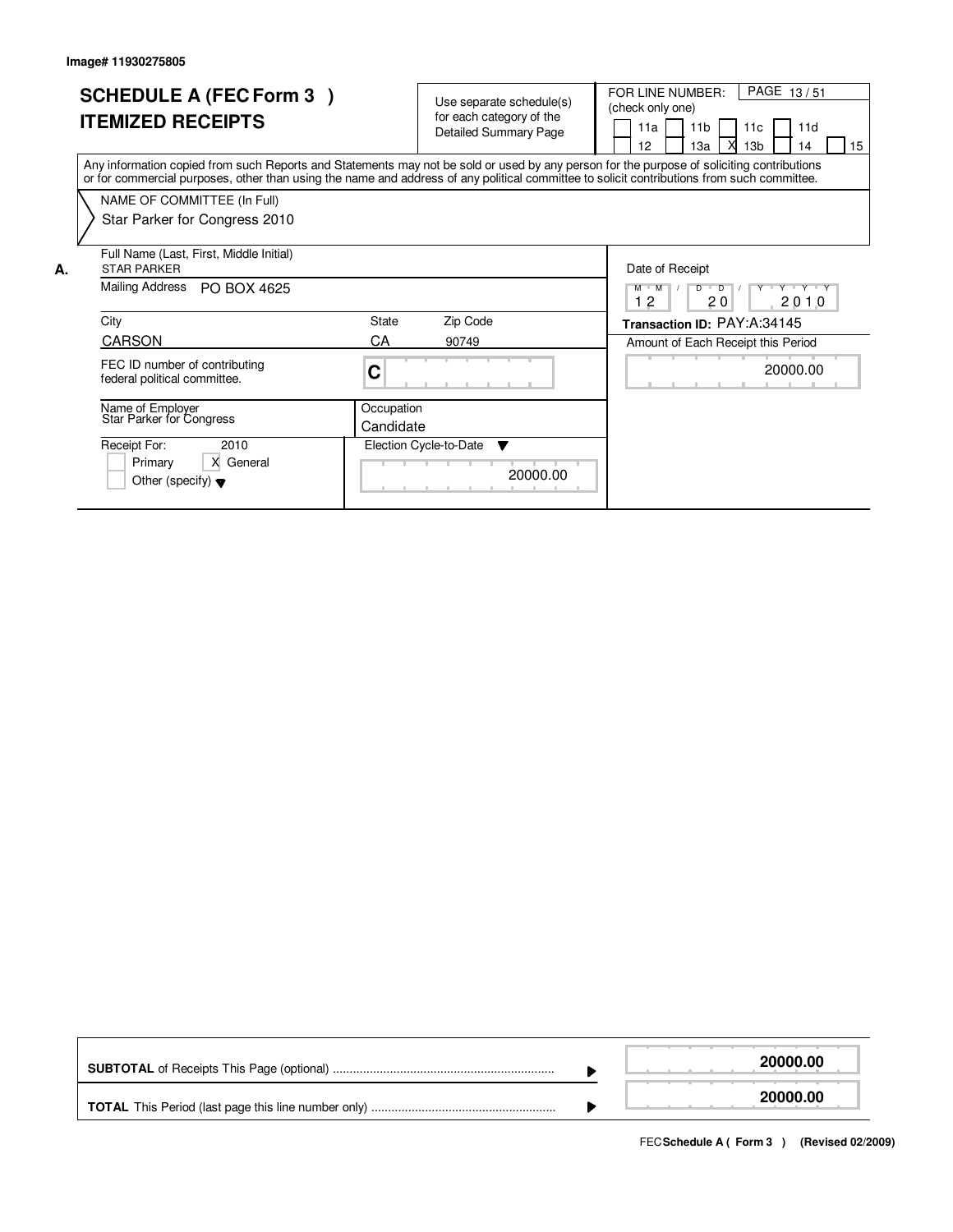|    | <b>SCHEDULE A (FEC Form 3)</b><br><b>ITEMIZED RECEIPTS</b><br>Any information copied from such Reports and Statements may not be sold or used by any person for the purpose of soliciting contributions    | Use separate schedule(s)<br>for each category of the<br><b>Detailed Summary Page</b> | PAGE 14/51<br>FOR LINE NUMBER:<br>(check only one)<br>11 <sub>b</sub><br>11a<br>11 <sub>c</sub><br>11d<br>х<br>13 <sub>b</sub><br>14<br>12<br>13a<br>15 |
|----|------------------------------------------------------------------------------------------------------------------------------------------------------------------------------------------------------------|--------------------------------------------------------------------------------------|---------------------------------------------------------------------------------------------------------------------------------------------------------|
|    | or for commercial purposes, other than using the name and address of any political committee to solicit contributions from such committee.<br>NAME OF COMMITTEE (In Full)<br>Star Parker for Congress 2010 |                                                                                      |                                                                                                                                                         |
| А. | Full Name (Last, First, Middle Initial)<br>ELLIS 'JACQUOT' BROWN, JR<br>Mailing Address 4161 ELM AVE.                                                                                                      |                                                                                      | Date of Receipt<br>$D$ $D$ $/$<br>$Y^+$<br>Y 'Y 'Y<br>$M$ $M$<br>30<br>2010<br>1 <sub>1</sub>                                                           |
|    | City                                                                                                                                                                                                       | <b>State</b><br>Zip Code                                                             | Transaction ID: INC:A:33867                                                                                                                             |
|    | LONG BEACH                                                                                                                                                                                                 | CA<br>90807                                                                          | Amount of Each Receipt this Period                                                                                                                      |
|    | FEC ID number of contributing<br>federal political committee.                                                                                                                                              | C                                                                                    | 400.00                                                                                                                                                  |
|    | Name of Employer<br>SOCIAL MEDIA MANAGER                                                                                                                                                                   | Occupation<br>STAR PAKER FOR CONGRESS 2010                                           | Payment for Equipment                                                                                                                                   |
|    | Receipt For:<br>2010                                                                                                                                                                                       | Election Cycle-to-Date<br>v                                                          |                                                                                                                                                         |
|    | Primary<br>X General<br>Other (specify) $\blacktriangledown$                                                                                                                                               | 400.00                                                                               |                                                                                                                                                         |
| В. | Full Name (Last, First, Middle Initial)<br><b>MINUTEMAN PRESS</b>                                                                                                                                          |                                                                                      | Date of Receipt                                                                                                                                         |
|    | Mailing Address 137 W 5TH STREET                                                                                                                                                                           |                                                                                      | $Y$ <sup>U</sup><br>Y 'Y 'Y<br>$M$ $M$ /<br>D<br>$\overline{D}$<br>30<br>2010<br>11                                                                     |
|    | City                                                                                                                                                                                                       | Zip Code<br>State                                                                    | Transaction ID: INC:A:34128                                                                                                                             |
|    | <b>LONG BEACH</b>                                                                                                                                                                                          | CA<br>90802                                                                          | Amount of Each Receipt this Period                                                                                                                      |
|    | FEC ID number of contributing<br>federal political committee.                                                                                                                                              | C                                                                                    | 1364.19<br>Refund of Duplicate Payme-                                                                                                                   |
|    | Name of Employer                                                                                                                                                                                           | Occupation                                                                           | nt                                                                                                                                                      |
|    | Receipt For:<br>2010                                                                                                                                                                                       | Election Cycle-to-Date<br>v                                                          |                                                                                                                                                         |
|    | Primary<br>X General<br>Other (specify) $\blacktriangledown$                                                                                                                                               | 1364.19                                                                              |                                                                                                                                                         |
| C. | Full Name (Last, First, Middle Initial)<br>AMERICAN EXPRESS                                                                                                                                                |                                                                                      | Date of Receipt                                                                                                                                         |
|    | Mailing Address PAYMENT CENTER                                                                                                                                                                             |                                                                                      | $M$ $M$<br>$D$ $D$ $/$<br>2010<br>12<br>01                                                                                                              |
|    | City                                                                                                                                                                                                       | Zip Code<br>State                                                                    | Transaction ID: INC:A:34200                                                                                                                             |
|    | <b>LOS ANGELES</b>                                                                                                                                                                                         | CA<br>90010                                                                          | Amount of Each Receipt this Period                                                                                                                      |
|    | FEC ID number of contributing<br>federal political committee.                                                                                                                                              | C                                                                                    | 2427.60                                                                                                                                                 |
|    | Name of Employer                                                                                                                                                                                           | Occupation                                                                           | Voided Payment - Duplicate<br>- Press Telegram paid Dir-<br>ectly                                                                                       |
|    | Receipt For:<br>2010                                                                                                                                                                                       | Election Cycle-to-Date ▼                                                             |                                                                                                                                                         |
|    | Primary<br>X General<br>Other (specify) $\blacktriangledown$                                                                                                                                               | 2427.60                                                                              |                                                                                                                                                         |
|    |                                                                                                                                                                                                            |                                                                                      | 4191.79                                                                                                                                                 |
|    |                                                                                                                                                                                                            |                                                                                      |                                                                                                                                                         |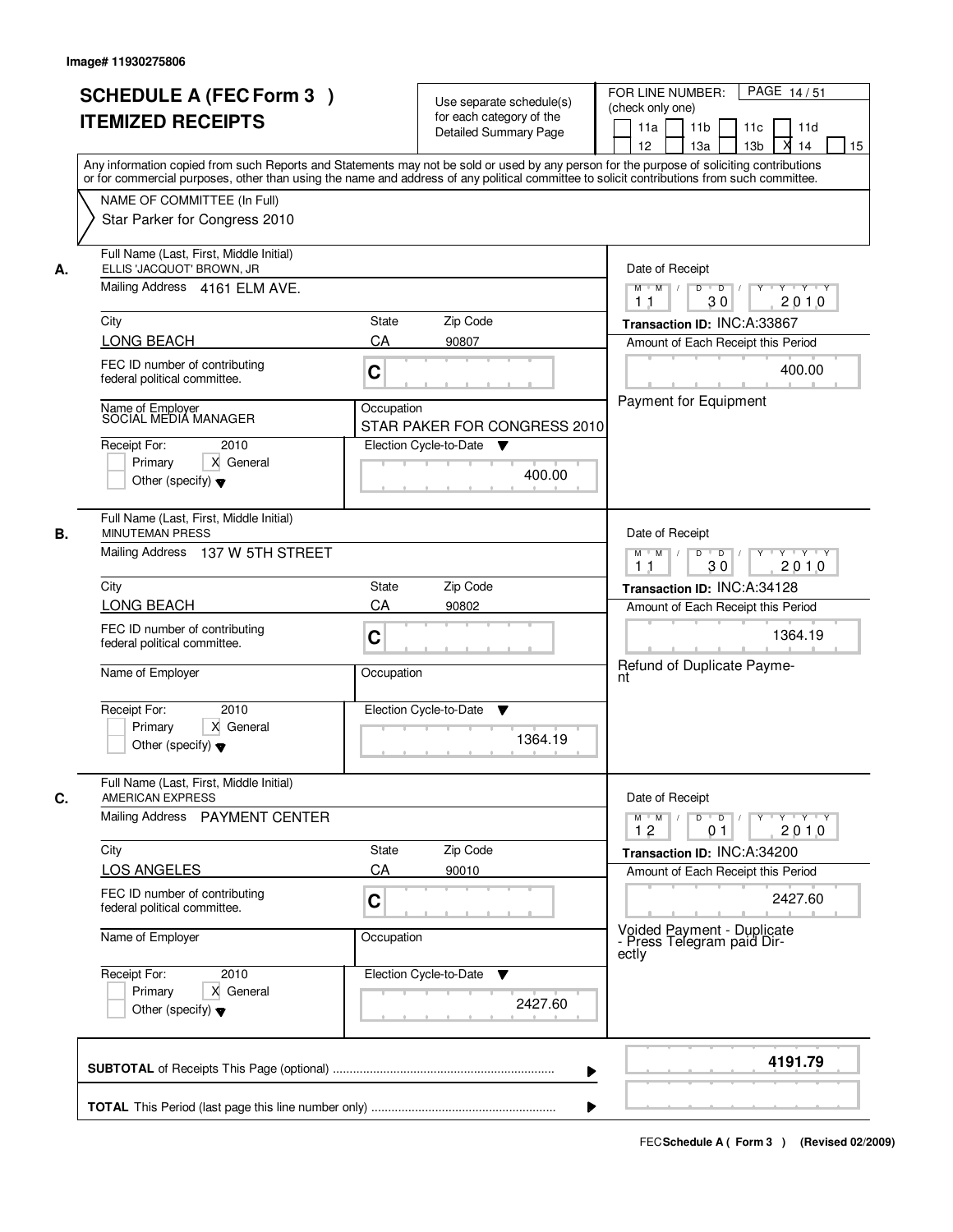|    | <b>SCHEDULE A (FEC Form 3)</b><br><b>ITEMIZED RECEIPTS</b><br>Any information copied from such Reports and Statements may not be sold or used by any person for the purpose of soliciting contributions<br>or for commercial purposes, other than using the name and address of any political committee to solicit contributions from such committee. |              | Use separate schedule(s)<br>for each category of the<br>Detailed Summary Page | PAGE 15/51<br>FOR LINE NUMBER:<br>(check only one)<br>11 <sub>b</sub><br>11a<br>11c<br>11d<br>13 <sub>b</sub><br>12 <sup>2</sup><br>13a<br>14<br>15                                                                                                                                                                                                                                                                                                                     |
|----|-------------------------------------------------------------------------------------------------------------------------------------------------------------------------------------------------------------------------------------------------------------------------------------------------------------------------------------------------------|--------------|-------------------------------------------------------------------------------|-------------------------------------------------------------------------------------------------------------------------------------------------------------------------------------------------------------------------------------------------------------------------------------------------------------------------------------------------------------------------------------------------------------------------------------------------------------------------|
|    | NAME OF COMMITTEE (In Full)<br>Star Parker for Congress 2010                                                                                                                                                                                                                                                                                          |              |                                                                               |                                                                                                                                                                                                                                                                                                                                                                                                                                                                         |
| А. | Full Name (Last, First, Middle Initial)<br>NOVA LIST - DC<br>Mailing Address 13755 SUNRISE VALLEY DRIVE, #450                                                                                                                                                                                                                                         |              |                                                                               | Date of Receipt<br>$\begin{array}{c c c c c c c c} \hline \textbf{0} & \textbf{0} & \textbf{0} & \textbf{0} & \textbf{0} & \textbf{0} & \textbf{0} & \textbf{0} & \textbf{0} & \textbf{0} & \textbf{0} & \textbf{0} & \textbf{0} & \textbf{0} & \textbf{0} & \textbf{0} & \textbf{0} & \textbf{0} & \textbf{0} & \textbf{0} & \textbf{0} & \textbf{0} & \textbf{0} & \textbf{0} & \textbf{0} & \textbf{0} & \textbf{0} & \textbf{0} &$<br>$M$ $M$ /<br>12<br>2010<br>03 |
|    | City<br><b>HERNDON</b>                                                                                                                                                                                                                                                                                                                                | State<br>VA  | Zip Code<br>20171                                                             | Transaction ID: INC:A:34933<br>Amount of Each Receipt this Period                                                                                                                                                                                                                                                                                                                                                                                                       |
|    | FEC ID number of contributing<br>federal political committee.                                                                                                                                                                                                                                                                                         | C            |                                                                               | 572.44                                                                                                                                                                                                                                                                                                                                                                                                                                                                  |
|    | Name of Employer                                                                                                                                                                                                                                                                                                                                      | Occupation   |                                                                               | List Rental Payment                                                                                                                                                                                                                                                                                                                                                                                                                                                     |
|    | 2010<br>Receipt For:<br>X General<br>Primary<br>Other (specify) $\blacktriangledown$                                                                                                                                                                                                                                                                  |              | Election Cycle-to-Date<br>▼<br>572.44                                         |                                                                                                                                                                                                                                                                                                                                                                                                                                                                         |
| В. | Full Name (Last, First, Middle Initial)<br>LONG BEACH GRAPHIX<br>Mailing Address 410 XIMENO AVENUE                                                                                                                                                                                                                                                    |              |                                                                               | Date of Receipt<br>$Y - Y - Y$<br>$M$ $M$ /<br>D<br>$\overline{D}$<br>2010<br>12<br>09                                                                                                                                                                                                                                                                                                                                                                                  |
|    | City                                                                                                                                                                                                                                                                                                                                                  | <b>State</b> | Zip Code                                                                      | Transaction ID: INC:A:34105                                                                                                                                                                                                                                                                                                                                                                                                                                             |
|    | LONG BEACH                                                                                                                                                                                                                                                                                                                                            | CA           | 90814                                                                         | Amount of Each Receipt this Period                                                                                                                                                                                                                                                                                                                                                                                                                                      |
|    | FEC ID number of contributing<br>federal political committee.                                                                                                                                                                                                                                                                                         | C            |                                                                               | 445.15                                                                                                                                                                                                                                                                                                                                                                                                                                                                  |
|    | Name of Employer                                                                                                                                                                                                                                                                                                                                      | Occupation   |                                                                               | Voided Check - Deposit Vo-<br>ided after 8/5 Payment Ma-<br>de                                                                                                                                                                                                                                                                                                                                                                                                          |
|    | Receipt For:<br>2010<br>Primary<br>X General                                                                                                                                                                                                                                                                                                          |              | Election Cycle-to-Date<br>v                                                   |                                                                                                                                                                                                                                                                                                                                                                                                                                                                         |
|    | Other (specify) $\blacktriangledown$                                                                                                                                                                                                                                                                                                                  |              | 445.15                                                                        |                                                                                                                                                                                                                                                                                                                                                                                                                                                                         |
| C. | Full Name (Last, First, Middle Initial)<br><b>US POSTMASTER</b>                                                                                                                                                                                                                                                                                       |              |                                                                               | Date of Receipt                                                                                                                                                                                                                                                                                                                                                                                                                                                         |
|    | <b>Mailing Address</b><br><b>MAIN OFFICE</b>                                                                                                                                                                                                                                                                                                          |              |                                                                               | $M = M$<br>$D$ $D$ $I$<br>$\begin{array}{c c c c c c} \hline & \mathsf{Y} & \mathsf{Y} & \mathsf{Y} & \mathsf{Y} & \mathsf{Y} & \mathsf{Y} \\\hline \end{array}$<br>2010<br>12<br>15                                                                                                                                                                                                                                                                                    |
|    | City                                                                                                                                                                                                                                                                                                                                                  | State        | Zip Code                                                                      | Transaction ID: INC:A:34203                                                                                                                                                                                                                                                                                                                                                                                                                                             |
|    | <b>LONG BEACH</b><br>FEC ID number of contributing<br>federal political committee.                                                                                                                                                                                                                                                                    | CA<br>C      | 90802                                                                         | Amount of Each Receipt this Period<br>440.00                                                                                                                                                                                                                                                                                                                                                                                                                            |
|    | Name of Employer                                                                                                                                                                                                                                                                                                                                      | Occupation   |                                                                               | Voided Payment - Never Us-<br>ed                                                                                                                                                                                                                                                                                                                                                                                                                                        |
|    | Receipt For:<br>2010<br>Primary<br>X General<br>Other (specify) $\blacktriangledown$                                                                                                                                                                                                                                                                  |              | Election Cycle-to-Date ▼<br>440.00                                            |                                                                                                                                                                                                                                                                                                                                                                                                                                                                         |
|    |                                                                                                                                                                                                                                                                                                                                                       |              | ▶                                                                             | 1457.59                                                                                                                                                                                                                                                                                                                                                                                                                                                                 |
|    |                                                                                                                                                                                                                                                                                                                                                       |              |                                                                               | 5649.38                                                                                                                                                                                                                                                                                                                                                                                                                                                                 |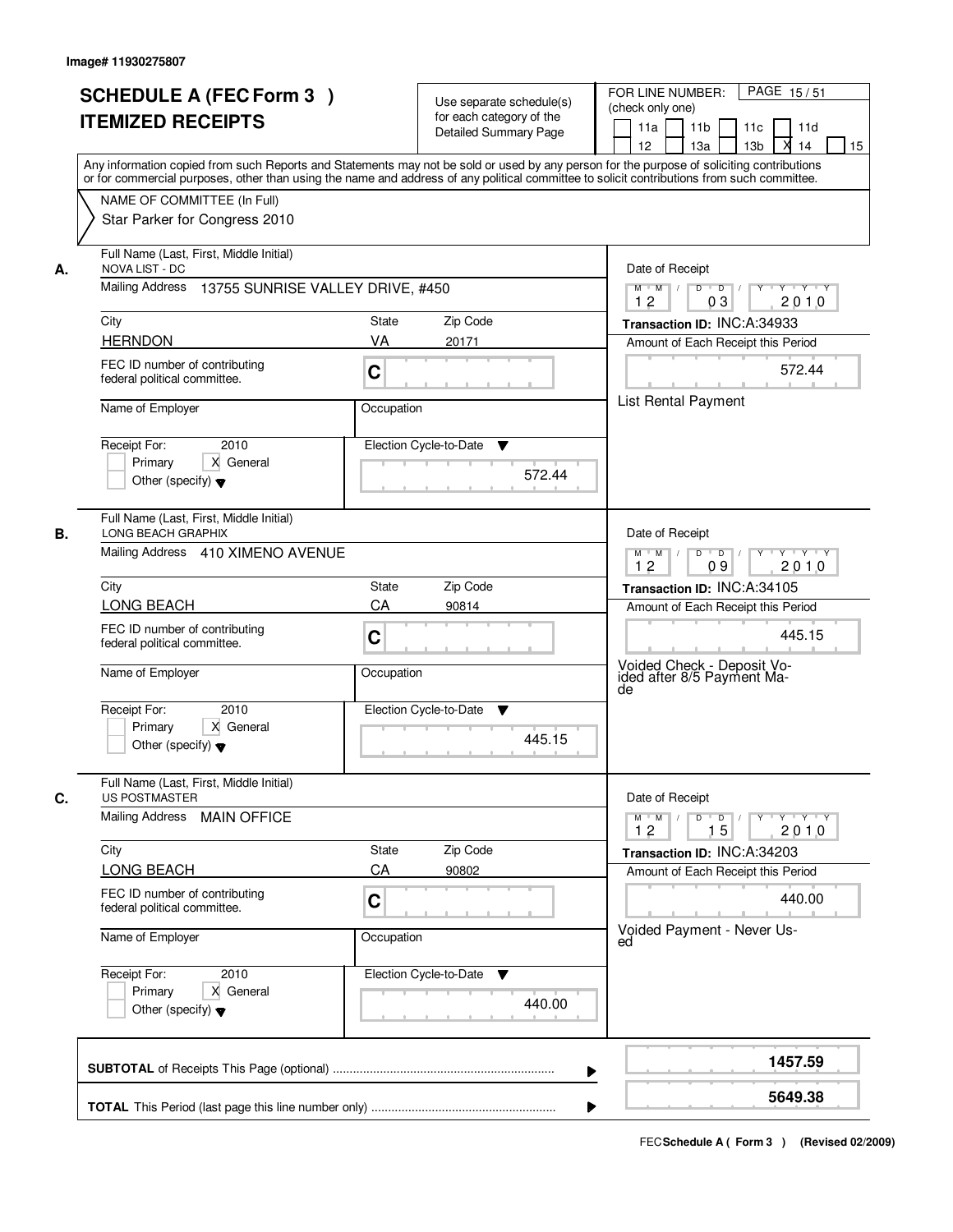| <b>SCHEDULE B (FEC Form 3)</b>                                                                                                                                                                                                                                                         | Use separate schedule(s)                                                                  | FOR LINE NUMBER:<br>(check only one) | PAGE 16/51                                                                                                       |
|----------------------------------------------------------------------------------------------------------------------------------------------------------------------------------------------------------------------------------------------------------------------------------------|-------------------------------------------------------------------------------------------|--------------------------------------|------------------------------------------------------------------------------------------------------------------|
| <b>ITEMIZED DISBURSEMENTS</b>                                                                                                                                                                                                                                                          | for each category of the<br><b>Detailed Summary Page</b>                                  |                                      | $\overline{\mathsf{x}}$<br>17<br>19a<br>19 <sub>b</sub><br>18<br>20a<br>20 <sub>b</sub><br>20 <sub>c</sub><br>21 |
| Any Information copied from such Reports and Statements may not be sold or used by any person for the purpose of soliciting contributions<br>or for commercial purposes, other than using the name and address of any political committee to solicit contributions from such committee |                                                                                           |                                      |                                                                                                                  |
| NAME OF COMMITTEE (In Full)                                                                                                                                                                                                                                                            |                                                                                           |                                      |                                                                                                                  |
| Star Parker for Congress 2010                                                                                                                                                                                                                                                          |                                                                                           |                                      |                                                                                                                  |
| Full Name (Last, First, Middle Initial)<br>ELLIS 'JACQUOT' BROWN, JR                                                                                                                                                                                                                   |                                                                                           |                                      | Transaction ID: EXPB31280<br>Date of Disbursement                                                                |
| <b>Mailing Address</b><br>4161 ELM AVE.                                                                                                                                                                                                                                                |                                                                                           |                                      | M<br>$\overline{P}$ 2 $\overline{3}$<br>M<br>$\prime$<br>$2010^y$<br>11                                          |
| City<br><b>LONG BEACH</b>                                                                                                                                                                                                                                                              | Zip Code<br><b>State</b><br>CA<br>90807                                                   |                                      | Amount of Each Disbursement this Period                                                                          |
| Purpose of Disbursement<br>Shipping                                                                                                                                                                                                                                                    |                                                                                           | 001                                  | 327.70                                                                                                           |
| <b>Candidate Name</b>                                                                                                                                                                                                                                                                  |                                                                                           | Category/<br>Type                    |                                                                                                                  |
| Office Sought:<br>House<br>Senate<br>President<br>District:<br>State:                                                                                                                                                                                                                  | Disbursement For:<br>2010<br>X General<br>Primary<br>Other (specify) $\blacktriangledown$ |                                      |                                                                                                                  |
| Full Name (Last, First, Middle Initial)<br><b>FEDEX OFFICE</b>                                                                                                                                                                                                                         |                                                                                           |                                      | Transaction ID: EDTB83EXPB31280<br>Date of Disbursement                                                          |
| <b>Mailing Address</b><br><b>PAYMENT CENTER</b>                                                                                                                                                                                                                                        |                                                                                           |                                      | M<br>M<br>D<br>$2\overline{3}$<br>$2010^y$<br>11                                                                 |
| City<br><b>MEMPHIS</b>                                                                                                                                                                                                                                                                 | Zip Code<br>State<br><b>TN</b><br>38101                                                   |                                      | Amount of Each Disbursement this Period                                                                          |
| Purpose of Disbursement<br>Shipping                                                                                                                                                                                                                                                    |                                                                                           | 001                                  | 327.70                                                                                                           |
| <b>Candidate Name</b>                                                                                                                                                                                                                                                                  |                                                                                           | Category/<br>Type                    |                                                                                                                  |
| Office Sought:<br>House<br>Senate<br>President<br>District:<br>State:                                                                                                                                                                                                                  | Disbursement For:<br>2010<br>X General<br>Primary<br>Other (specify) $\blacktriangledown$ |                                      | [MEMO ITEM]                                                                                                      |
| Full Name (Last, First, Middle Initial)<br><b>RANDY GREEN</b>                                                                                                                                                                                                                          |                                                                                           |                                      | Transaction ID: EXPB31279<br>Date of Disbursement                                                                |
| <b>Mailing Address</b><br>PO BOX 7343                                                                                                                                                                                                                                                  |                                                                                           |                                      | M<br>M<br>$D^D$ <sub>2</sub> $\overline{3}$<br>2010<br>11                                                        |
| City<br>LONG BEACH                                                                                                                                                                                                                                                                     | State<br>Zip Code<br>90807<br>CA                                                          |                                      | Amount of Each Disbursement this Period                                                                          |
| Purpose of Disbursement<br>Mileage Reimbursement                                                                                                                                                                                                                                       |                                                                                           | 001                                  | 142.26                                                                                                           |
| Candidate Name                                                                                                                                                                                                                                                                         |                                                                                           | Category/<br>Type                    |                                                                                                                  |
| Office Sought:<br>House<br>Senate<br>President                                                                                                                                                                                                                                         | 2010<br>Disbursement For:<br>Primary<br>X General<br>Other (specify) $\blacktriangledown$ |                                      |                                                                                                                  |
| District:<br>State:                                                                                                                                                                                                                                                                    |                                                                                           |                                      | 469.96                                                                                                           |
|                                                                                                                                                                                                                                                                                        |                                                                                           | ▶                                    |                                                                                                                  |
| <b>FE5AN018</b>                                                                                                                                                                                                                                                                        |                                                                                           | ▶                                    | FEC Schedule B ( Form 3 ) (Revised 02/2009)                                                                      |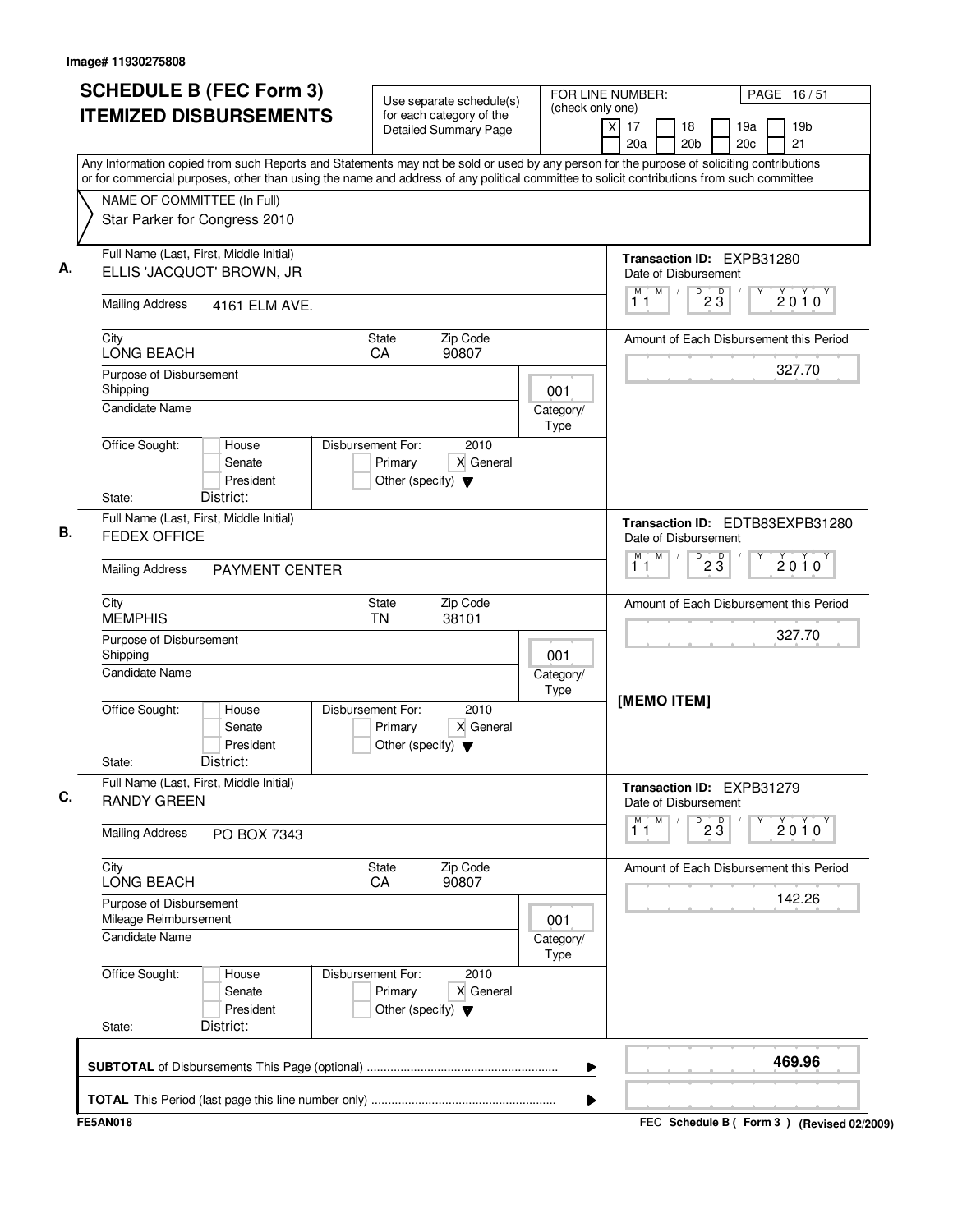| <b>SCHEDULE B (FEC Form 3)</b><br><b>ITEMIZED DISBURSEMENTS</b>                                                                                                                                                                                                                        | Use separate schedule(s)<br>for each category of the<br><b>Detailed Summary Page</b>      | FOR LINE NUMBER:<br>(check only one) | PAGE 17/51<br>19 <sub>b</sub><br>xl<br>17<br>18<br>19a<br>21<br>20a<br>20 <sub>b</sub><br>20c    |
|----------------------------------------------------------------------------------------------------------------------------------------------------------------------------------------------------------------------------------------------------------------------------------------|-------------------------------------------------------------------------------------------|--------------------------------------|--------------------------------------------------------------------------------------------------|
| Any Information copied from such Reports and Statements may not be sold or used by any person for the purpose of soliciting contributions<br>or for commercial purposes, other than using the name and address of any political committee to solicit contributions from such committee |                                                                                           |                                      |                                                                                                  |
| NAME OF COMMITTEE (In Full)<br>Star Parker for Congress 2010                                                                                                                                                                                                                           |                                                                                           |                                      |                                                                                                  |
| Full Name (Last, First, Middle Initial)<br>А.<br><b>TELLY LOVELACE</b>                                                                                                                                                                                                                 |                                                                                           |                                      | <b>Transaction ID: EXPB31281</b><br>Date of Disbursement<br>M<br>D<br>M<br>$\sqrt{2}$            |
| <b>Mailing Address</b><br>375 ATLANTIC AVENUE, #401                                                                                                                                                                                                                                    |                                                                                           |                                      | $2\sqrt{3}$<br>2010<br>11                                                                        |
| City<br><b>LONG BEACH</b>                                                                                                                                                                                                                                                              | Zip Code<br><b>State</b><br>CA<br>90802                                                   |                                      | Amount of Each Disbursement this Period                                                          |
| Purpose of Disbursement<br>Gas & Food for Volunteers - No Vendor Aggregating over \$200<br><b>Candidate Name</b>                                                                                                                                                                       |                                                                                           | 001                                  | 410.13                                                                                           |
| Office Sought:<br>House<br>Senate                                                                                                                                                                                                                                                      | Disbursement For:<br>2010<br>X General<br>Primary                                         | Category/<br>Type                    |                                                                                                  |
| President<br>District:<br>State:<br>Full Name (Last, First, Middle Initial)                                                                                                                                                                                                            | Other (specify) $\blacktriangledown$                                                      |                                      |                                                                                                  |
| <b>EMPLOYERS RESOURCE</b><br><b>Mailing Address</b><br>240 RANCHEROS DRIVE, #264                                                                                                                                                                                                       |                                                                                           |                                      | Transaction ID: EXPB31345<br>Date of Disbursement<br>M<br>M<br>D<br>$2\frac{D}{4}$<br>2010<br>11 |
| City<br><b>SAN MARCOS</b>                                                                                                                                                                                                                                                              | Zip Code<br><b>State</b><br>CA<br>92069                                                   |                                      | Amount of Each Disbursement this Period                                                          |
| Purpose of Disbursement<br>Campaign Staff Wages<br><b>Candidate Name</b>                                                                                                                                                                                                               |                                                                                           | 001<br>Category/<br>Type             | 9546.02                                                                                          |
| Office Sought:<br>House<br>Senate<br>President<br>District:<br>State:                                                                                                                                                                                                                  | 2010<br>Disbursement For:<br>X General<br>Primary<br>Other (specify) $\blacktriangledown$ |                                      |                                                                                                  |
| Full Name (Last, First, Middle Initial)<br><b>PAYPAL</b>                                                                                                                                                                                                                               |                                                                                           |                                      | Transaction ID: EXPB31347<br>Date of Disbursement                                                |
| <b>Mailing Address</b><br>2211 N FIRST STREET                                                                                                                                                                                                                                          |                                                                                           |                                      | M<br>M<br>D<br>29<br>$2010^{\circ}$<br>11                                                        |
| City<br><b>SAN JOSE</b>                                                                                                                                                                                                                                                                | Zip Code<br><b>State</b><br>95131<br>CA                                                   |                                      | Amount of Each Disbursement this Period                                                          |
| Purpose of Disbursement<br><b>Credit Card Processing Fee</b><br>Candidate Name                                                                                                                                                                                                         |                                                                                           | 001                                  | 81.75                                                                                            |
| Office Sought:<br>House                                                                                                                                                                                                                                                                | Disbursement For:<br>2010                                                                 | Category/<br>Type                    |                                                                                                  |
| Senate<br>President<br>District:<br>State:                                                                                                                                                                                                                                             | X General<br>Primary<br>Other (specify) $\blacktriangledown$                              |                                      |                                                                                                  |
|                                                                                                                                                                                                                                                                                        |                                                                                           | ▶                                    | 10037.90                                                                                         |
|                                                                                                                                                                                                                                                                                        |                                                                                           | ▶                                    |                                                                                                  |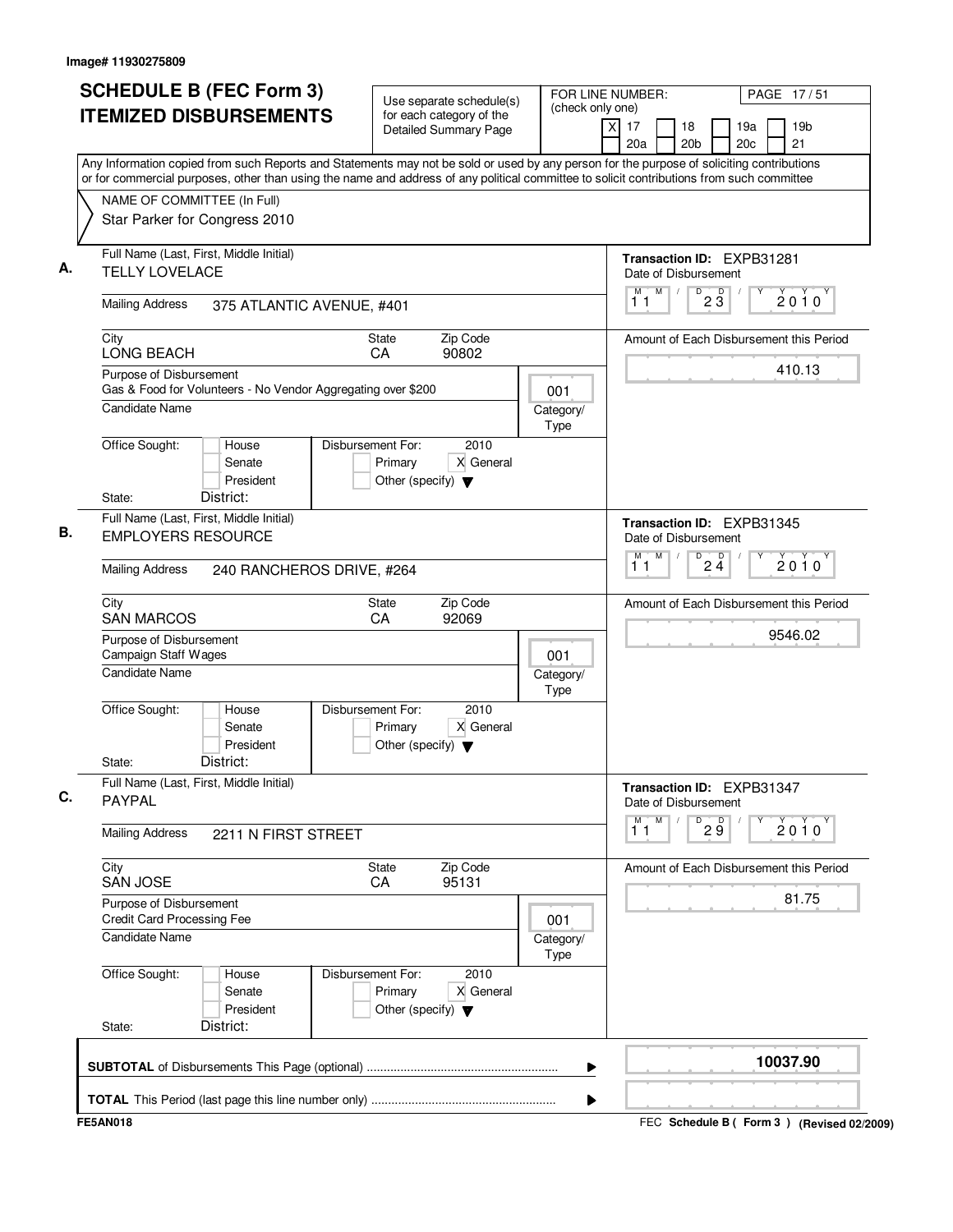| <b>SCHEDULE B (FEC Form 3)</b><br><b>ITEMIZED DISBURSEMENTS</b>                                                                                                                                                                                                                                                       |                                           | Use separate schedule(s)<br>for each category of the<br><b>Detailed Summary Page</b>      |                          | FOR LINE NUMBER:<br>(check only one)<br>xl<br>17<br>18<br>20a<br>20 <sub>b</sub>       | PAGE 18/51<br>19 <sub>b</sub><br>19a<br>20c<br>21 |
|-----------------------------------------------------------------------------------------------------------------------------------------------------------------------------------------------------------------------------------------------------------------------------------------------------------------------|-------------------------------------------|-------------------------------------------------------------------------------------------|--------------------------|----------------------------------------------------------------------------------------|---------------------------------------------------|
| Any Information copied from such Reports and Statements may not be sold or used by any person for the purpose of soliciting contributions<br>or for commercial purposes, other than using the name and address of any political committee to solicit contributions from such committee<br>NAME OF COMMITTEE (In Full) |                                           |                                                                                           |                          |                                                                                        |                                                   |
| Star Parker for Congress 2010                                                                                                                                                                                                                                                                                         |                                           |                                                                                           |                          |                                                                                        |                                                   |
| Full Name (Last, First, Middle Initial)<br><b>BANK OF AMERICA</b>                                                                                                                                                                                                                                                     |                                           |                                                                                           |                          | <b>Transaction ID: EXPB33896</b><br>Date of Disbursement                               |                                                   |
| <b>Mailing Address</b>                                                                                                                                                                                                                                                                                                | 31531 SANTA MARGARITA PKWY                |                                                                                           |                          | M<br>D<br>$30^{\circ}$<br>М<br>11                                                      | $2010^y$                                          |
| City<br>RANCHO STA MARGARI                                                                                                                                                                                                                                                                                            |                                           | Zip Code<br><b>State</b><br>CA<br>92688                                                   |                          |                                                                                        | Amount of Each Disbursement this Period           |
| Purpose of Disbursement<br><b>Bank Fee</b><br><b>Candidate Name</b>                                                                                                                                                                                                                                                   |                                           |                                                                                           | 001<br>Category/         |                                                                                        | 1.00                                              |
| Office Sought:<br>State:                                                                                                                                                                                                                                                                                              | House<br>Senate<br>President<br>District: | Disbursement For:<br>2010<br>X General<br>Primary<br>Other (specify) $\blacktriangledown$ | Type                     |                                                                                        |                                                   |
| Full Name (Last, First, Middle Initial)<br><b>COAST COPIER SERVICE</b>                                                                                                                                                                                                                                                |                                           |                                                                                           |                          | Transaction ID: EXPB33899<br>Date of Disbursement<br>M<br>D<br>M<br>$30^{\circ}$<br>11 | 2010                                              |
| <b>Mailing Address</b>                                                                                                                                                                                                                                                                                                | 3180 PASADENA AVENUE                      |                                                                                           |                          |                                                                                        |                                                   |
| City<br>LONG BEACH                                                                                                                                                                                                                                                                                                    |                                           | Zip Code<br><b>State</b><br>CA<br>90807                                                   |                          |                                                                                        | Amount of Each Disbursement this Period           |
| Purpose of Disbursement<br><b>Copier Service</b><br>Candidate Name                                                                                                                                                                                                                                                    |                                           |                                                                                           | 001<br>Category/<br>Type |                                                                                        | 402.30                                            |
| Office Sought:<br>State:                                                                                                                                                                                                                                                                                              | House<br>Senate<br>President<br>District: | 2010<br>Disbursement For:<br>X General<br>Primary<br>Other (specify) $\blacktriangledown$ |                          |                                                                                        |                                                   |
| Full Name (Last, First, Middle Initial)<br><b>EMPLOYERS RESOURCE</b>                                                                                                                                                                                                                                                  |                                           |                                                                                           |                          | Transaction ID: EXPB33869<br>Date of Disbursement                                      |                                                   |
| <b>Mailing Address</b>                                                                                                                                                                                                                                                                                                | 240 RANCHEROS DRIVE, #264                 |                                                                                           |                          | M<br>M<br>D<br>$30^{\circ}$<br>11                                                      | Υ<br>$2010^y$                                     |
| City<br><b>SAN MARCOS</b>                                                                                                                                                                                                                                                                                             |                                           | Zip Code<br><b>State</b><br>92069<br>CA                                                   |                          |                                                                                        | Amount of Each Disbursement this Period           |
| Purpose of Disbursement<br>Campaign Staff Wages<br><b>Candidate Name</b>                                                                                                                                                                                                                                              |                                           |                                                                                           | 001<br>Category/         |                                                                                        | 763.39                                            |
| Office Sought:<br>State:                                                                                                                                                                                                                                                                                              | House<br>Senate<br>President<br>District: | Disbursement For:<br>2010<br>X General<br>Primary<br>Other (specify) $\blacktriangledown$ | Type                     |                                                                                        |                                                   |
|                                                                                                                                                                                                                                                                                                                       |                                           |                                                                                           |                          |                                                                                        | 1166.69                                           |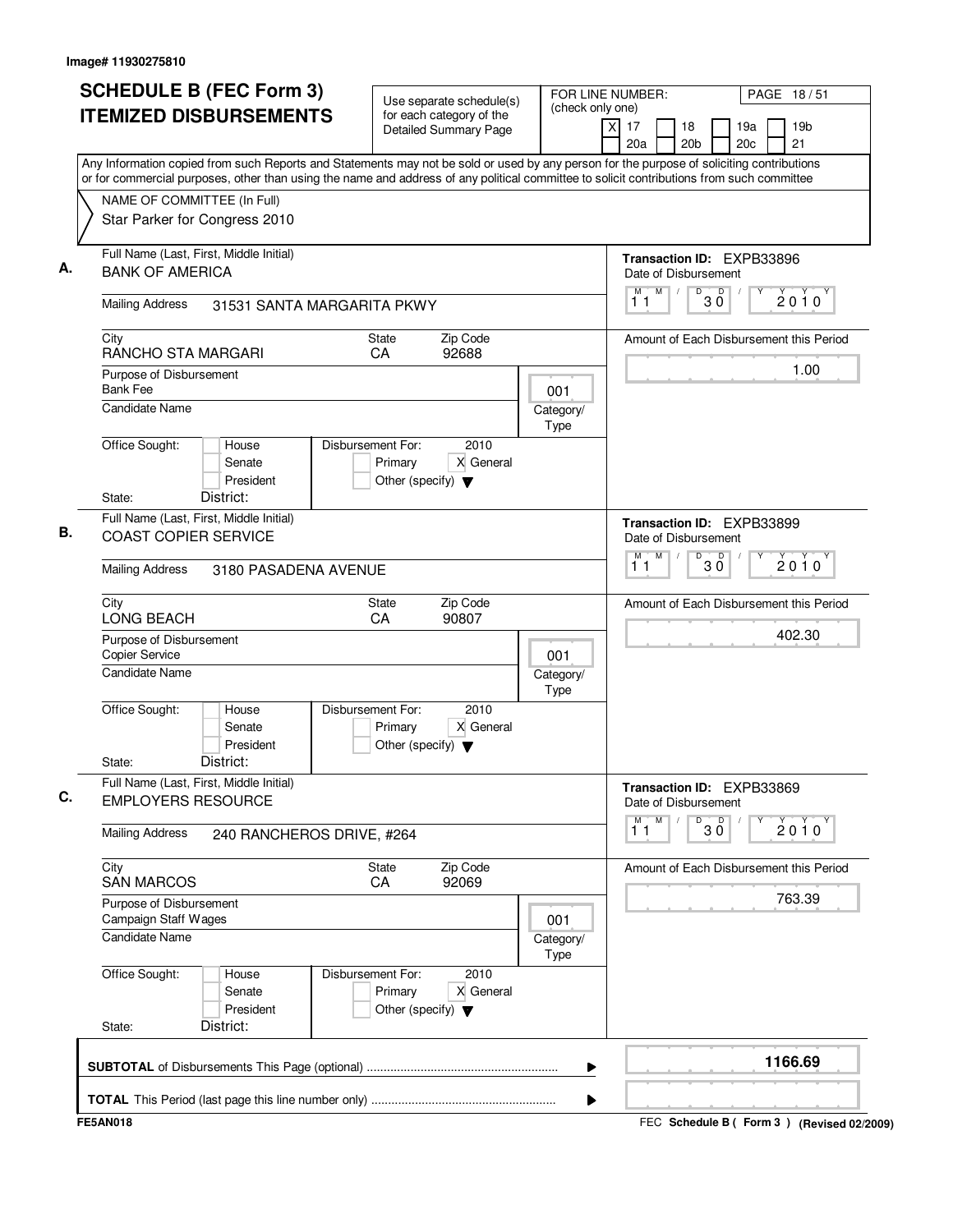| <b>SCHEDULE B (FEC Form 3)</b><br><b>ITEMIZED DISBURSEMENTS</b>                                                                                                                                                                                                                        | Use separate schedule(s)<br>for each category of the                                      | FOR LINE NUMBER:<br>(check only one) |                                                               | PAGE 19/51                                      |
|----------------------------------------------------------------------------------------------------------------------------------------------------------------------------------------------------------------------------------------------------------------------------------------|-------------------------------------------------------------------------------------------|--------------------------------------|---------------------------------------------------------------|-------------------------------------------------|
|                                                                                                                                                                                                                                                                                        | <b>Detailed Summary Page</b>                                                              |                                      | $\overline{\mathsf{x}}$<br>17<br>18<br>20a<br>20 <sub>b</sub> | 19a<br>19 <sub>b</sub><br>21<br>20 <sub>c</sub> |
| Any Information copied from such Reports and Statements may not be sold or used by any person for the purpose of soliciting contributions<br>or for commercial purposes, other than using the name and address of any political committee to solicit contributions from such committee |                                                                                           |                                      |                                                               |                                                 |
| NAME OF COMMITTEE (In Full)                                                                                                                                                                                                                                                            |                                                                                           |                                      |                                                               |                                                 |
| Star Parker for Congress 2010                                                                                                                                                                                                                                                          |                                                                                           |                                      |                                                               |                                                 |
| Full Name (Last, First, Middle Initial)<br><b>FEDERAL EXPRESS</b>                                                                                                                                                                                                                      |                                                                                           |                                      | Transaction ID: EXPB34075<br>Date of Disbursement             |                                                 |
| <b>Mailing Address</b><br><b>PAYMENT CENTER</b>                                                                                                                                                                                                                                        |                                                                                           |                                      | M<br>$\sqrt{2}$<br>D<br>D<br>М<br>ЗŎ<br>11                    | 2010                                            |
| City<br><b>MEMPHIS</b>                                                                                                                                                                                                                                                                 | Zip Code<br>State<br>38101<br><b>TN</b>                                                   |                                      |                                                               | Amount of Each Disbursement this Period         |
| Purpose of Disbursement                                                                                                                                                                                                                                                                |                                                                                           |                                      |                                                               | 91.32                                           |
| Shipping<br>Candidate Name                                                                                                                                                                                                                                                             |                                                                                           | 001<br>Category/<br>Type             |                                                               |                                                 |
| Office Sought:<br>House<br>Senate<br>President<br>District:<br>State:                                                                                                                                                                                                                  | Disbursement For:<br>2010<br>Primary<br>X General<br>Other (specify) $\blacktriangledown$ |                                      |                                                               |                                                 |
| Full Name (Last, First, Middle Initial)                                                                                                                                                                                                                                                |                                                                                           |                                      |                                                               |                                                 |
| <b>CLINTON GILLESPIE</b>                                                                                                                                                                                                                                                               |                                                                                           |                                      | Transaction ID: EXPB33901<br>Date of Disbursement<br>M<br>М   |                                                 |
| <b>Mailing Address</b><br>13430 SABLE                                                                                                                                                                                                                                                  |                                                                                           |                                      | $D$ <sub>3</sub> $0$<br>11                                    | $2010^y$                                        |
| City<br><b>HOUSTON</b>                                                                                                                                                                                                                                                                 | Zip Code<br>State<br>77014<br>TX                                                          |                                      |                                                               | Amount of Each Disbursement this Period         |
| Purpose of Disbursement<br><b>Office Supplies</b>                                                                                                                                                                                                                                      |                                                                                           | 001                                  |                                                               | 82.25                                           |
| Candidate Name                                                                                                                                                                                                                                                                         |                                                                                           | Category/<br>Type                    |                                                               |                                                 |
| Office Sought:<br>House<br>Senate<br>President<br>District:<br>State:                                                                                                                                                                                                                  | Disbursement For:<br>2010<br>X General<br>Primary<br>Other (specify) $\blacktriangledown$ |                                      |                                                               |                                                 |
| Full Name (Last, First, Middle Initial)<br><b>STAPLES</b>                                                                                                                                                                                                                              |                                                                                           |                                      | Date of Disbursement                                          | Transaction ID: PDTB15EXPB33901                 |
| <b>Mailing Address</b><br>3515 ATLANTIC BLVD                                                                                                                                                                                                                                           |                                                                                           |                                      | $\overline{1}^M$<br>M<br>$\overline{30}$                      | $2010^y$                                        |
| City<br>LONG BEACH                                                                                                                                                                                                                                                                     | State<br>Zip Code<br>90807<br>CA                                                          |                                      |                                                               | Amount of Each Disbursement this Period         |
| Purpose of Disbursement<br><b>Office Supplies</b>                                                                                                                                                                                                                                      |                                                                                           | 001                                  |                                                               | 82.25                                           |
| Candidate Name                                                                                                                                                                                                                                                                         |                                                                                           | Category/<br>Type                    |                                                               |                                                 |
| Office Sought:<br>House<br>Senate<br>President<br>District:<br>State:                                                                                                                                                                                                                  | Disbursement For:<br>2010<br>Primary<br>X General<br>Other (specify) $\blacktriangledown$ |                                      | [MEMO ITEM]                                                   |                                                 |
|                                                                                                                                                                                                                                                                                        |                                                                                           | ▶                                    |                                                               | 173.57                                          |
|                                                                                                                                                                                                                                                                                        |                                                                                           | ▶                                    |                                                               |                                                 |
| <b>FE5AN018</b>                                                                                                                                                                                                                                                                        |                                                                                           |                                      |                                                               | FEC Schedule B ( Form 3 ) (Revised 02/2009)     |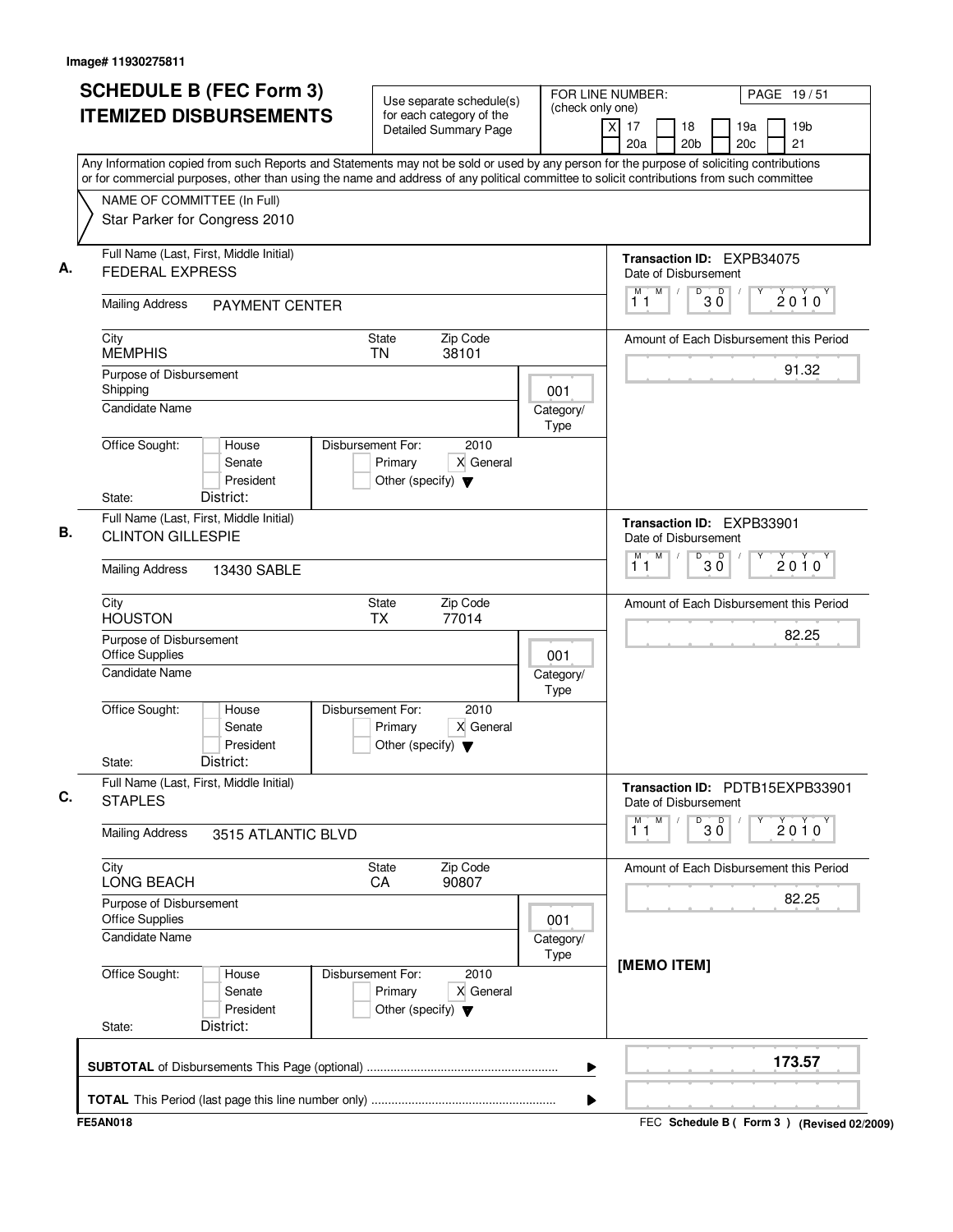| <b>SCHEDULE B (FEC Form 3)</b>                                                                                                                                                                                                                                                         | Use separate schedule(s)                                                                  | FOR LINE NUMBER:                   |                                             | PAGE 20/51                                      |
|----------------------------------------------------------------------------------------------------------------------------------------------------------------------------------------------------------------------------------------------------------------------------------------|-------------------------------------------------------------------------------------------|------------------------------------|---------------------------------------------|-------------------------------------------------|
| <b>ITEMIZED DISBURSEMENTS</b>                                                                                                                                                                                                                                                          | for each category of the<br><b>Detailed Summary Page</b>                                  | (check only one)<br>$\overline{x}$ | 17<br>18<br>20a<br>20 <sub>b</sub>          | 19 <sub>b</sub><br>19a<br>21<br>20 <sub>c</sub> |
| Any Information copied from such Reports and Statements may not be sold or used by any person for the purpose of soliciting contributions<br>or for commercial purposes, other than using the name and address of any political committee to solicit contributions from such committee |                                                                                           |                                    |                                             |                                                 |
| NAME OF COMMITTEE (In Full)<br>Star Parker for Congress 2010                                                                                                                                                                                                                           |                                                                                           |                                    |                                             |                                                 |
| Full Name (Last, First, Middle Initial)<br><b>GLOBAL NET SERVICE-DC</b>                                                                                                                                                                                                                |                                                                                           |                                    | Date of Disbursement<br>M<br>$\overline{D}$ | <b>Transaction ID: EXPB34197</b>                |
| <b>Mailing Address</b><br><b>10 GLENLAKE PARKWAY NE</b>                                                                                                                                                                                                                                |                                                                                           |                                    | М<br>$\sqrt{2}$<br>11                       | D<br>2010<br>3 Ŏ                                |
| City<br><b>ATLANTA</b>                                                                                                                                                                                                                                                                 | Zip Code<br><b>State</b><br>GA<br>30328                                                   |                                    |                                             | Amount of Each Disbursement this Period         |
| Purpose of Disbursement<br><b>Credit Card Processing Fees</b><br><b>Candidate Name</b>                                                                                                                                                                                                 |                                                                                           | 001                                |                                             | 106.84                                          |
|                                                                                                                                                                                                                                                                                        |                                                                                           | Category/<br>Type                  |                                             |                                                 |
| Office Sought:<br>House<br>Senate<br>President<br>District:<br>State:                                                                                                                                                                                                                  | Disbursement For:<br>2010<br>X General<br>Primary<br>Other (specify) $\blacktriangledown$ |                                    |                                             |                                                 |
| Full Name (Last, First, Middle Initial)<br><b>DARIN SELNICK</b>                                                                                                                                                                                                                        |                                                                                           |                                    | Date of Disbursement                        | Transaction ID: EXPB33903                       |
| <b>Mailing Address</b><br>8726 WHITSON COURT                                                                                                                                                                                                                                           |                                                                                           |                                    | M<br>м<br>D<br>11                           | $30^{\circ}$<br>2010                            |
| City<br>SPRINGFIELD                                                                                                                                                                                                                                                                    | Zip Code<br>State<br>VA<br>22153                                                          |                                    |                                             | Amount of Each Disbursement this Period         |
| Purpose of Disbursement<br>PAC Fundraising Commission<br>001                                                                                                                                                                                                                           |                                                                                           |                                    |                                             | 600.00                                          |
| Candidate Name                                                                                                                                                                                                                                                                         |                                                                                           | Category/<br>Type                  |                                             |                                                 |
| Office Sought:<br>House<br>Senate<br>President<br>District:<br>State:                                                                                                                                                                                                                  | Disbursement For:<br>2010<br>X General<br>Primary<br>Other (specify) $\blacktriangledown$ |                                    |                                             |                                                 |
| Full Name (Last, First, Middle Initial)<br>AMINAH WILLIAMS                                                                                                                                                                                                                             |                                                                                           |                                    | Date of Disbursement                        | Transaction ID: EXPB33897                       |
| <b>Mailing Address</b><br>1817 E MCMILLAN STREET                                                                                                                                                                                                                                       |                                                                                           |                                    | M<br>м<br>11                                | $30^{\circ}$<br>2010                            |
| City<br><b>COMPTON</b>                                                                                                                                                                                                                                                                 | Zip Code<br>State<br>90221<br>CA                                                          |                                    |                                             | Amount of Each Disbursement this Period         |
| Purpose of Disbursement<br>Shipping                                                                                                                                                                                                                                                    |                                                                                           | 001                                |                                             | 23.33                                           |
| <b>Candidate Name</b>                                                                                                                                                                                                                                                                  |                                                                                           | Category/<br>Type                  |                                             |                                                 |
| Office Sought:<br>House<br>Senate<br>President<br>District:<br>State:                                                                                                                                                                                                                  | Disbursement For:<br>2010<br>X General<br>Primary<br>Other (specify) $\blacktriangledown$ |                                    |                                             |                                                 |
|                                                                                                                                                                                                                                                                                        |                                                                                           | ▶                                  |                                             | 730.17                                          |
|                                                                                                                                                                                                                                                                                        |                                                                                           | ▶                                  |                                             |                                                 |
| <b>FE5AN018</b>                                                                                                                                                                                                                                                                        |                                                                                           |                                    |                                             | FEC Schedule B ( Form 3 ) (Revised 02/2009)     |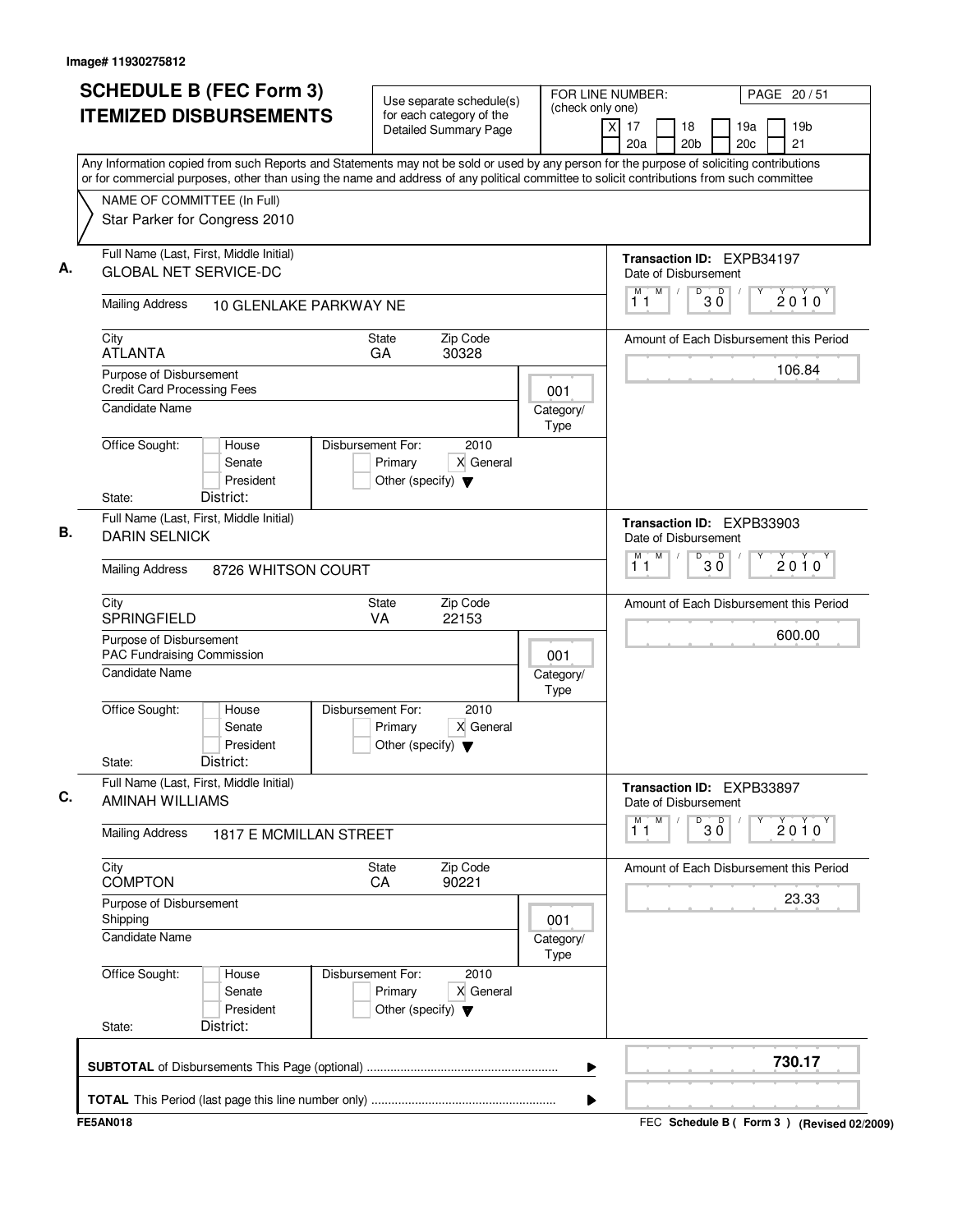| <b>SCHEDULE B (FEC Form 3)</b><br><b>ITEMIZED DISBURSEMENTS</b>                                                                                                                                                                                                                        | Use separate schedule(s)<br>for each category of the                                      | (check only one)  | FOR LINE NUMBER:<br>PAGE 21 / 51                                                |
|----------------------------------------------------------------------------------------------------------------------------------------------------------------------------------------------------------------------------------------------------------------------------------------|-------------------------------------------------------------------------------------------|-------------------|---------------------------------------------------------------------------------|
|                                                                                                                                                                                                                                                                                        | <b>Detailed Summary Page</b>                                                              |                   | 19 <sub>b</sub><br>xl<br>17<br>18<br>19a<br>20 <sub>b</sub><br>20c<br>21<br>20a |
| Any Information copied from such Reports and Statements may not be sold or used by any person for the purpose of soliciting contributions<br>or for commercial purposes, other than using the name and address of any political committee to solicit contributions from such committee |                                                                                           |                   |                                                                                 |
| NAME OF COMMITTEE (In Full)                                                                                                                                                                                                                                                            |                                                                                           |                   |                                                                                 |
| Star Parker for Congress 2010                                                                                                                                                                                                                                                          |                                                                                           |                   |                                                                                 |
| Full Name (Last, First, Middle Initial)<br><b>FEDERAL EXPRESS</b>                                                                                                                                                                                                                      |                                                                                           |                   | Transaction ID: PDTB18EXPB33897<br>Date of Disbursement                         |
| <b>Mailing Address</b><br><b>PAYMENT CENTER</b>                                                                                                                                                                                                                                        |                                                                                           |                   | M<br>D<br>$\sqrt{ }$<br>D<br>M<br>2010<br>3 Ŏ<br>11                             |
| City<br><b>MEMPHIS</b>                                                                                                                                                                                                                                                                 | Zip Code<br><b>State</b><br><b>TN</b><br>38101                                            |                   | Amount of Each Disbursement this Period                                         |
| Purpose of Disbursement<br>Shipping                                                                                                                                                                                                                                                    |                                                                                           | 001               | 23.33                                                                           |
| <b>Candidate Name</b>                                                                                                                                                                                                                                                                  |                                                                                           | Category/<br>Type | [MEMO ITEM]                                                                     |
| Office Sought:<br>House<br>Senate<br>President                                                                                                                                                                                                                                         | Disbursement For:<br>2010<br>X General<br>Primary<br>Other (specify) $\blacktriangledown$ |                   |                                                                                 |
| District:<br>State:                                                                                                                                                                                                                                                                    |                                                                                           |                   |                                                                                 |
| Full Name (Last, First, Middle Initial)<br><b>VERIZON SRC</b>                                                                                                                                                                                                                          |                                                                                           |                   | Transaction ID: EXPB34045<br>Date of Disbursement<br>D                          |
| <b>Mailing Address</b><br>PO BOX 920041                                                                                                                                                                                                                                                |                                                                                           |                   | M<br>0 <sup>0</sup><br>М<br>$2010^y$<br>$1^{\circ}2$                            |
| City<br><b>DALLAS</b>                                                                                                                                                                                                                                                                  | Zip Code<br>State<br>ТX<br>75392-0041                                                     |                   | Amount of Each Disbursement this Period                                         |
| Purpose of Disbursement<br>Telephone                                                                                                                                                                                                                                                   |                                                                                           | 001               | 647.25                                                                          |
| Candidate Name                                                                                                                                                                                                                                                                         |                                                                                           | Category/<br>Type |                                                                                 |
| Office Sought:<br>House<br>Senate<br>President                                                                                                                                                                                                                                         | Disbursement For:<br>2010<br>X General<br>Primary<br>Other (specify) $\blacktriangledown$ |                   |                                                                                 |
| District:<br>State:<br>Full Name (Last, First, Middle Initial)                                                                                                                                                                                                                         |                                                                                           |                   |                                                                                 |
| <b>GLOBAL NET SERVICE-DC</b>                                                                                                                                                                                                                                                           |                                                                                           |                   | Transaction ID: EXPB34926<br>Date of Disbursement<br>M<br>D                     |
| <b>Mailing Address</b><br><b>10 GLENLAKE PARKWAY NE</b>                                                                                                                                                                                                                                |                                                                                           |                   | 0 <sup>0</sup><br>$\overline{1}^M$ 2<br>$2010^y$                                |
| City<br><b>ATLANTA</b>                                                                                                                                                                                                                                                                 | Zip Code<br>State<br>GA<br>30328                                                          |                   | Amount of Each Disbursement this Period                                         |
| Purpose of Disbursement<br><b>Credit Card Processing Fees</b>                                                                                                                                                                                                                          |                                                                                           | 001               | 129.97                                                                          |
| Candidate Name                                                                                                                                                                                                                                                                         |                                                                                           | Category/<br>Type |                                                                                 |
| Office Sought:<br>House<br>Senate<br>President                                                                                                                                                                                                                                         | Disbursement For:<br>2010<br>X General<br>Primary<br>Other (specify) $\blacktriangledown$ |                   |                                                                                 |
| District:<br>State:                                                                                                                                                                                                                                                                    |                                                                                           |                   |                                                                                 |
|                                                                                                                                                                                                                                                                                        |                                                                                           | ▶                 | 777.22                                                                          |
|                                                                                                                                                                                                                                                                                        |                                                                                           |                   |                                                                                 |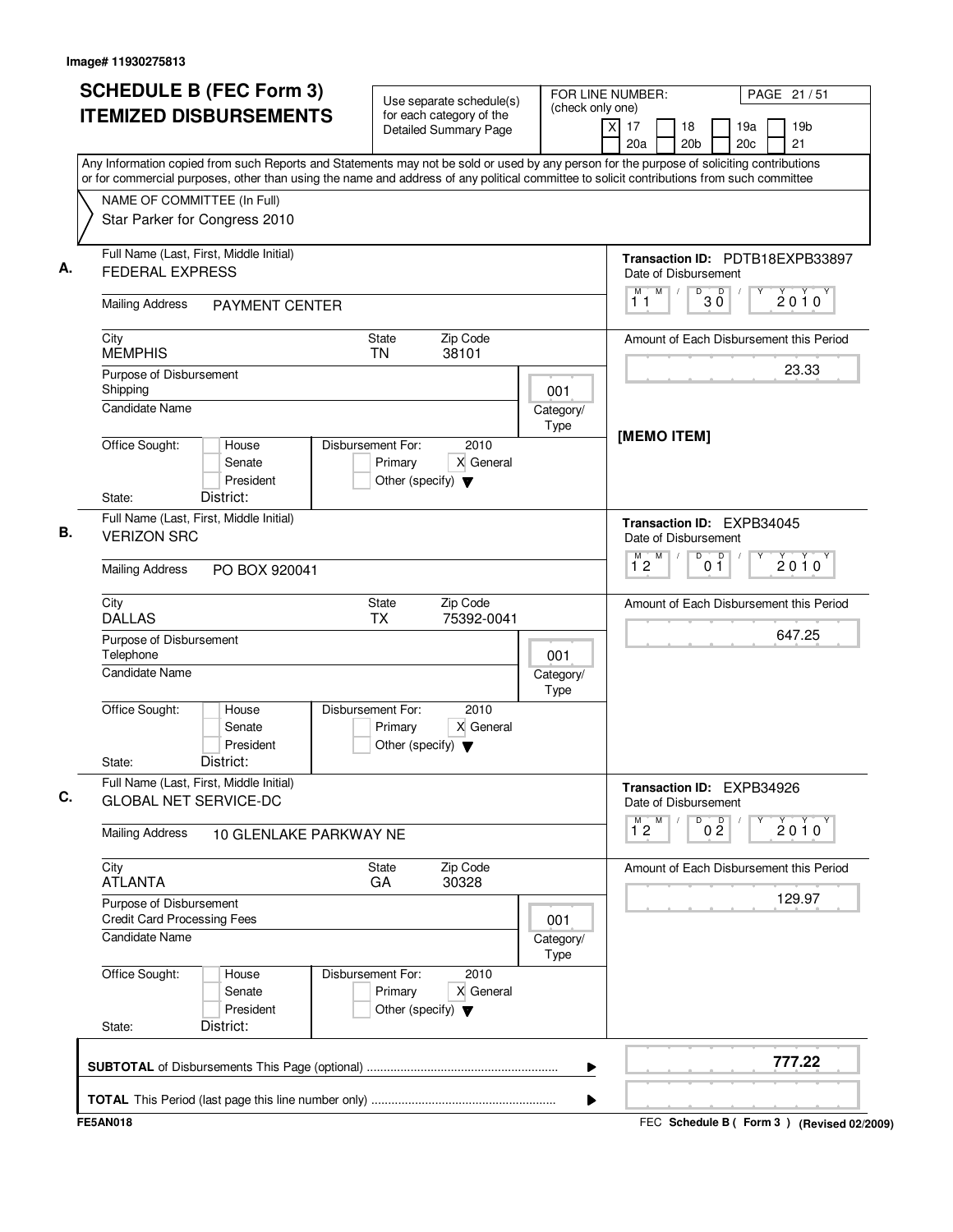| <b>SCHEDULE B (FEC Form 3)</b><br><b>ITEMIZED DISBURSEMENTS</b>                                                                                                                                                                                                                                                                                        | Use separate schedule(s)<br>for each category of the<br><b>Detailed Summary Page</b>      | FOR LINE NUMBER:<br>(check only one) | PAGE 22 / 51<br>19 <sub>b</sub><br>xl<br>17<br>18<br>19a<br>20c<br>21<br>20a<br>20 <sub>b</sub>        |
|--------------------------------------------------------------------------------------------------------------------------------------------------------------------------------------------------------------------------------------------------------------------------------------------------------------------------------------------------------|-------------------------------------------------------------------------------------------|--------------------------------------|--------------------------------------------------------------------------------------------------------|
| Any Information copied from such Reports and Statements may not be sold or used by any person for the purpose of soliciting contributions<br>or for commercial purposes, other than using the name and address of any political committee to solicit contributions from such committee<br>NAME OF COMMITTEE (In Full)<br>Star Parker for Congress 2010 |                                                                                           |                                      |                                                                                                        |
| Full Name (Last, First, Middle Initial)<br>А.<br><b>PAYPAL</b>                                                                                                                                                                                                                                                                                         |                                                                                           |                                      | Transaction ID: EXPB34007<br>Date of Disbursement                                                      |
| <b>Mailing Address</b><br>2211 N FIRST STREET                                                                                                                                                                                                                                                                                                          |                                                                                           |                                      | M<br>D<br>0 <sup>D</sup><br>М<br>$2010^y$<br>$1^{\circ}2$                                              |
| City<br><b>SAN JOSE</b>                                                                                                                                                                                                                                                                                                                                | Zip Code<br><b>State</b><br>CA<br>95131                                                   |                                      | Amount of Each Disbursement this Period                                                                |
| Purpose of Disbursement<br>Service Fee<br><b>Candidate Name</b>                                                                                                                                                                                                                                                                                        |                                                                                           | 001<br>Category/<br>Type             | 30.00                                                                                                  |
| Office Sought:<br>House<br>Senate<br>President<br>District:<br>State:                                                                                                                                                                                                                                                                                  | Disbursement For:<br>2010<br>X General<br>Primary<br>Other (specify) $\blacktriangledown$ |                                      |                                                                                                        |
| Full Name (Last, First, Middle Initial)<br><b>BANK OF AMERICA</b>                                                                                                                                                                                                                                                                                      |                                                                                           |                                      | Transaction ID: EXPB34044<br>Date of Disbursement<br>M<br>D<br>$0\overline{3}$<br>2010<br>$1^{\circ}2$ |
| <b>Mailing Address</b><br>31531 SANTA MARGARITA PKWY                                                                                                                                                                                                                                                                                                   |                                                                                           |                                      |                                                                                                        |
| City<br>RANCHO STA MARGARI                                                                                                                                                                                                                                                                                                                             | Zip Code<br>State<br>CA<br>92688                                                          |                                      | Amount of Each Disbursement this Period                                                                |
| Purpose of Disbursement<br><b>Bank Fee</b><br><b>Candidate Name</b>                                                                                                                                                                                                                                                                                    |                                                                                           | 001<br>Category/<br>Type             | 6.00                                                                                                   |
| Office Sought:<br>House<br>Senate<br>President<br>District:<br>State:                                                                                                                                                                                                                                                                                  | 2010<br>Disbursement For:<br>X General<br>Primary<br>Other (specify) $\blacktriangledown$ |                                      |                                                                                                        |
| Full Name (Last, First, Middle Initial)<br><b>JASMINE S. MEGRABYAN</b>                                                                                                                                                                                                                                                                                 |                                                                                           |                                      | Transaction ID: EXPB34048<br>Date of Disbursement<br>M<br>D                                            |
| <b>Mailing Address</b><br>501 W GLENOAKS BLVD, #558                                                                                                                                                                                                                                                                                                    |                                                                                           |                                      | $0\frac{D}{3}$<br>M<br>Υ<br>$2010^y$<br>12                                                             |
| City<br><b>GLENDALE</b>                                                                                                                                                                                                                                                                                                                                | Zip Code<br><b>State</b><br>91202<br>CA                                                   |                                      | Amount of Each Disbursement this Period                                                                |
| Purpose of Disbursement<br><b>Fundraising Consulting Services</b><br>Candidate Name                                                                                                                                                                                                                                                                    |                                                                                           | 001<br>Category/<br>Type             | 132.00                                                                                                 |
| Office Sought:<br>House<br>Senate<br>President<br>District:<br>State:                                                                                                                                                                                                                                                                                  | Disbursement For:<br>2010<br>X General<br>Primary<br>Other (specify) $\blacktriangledown$ |                                      |                                                                                                        |
|                                                                                                                                                                                                                                                                                                                                                        |                                                                                           | ▶                                    | 168.00                                                                                                 |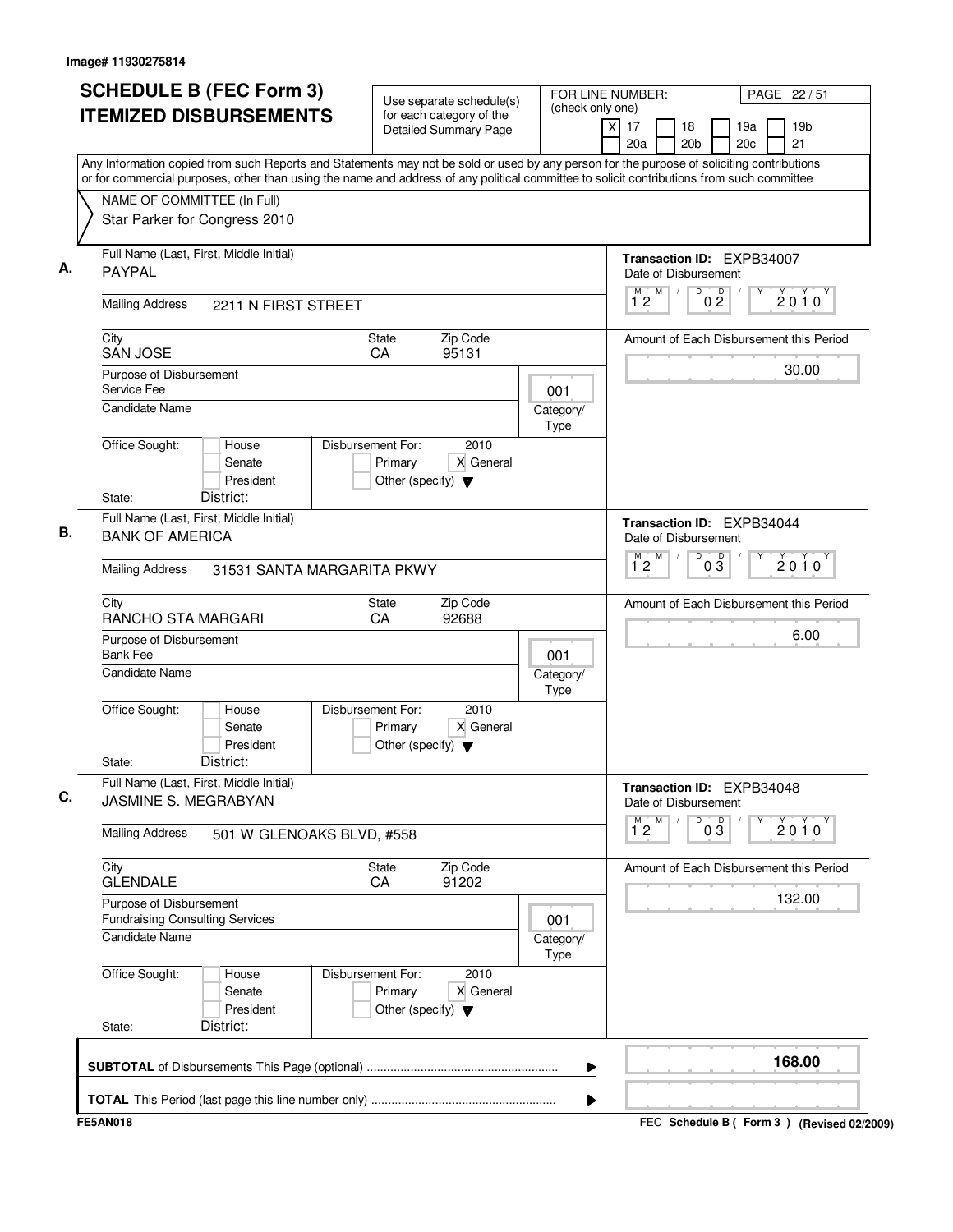| <b>ITEMIZED DISBURSEMENTS</b><br>for each category of the<br>xl<br>17<br>19a<br>19 <sub>b</sub><br>18<br><b>Detailed Summary Page</b><br>20 <sub>b</sub><br>20c<br>21<br>20a<br>Any Information copied from such Reports and Statements may not be sold or used by any person for the purpose of soliciting contributions<br>or for commercial purposes, other than using the name and address of any political committee to solicit contributions from such committee<br>NAME OF COMMITTEE (In Full)<br>Star Parker for Congress 2010<br>Full Name (Last, First, Middle Initial)<br>Transaction ID: EXPB34050<br>JASMINE S. MEGRABYAN<br>Date of Disbursement<br>M<br>D<br>$0\overline{3}$<br>M<br>$2010^y$<br>12<br><b>Mailing Address</b><br>501 W GLENOAKS BLVD, #558<br>Zip Code<br>City<br>State<br>Amount of Each Disbursement this Period<br><b>GLENDALE</b><br>CA<br>91202<br>2000.00<br>Purpose of Disbursement<br><b>Fundraising Consulting Services</b><br>001<br>Candidate Name<br>Category/<br>Type<br>Office Sought:<br>Disbursement For:<br>2010<br>House<br>X General<br>Primary<br>Senate<br>President<br>Other (specify) $\blacktriangledown$<br>District:<br>State:<br>Full Name (Last, First, Middle Initial)<br>Transaction ID: EXPB34046<br>JASMINE S. MEGRABYAN<br>Date of Disbursement<br>$\overline{D}$<br>M<br>$0\overline{3}$<br>$\overline{1}^M$ 2<br>$2010^y$<br><b>Mailing Address</b><br>501 W GLENOAKS BLVD, #558<br>Zip Code<br>City<br>State<br>Amount of Each Disbursement this Period<br><b>GLENDALE</b><br>CA<br>91202<br>26.00<br>Purpose of Disbursement<br><b>Fundraising Consulting Services</b><br>001<br><b>Candidate Name</b><br>Category/<br>Type<br>Disbursement For:<br>Office Sought:<br>2010<br>House<br>X General<br>Senate<br>Primary<br>President<br>Other (specify) $\blacktriangledown$<br>District:<br>State:<br>Full Name (Last, First, Middle Initial)<br>Transaction ID: EXPB34059<br>EDONATION.COM/DONATELLI GROUP/CAMPAIGN SOLUTIONS<br>Date of Disbursement<br>$\overline{1}^M$ 2<br>M<br>D<br>$0\overline{5}$<br>$2010^y$<br><b>Mailing Address</b><br>117 N SAINT ASAPH ST<br>City<br>Zip Code<br>State<br>Amount of Each Disbursement this Period<br>VA<br>22314<br>ALEXANDRIA<br>438.03<br>Purpose of Disbursement<br><b>Credit Card Processing Fees</b><br>001<br><b>Candidate Name</b><br>Category/<br>Type<br>Office Sought:<br>Disbursement For:<br>2010<br>House<br>X General<br>Primary<br>Senate<br>President<br>Other (specify) $\blacktriangledown$<br>District:<br>State:<br>2464.03<br>▶ |  |  | (check only one) |  |
|-----------------------------------------------------------------------------------------------------------------------------------------------------------------------------------------------------------------------------------------------------------------------------------------------------------------------------------------------------------------------------------------------------------------------------------------------------------------------------------------------------------------------------------------------------------------------------------------------------------------------------------------------------------------------------------------------------------------------------------------------------------------------------------------------------------------------------------------------------------------------------------------------------------------------------------------------------------------------------------------------------------------------------------------------------------------------------------------------------------------------------------------------------------------------------------------------------------------------------------------------------------------------------------------------------------------------------------------------------------------------------------------------------------------------------------------------------------------------------------------------------------------------------------------------------------------------------------------------------------------------------------------------------------------------------------------------------------------------------------------------------------------------------------------------------------------------------------------------------------------------------------------------------------------------------------------------------------------------------------------------------------------------------------------------------------------------------------------------------------------------------------------------------------------------------------------------------------------------------------------------------------------------------------------------------------------------------------------------------------------------------------------------------------------------------------------------------------------------------------------------------------------------------------------------------------------------|--|--|------------------|--|
|                                                                                                                                                                                                                                                                                                                                                                                                                                                                                                                                                                                                                                                                                                                                                                                                                                                                                                                                                                                                                                                                                                                                                                                                                                                                                                                                                                                                                                                                                                                                                                                                                                                                                                                                                                                                                                                                                                                                                                                                                                                                                                                                                                                                                                                                                                                                                                                                                                                                                                                                                                       |  |  |                  |  |
|                                                                                                                                                                                                                                                                                                                                                                                                                                                                                                                                                                                                                                                                                                                                                                                                                                                                                                                                                                                                                                                                                                                                                                                                                                                                                                                                                                                                                                                                                                                                                                                                                                                                                                                                                                                                                                                                                                                                                                                                                                                                                                                                                                                                                                                                                                                                                                                                                                                                                                                                                                       |  |  |                  |  |
|                                                                                                                                                                                                                                                                                                                                                                                                                                                                                                                                                                                                                                                                                                                                                                                                                                                                                                                                                                                                                                                                                                                                                                                                                                                                                                                                                                                                                                                                                                                                                                                                                                                                                                                                                                                                                                                                                                                                                                                                                                                                                                                                                                                                                                                                                                                                                                                                                                                                                                                                                                       |  |  |                  |  |
|                                                                                                                                                                                                                                                                                                                                                                                                                                                                                                                                                                                                                                                                                                                                                                                                                                                                                                                                                                                                                                                                                                                                                                                                                                                                                                                                                                                                                                                                                                                                                                                                                                                                                                                                                                                                                                                                                                                                                                                                                                                                                                                                                                                                                                                                                                                                                                                                                                                                                                                                                                       |  |  |                  |  |
|                                                                                                                                                                                                                                                                                                                                                                                                                                                                                                                                                                                                                                                                                                                                                                                                                                                                                                                                                                                                                                                                                                                                                                                                                                                                                                                                                                                                                                                                                                                                                                                                                                                                                                                                                                                                                                                                                                                                                                                                                                                                                                                                                                                                                                                                                                                                                                                                                                                                                                                                                                       |  |  |                  |  |
|                                                                                                                                                                                                                                                                                                                                                                                                                                                                                                                                                                                                                                                                                                                                                                                                                                                                                                                                                                                                                                                                                                                                                                                                                                                                                                                                                                                                                                                                                                                                                                                                                                                                                                                                                                                                                                                                                                                                                                                                                                                                                                                                                                                                                                                                                                                                                                                                                                                                                                                                                                       |  |  |                  |  |
|                                                                                                                                                                                                                                                                                                                                                                                                                                                                                                                                                                                                                                                                                                                                                                                                                                                                                                                                                                                                                                                                                                                                                                                                                                                                                                                                                                                                                                                                                                                                                                                                                                                                                                                                                                                                                                                                                                                                                                                                                                                                                                                                                                                                                                                                                                                                                                                                                                                                                                                                                                       |  |  |                  |  |
|                                                                                                                                                                                                                                                                                                                                                                                                                                                                                                                                                                                                                                                                                                                                                                                                                                                                                                                                                                                                                                                                                                                                                                                                                                                                                                                                                                                                                                                                                                                                                                                                                                                                                                                                                                                                                                                                                                                                                                                                                                                                                                                                                                                                                                                                                                                                                                                                                                                                                                                                                                       |  |  |                  |  |
|                                                                                                                                                                                                                                                                                                                                                                                                                                                                                                                                                                                                                                                                                                                                                                                                                                                                                                                                                                                                                                                                                                                                                                                                                                                                                                                                                                                                                                                                                                                                                                                                                                                                                                                                                                                                                                                                                                                                                                                                                                                                                                                                                                                                                                                                                                                                                                                                                                                                                                                                                                       |  |  |                  |  |
|                                                                                                                                                                                                                                                                                                                                                                                                                                                                                                                                                                                                                                                                                                                                                                                                                                                                                                                                                                                                                                                                                                                                                                                                                                                                                                                                                                                                                                                                                                                                                                                                                                                                                                                                                                                                                                                                                                                                                                                                                                                                                                                                                                                                                                                                                                                                                                                                                                                                                                                                                                       |  |  |                  |  |
|                                                                                                                                                                                                                                                                                                                                                                                                                                                                                                                                                                                                                                                                                                                                                                                                                                                                                                                                                                                                                                                                                                                                                                                                                                                                                                                                                                                                                                                                                                                                                                                                                                                                                                                                                                                                                                                                                                                                                                                                                                                                                                                                                                                                                                                                                                                                                                                                                                                                                                                                                                       |  |  |                  |  |
|                                                                                                                                                                                                                                                                                                                                                                                                                                                                                                                                                                                                                                                                                                                                                                                                                                                                                                                                                                                                                                                                                                                                                                                                                                                                                                                                                                                                                                                                                                                                                                                                                                                                                                                                                                                                                                                                                                                                                                                                                                                                                                                                                                                                                                                                                                                                                                                                                                                                                                                                                                       |  |  |                  |  |
|                                                                                                                                                                                                                                                                                                                                                                                                                                                                                                                                                                                                                                                                                                                                                                                                                                                                                                                                                                                                                                                                                                                                                                                                                                                                                                                                                                                                                                                                                                                                                                                                                                                                                                                                                                                                                                                                                                                                                                                                                                                                                                                                                                                                                                                                                                                                                                                                                                                                                                                                                                       |  |  |                  |  |
|                                                                                                                                                                                                                                                                                                                                                                                                                                                                                                                                                                                                                                                                                                                                                                                                                                                                                                                                                                                                                                                                                                                                                                                                                                                                                                                                                                                                                                                                                                                                                                                                                                                                                                                                                                                                                                                                                                                                                                                                                                                                                                                                                                                                                                                                                                                                                                                                                                                                                                                                                                       |  |  |                  |  |
|                                                                                                                                                                                                                                                                                                                                                                                                                                                                                                                                                                                                                                                                                                                                                                                                                                                                                                                                                                                                                                                                                                                                                                                                                                                                                                                                                                                                                                                                                                                                                                                                                                                                                                                                                                                                                                                                                                                                                                                                                                                                                                                                                                                                                                                                                                                                                                                                                                                                                                                                                                       |  |  |                  |  |
|                                                                                                                                                                                                                                                                                                                                                                                                                                                                                                                                                                                                                                                                                                                                                                                                                                                                                                                                                                                                                                                                                                                                                                                                                                                                                                                                                                                                                                                                                                                                                                                                                                                                                                                                                                                                                                                                                                                                                                                                                                                                                                                                                                                                                                                                                                                                                                                                                                                                                                                                                                       |  |  |                  |  |
|                                                                                                                                                                                                                                                                                                                                                                                                                                                                                                                                                                                                                                                                                                                                                                                                                                                                                                                                                                                                                                                                                                                                                                                                                                                                                                                                                                                                                                                                                                                                                                                                                                                                                                                                                                                                                                                                                                                                                                                                                                                                                                                                                                                                                                                                                                                                                                                                                                                                                                                                                                       |  |  |                  |  |
|                                                                                                                                                                                                                                                                                                                                                                                                                                                                                                                                                                                                                                                                                                                                                                                                                                                                                                                                                                                                                                                                                                                                                                                                                                                                                                                                                                                                                                                                                                                                                                                                                                                                                                                                                                                                                                                                                                                                                                                                                                                                                                                                                                                                                                                                                                                                                                                                                                                                                                                                                                       |  |  |                  |  |
|                                                                                                                                                                                                                                                                                                                                                                                                                                                                                                                                                                                                                                                                                                                                                                                                                                                                                                                                                                                                                                                                                                                                                                                                                                                                                                                                                                                                                                                                                                                                                                                                                                                                                                                                                                                                                                                                                                                                                                                                                                                                                                                                                                                                                                                                                                                                                                                                                                                                                                                                                                       |  |  |                  |  |
|                                                                                                                                                                                                                                                                                                                                                                                                                                                                                                                                                                                                                                                                                                                                                                                                                                                                                                                                                                                                                                                                                                                                                                                                                                                                                                                                                                                                                                                                                                                                                                                                                                                                                                                                                                                                                                                                                                                                                                                                                                                                                                                                                                                                                                                                                                                                                                                                                                                                                                                                                                       |  |  |                  |  |
|                                                                                                                                                                                                                                                                                                                                                                                                                                                                                                                                                                                                                                                                                                                                                                                                                                                                                                                                                                                                                                                                                                                                                                                                                                                                                                                                                                                                                                                                                                                                                                                                                                                                                                                                                                                                                                                                                                                                                                                                                                                                                                                                                                                                                                                                                                                                                                                                                                                                                                                                                                       |  |  |                  |  |
|                                                                                                                                                                                                                                                                                                                                                                                                                                                                                                                                                                                                                                                                                                                                                                                                                                                                                                                                                                                                                                                                                                                                                                                                                                                                                                                                                                                                                                                                                                                                                                                                                                                                                                                                                                                                                                                                                                                                                                                                                                                                                                                                                                                                                                                                                                                                                                                                                                                                                                                                                                       |  |  |                  |  |
|                                                                                                                                                                                                                                                                                                                                                                                                                                                                                                                                                                                                                                                                                                                                                                                                                                                                                                                                                                                                                                                                                                                                                                                                                                                                                                                                                                                                                                                                                                                                                                                                                                                                                                                                                                                                                                                                                                                                                                                                                                                                                                                                                                                                                                                                                                                                                                                                                                                                                                                                                                       |  |  |                  |  |
|                                                                                                                                                                                                                                                                                                                                                                                                                                                                                                                                                                                                                                                                                                                                                                                                                                                                                                                                                                                                                                                                                                                                                                                                                                                                                                                                                                                                                                                                                                                                                                                                                                                                                                                                                                                                                                                                                                                                                                                                                                                                                                                                                                                                                                                                                                                                                                                                                                                                                                                                                                       |  |  |                  |  |
|                                                                                                                                                                                                                                                                                                                                                                                                                                                                                                                                                                                                                                                                                                                                                                                                                                                                                                                                                                                                                                                                                                                                                                                                                                                                                                                                                                                                                                                                                                                                                                                                                                                                                                                                                                                                                                                                                                                                                                                                                                                                                                                                                                                                                                                                                                                                                                                                                                                                                                                                                                       |  |  |                  |  |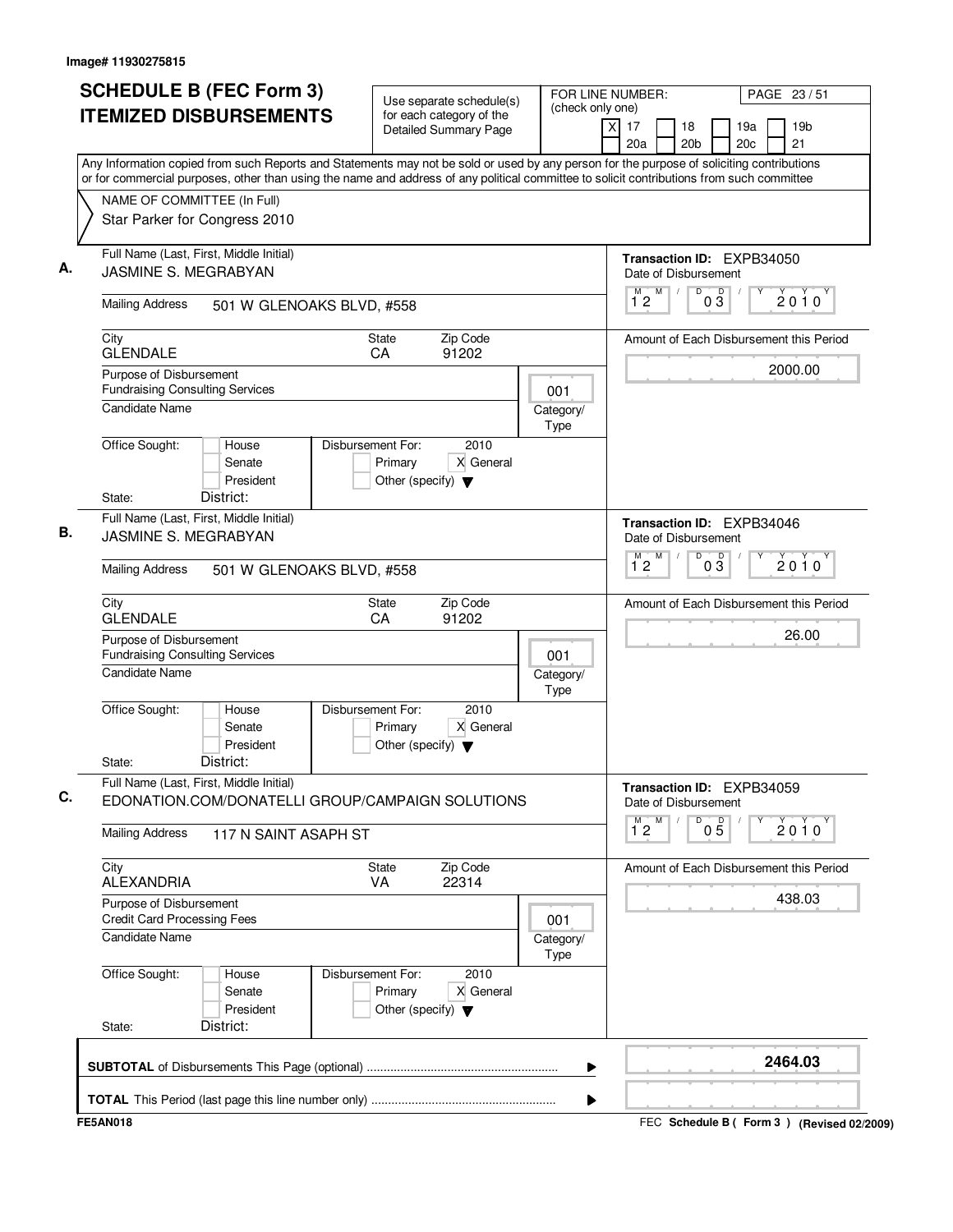| <b>SCHEDULE B (FEC Form 3)</b>                                                                                                                                                                                                                                                         | Use separate schedule(s)                                                                  |  | FOR LINE NUMBER:<br>(check only one) |                       |                 | PAGE 24/51            |                |                           |                                         |
|----------------------------------------------------------------------------------------------------------------------------------------------------------------------------------------------------------------------------------------------------------------------------------------|-------------------------------------------------------------------------------------------|--|--------------------------------------|-----------------------|-----------------|-----------------------|----------------|---------------------------|-----------------------------------------|
| <b>ITEMIZED DISBURSEMENTS</b>                                                                                                                                                                                                                                                          | for each category of the<br><b>Detailed Summary Page</b>                                  |  |                                      | $\times$<br>17<br>20a |                 | 18<br>20 <sub>b</sub> |                | 19a<br>20c                | 19 <sub>b</sub><br>21                   |
| Any Information copied from such Reports and Statements may not be sold or used by any person for the purpose of soliciting contributions<br>or for commercial purposes, other than using the name and address of any political committee to solicit contributions from such committee |                                                                                           |  |                                      |                       |                 |                       |                |                           |                                         |
| NAME OF COMMITTEE (In Full)<br>Star Parker for Congress 2010                                                                                                                                                                                                                           |                                                                                           |  |                                      |                       |                 |                       |                |                           |                                         |
| Full Name (Last, First, Middle Initial)<br>EDONATION.COM/DONATELLI GROUP/CAMPAIGN SOLUTIONS                                                                                                                                                                                            |                                                                                           |  |                                      |                       |                 | Date of Disbursement  |                | Transaction ID: EXPB34056 |                                         |
| <b>Mailing Address</b><br>117 N SAINT ASAPH ST                                                                                                                                                                                                                                         |                                                                                           |  |                                      | M<br>12               | M<br>$\sqrt{ }$ | D                     | 000            |                           | 2010                                    |
| City<br><b>ALEXANDRIA</b>                                                                                                                                                                                                                                                              | Zip Code<br><b>State</b><br>VA<br>22314                                                   |  |                                      |                       |                 |                       |                |                           | Amount of Each Disbursement this Period |
| Purpose of Disbursement<br><b>Fundraising Commission Costs</b>                                                                                                                                                                                                                         |                                                                                           |  | 001                                  |                       |                 |                       |                |                           | 1050.61                                 |
| <b>Candidate Name</b>                                                                                                                                                                                                                                                                  |                                                                                           |  | Category/<br>Type                    |                       |                 |                       |                |                           |                                         |
| Office Sought:<br>House<br>Senate<br>President<br>District:<br>State:                                                                                                                                                                                                                  | Disbursement For:<br>2010<br>X General<br>Primary<br>Other (specify) $\blacktriangledown$ |  |                                      |                       |                 |                       |                |                           |                                         |
| Full Name (Last, First, Middle Initial)<br>EDONATION.COM/DONATELLI GROUP/CAMPAIGN SOLUTIONS                                                                                                                                                                                            |                                                                                           |  |                                      |                       |                 | Date of Disbursement  |                | Transaction ID: EXPB34058 |                                         |
| <b>Mailing Address</b><br>117 N SAINT ASAPH ST                                                                                                                                                                                                                                         |                                                                                           |  |                                      | $\overline{1}^M$ 2    | M               | D                     | 000            |                           | $2010^y$                                |
| City<br><b>ALEXANDRIA</b>                                                                                                                                                                                                                                                              | Zip Code<br><b>State</b><br>VA<br>22314                                                   |  |                                      |                       |                 |                       |                |                           | Amount of Each Disbursement this Period |
| Purpose of Disbursement<br><b>Fundraising Commission Costs</b>                                                                                                                                                                                                                         |                                                                                           |  | 001                                  |                       |                 |                       |                |                           | 492.80                                  |
| <b>Candidate Name</b>                                                                                                                                                                                                                                                                  |                                                                                           |  | Category/<br>Type                    |                       |                 |                       |                |                           |                                         |
| Office Sought:<br>House<br>Senate<br>President<br>District:<br>State:                                                                                                                                                                                                                  | Disbursement For:<br>2010<br>X General<br>Primary<br>Other (specify) $\blacktriangledown$ |  |                                      |                       |                 |                       |                |                           |                                         |
| Full Name (Last, First, Middle Initial)<br><b>BANK OF AMERICA</b>                                                                                                                                                                                                                      |                                                                                           |  |                                      |                       |                 | Date of Disbursement  |                | Transaction ID: EXPB34106 |                                         |
| <b>Mailing Address</b><br>31531 SANTA MARGARITA PKWY                                                                                                                                                                                                                                   |                                                                                           |  |                                      | $\overline{1}^M$ 2    | M               | D                     | $0\frac{D}{7}$ |                           | $2010^y$                                |
| City<br>RANCHO STA MARGARI                                                                                                                                                                                                                                                             | Zip Code<br><b>State</b><br>92688<br>CA                                                   |  |                                      |                       |                 |                       |                |                           | Amount of Each Disbursement this Period |
| Purpose of Disbursement<br><b>Bank Fee</b>                                                                                                                                                                                                                                             | 001                                                                                       |  |                                      |                       |                 |                       |                |                           | 12.00                                   |
| <b>Candidate Name</b>                                                                                                                                                                                                                                                                  |                                                                                           |  | Category/<br>Type                    |                       |                 |                       |                |                           |                                         |
| Office Sought:<br>House<br>Senate<br>President                                                                                                                                                                                                                                         | 2010<br>Disbursement For:<br>Primary<br>X General<br>Other (specify) $\blacktriangledown$ |  |                                      |                       |                 |                       |                |                           |                                         |
| District:<br>State:                                                                                                                                                                                                                                                                    |                                                                                           |  |                                      |                       |                 |                       |                |                           |                                         |
|                                                                                                                                                                                                                                                                                        |                                                                                           |  | ▶                                    |                       |                 |                       |                |                           | 1555.41                                 |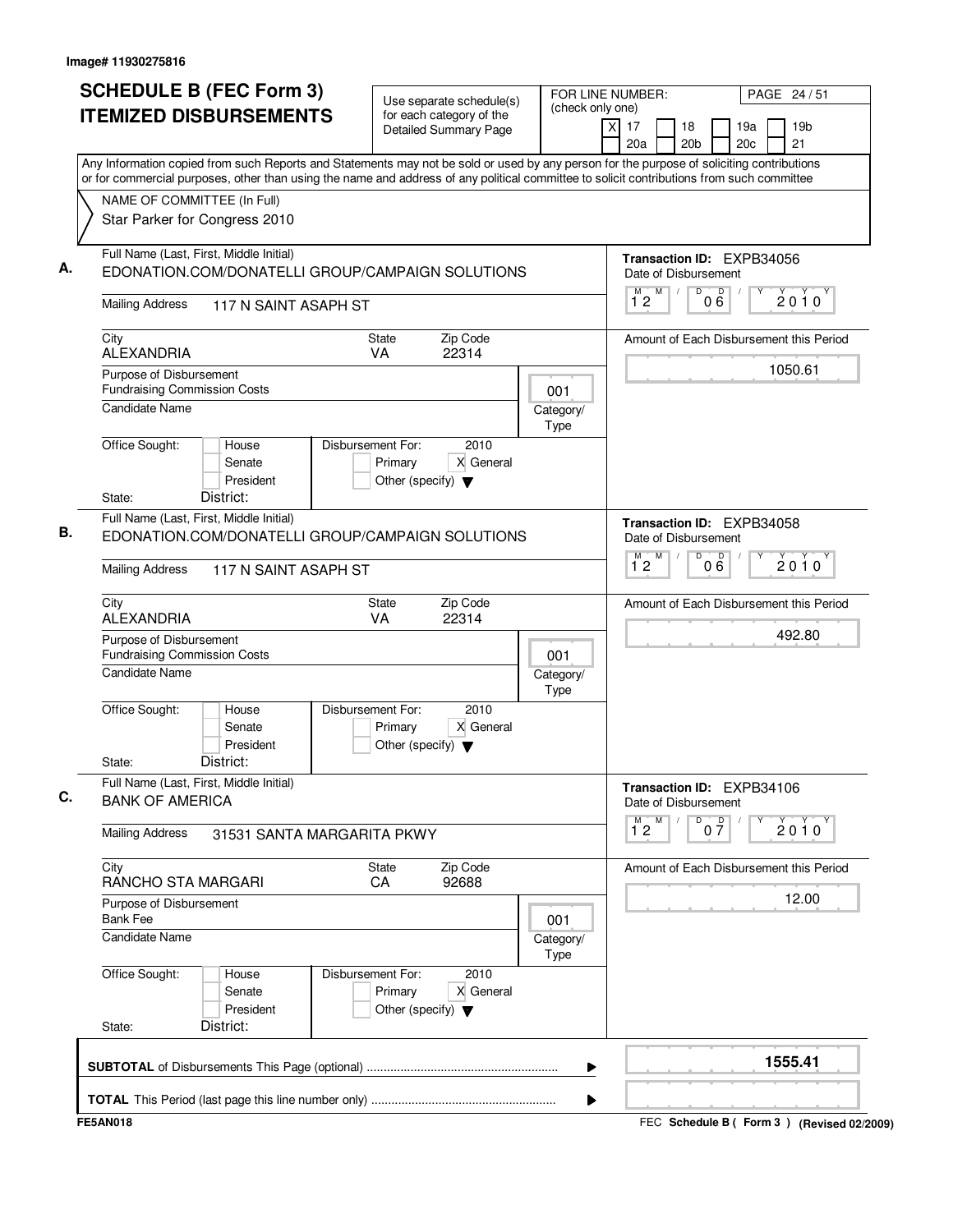| <b>SCHEDULE B (FEC Form 3)</b>                                                                                                                                                                                                                                                         | Use separate schedule(s)                                                                  |                   | FOR LINE NUMBER:<br>PAGE 25/51                                                                                             |
|----------------------------------------------------------------------------------------------------------------------------------------------------------------------------------------------------------------------------------------------------------------------------------------|-------------------------------------------------------------------------------------------|-------------------|----------------------------------------------------------------------------------------------------------------------------|
| <b>ITEMIZED DISBURSEMENTS</b>                                                                                                                                                                                                                                                          | for each category of the<br><b>Detailed Summary Page</b>                                  | (check only one)  | X<br>19 <sub>b</sub><br>17<br>18<br>19a<br>20a<br>20 <sub>b</sub><br>20 <sub>c</sub><br>21                                 |
| Any Information copied from such Reports and Statements may not be sold or used by any person for the purpose of soliciting contributions<br>or for commercial purposes, other than using the name and address of any political committee to solicit contributions from such committee |                                                                                           |                   |                                                                                                                            |
| NAME OF COMMITTEE (In Full)<br>Star Parker for Congress 2010                                                                                                                                                                                                                           |                                                                                           |                   |                                                                                                                            |
| Full Name (Last, First, Middle Initial)<br>LONG BEACH PRESS-TELEGRAM                                                                                                                                                                                                                   |                                                                                           |                   | Transaction ID: EXPB34071<br>Date of Disbursement<br>$\frac{M}{12}$<br>$\mathsf D$<br>$\sqrt{ }$<br>0 <sup>0</sup><br>2010 |
| <b>Mailing Address</b><br>300 OCEANGATE, SUITE 150                                                                                                                                                                                                                                     |                                                                                           |                   |                                                                                                                            |
| City<br>LONG BEACH                                                                                                                                                                                                                                                                     | Zip Code<br>State<br>CA<br>90844                                                          |                   | Amount of Each Disbursement this Period                                                                                    |
| Purpose of Disbursement<br>Print Ad                                                                                                                                                                                                                                                    |                                                                                           | 001               | 1260.00                                                                                                                    |
| Candidate Name                                                                                                                                                                                                                                                                         |                                                                                           | Category/<br>Type |                                                                                                                            |
| Office Sought:<br>House<br>Senate<br>President                                                                                                                                                                                                                                         | Disbursement For:<br>2010<br>X General<br>Primary<br>Other (specify) $\blacktriangledown$ |                   |                                                                                                                            |
| District:<br>State:<br>Full Name (Last, First, Middle Initial)                                                                                                                                                                                                                         |                                                                                           |                   | Transaction ID: EXPB34073                                                                                                  |
| LONG BEACH PRESS-TELEGRAM                                                                                                                                                                                                                                                              |                                                                                           |                   | Date of Disbursement<br>D<br>М<br>M                                                                                        |
| <b>Mailing Address</b><br>300 OCEANGATE, SUITE 150                                                                                                                                                                                                                                     |                                                                                           |                   | 0 <sup>0</sup><br>$2010^y$<br>12                                                                                           |
| City<br><b>LONG BEACH</b>                                                                                                                                                                                                                                                              | <b>State</b><br>Zip Code<br>90844<br>CA                                                   |                   | Amount of Each Disbursement this Period                                                                                    |
| Purpose of Disbursement<br><b>Subscription Final Costs</b>                                                                                                                                                                                                                             |                                                                                           | 001               | 23.93                                                                                                                      |
| <b>Candidate Name</b>                                                                                                                                                                                                                                                                  |                                                                                           | Category/<br>Type |                                                                                                                            |
| Office Sought:<br>House<br>Senate<br>President<br>District:<br>State:                                                                                                                                                                                                                  | Disbursement For:<br>2010<br>Primary<br>X General<br>Other (specify) $\blacktriangledown$ |                   |                                                                                                                            |
| Full Name (Last, First, Middle Initial)<br>JASMINE S. MEGRABYAN                                                                                                                                                                                                                        |                                                                                           |                   | Transaction ID: EXPB34060<br>Date of Disbursement                                                                          |
| <b>Mailing Address</b><br>501 W GLENOAKS BLVD, #558                                                                                                                                                                                                                                    |                                                                                           |                   | M<br>$\mathsf D$<br>M<br>$0\frac{D}{7}$<br>$2010^y$<br>12                                                                  |
| City<br><b>GLENDALE</b>                                                                                                                                                                                                                                                                | Zip Code<br>State<br>91202<br>CA                                                          |                   | Amount of Each Disbursement this Period                                                                                    |
| Purpose of Disbursement<br><b>Fundraising Consulting Services</b><br><b>Candidate Name</b>                                                                                                                                                                                             |                                                                                           | 001<br>Category/  | 1162.25                                                                                                                    |
| Office Sought:<br>House<br>Senate<br>President<br>District:<br>State:                                                                                                                                                                                                                  | 2010<br>Disbursement For:<br>X General<br>Primary<br>Other (specify) $\blacktriangledown$ | Type              |                                                                                                                            |
|                                                                                                                                                                                                                                                                                        |                                                                                           | ▶                 | 2446.18                                                                                                                    |
|                                                                                                                                                                                                                                                                                        |                                                                                           |                   |                                                                                                                            |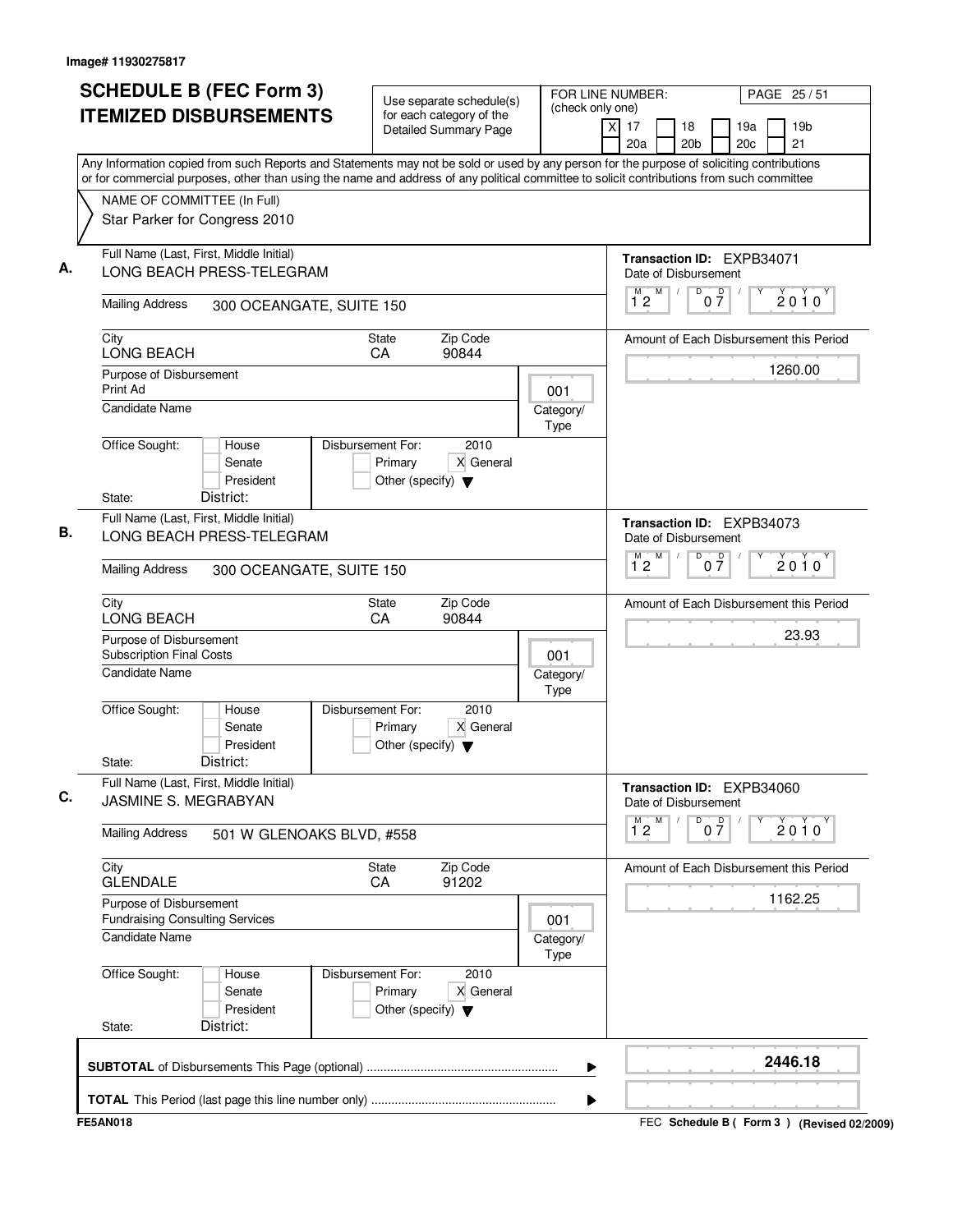| NAME OF COMMITTEE (In Full)<br>Star Parker for Congress 2010<br>Full Name (Last, First, Middle Initial)<br><b>JASMINE S. MEGRABYAN</b><br><b>Mailing Address</b> | 501 W GLENOAKS BLVD, #558    |                                                                      |                   |                   | 21<br>20a<br>20 <sub>b</sub><br>20c<br>Any Information copied from such Reports and Statements may not be sold or used by any person for the purpose of soliciting contributions<br>or for commercial purposes, other than using the name and address of any political committee to solicit contributions from such committee |  |
|------------------------------------------------------------------------------------------------------------------------------------------------------------------|------------------------------|----------------------------------------------------------------------|-------------------|-------------------|-------------------------------------------------------------------------------------------------------------------------------------------------------------------------------------------------------------------------------------------------------------------------------------------------------------------------------|--|
|                                                                                                                                                                  |                              |                                                                      |                   |                   |                                                                                                                                                                                                                                                                                                                               |  |
|                                                                                                                                                                  |                              |                                                                      |                   |                   |                                                                                                                                                                                                                                                                                                                               |  |
|                                                                                                                                                                  |                              |                                                                      |                   |                   | Transaction ID: EXPB34062<br>Date of Disbursement                                                                                                                                                                                                                                                                             |  |
|                                                                                                                                                                  |                              |                                                                      |                   |                   | D<br>$0\frac{D}{7}$<br>M<br>M<br>2010<br>12                                                                                                                                                                                                                                                                                   |  |
| City<br><b>GLENDALE</b>                                                                                                                                          |                              | State<br>CA                                                          | Zip Code<br>91202 |                   | Amount of Each Disbursement this Period                                                                                                                                                                                                                                                                                       |  |
| Purpose of Disbursement<br><b>Fundraising Consulting Services</b>                                                                                                |                              |                                                                      |                   | 001               | 110.00                                                                                                                                                                                                                                                                                                                        |  |
| <b>Candidate Name</b>                                                                                                                                            |                              |                                                                      |                   | Category/<br>Type |                                                                                                                                                                                                                                                                                                                               |  |
| Office Sought:                                                                                                                                                   | House<br>Senate<br>President | Disbursement For:<br>Primary<br>Other (specify) $\blacktriangledown$ | 2010<br>X General |                   |                                                                                                                                                                                                                                                                                                                               |  |
| District:<br>State:<br>Full Name (Last, First, Middle Initial)<br><b>CHARLES PATRICK</b>                                                                         |                              |                                                                      |                   |                   | Transaction ID: EXPB34067<br>Date of Disbursement                                                                                                                                                                                                                                                                             |  |
| <b>Mailing Address</b>                                                                                                                                           | 636 W 170TH ST               |                                                                      |                   |                   | M<br>D<br>M.<br>$0\overline{7}$<br>$2010^y$<br>12                                                                                                                                                                                                                                                                             |  |
| City<br><b>GARDENA</b>                                                                                                                                           |                              | State<br>CA                                                          | Zip Code<br>90247 |                   | Amount of Each Disbursement this Period                                                                                                                                                                                                                                                                                       |  |
| Purpose of Disbursement<br><b>Campaign Consulting Services</b><br><b>Candidate Name</b>                                                                          |                              |                                                                      |                   | 001<br>Category/  | 1067.00                                                                                                                                                                                                                                                                                                                       |  |
| Office Sought:<br>District:<br>State:                                                                                                                            | House<br>Senate<br>President | Disbursement For:<br>Primary<br>Other (specify) $\blacktriangledown$ | 2010<br>X General | Type              |                                                                                                                                                                                                                                                                                                                               |  |
| Full Name (Last, First, Middle Initial)<br><b>CHARLES PATRICK</b>                                                                                                |                              |                                                                      |                   |                   | Transaction ID: EXPB34069<br>Date of Disbursement                                                                                                                                                                                                                                                                             |  |
| <b>Mailing Address</b>                                                                                                                                           | 636 W 170TH ST               |                                                                      |                   |                   | $0\overline{7}$<br>M<br>D<br>$\overline{1}^M$ 2<br>$2010^y$                                                                                                                                                                                                                                                                   |  |
| City<br><b>GARDENA</b>                                                                                                                                           |                              | State<br>CA                                                          | Zip Code<br>90247 |                   | Amount of Each Disbursement this Period                                                                                                                                                                                                                                                                                       |  |
| Purpose of Disbursement<br>Campaign Office & Consulting Services<br>Candidate Name                                                                               |                              |                                                                      |                   | 001<br>Category/  | 1250.00                                                                                                                                                                                                                                                                                                                       |  |
| Office Sought:<br>District:<br>State:                                                                                                                            | House<br>Senate<br>President | Disbursement For:<br>Primary<br>Other (specify) $\blacktriangledown$ | 2010<br>X General | Type              |                                                                                                                                                                                                                                                                                                                               |  |
|                                                                                                                                                                  |                              |                                                                      |                   | ▶                 | 2427.00                                                                                                                                                                                                                                                                                                                       |  |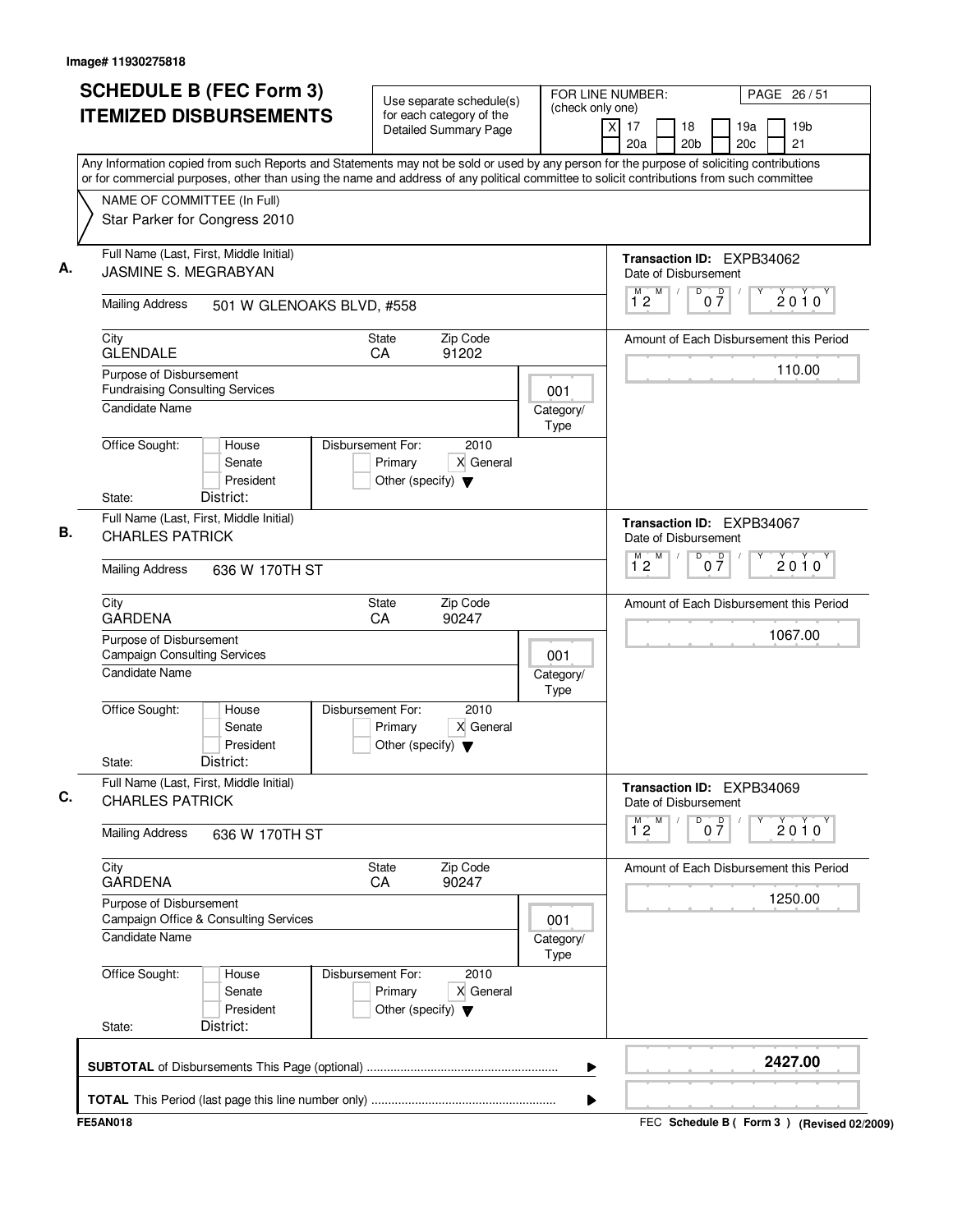| <b>SCHEDULE B (FEC Form 3)</b><br><b>ITEMIZED DISBURSEMENTS</b><br>Any Information copied from such Reports and Statements may not be sold or used by any person for the purpose of soliciting contributions | Use separate schedule(s)<br>for each category of the<br>Detailed Summary Page             | (check only one)         | FOR LINE NUMBER:<br>PAGE 27/51<br>xl<br>17<br>19 <sub>b</sub><br>18<br>19a<br>21<br>20a<br>20 <sub>b</sub><br>20c  |
|--------------------------------------------------------------------------------------------------------------------------------------------------------------------------------------------------------------|-------------------------------------------------------------------------------------------|--------------------------|--------------------------------------------------------------------------------------------------------------------|
| or for commercial purposes, other than using the name and address of any political committee to solicit contributions from such committee<br>NAME OF COMMITTEE (In Full)<br>Star Parker for Congress 2010    |                                                                                           |                          |                                                                                                                    |
| Full Name (Last, First, Middle Initial)<br><b>AMINAH WILLIAMS</b>                                                                                                                                            |                                                                                           |                          | <b>Transaction ID: EXPB34064</b><br>Date of Disbursement                                                           |
| <b>Mailing Address</b><br>1817 E MCMILLAN STREET                                                                                                                                                             |                                                                                           |                          | D<br>$0\frac{D}{7}$<br>М<br>M<br>$2010^y$<br>$1^{\degree}2$                                                        |
| City<br><b>COMPTON</b>                                                                                                                                                                                       | Zip Code<br><b>State</b><br>CA<br>90221                                                   |                          | Amount of Each Disbursement this Period                                                                            |
| Purpose of Disbursement<br>Election Night Reception & Lodging<br><b>Candidate Name</b>                                                                                                                       |                                                                                           | 001<br>Category/         | 5234.39                                                                                                            |
| Office Sought:<br>House<br>Senate<br>President<br>District:<br>State:                                                                                                                                        | Disbursement For:<br>2010<br>X General<br>Primary<br>Other (specify) $\blacktriangledown$ | Type                     |                                                                                                                    |
| Full Name (Last, First, Middle Initial)<br>DOUBLETREE HOTEL CARSON<br><b>Mailing Address</b><br>2 CIVIC CENTER                                                                                               |                                                                                           |                          | Transaction ID: PDTB28EXPB34064<br>Date of Disbursement<br>M<br>D<br>M<br>0 <sup>0</sup><br>2010<br>$1^{\degree}2$ |
| City<br><b>CARSON</b>                                                                                                                                                                                        | Zip Code<br><b>State</b><br>CA<br>90745                                                   |                          | Amount of Each Disbursement this Period                                                                            |
| Purpose of Disbursement<br>Election Night Reception & Lodging<br>Candidate Name                                                                                                                              |                                                                                           | 001<br>Category/<br>Type | 5234.39                                                                                                            |
| Office Sought:<br>House<br>Senate<br>President<br>District:<br>State:                                                                                                                                        | Disbursement For:<br>2010<br>X General<br>Primary<br>Other (specify) $\blacktriangledown$ |                          | [MEMO ITEM]                                                                                                        |
| Full Name (Last, First, Middle Initial)<br><b>AMINAH WILLIAMS</b>                                                                                                                                            |                                                                                           |                          | Transaction ID: EXPB34066<br>Date of Disbursement                                                                  |
| <b>Mailing Address</b><br>1817 E MCMILLAN STREET                                                                                                                                                             |                                                                                           |                          | D<br>$0\frac{D}{7}$<br>M<br>M<br>$2010^Y$<br>12                                                                    |
| City<br><b>COMPTON</b>                                                                                                                                                                                       | Zip Code<br><b>State</b><br>CA<br>90221                                                   |                          | Amount of Each Disbursement this Period                                                                            |
| Purpose of Disbursement<br>Shipping<br><b>Candidate Name</b>                                                                                                                                                 |                                                                                           | 001<br>Category/<br>Type | 19.58                                                                                                              |
| Office Sought:<br>House<br>Senate<br>President<br>District:<br>State:                                                                                                                                        | Disbursement For:<br>2010<br>X General<br>Primary<br>Other (specify) $\blacktriangledown$ |                          |                                                                                                                    |
|                                                                                                                                                                                                              |                                                                                           |                          | 5253.97                                                                                                            |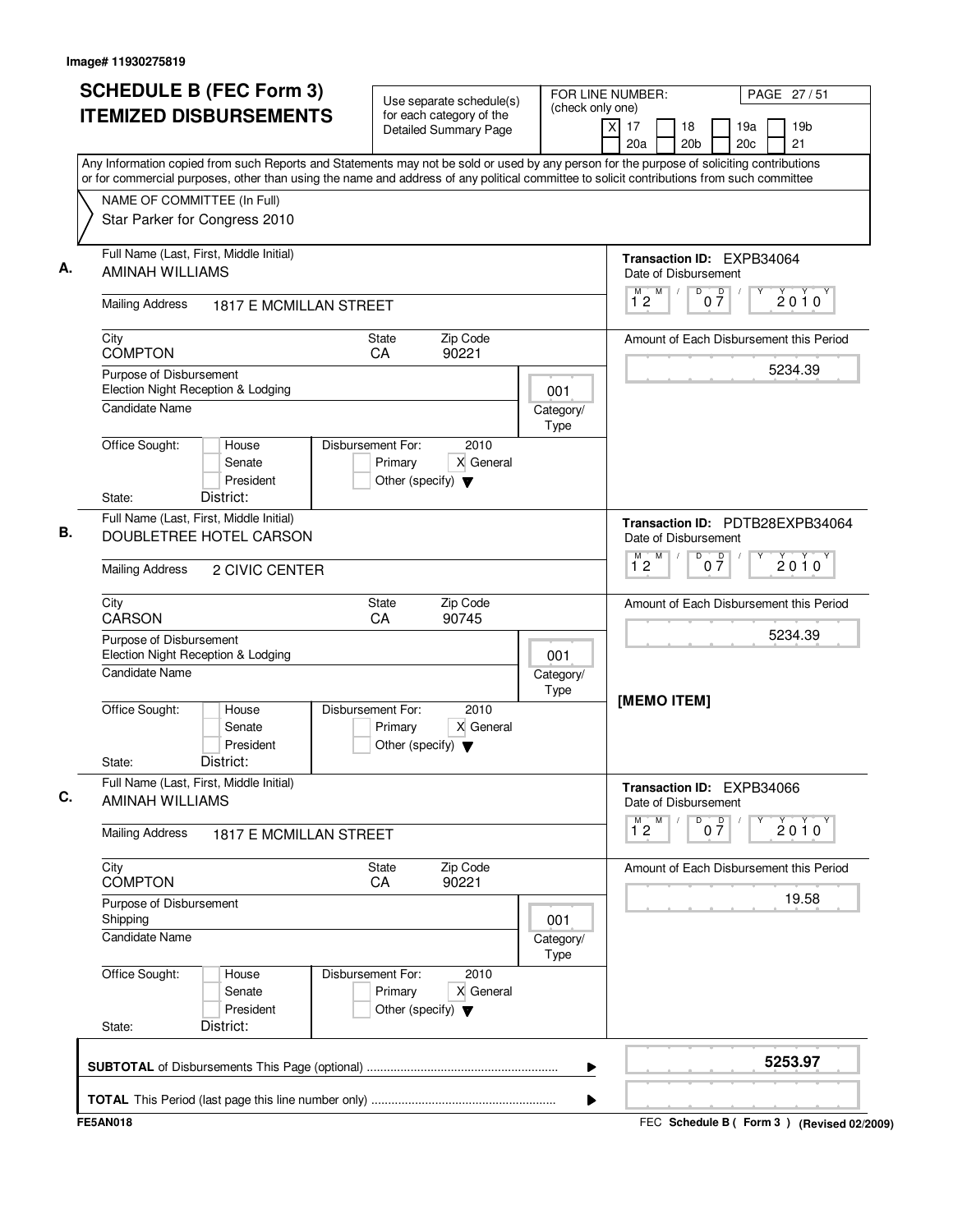| Any Information copied from such Reports and Statements may not be sold or used by any person for the purpose of soliciting contributions<br>or for commercial purposes, other than using the name and address of any political committee to solicit contributions from such committee<br>NAME OF COMMITTEE (In Full)<br>Star Parker for Congress 2010<br>Full Name (Last, First, Middle Initial)<br>Transaction ID: EXPB34101<br>EDONATION.COM/DONATELLI GROUP/CAMPAIGN SOLUTIONS<br>Date of Disbursement<br>D<br>M<br>08<br>M<br>$\sqrt{ }$<br>$2010^y$<br>12<br><b>Mailing Address</b><br>117 N SAINT ASAPH ST<br>City<br>Zip Code<br><b>State</b><br>Amount of Each Disbursement this Period<br><b>ALEXANDRIA</b><br>VA<br>22314<br>624.65<br>Purpose of Disbursement<br><b>Credit Card Processing Fee</b><br>001<br><b>Candidate Name</b><br>Category/<br>Type<br>Office Sought:<br>Disbursement For:<br>2010<br>House<br>X General<br>Primary<br>Senate<br>President<br>Other (specify) $\blacktriangledown$<br>District:<br>State:<br>Full Name (Last, First, Middle Initial)<br>Transaction ID: EXPB34107<br><b>BANK OF AMERICA</b><br>Date of Disbursement<br>D<br>09<br>$\overline{1}^M$ 2<br>M<br>2010<br><b>Mailing Address</b><br>31531 SANTA MARGARITA PKWY<br>City<br><b>State</b><br>Zip Code<br>Amount of Each Disbursement this Period<br>RANCHO STA MARGARI<br>92688<br>CA<br>12.00<br>Purpose of Disbursement<br><b>Bank Fee</b><br>001<br><b>Candidate Name</b><br>Category/<br>Type<br>Office Sought:<br>Disbursement For:<br>2010<br>House<br>X General<br>Senate<br>Primary<br>President<br>Other (specify) $\blacktriangledown$<br>District:<br>State:<br>Full Name (Last, First, Middle Initial)<br>Transaction ID: EXPB34112<br>BETTY PRESLEY & ASSOCIATES, INC.<br>Date of Disbursement<br>M<br>D<br>09<br>М<br>2010<br>12<br><b>Mailing Address</b><br>30151 TOMAS<br><b>State</b><br>Zip Code<br>City<br>Amount of Each Disbursement this Period<br>RANCHOSTAMARGRITA<br>CA<br>92688<br>1400.00<br>Purpose of Disbursement<br><b>Financial Analyst</b><br>001<br><b>Candidate Name</b><br>Category/<br>Type<br>Office Sought:<br>2010<br>House<br>Disbursement For:<br>Primary<br>X General<br>Senate<br>President<br>Other (specify) $\blacktriangledown$<br>District:<br>State:<br>2036.65<br>▶ | <b>SCHEDULE B (FEC Form 3)</b><br><b>ITEMIZED DISBURSEMENTS</b> | Use separate schedule(s)<br>for each category of the<br><b>Detailed Summary Page</b> | FOR LINE NUMBER:<br>(check only one) | PAGE 28 / 51<br>19 <sub>b</sub><br>$\times$<br>17<br>19a<br>18<br>21<br>20a<br>20 <sub>b</sub><br>20c |
|---------------------------------------------------------------------------------------------------------------------------------------------------------------------------------------------------------------------------------------------------------------------------------------------------------------------------------------------------------------------------------------------------------------------------------------------------------------------------------------------------------------------------------------------------------------------------------------------------------------------------------------------------------------------------------------------------------------------------------------------------------------------------------------------------------------------------------------------------------------------------------------------------------------------------------------------------------------------------------------------------------------------------------------------------------------------------------------------------------------------------------------------------------------------------------------------------------------------------------------------------------------------------------------------------------------------------------------------------------------------------------------------------------------------------------------------------------------------------------------------------------------------------------------------------------------------------------------------------------------------------------------------------------------------------------------------------------------------------------------------------------------------------------------------------------------------------------------------------------------------------------------------------------------------------------------------------------------------------------------------------------------------------------------------------------------------------------------------------------------------------------------------------------------------------------------------------------------------------------------------------------------------------------------------------------------------------------|-----------------------------------------------------------------|--------------------------------------------------------------------------------------|--------------------------------------|-------------------------------------------------------------------------------------------------------|
|                                                                                                                                                                                                                                                                                                                                                                                                                                                                                                                                                                                                                                                                                                                                                                                                                                                                                                                                                                                                                                                                                                                                                                                                                                                                                                                                                                                                                                                                                                                                                                                                                                                                                                                                                                                                                                                                                                                                                                                                                                                                                                                                                                                                                                                                                                                                 |                                                                 |                                                                                      |                                      |                                                                                                       |
|                                                                                                                                                                                                                                                                                                                                                                                                                                                                                                                                                                                                                                                                                                                                                                                                                                                                                                                                                                                                                                                                                                                                                                                                                                                                                                                                                                                                                                                                                                                                                                                                                                                                                                                                                                                                                                                                                                                                                                                                                                                                                                                                                                                                                                                                                                                                 |                                                                 |                                                                                      |                                      |                                                                                                       |
|                                                                                                                                                                                                                                                                                                                                                                                                                                                                                                                                                                                                                                                                                                                                                                                                                                                                                                                                                                                                                                                                                                                                                                                                                                                                                                                                                                                                                                                                                                                                                                                                                                                                                                                                                                                                                                                                                                                                                                                                                                                                                                                                                                                                                                                                                                                                 |                                                                 |                                                                                      |                                      |                                                                                                       |
|                                                                                                                                                                                                                                                                                                                                                                                                                                                                                                                                                                                                                                                                                                                                                                                                                                                                                                                                                                                                                                                                                                                                                                                                                                                                                                                                                                                                                                                                                                                                                                                                                                                                                                                                                                                                                                                                                                                                                                                                                                                                                                                                                                                                                                                                                                                                 |                                                                 |                                                                                      |                                      |                                                                                                       |
|                                                                                                                                                                                                                                                                                                                                                                                                                                                                                                                                                                                                                                                                                                                                                                                                                                                                                                                                                                                                                                                                                                                                                                                                                                                                                                                                                                                                                                                                                                                                                                                                                                                                                                                                                                                                                                                                                                                                                                                                                                                                                                                                                                                                                                                                                                                                 |                                                                 |                                                                                      |                                      |                                                                                                       |
|                                                                                                                                                                                                                                                                                                                                                                                                                                                                                                                                                                                                                                                                                                                                                                                                                                                                                                                                                                                                                                                                                                                                                                                                                                                                                                                                                                                                                                                                                                                                                                                                                                                                                                                                                                                                                                                                                                                                                                                                                                                                                                                                                                                                                                                                                                                                 |                                                                 |                                                                                      |                                      |                                                                                                       |
|                                                                                                                                                                                                                                                                                                                                                                                                                                                                                                                                                                                                                                                                                                                                                                                                                                                                                                                                                                                                                                                                                                                                                                                                                                                                                                                                                                                                                                                                                                                                                                                                                                                                                                                                                                                                                                                                                                                                                                                                                                                                                                                                                                                                                                                                                                                                 |                                                                 |                                                                                      |                                      |                                                                                                       |
|                                                                                                                                                                                                                                                                                                                                                                                                                                                                                                                                                                                                                                                                                                                                                                                                                                                                                                                                                                                                                                                                                                                                                                                                                                                                                                                                                                                                                                                                                                                                                                                                                                                                                                                                                                                                                                                                                                                                                                                                                                                                                                                                                                                                                                                                                                                                 |                                                                 |                                                                                      |                                      |                                                                                                       |
|                                                                                                                                                                                                                                                                                                                                                                                                                                                                                                                                                                                                                                                                                                                                                                                                                                                                                                                                                                                                                                                                                                                                                                                                                                                                                                                                                                                                                                                                                                                                                                                                                                                                                                                                                                                                                                                                                                                                                                                                                                                                                                                                                                                                                                                                                                                                 |                                                                 |                                                                                      |                                      |                                                                                                       |
|                                                                                                                                                                                                                                                                                                                                                                                                                                                                                                                                                                                                                                                                                                                                                                                                                                                                                                                                                                                                                                                                                                                                                                                                                                                                                                                                                                                                                                                                                                                                                                                                                                                                                                                                                                                                                                                                                                                                                                                                                                                                                                                                                                                                                                                                                                                                 |                                                                 |                                                                                      |                                      |                                                                                                       |
|                                                                                                                                                                                                                                                                                                                                                                                                                                                                                                                                                                                                                                                                                                                                                                                                                                                                                                                                                                                                                                                                                                                                                                                                                                                                                                                                                                                                                                                                                                                                                                                                                                                                                                                                                                                                                                                                                                                                                                                                                                                                                                                                                                                                                                                                                                                                 |                                                                 |                                                                                      |                                      |                                                                                                       |
|                                                                                                                                                                                                                                                                                                                                                                                                                                                                                                                                                                                                                                                                                                                                                                                                                                                                                                                                                                                                                                                                                                                                                                                                                                                                                                                                                                                                                                                                                                                                                                                                                                                                                                                                                                                                                                                                                                                                                                                                                                                                                                                                                                                                                                                                                                                                 |                                                                 |                                                                                      |                                      |                                                                                                       |
|                                                                                                                                                                                                                                                                                                                                                                                                                                                                                                                                                                                                                                                                                                                                                                                                                                                                                                                                                                                                                                                                                                                                                                                                                                                                                                                                                                                                                                                                                                                                                                                                                                                                                                                                                                                                                                                                                                                                                                                                                                                                                                                                                                                                                                                                                                                                 |                                                                 |                                                                                      |                                      |                                                                                                       |
|                                                                                                                                                                                                                                                                                                                                                                                                                                                                                                                                                                                                                                                                                                                                                                                                                                                                                                                                                                                                                                                                                                                                                                                                                                                                                                                                                                                                                                                                                                                                                                                                                                                                                                                                                                                                                                                                                                                                                                                                                                                                                                                                                                                                                                                                                                                                 |                                                                 |                                                                                      |                                      |                                                                                                       |
|                                                                                                                                                                                                                                                                                                                                                                                                                                                                                                                                                                                                                                                                                                                                                                                                                                                                                                                                                                                                                                                                                                                                                                                                                                                                                                                                                                                                                                                                                                                                                                                                                                                                                                                                                                                                                                                                                                                                                                                                                                                                                                                                                                                                                                                                                                                                 |                                                                 |                                                                                      |                                      |                                                                                                       |
|                                                                                                                                                                                                                                                                                                                                                                                                                                                                                                                                                                                                                                                                                                                                                                                                                                                                                                                                                                                                                                                                                                                                                                                                                                                                                                                                                                                                                                                                                                                                                                                                                                                                                                                                                                                                                                                                                                                                                                                                                                                                                                                                                                                                                                                                                                                                 |                                                                 |                                                                                      |                                      |                                                                                                       |
|                                                                                                                                                                                                                                                                                                                                                                                                                                                                                                                                                                                                                                                                                                                                                                                                                                                                                                                                                                                                                                                                                                                                                                                                                                                                                                                                                                                                                                                                                                                                                                                                                                                                                                                                                                                                                                                                                                                                                                                                                                                                                                                                                                                                                                                                                                                                 |                                                                 |                                                                                      |                                      |                                                                                                       |
|                                                                                                                                                                                                                                                                                                                                                                                                                                                                                                                                                                                                                                                                                                                                                                                                                                                                                                                                                                                                                                                                                                                                                                                                                                                                                                                                                                                                                                                                                                                                                                                                                                                                                                                                                                                                                                                                                                                                                                                                                                                                                                                                                                                                                                                                                                                                 |                                                                 |                                                                                      |                                      |                                                                                                       |
|                                                                                                                                                                                                                                                                                                                                                                                                                                                                                                                                                                                                                                                                                                                                                                                                                                                                                                                                                                                                                                                                                                                                                                                                                                                                                                                                                                                                                                                                                                                                                                                                                                                                                                                                                                                                                                                                                                                                                                                                                                                                                                                                                                                                                                                                                                                                 |                                                                 |                                                                                      |                                      |                                                                                                       |
|                                                                                                                                                                                                                                                                                                                                                                                                                                                                                                                                                                                                                                                                                                                                                                                                                                                                                                                                                                                                                                                                                                                                                                                                                                                                                                                                                                                                                                                                                                                                                                                                                                                                                                                                                                                                                                                                                                                                                                                                                                                                                                                                                                                                                                                                                                                                 |                                                                 |                                                                                      |                                      |                                                                                                       |
|                                                                                                                                                                                                                                                                                                                                                                                                                                                                                                                                                                                                                                                                                                                                                                                                                                                                                                                                                                                                                                                                                                                                                                                                                                                                                                                                                                                                                                                                                                                                                                                                                                                                                                                                                                                                                                                                                                                                                                                                                                                                                                                                                                                                                                                                                                                                 |                                                                 |                                                                                      |                                      |                                                                                                       |
|                                                                                                                                                                                                                                                                                                                                                                                                                                                                                                                                                                                                                                                                                                                                                                                                                                                                                                                                                                                                                                                                                                                                                                                                                                                                                                                                                                                                                                                                                                                                                                                                                                                                                                                                                                                                                                                                                                                                                                                                                                                                                                                                                                                                                                                                                                                                 |                                                                 |                                                                                      |                                      |                                                                                                       |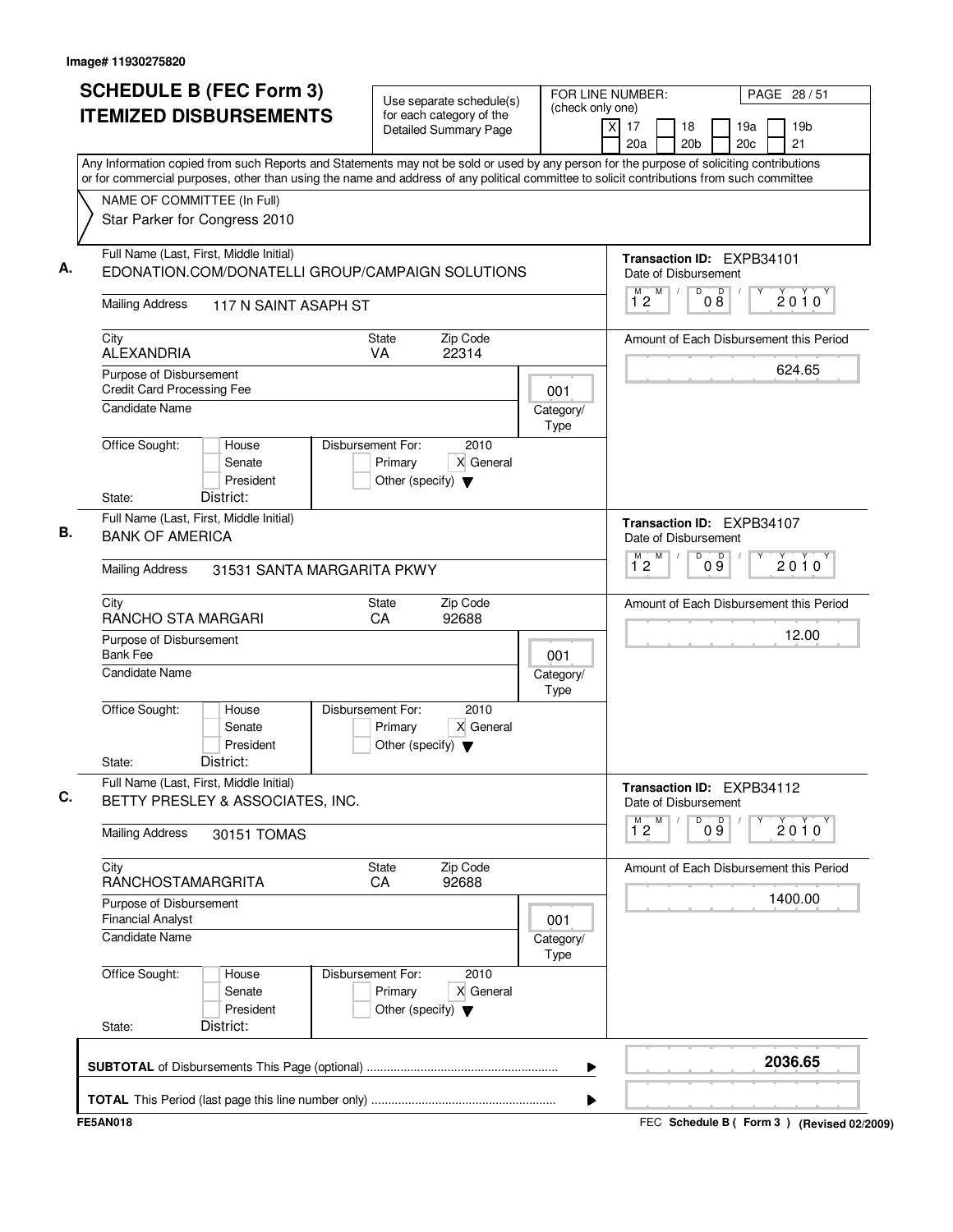| <b>SCHEDULE B (FEC Form 3)</b><br><b>ITEMIZED DISBURSEMENTS</b><br>Any Information copied from such Reports and Statements may not be sold or used by any person for the purpose of soliciting contributions | Use separate schedule(s)<br>for each category of the<br><b>Detailed Summary Page</b>      | (check only one)         | FOR LINE NUMBER:<br>PAGE 29 / 51<br>19 <sub>b</sub><br>xl<br>17<br>18<br>19a<br>20c<br>21<br>20a<br>20 <sub>b</sub> |
|--------------------------------------------------------------------------------------------------------------------------------------------------------------------------------------------------------------|-------------------------------------------------------------------------------------------|--------------------------|---------------------------------------------------------------------------------------------------------------------|
| or for commercial purposes, other than using the name and address of any political committee to solicit contributions from such committee<br>NAME OF COMMITTEE (In Full)<br>Star Parker for Congress 2010    |                                                                                           |                          |                                                                                                                     |
| Full Name (Last, First, Middle Initial)<br><b>CELESTE BURNIAS</b><br><b>Mailing Address</b><br>1086 Mission Drive                                                                                            |                                                                                           |                          | Transaction ID: EXPB34110<br>Date of Disbursement<br>M<br>D<br>$0\overset{D}{9}$<br>М<br>$2010^y$<br>$1^{\circ}2$   |
| City<br>Costa Mesa                                                                                                                                                                                           | Zip Code<br>State<br>CA<br>92626                                                          |                          | Amount of Each Disbursement this Period                                                                             |
| Purpose of Disbursement<br><b>Printing Costs</b><br><b>Candidate Name</b>                                                                                                                                    |                                                                                           | 001<br>Category/<br>Type | 1364.19                                                                                                             |
| Office Sought:<br>House<br>Senate<br>President<br>District:<br>State:                                                                                                                                        | Disbursement For:<br>2010<br>X General<br>Primary<br>Other (specify) $\blacktriangledown$ |                          |                                                                                                                     |
| Full Name (Last, First, Middle Initial)<br><b>MINUTEMAN PRESS</b><br><b>Mailing Address</b><br>137 W 5TH STREET                                                                                              |                                                                                           |                          | Transaction ID: PDTB17EXPB34110<br>Date of Disbursement<br>M<br>D<br>09<br>2010<br>$1^{\degree}2$                   |
| City<br>LONG BEACH                                                                                                                                                                                           | Zip Code<br>State<br>CA<br>90802                                                          |                          | Amount of Each Disbursement this Period                                                                             |
| Purpose of Disbursement<br><b>Printing Costs</b><br>Candidate Name                                                                                                                                           |                                                                                           | 001<br>Category/<br>Type | 1364.19                                                                                                             |
| Office Sought:<br>House<br>Senate<br>President<br>District:<br>State:                                                                                                                                        | 2010<br>Disbursement For:<br>X General<br>Primary<br>Other (specify) $\blacktriangledown$ |                          | [MEMO ITEM]                                                                                                         |
| Full Name (Last, First, Middle Initial)<br><b>KRT INVESTMENTS</b>                                                                                                                                            |                                                                                           |                          | Transaction ID: EXPB34114<br>Date of Disbursement<br>M<br>D                                                         |
| <b>Mailing Address</b><br>PO BOX 970                                                                                                                                                                         |                                                                                           |                          | 09<br>M<br>Υ<br>$2010^y$<br>12                                                                                      |
| City<br><b>LOMITA</b>                                                                                                                                                                                        | State<br>Zip Code<br>90717<br>CA                                                          |                          | Amount of Each Disbursement this Period                                                                             |
| Purpose of Disbursement<br>Campaign Office Rent<br><b>Candidate Name</b>                                                                                                                                     |                                                                                           | 001<br>Category/<br>Type | 1321.05                                                                                                             |
| Office Sought:<br>House<br>Senate<br>President<br>District:<br>State:                                                                                                                                        | Disbursement For:<br>2010<br>X General<br>Primary<br>Other (specify) $\blacktriangledown$ |                          |                                                                                                                     |
|                                                                                                                                                                                                              |                                                                                           | ▶                        | 2685.24                                                                                                             |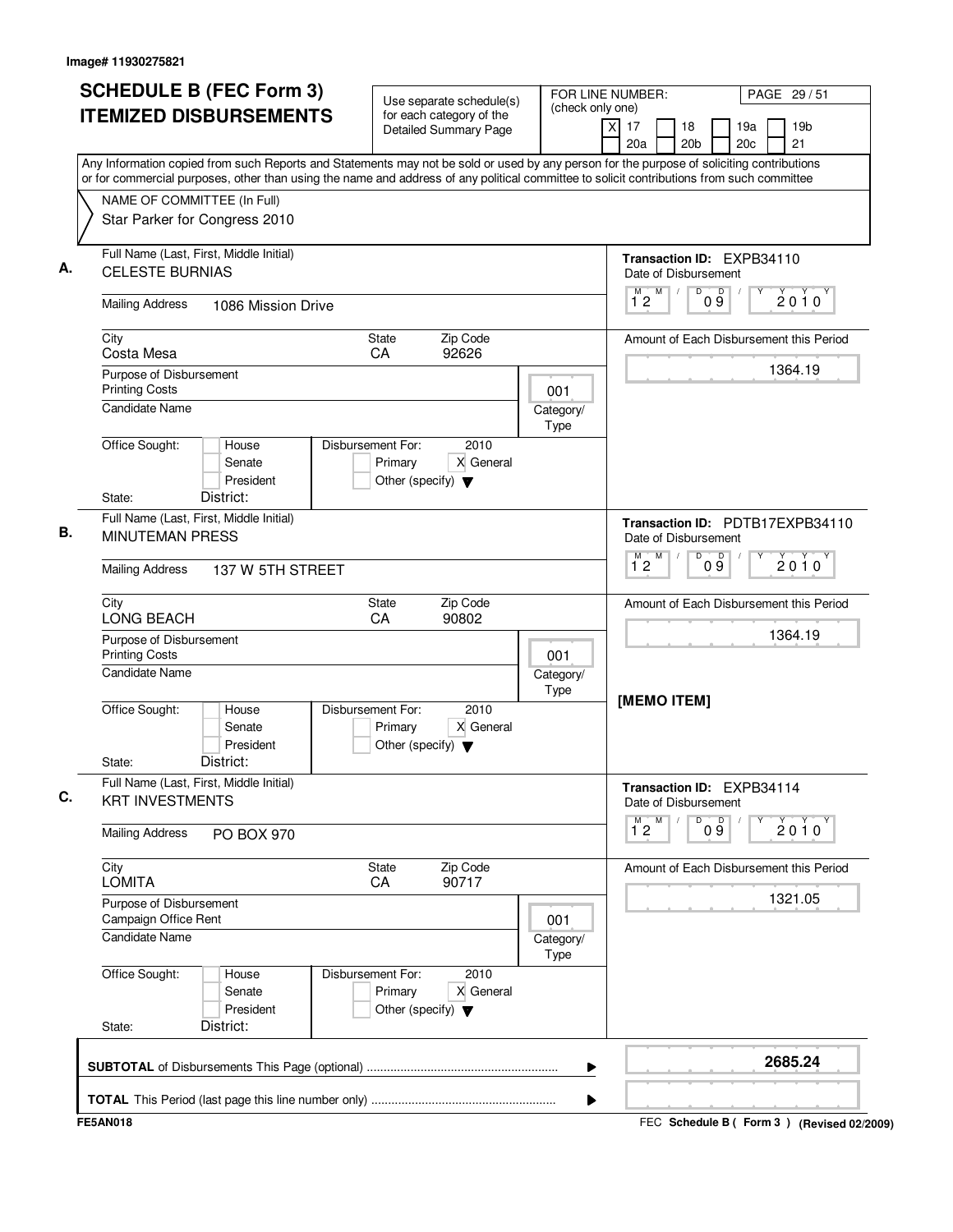| <b>SCHEDULE B (FEC Form 3)</b>                                                                                                                                                                                                                                                         | Use separate schedule(s)                                                                  |                   | FOR LINE NUMBER:<br>PAGE 30/51                                                             |
|----------------------------------------------------------------------------------------------------------------------------------------------------------------------------------------------------------------------------------------------------------------------------------------|-------------------------------------------------------------------------------------------|-------------------|--------------------------------------------------------------------------------------------|
| <b>ITEMIZED DISBURSEMENTS</b>                                                                                                                                                                                                                                                          | for each category of the<br><b>Detailed Summary Page</b>                                  | (check only one)  | X<br>17<br>19 <sub>b</sub><br>18<br>19a<br>20a<br>20 <sub>c</sub><br>21<br>20 <sub>b</sub> |
| Any Information copied from such Reports and Statements may not be sold or used by any person for the purpose of soliciting contributions<br>or for commercial purposes, other than using the name and address of any political committee to solicit contributions from such committee |                                                                                           |                   |                                                                                            |
| NAME OF COMMITTEE (In Full)                                                                                                                                                                                                                                                            |                                                                                           |                   |                                                                                            |
| Star Parker for Congress 2010                                                                                                                                                                                                                                                          |                                                                                           |                   |                                                                                            |
| Full Name (Last, First, Middle Initial)                                                                                                                                                                                                                                                |                                                                                           |                   | <b>Transaction ID: EXPB34108</b>                                                           |
| LONG BEACH PRESS-TELEGRAM                                                                                                                                                                                                                                                              |                                                                                           |                   | Date of Disbursement                                                                       |
| <b>Mailing Address</b><br>300 OCEANGATE, SUITE 150                                                                                                                                                                                                                                     |                                                                                           |                   | M<br>$\overline{D}$<br>$0\overset{D}{9}$<br>M<br>$2010^y$<br>12                            |
| City<br>LONG BEACH                                                                                                                                                                                                                                                                     | Zip Code<br><b>State</b><br>90844<br>CA                                                   |                   | Amount of Each Disbursement this Period                                                    |
| Purpose of Disbursement                                                                                                                                                                                                                                                                |                                                                                           |                   | 1167.60                                                                                    |
| <b>Print Ad Costs</b><br>Candidate Name                                                                                                                                                                                                                                                |                                                                                           | 001<br>Category/  |                                                                                            |
|                                                                                                                                                                                                                                                                                        |                                                                                           | Type              |                                                                                            |
| Office Sought:<br>House<br>Senate<br>President                                                                                                                                                                                                                                         | Disbursement For:<br>2010<br>X General<br>Primary<br>Other (specify) $\blacktriangledown$ |                   |                                                                                            |
| District:<br>State:<br>Full Name (Last, First, Middle Initial)                                                                                                                                                                                                                         |                                                                                           |                   |                                                                                            |
| LONG BEACH PRESS-TELEGRAM                                                                                                                                                                                                                                                              |                                                                                           |                   | Transaction ID: EXPB34922<br>Date of Disbursement<br>M<br>D<br>$\overline{D}$              |
| <b>Mailing Address</b><br>300 OCEANGATE, SUITE 150                                                                                                                                                                                                                                     |                                                                                           |                   | $\overline{1}^M$ 2<br>$2010^y$<br>0 9                                                      |
| City<br><b>LONG BEACH</b>                                                                                                                                                                                                                                                              | Zip Code<br>State<br>CA<br>90844                                                          |                   | Amount of Each Disbursement this Period                                                    |
| Purpose of Disbursement<br>Print Ad                                                                                                                                                                                                                                                    |                                                                                           | 001               | 950.00                                                                                     |
| <b>Candidate Name</b>                                                                                                                                                                                                                                                                  |                                                                                           | Category/<br>Type |                                                                                            |
| Office Sought:<br>House<br>Senate<br>President<br>District:<br>State:                                                                                                                                                                                                                  | Disbursement For:<br>2010<br>X General<br>Primary<br>Other (specify) $\blacktriangledown$ |                   |                                                                                            |
| Full Name (Last, First, Middle Initial)<br><b>JOHN MANCINO</b>                                                                                                                                                                                                                         |                                                                                           |                   | Transaction ID: EXPB34116<br>Date of Disbursement                                          |
| <b>Mailing Address</b><br>1671 W. NORBERRY ST.                                                                                                                                                                                                                                         |                                                                                           |                   | М<br>M<br>D<br>09<br>2010<br>$1^{\circ}2$                                                  |
| City<br>LANCASTER                                                                                                                                                                                                                                                                      | Zip Code<br><b>State</b><br>93534<br>CA                                                   |                   | Amount of Each Disbursement this Period                                                    |
| Purpose of Disbursement<br><b>Campaign Consulting Services</b>                                                                                                                                                                                                                         |                                                                                           | 001               | 500.00                                                                                     |
| Candidate Name                                                                                                                                                                                                                                                                         |                                                                                           | Category/<br>Type |                                                                                            |
| Office Sought:<br>House<br>Senate<br>President                                                                                                                                                                                                                                         | 2010<br>Disbursement For:<br>X General<br>Primary<br>Other (specify) $\blacktriangledown$ |                   |                                                                                            |
| District:<br>State:                                                                                                                                                                                                                                                                    |                                                                                           |                   |                                                                                            |
|                                                                                                                                                                                                                                                                                        |                                                                                           | ▶                 | 2617.60                                                                                    |
|                                                                                                                                                                                                                                                                                        |                                                                                           | ▶                 |                                                                                            |
| <b>FE5AN018</b>                                                                                                                                                                                                                                                                        |                                                                                           |                   | FEC Schedule B ( Form 3 ) (Revised 02/2009)                                                |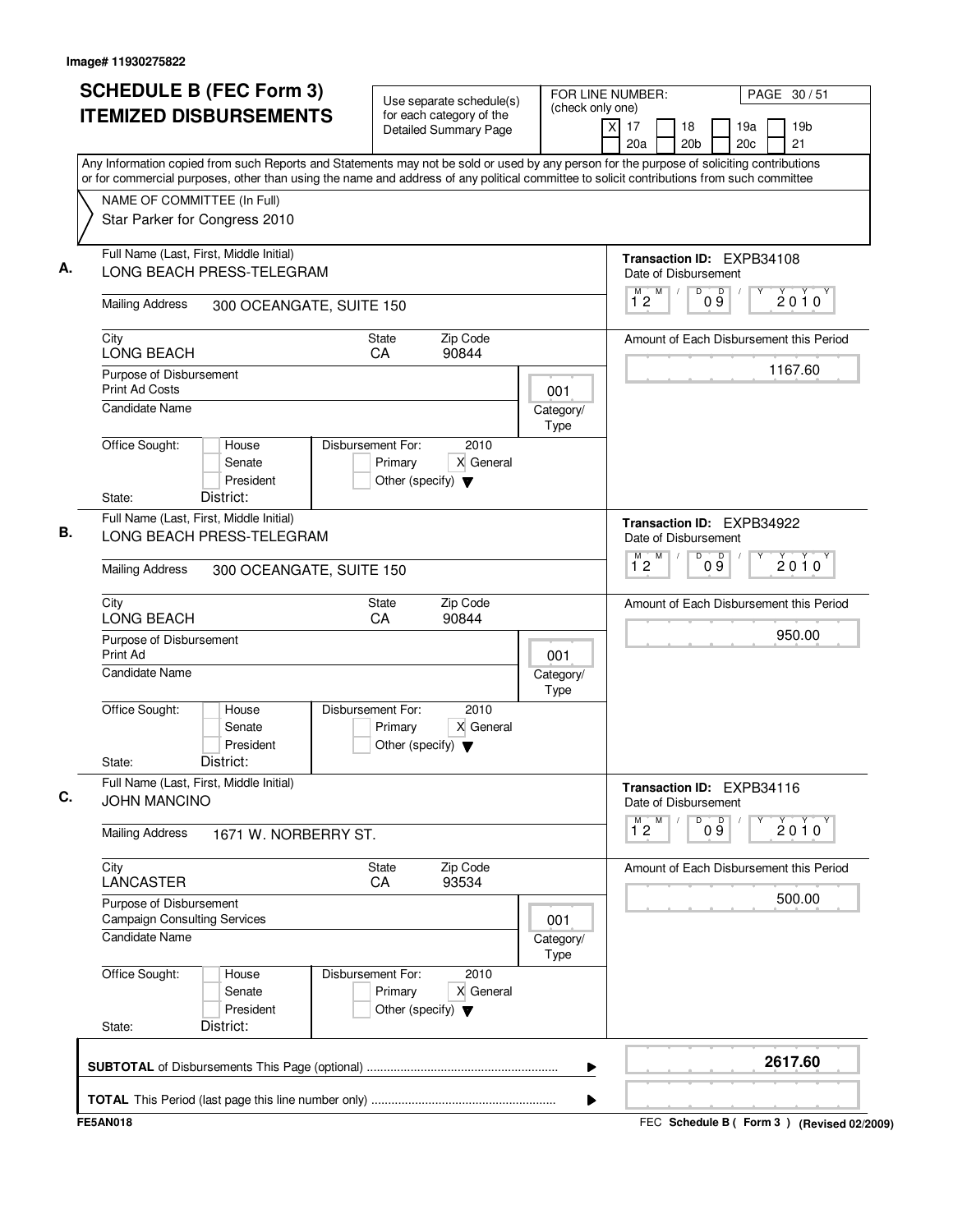| <b>SCHEDULE B (FEC Form 3)</b><br><b>ITEMIZED DISBURSEMENTS</b>                                                                                                                                                                                                                                                                                        | Use separate schedule(s)<br>for each category of the<br><b>Detailed Summary Page</b>      | FOR LINE NUMBER:<br>(check only one) | PAGE 31 / 51<br>19 <sub>b</sub><br>xl<br>17<br>18<br>19a<br>21<br>20a<br>20 <sub>b</sub><br>20c                             |
|--------------------------------------------------------------------------------------------------------------------------------------------------------------------------------------------------------------------------------------------------------------------------------------------------------------------------------------------------------|-------------------------------------------------------------------------------------------|--------------------------------------|-----------------------------------------------------------------------------------------------------------------------------|
| Any Information copied from such Reports and Statements may not be sold or used by any person for the purpose of soliciting contributions<br>or for commercial purposes, other than using the name and address of any political committee to solicit contributions from such committee<br>NAME OF COMMITTEE (In Full)<br>Star Parker for Congress 2010 |                                                                                           |                                      |                                                                                                                             |
| Full Name (Last, First, Middle Initial)<br>NICHOLS PRODUCTIONS<br><b>Mailing Address</b><br>47 66TH PLACE                                                                                                                                                                                                                                              |                                                                                           |                                      | <b>Transaction ID: EXPB34118</b><br>Date of Disbursement<br>M<br>D<br>M<br>D<br>$\sqrt{2}$<br>2010<br>12<br>$0\overline{9}$ |
| City<br><b>LONG BEACH</b>                                                                                                                                                                                                                                                                                                                              | Zip Code<br>State<br>CA<br>90803                                                          |                                      | Amount of Each Disbursement this Period                                                                                     |
| Purpose of Disbursement<br><b>Media Production Costs</b><br>Candidate Name                                                                                                                                                                                                                                                                             |                                                                                           | 001<br>Category/<br>Type             | 1699.96                                                                                                                     |
| Office Sought:<br>House<br>Senate<br>President<br>District:<br>State:                                                                                                                                                                                                                                                                                  | Disbursement For:<br>2010<br>X General<br>Primary<br>Other (specify) $\blacktriangledown$ |                                      |                                                                                                                             |
| Full Name (Last, First, Middle Initial)<br>SUNRISE DATA SERVICES-DC<br><b>Mailing Address</b><br>13755 SUNRISE VALLEY DRIVE, #450                                                                                                                                                                                                                      |                                                                                           |                                      | Transaction ID: EXPB34931<br>Date of Disbursement<br>M<br>D<br>M<br>09<br>2010<br>$1^{\circ}2$                              |
| City<br><b>HERNDON</b>                                                                                                                                                                                                                                                                                                                                 | Zip Code<br>State<br>VA<br>20171                                                          |                                      | Amount of Each Disbursement this Period                                                                                     |
| Purpose of Disbursement<br><b>Mailing List Costs</b><br><b>Candidate Name</b>                                                                                                                                                                                                                                                                          |                                                                                           | 001<br>Category/<br>Type             | 120.42                                                                                                                      |
| Office Sought:<br>House<br>Senate<br>President<br>District:<br>State:                                                                                                                                                                                                                                                                                  | 2010<br>Disbursement For:<br>X General<br>Primary<br>Other (specify) $\blacktriangledown$ |                                      |                                                                                                                             |
| Full Name (Last, First, Middle Initial)<br>SUNRISE DATA SERVICES-DC                                                                                                                                                                                                                                                                                    |                                                                                           |                                      | Transaction ID: EXPB34925<br>Date of Disbursement<br>M<br>D                                                                 |
| <b>Mailing Address</b><br>13755 SUNRISE VALLEY DRIVE, #450                                                                                                                                                                                                                                                                                             |                                                                                           |                                      | 09<br>$\overline{1}^M$ 2<br>$2010^y$                                                                                        |
| City<br><b>HERNDON</b>                                                                                                                                                                                                                                                                                                                                 | Zip Code<br>State<br>20171<br>VA                                                          |                                      | Amount of Each Disbursement this Period                                                                                     |
| Purpose of Disbursement<br>Mailing List Costs<br><b>Candidate Name</b>                                                                                                                                                                                                                                                                                 |                                                                                           | 001<br>Category/<br>Type             | 115.00                                                                                                                      |
| Office Sought:<br>House<br>Senate<br>President<br>District:<br>State:                                                                                                                                                                                                                                                                                  | Disbursement For:<br>2010<br>X General<br>Primary<br>Other (specify) $\blacktriangledown$ |                                      |                                                                                                                             |
|                                                                                                                                                                                                                                                                                                                                                        |                                                                                           |                                      | 1935.38                                                                                                                     |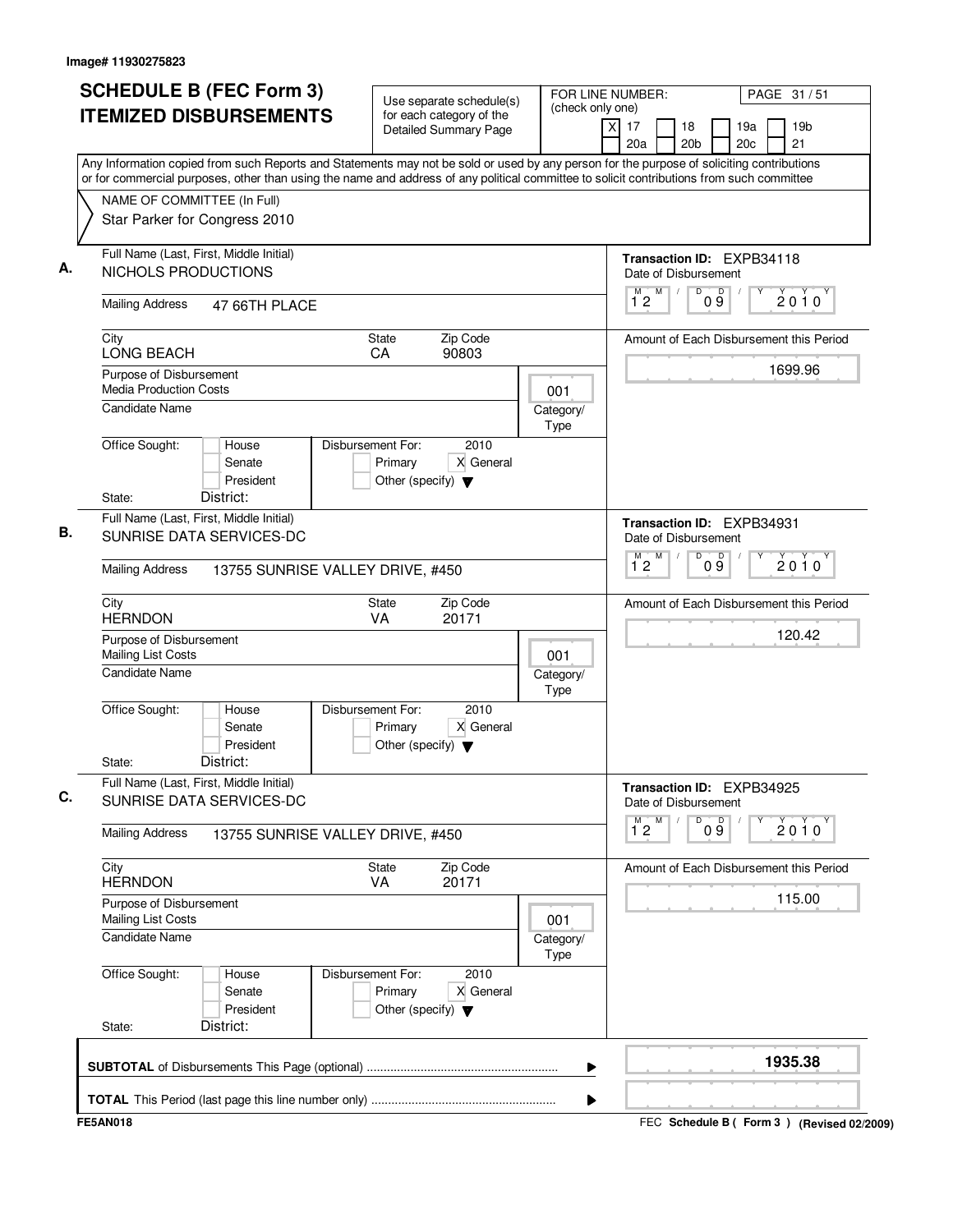| Any Information copied from such Reports and Statements may not be sold or used by any person for the purpose of soliciting contributions<br>or for commercial purposes, other than using the name and address of any political committee to solicit contributions from such committee<br>NAME OF COMMITTEE (In Full)<br>Star Parker for Congress 2010<br>Full Name (Last, First, Middle Initial)<br>Transaction ID: EXPB34120<br><b>HENRY YANDALL</b><br>Date of Disbursement<br>M<br>D<br>M<br>D<br>$\sqrt{2}$<br>2010<br>12<br>$0\overline{9}$<br><b>Mailing Address</b><br>619 E 224TH STREET<br>Zip Code<br>City<br>State<br>Amount of Each Disbursement this Period<br>CARSON<br>CA<br>90745<br>120.00<br>Purpose of Disbursement<br><b>City Permit Costs</b><br>001<br>Candidate Name<br>Category/<br>Type<br>Office Sought:<br>Disbursement For:<br>2010<br>House<br>X General<br>Primary<br>Senate<br>President<br>Other (specify) $\blacktriangledown$<br>District:<br>State:<br>Full Name (Last, First, Middle Initial)<br>Transaction ID: PDTB32EXPB34120<br>City of Carson - Corporate Yard<br>Date of Disbursement<br>M<br>D<br>M<br>09<br>2010<br>$1^{\circ}2$<br><b>Mailing Address</b><br>2400 East Dominguez St<br>Zip Code<br>City<br>State<br>Amount of Each Disbursement this Period<br>Carson<br>CA<br>90810<br>120.00<br>Purpose of Disbursement<br><b>City Permit Costs</b><br>001<br><b>Candidate Name</b><br>Category/<br>Type<br>[MEMO ITEM]<br>2010<br>Office Sought:<br>Disbursement For:<br>House<br>X General<br>Senate<br>Primary<br>President<br>Other (specify) $\blacktriangledown$<br>District:<br>State:<br>Full Name (Last, First, Middle Initial)<br>Transaction ID: EXPB34127<br><b>AMINAH WILLIAMS</b><br>Date of Disbursement<br>M<br>D<br>$\overline{1}$ $\overline{1}$<br>$\overline{1}^M$ 2<br>$2010^y$<br><b>Mailing Address</b><br>1817 E MCMILLAN STREET<br>City<br>Zip Code<br>State<br>Amount of Each Disbursement this Period<br><b>COMPTON</b><br>90221<br>CA<br>23.65<br>Purpose of Disbursement<br>Shipping<br>001<br><b>Candidate Name</b><br>Category/<br>Type<br>Office Sought:<br>Disbursement For:<br>2010<br>House<br>X General<br>Senate<br>Primary<br>President<br>Other (specify) $\blacktriangledown$<br>District:<br>State:<br>143.65<br>▶ | <b>SCHEDULE B (FEC Form 3)</b><br><b>ITEMIZED DISBURSEMENTS</b> | Use separate schedule(s)<br>for each category of the<br><b>Detailed Summary Page</b> | (check only one) | FOR LINE NUMBER:<br>PAGE 32 / 51<br>19 <sub>b</sub><br>xl<br>17<br>18<br>19a<br>20 <sub>b</sub><br>20c<br>21<br>20a |
|-------------------------------------------------------------------------------------------------------------------------------------------------------------------------------------------------------------------------------------------------------------------------------------------------------------------------------------------------------------------------------------------------------------------------------------------------------------------------------------------------------------------------------------------------------------------------------------------------------------------------------------------------------------------------------------------------------------------------------------------------------------------------------------------------------------------------------------------------------------------------------------------------------------------------------------------------------------------------------------------------------------------------------------------------------------------------------------------------------------------------------------------------------------------------------------------------------------------------------------------------------------------------------------------------------------------------------------------------------------------------------------------------------------------------------------------------------------------------------------------------------------------------------------------------------------------------------------------------------------------------------------------------------------------------------------------------------------------------------------------------------------------------------------------------------------------------------------------------------------------------------------------------------------------------------------------------------------------------------------------------------------------------------------------------------------------------------------------------------------------------------------------------------------------------------------------------------------------------------------------------------------------------------------------------------------|-----------------------------------------------------------------|--------------------------------------------------------------------------------------|------------------|---------------------------------------------------------------------------------------------------------------------|
|                                                                                                                                                                                                                                                                                                                                                                                                                                                                                                                                                                                                                                                                                                                                                                                                                                                                                                                                                                                                                                                                                                                                                                                                                                                                                                                                                                                                                                                                                                                                                                                                                                                                                                                                                                                                                                                                                                                                                                                                                                                                                                                                                                                                                                                                                                             |                                                                 |                                                                                      |                  |                                                                                                                     |
|                                                                                                                                                                                                                                                                                                                                                                                                                                                                                                                                                                                                                                                                                                                                                                                                                                                                                                                                                                                                                                                                                                                                                                                                                                                                                                                                                                                                                                                                                                                                                                                                                                                                                                                                                                                                                                                                                                                                                                                                                                                                                                                                                                                                                                                                                                             |                                                                 |                                                                                      |                  |                                                                                                                     |
|                                                                                                                                                                                                                                                                                                                                                                                                                                                                                                                                                                                                                                                                                                                                                                                                                                                                                                                                                                                                                                                                                                                                                                                                                                                                                                                                                                                                                                                                                                                                                                                                                                                                                                                                                                                                                                                                                                                                                                                                                                                                                                                                                                                                                                                                                                             |                                                                 |                                                                                      |                  |                                                                                                                     |
|                                                                                                                                                                                                                                                                                                                                                                                                                                                                                                                                                                                                                                                                                                                                                                                                                                                                                                                                                                                                                                                                                                                                                                                                                                                                                                                                                                                                                                                                                                                                                                                                                                                                                                                                                                                                                                                                                                                                                                                                                                                                                                                                                                                                                                                                                                             |                                                                 |                                                                                      |                  |                                                                                                                     |
|                                                                                                                                                                                                                                                                                                                                                                                                                                                                                                                                                                                                                                                                                                                                                                                                                                                                                                                                                                                                                                                                                                                                                                                                                                                                                                                                                                                                                                                                                                                                                                                                                                                                                                                                                                                                                                                                                                                                                                                                                                                                                                                                                                                                                                                                                                             |                                                                 |                                                                                      |                  |                                                                                                                     |
|                                                                                                                                                                                                                                                                                                                                                                                                                                                                                                                                                                                                                                                                                                                                                                                                                                                                                                                                                                                                                                                                                                                                                                                                                                                                                                                                                                                                                                                                                                                                                                                                                                                                                                                                                                                                                                                                                                                                                                                                                                                                                                                                                                                                                                                                                                             |                                                                 |                                                                                      |                  |                                                                                                                     |
|                                                                                                                                                                                                                                                                                                                                                                                                                                                                                                                                                                                                                                                                                                                                                                                                                                                                                                                                                                                                                                                                                                                                                                                                                                                                                                                                                                                                                                                                                                                                                                                                                                                                                                                                                                                                                                                                                                                                                                                                                                                                                                                                                                                                                                                                                                             |                                                                 |                                                                                      |                  |                                                                                                                     |
|                                                                                                                                                                                                                                                                                                                                                                                                                                                                                                                                                                                                                                                                                                                                                                                                                                                                                                                                                                                                                                                                                                                                                                                                                                                                                                                                                                                                                                                                                                                                                                                                                                                                                                                                                                                                                                                                                                                                                                                                                                                                                                                                                                                                                                                                                                             |                                                                 |                                                                                      |                  |                                                                                                                     |
|                                                                                                                                                                                                                                                                                                                                                                                                                                                                                                                                                                                                                                                                                                                                                                                                                                                                                                                                                                                                                                                                                                                                                                                                                                                                                                                                                                                                                                                                                                                                                                                                                                                                                                                                                                                                                                                                                                                                                                                                                                                                                                                                                                                                                                                                                                             |                                                                 |                                                                                      |                  |                                                                                                                     |
|                                                                                                                                                                                                                                                                                                                                                                                                                                                                                                                                                                                                                                                                                                                                                                                                                                                                                                                                                                                                                                                                                                                                                                                                                                                                                                                                                                                                                                                                                                                                                                                                                                                                                                                                                                                                                                                                                                                                                                                                                                                                                                                                                                                                                                                                                                             |                                                                 |                                                                                      |                  |                                                                                                                     |
|                                                                                                                                                                                                                                                                                                                                                                                                                                                                                                                                                                                                                                                                                                                                                                                                                                                                                                                                                                                                                                                                                                                                                                                                                                                                                                                                                                                                                                                                                                                                                                                                                                                                                                                                                                                                                                                                                                                                                                                                                                                                                                                                                                                                                                                                                                             |                                                                 |                                                                                      |                  |                                                                                                                     |
|                                                                                                                                                                                                                                                                                                                                                                                                                                                                                                                                                                                                                                                                                                                                                                                                                                                                                                                                                                                                                                                                                                                                                                                                                                                                                                                                                                                                                                                                                                                                                                                                                                                                                                                                                                                                                                                                                                                                                                                                                                                                                                                                                                                                                                                                                                             |                                                                 |                                                                                      |                  |                                                                                                                     |
|                                                                                                                                                                                                                                                                                                                                                                                                                                                                                                                                                                                                                                                                                                                                                                                                                                                                                                                                                                                                                                                                                                                                                                                                                                                                                                                                                                                                                                                                                                                                                                                                                                                                                                                                                                                                                                                                                                                                                                                                                                                                                                                                                                                                                                                                                                             |                                                                 |                                                                                      |                  |                                                                                                                     |
|                                                                                                                                                                                                                                                                                                                                                                                                                                                                                                                                                                                                                                                                                                                                                                                                                                                                                                                                                                                                                                                                                                                                                                                                                                                                                                                                                                                                                                                                                                                                                                                                                                                                                                                                                                                                                                                                                                                                                                                                                                                                                                                                                                                                                                                                                                             |                                                                 |                                                                                      |                  |                                                                                                                     |
|                                                                                                                                                                                                                                                                                                                                                                                                                                                                                                                                                                                                                                                                                                                                                                                                                                                                                                                                                                                                                                                                                                                                                                                                                                                                                                                                                                                                                                                                                                                                                                                                                                                                                                                                                                                                                                                                                                                                                                                                                                                                                                                                                                                                                                                                                                             |                                                                 |                                                                                      |                  |                                                                                                                     |
|                                                                                                                                                                                                                                                                                                                                                                                                                                                                                                                                                                                                                                                                                                                                                                                                                                                                                                                                                                                                                                                                                                                                                                                                                                                                                                                                                                                                                                                                                                                                                                                                                                                                                                                                                                                                                                                                                                                                                                                                                                                                                                                                                                                                                                                                                                             |                                                                 |                                                                                      |                  |                                                                                                                     |
|                                                                                                                                                                                                                                                                                                                                                                                                                                                                                                                                                                                                                                                                                                                                                                                                                                                                                                                                                                                                                                                                                                                                                                                                                                                                                                                                                                                                                                                                                                                                                                                                                                                                                                                                                                                                                                                                                                                                                                                                                                                                                                                                                                                                                                                                                                             |                                                                 |                                                                                      |                  |                                                                                                                     |
|                                                                                                                                                                                                                                                                                                                                                                                                                                                                                                                                                                                                                                                                                                                                                                                                                                                                                                                                                                                                                                                                                                                                                                                                                                                                                                                                                                                                                                                                                                                                                                                                                                                                                                                                                                                                                                                                                                                                                                                                                                                                                                                                                                                                                                                                                                             |                                                                 |                                                                                      |                  |                                                                                                                     |
|                                                                                                                                                                                                                                                                                                                                                                                                                                                                                                                                                                                                                                                                                                                                                                                                                                                                                                                                                                                                                                                                                                                                                                                                                                                                                                                                                                                                                                                                                                                                                                                                                                                                                                                                                                                                                                                                                                                                                                                                                                                                                                                                                                                                                                                                                                             |                                                                 |                                                                                      |                  |                                                                                                                     |
|                                                                                                                                                                                                                                                                                                                                                                                                                                                                                                                                                                                                                                                                                                                                                                                                                                                                                                                                                                                                                                                                                                                                                                                                                                                                                                                                                                                                                                                                                                                                                                                                                                                                                                                                                                                                                                                                                                                                                                                                                                                                                                                                                                                                                                                                                                             |                                                                 |                                                                                      |                  |                                                                                                                     |
|                                                                                                                                                                                                                                                                                                                                                                                                                                                                                                                                                                                                                                                                                                                                                                                                                                                                                                                                                                                                                                                                                                                                                                                                                                                                                                                                                                                                                                                                                                                                                                                                                                                                                                                                                                                                                                                                                                                                                                                                                                                                                                                                                                                                                                                                                                             |                                                                 |                                                                                      |                  |                                                                                                                     |
|                                                                                                                                                                                                                                                                                                                                                                                                                                                                                                                                                                                                                                                                                                                                                                                                                                                                                                                                                                                                                                                                                                                                                                                                                                                                                                                                                                                                                                                                                                                                                                                                                                                                                                                                                                                                                                                                                                                                                                                                                                                                                                                                                                                                                                                                                                             |                                                                 |                                                                                      |                  |                                                                                                                     |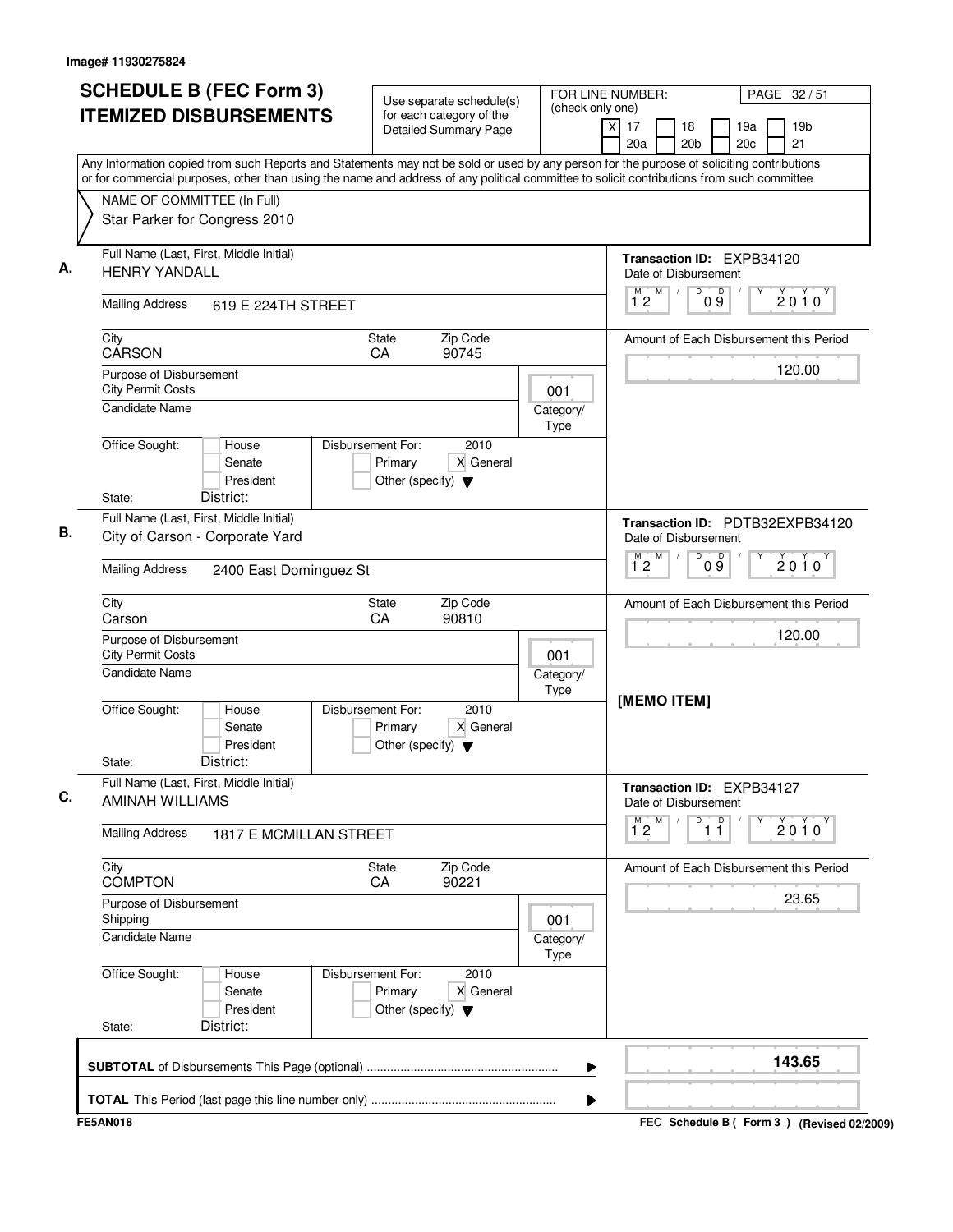| <b>SCHEDULE B (FEC Form 3)</b><br><b>ITEMIZED DISBURSEMENTS</b>                                                                                                                                                                                                                        | Use separate schedule(s)<br>for each category of the<br>Detailed Summary Page             | FOR LINE NUMBER:<br>(check only one)<br>$\times$ | PAGE 33/51<br>19 <sub>b</sub><br>17<br>18<br>19a<br>20 <sub>b</sub><br>20 <sub>c</sub><br>21<br>20a |
|----------------------------------------------------------------------------------------------------------------------------------------------------------------------------------------------------------------------------------------------------------------------------------------|-------------------------------------------------------------------------------------------|--------------------------------------------------|-----------------------------------------------------------------------------------------------------|
| Any Information copied from such Reports and Statements may not be sold or used by any person for the purpose of soliciting contributions<br>or for commercial purposes, other than using the name and address of any political committee to solicit contributions from such committee |                                                                                           |                                                  |                                                                                                     |
| NAME OF COMMITTEE (In Full)<br>Star Parker for Congress 2010                                                                                                                                                                                                                           |                                                                                           |                                                  |                                                                                                     |
| Full Name (Last, First, Middle Initial)<br>BETTY PRESLEY & ASSOCIATES, INC.                                                                                                                                                                                                            |                                                                                           |                                                  | <b>Transaction ID: EXPB34130</b><br>Date of Disbursement                                            |
| <b>Mailing Address</b><br>30151 TOMAS                                                                                                                                                                                                                                                  |                                                                                           |                                                  | M<br>$\overline{0}$ 2 $\overline{0}$<br>M<br>$2010^y$<br>12                                         |
| City<br>RANCHOSTAMARGRITA                                                                                                                                                                                                                                                              | Zip Code<br>State<br>92688<br>CA                                                          |                                                  | Amount of Each Disbursement this Period                                                             |
| Purpose of Disbursement<br><b>Financial Analyst</b><br><b>Candidate Name</b>                                                                                                                                                                                                           |                                                                                           | 001<br>Category/                                 | 1400.00                                                                                             |
| Office Sought:<br>House<br>Senate<br>President<br>District:<br>State:                                                                                                                                                                                                                  | Disbursement For:<br>2010<br>Primary<br>X General<br>Other (specify) $\blacktriangledown$ | Type                                             |                                                                                                     |
| Full Name (Last, First, Middle Initial)<br><b>CELESTE BURNIAS</b>                                                                                                                                                                                                                      |                                                                                           |                                                  | Transaction ID: EXPB34146<br>Date of Disbursement<br>M                                              |
| <b>Mailing Address</b><br>1086 Mission Drive                                                                                                                                                                                                                                           |                                                                                           |                                                  | $20^{\circ}$<br>$\overline{1}^M$ 2<br>D<br>$2010^y$                                                 |
| City<br>Costa Mesa                                                                                                                                                                                                                                                                     | <b>State</b><br>Zip Code<br>CA<br>92626                                                   |                                                  | Amount of Each Disbursement this Period                                                             |
| Purpose of Disbursement<br>Event Supplies & Postage<br><b>Candidate Name</b>                                                                                                                                                                                                           |                                                                                           | 001<br>Category/                                 | 850.00                                                                                              |
| Office Sought:<br>House<br>Senate<br>President<br>District:<br>State:                                                                                                                                                                                                                  | Disbursement For:<br>2010<br>X General<br>Primary<br>Other (specify) $\blacktriangledown$ | Type                                             |                                                                                                     |
| Full Name (Last, First, Middle Initial)<br><b>SMART &amp; FINAL</b>                                                                                                                                                                                                                    |                                                                                           |                                                  | Transaction ID: EDTB115EXPB34146<br>Date of Disbursement<br>М                                       |
| <b>Mailing Address</b><br>2775 PACIFIC COAST HIGHWAY                                                                                                                                                                                                                                   |                                                                                           |                                                  | M<br>D<br>$20^{\circ}$<br>$2010^y$<br>$1^{\degree}2$                                                |
| City<br><b>TORRANCE</b>                                                                                                                                                                                                                                                                | Zip Code<br><b>State</b><br>90505<br>CA                                                   |                                                  | Amount of Each Disbursement this Period                                                             |
| Purpose of Disbursement<br>Event Food & Supplies<br><b>Candidate Name</b>                                                                                                                                                                                                              |                                                                                           | 001                                              | 306.60                                                                                              |
| Office Sought:<br>House<br>Senate<br>President<br>District:<br>State:                                                                                                                                                                                                                  | Disbursement For:<br>2010<br>X General<br>Primary<br>Other (specify) $\blacktriangledown$ | Category/<br>Type                                | [MEMO ITEM]                                                                                         |
|                                                                                                                                                                                                                                                                                        |                                                                                           | ▶                                                | 2250.00                                                                                             |
|                                                                                                                                                                                                                                                                                        |                                                                                           | ▶                                                |                                                                                                     |
| <b>FE5AN018</b>                                                                                                                                                                                                                                                                        |                                                                                           |                                                  | FEC Schedule B ( Form 3 ) (Revised 02/2009)                                                         |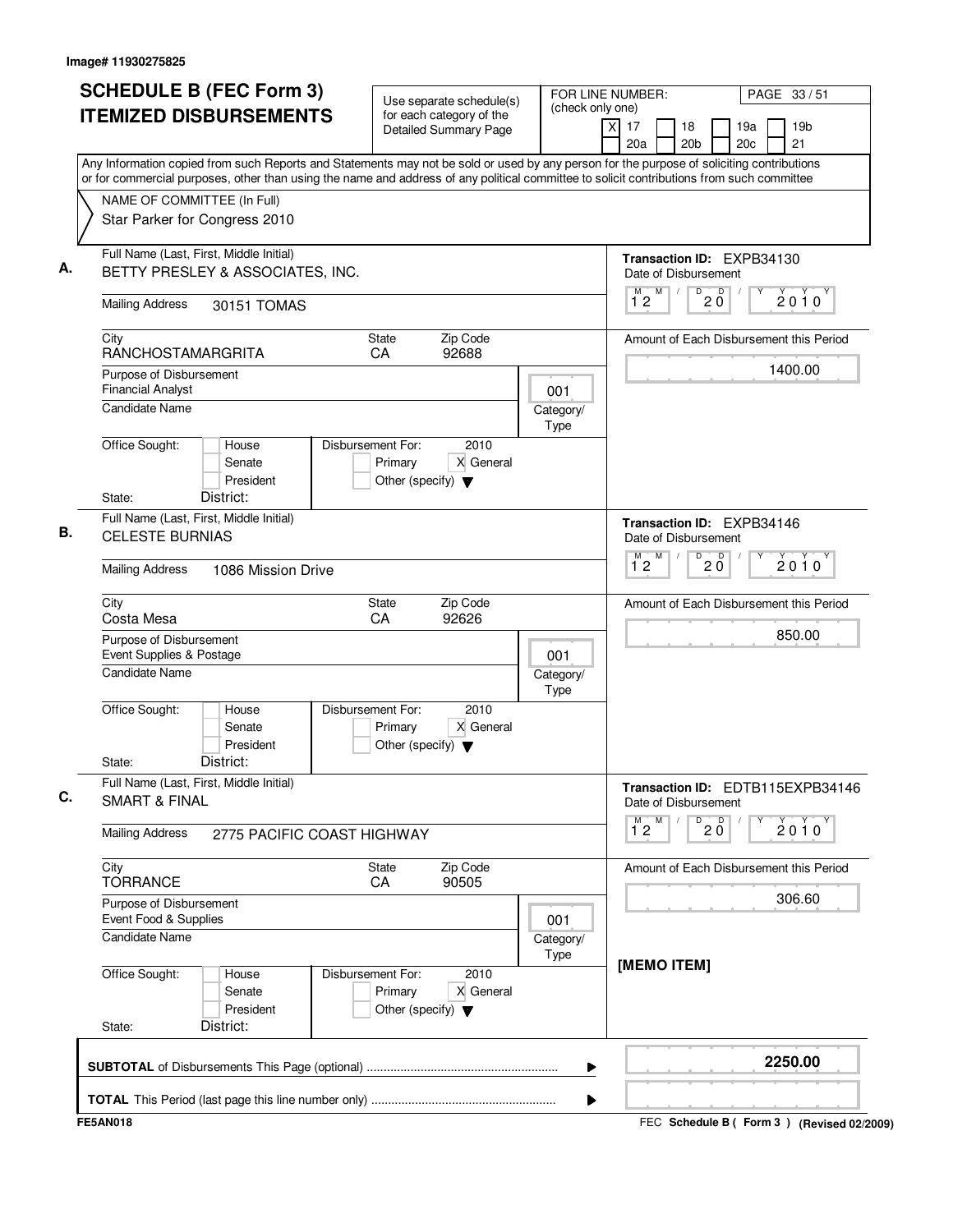| <b>ITEMIZED DISBURSEMENTS</b><br>for each category of the<br>19 <sub>b</sub><br>17<br>18<br>19a<br>X<br><b>Detailed Summary Page</b><br>20a<br>20 <sub>b</sub><br>20c<br>21<br>Any Information copied from such Reports and Statements may not be sold or used by any person for the purpose of soliciting contributions<br>or for commercial purposes, other than using the name and address of any political committee to solicit contributions from such committee<br>NAME OF COMMITTEE (In Full)<br>Star Parker for Congress 2010<br>Full Name (Last, First, Middle Initial)<br>А.<br><b>US POSTMASTER</b><br>Date of Disbursement<br>M<br>D<br>D<br>М<br>2010<br>$2\,\mathrm{O}$<br>$1^{\circ}2$<br><b>Mailing Address</b><br><b>MAIN OFFICE</b><br>Zip Code<br>State<br>City<br>90802<br><b>LONG BEACH</b><br>CA<br>264.00<br>Purpose of Disbursement<br>Postage<br>001<br><b>Candidate Name</b><br>Category/<br>Type<br>[MEMO ITEM]<br>Office Sought:<br>Disbursement For:<br>2010<br>House<br>Primary<br>X General<br>Senate<br>President<br>Other (specify) $\blacktriangledown$<br>State:<br>District:<br>Full Name (Last, First, Middle Initial)<br>В.<br><b>US POSTMASTER</b><br>Date of Disbursement<br>M<br>D<br>$20^{\circ}$<br>2010<br>$1^{\circ}2$<br><b>Mailing Address</b><br><b>MAIN OFFICE</b><br>Zip Code<br>City<br>State<br><b>LONG BEACH</b><br>CA<br>90802<br>279.40<br>Purpose of Disbursement<br>Postage<br>001<br><b>Candidate Name</b><br>Category/<br>Type<br>[MEMO ITEM]<br>Office Sought:<br>Disbursement For:<br>2010<br>House<br>X General<br>Senate<br>Primary<br>President<br>Other (specify) $\blacktriangledown$<br>District:<br>State:<br>Full Name (Last, First, Middle Initial)<br>Transaction ID: EXPB34132<br>С.<br>DAVIS GROUP CONSULTING, INC.<br>Date of Disbursement<br>M<br>$\overline{0}$ 2 $\overline{0}$<br>$\overline{1}^M$ 2<br>$2010^y$<br><b>Mailing Address</b><br>6621 EAST PACIFIC C HWY #140<br>City<br>Zip Code<br>State<br>LONG BEACH<br>CA<br>90803<br>2540.00<br>Purpose of Disbursement<br>Signs & Maps<br>001<br><b>Candidate Name</b><br>Category/<br>Type<br>Office Sought:<br>Disbursement For:<br>2010<br>House<br>X General<br>Senate<br>Primary<br>President<br>Other (specify) $\blacktriangledown$<br>District:<br>State:<br>2540.00<br>▶ | <b>SCHEDULE B (FEC Form 3)</b> | Use separate schedule(s) | (check only one) | FOR LINE NUMBER:<br>PAGE 34/51          |
|---------------------------------------------------------------------------------------------------------------------------------------------------------------------------------------------------------------------------------------------------------------------------------------------------------------------------------------------------------------------------------------------------------------------------------------------------------------------------------------------------------------------------------------------------------------------------------------------------------------------------------------------------------------------------------------------------------------------------------------------------------------------------------------------------------------------------------------------------------------------------------------------------------------------------------------------------------------------------------------------------------------------------------------------------------------------------------------------------------------------------------------------------------------------------------------------------------------------------------------------------------------------------------------------------------------------------------------------------------------------------------------------------------------------------------------------------------------------------------------------------------------------------------------------------------------------------------------------------------------------------------------------------------------------------------------------------------------------------------------------------------------------------------------------------------------------------------------------------------------------------------------------------------------------------------------------------------------------------------------------------------------------------------------------------------------------------------------------------------------------------------------------------------------------------------------------------------------------------------------------------------------------------------------------------------------------|--------------------------------|--------------------------|------------------|-----------------------------------------|
|                                                                                                                                                                                                                                                                                                                                                                                                                                                                                                                                                                                                                                                                                                                                                                                                                                                                                                                                                                                                                                                                                                                                                                                                                                                                                                                                                                                                                                                                                                                                                                                                                                                                                                                                                                                                                                                                                                                                                                                                                                                                                                                                                                                                                                                                                                                     |                                |                          |                  |                                         |
|                                                                                                                                                                                                                                                                                                                                                                                                                                                                                                                                                                                                                                                                                                                                                                                                                                                                                                                                                                                                                                                                                                                                                                                                                                                                                                                                                                                                                                                                                                                                                                                                                                                                                                                                                                                                                                                                                                                                                                                                                                                                                                                                                                                                                                                                                                                     |                                |                          |                  |                                         |
|                                                                                                                                                                                                                                                                                                                                                                                                                                                                                                                                                                                                                                                                                                                                                                                                                                                                                                                                                                                                                                                                                                                                                                                                                                                                                                                                                                                                                                                                                                                                                                                                                                                                                                                                                                                                                                                                                                                                                                                                                                                                                                                                                                                                                                                                                                                     |                                |                          |                  |                                         |
|                                                                                                                                                                                                                                                                                                                                                                                                                                                                                                                                                                                                                                                                                                                                                                                                                                                                                                                                                                                                                                                                                                                                                                                                                                                                                                                                                                                                                                                                                                                                                                                                                                                                                                                                                                                                                                                                                                                                                                                                                                                                                                                                                                                                                                                                                                                     |                                |                          |                  | Transaction ID: EDTB114EXPB34146        |
|                                                                                                                                                                                                                                                                                                                                                                                                                                                                                                                                                                                                                                                                                                                                                                                                                                                                                                                                                                                                                                                                                                                                                                                                                                                                                                                                                                                                                                                                                                                                                                                                                                                                                                                                                                                                                                                                                                                                                                                                                                                                                                                                                                                                                                                                                                                     |                                |                          |                  |                                         |
|                                                                                                                                                                                                                                                                                                                                                                                                                                                                                                                                                                                                                                                                                                                                                                                                                                                                                                                                                                                                                                                                                                                                                                                                                                                                                                                                                                                                                                                                                                                                                                                                                                                                                                                                                                                                                                                                                                                                                                                                                                                                                                                                                                                                                                                                                                                     |                                |                          |                  | Amount of Each Disbursement this Period |
|                                                                                                                                                                                                                                                                                                                                                                                                                                                                                                                                                                                                                                                                                                                                                                                                                                                                                                                                                                                                                                                                                                                                                                                                                                                                                                                                                                                                                                                                                                                                                                                                                                                                                                                                                                                                                                                                                                                                                                                                                                                                                                                                                                                                                                                                                                                     |                                |                          |                  |                                         |
|                                                                                                                                                                                                                                                                                                                                                                                                                                                                                                                                                                                                                                                                                                                                                                                                                                                                                                                                                                                                                                                                                                                                                                                                                                                                                                                                                                                                                                                                                                                                                                                                                                                                                                                                                                                                                                                                                                                                                                                                                                                                                                                                                                                                                                                                                                                     |                                |                          |                  |                                         |
|                                                                                                                                                                                                                                                                                                                                                                                                                                                                                                                                                                                                                                                                                                                                                                                                                                                                                                                                                                                                                                                                                                                                                                                                                                                                                                                                                                                                                                                                                                                                                                                                                                                                                                                                                                                                                                                                                                                                                                                                                                                                                                                                                                                                                                                                                                                     |                                |                          |                  |                                         |
|                                                                                                                                                                                                                                                                                                                                                                                                                                                                                                                                                                                                                                                                                                                                                                                                                                                                                                                                                                                                                                                                                                                                                                                                                                                                                                                                                                                                                                                                                                                                                                                                                                                                                                                                                                                                                                                                                                                                                                                                                                                                                                                                                                                                                                                                                                                     |                                |                          |                  | Transaction ID: EDTB112EXPB34146        |
|                                                                                                                                                                                                                                                                                                                                                                                                                                                                                                                                                                                                                                                                                                                                                                                                                                                                                                                                                                                                                                                                                                                                                                                                                                                                                                                                                                                                                                                                                                                                                                                                                                                                                                                                                                                                                                                                                                                                                                                                                                                                                                                                                                                                                                                                                                                     |                                |                          |                  |                                         |
|                                                                                                                                                                                                                                                                                                                                                                                                                                                                                                                                                                                                                                                                                                                                                                                                                                                                                                                                                                                                                                                                                                                                                                                                                                                                                                                                                                                                                                                                                                                                                                                                                                                                                                                                                                                                                                                                                                                                                                                                                                                                                                                                                                                                                                                                                                                     |                                |                          |                  | Amount of Each Disbursement this Period |
|                                                                                                                                                                                                                                                                                                                                                                                                                                                                                                                                                                                                                                                                                                                                                                                                                                                                                                                                                                                                                                                                                                                                                                                                                                                                                                                                                                                                                                                                                                                                                                                                                                                                                                                                                                                                                                                                                                                                                                                                                                                                                                                                                                                                                                                                                                                     |                                |                          |                  |                                         |
|                                                                                                                                                                                                                                                                                                                                                                                                                                                                                                                                                                                                                                                                                                                                                                                                                                                                                                                                                                                                                                                                                                                                                                                                                                                                                                                                                                                                                                                                                                                                                                                                                                                                                                                                                                                                                                                                                                                                                                                                                                                                                                                                                                                                                                                                                                                     |                                |                          |                  |                                         |
|                                                                                                                                                                                                                                                                                                                                                                                                                                                                                                                                                                                                                                                                                                                                                                                                                                                                                                                                                                                                                                                                                                                                                                                                                                                                                                                                                                                                                                                                                                                                                                                                                                                                                                                                                                                                                                                                                                                                                                                                                                                                                                                                                                                                                                                                                                                     |                                |                          |                  |                                         |
|                                                                                                                                                                                                                                                                                                                                                                                                                                                                                                                                                                                                                                                                                                                                                                                                                                                                                                                                                                                                                                                                                                                                                                                                                                                                                                                                                                                                                                                                                                                                                                                                                                                                                                                                                                                                                                                                                                                                                                                                                                                                                                                                                                                                                                                                                                                     |                                |                          |                  |                                         |
|                                                                                                                                                                                                                                                                                                                                                                                                                                                                                                                                                                                                                                                                                                                                                                                                                                                                                                                                                                                                                                                                                                                                                                                                                                                                                                                                                                                                                                                                                                                                                                                                                                                                                                                                                                                                                                                                                                                                                                                                                                                                                                                                                                                                                                                                                                                     |                                |                          |                  |                                         |
|                                                                                                                                                                                                                                                                                                                                                                                                                                                                                                                                                                                                                                                                                                                                                                                                                                                                                                                                                                                                                                                                                                                                                                                                                                                                                                                                                                                                                                                                                                                                                                                                                                                                                                                                                                                                                                                                                                                                                                                                                                                                                                                                                                                                                                                                                                                     |                                |                          |                  | Amount of Each Disbursement this Period |
|                                                                                                                                                                                                                                                                                                                                                                                                                                                                                                                                                                                                                                                                                                                                                                                                                                                                                                                                                                                                                                                                                                                                                                                                                                                                                                                                                                                                                                                                                                                                                                                                                                                                                                                                                                                                                                                                                                                                                                                                                                                                                                                                                                                                                                                                                                                     |                                |                          |                  |                                         |
|                                                                                                                                                                                                                                                                                                                                                                                                                                                                                                                                                                                                                                                                                                                                                                                                                                                                                                                                                                                                                                                                                                                                                                                                                                                                                                                                                                                                                                                                                                                                                                                                                                                                                                                                                                                                                                                                                                                                                                                                                                                                                                                                                                                                                                                                                                                     |                                |                          |                  |                                         |
|                                                                                                                                                                                                                                                                                                                                                                                                                                                                                                                                                                                                                                                                                                                                                                                                                                                                                                                                                                                                                                                                                                                                                                                                                                                                                                                                                                                                                                                                                                                                                                                                                                                                                                                                                                                                                                                                                                                                                                                                                                                                                                                                                                                                                                                                                                                     |                                |                          |                  |                                         |
|                                                                                                                                                                                                                                                                                                                                                                                                                                                                                                                                                                                                                                                                                                                                                                                                                                                                                                                                                                                                                                                                                                                                                                                                                                                                                                                                                                                                                                                                                                                                                                                                                                                                                                                                                                                                                                                                                                                                                                                                                                                                                                                                                                                                                                                                                                                     |                                |                          |                  |                                         |
|                                                                                                                                                                                                                                                                                                                                                                                                                                                                                                                                                                                                                                                                                                                                                                                                                                                                                                                                                                                                                                                                                                                                                                                                                                                                                                                                                                                                                                                                                                                                                                                                                                                                                                                                                                                                                                                                                                                                                                                                                                                                                                                                                                                                                                                                                                                     |                                |                          |                  |                                         |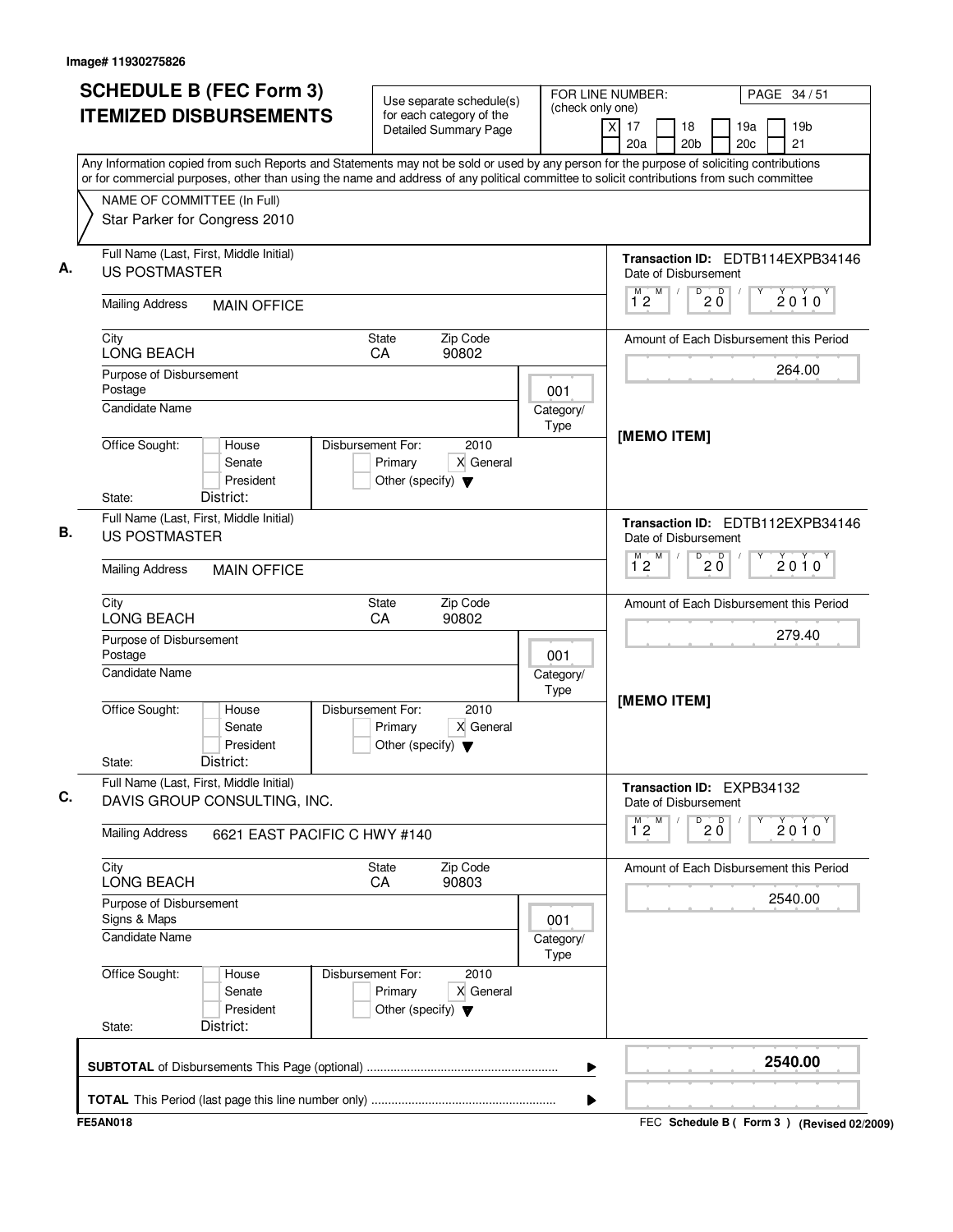| <b>SCHEDULE B (FEC Form 3)</b><br><b>ITEMIZED DISBURSEMENTS</b>                                                                                                                                                                                                                        | Use separate schedule(s)<br>for each category of the                                      | FOR LINE NUMBER:<br>(check only one) | PAGE 35/51<br>x<br>17<br>18<br>19a<br>19 <sub>b</sub>                      |
|----------------------------------------------------------------------------------------------------------------------------------------------------------------------------------------------------------------------------------------------------------------------------------------|-------------------------------------------------------------------------------------------|--------------------------------------|----------------------------------------------------------------------------|
|                                                                                                                                                                                                                                                                                        | <b>Detailed Summary Page</b>                                                              |                                      | 20c<br>21<br>20a<br>20 <sub>b</sub>                                        |
| Any Information copied from such Reports and Statements may not be sold or used by any person for the purpose of soliciting contributions<br>or for commercial purposes, other than using the name and address of any political committee to solicit contributions from such committee |                                                                                           |                                      |                                                                            |
| NAME OF COMMITTEE (In Full)                                                                                                                                                                                                                                                            |                                                                                           |                                      |                                                                            |
| Star Parker for Congress 2010                                                                                                                                                                                                                                                          |                                                                                           |                                      |                                                                            |
| Full Name (Last, First, Middle Initial)<br><b>ADOUKI CONSULTING</b>                                                                                                                                                                                                                    |                                                                                           |                                      | Transaction ID: PDTB14EXPB34132<br>Date of Disbursement                    |
| <b>Mailing Address</b><br>421 W 33RD STREET, #206                                                                                                                                                                                                                                      |                                                                                           |                                      | M<br>$\sqrt{\frac{D}{2}0}$<br>$\overline{1}^M$ 2<br>$2010^y$               |
| City<br>LONG BEACH                                                                                                                                                                                                                                                                     | Zip Code<br>State<br>CA<br>90806                                                          |                                      | Amount of Each Disbursement this Period                                    |
| Purpose of Disbursement<br>Signs & Maps                                                                                                                                                                                                                                                |                                                                                           | 001                                  | 2540.00                                                                    |
| Candidate Name                                                                                                                                                                                                                                                                         |                                                                                           | Category/<br>Type                    |                                                                            |
| Office Sought:<br>House<br>Senate<br>President<br>District:<br>State:                                                                                                                                                                                                                  | Disbursement For:<br>2010<br>X General<br>Primary<br>Other (specify) $\blacktriangledown$ |                                      | [MEMO ITEM]                                                                |
| Full Name (Last, First, Middle Initial)<br><b>CLINTON GILLESPIE</b>                                                                                                                                                                                                                    |                                                                                           |                                      | Transaction ID: EXPB34134<br>Date of Disbursement                          |
| <b>Mailing Address</b><br>13430 SABLE                                                                                                                                                                                                                                                  |                                                                                           |                                      | M<br>D<br>$\overline{D}$<br>$\overline{1}^M$ 2<br>$2010^y$<br>$20^{\circ}$ |
| City<br><b>HOUSTON</b>                                                                                                                                                                                                                                                                 | Zip Code<br>State<br><b>TX</b><br>77014                                                   |                                      | Amount of Each Disbursement this Period                                    |
| Purpose of Disbursement<br>Web Consulting Services                                                                                                                                                                                                                                     |                                                                                           | 001                                  | 1000.00                                                                    |
| <b>Candidate Name</b>                                                                                                                                                                                                                                                                  |                                                                                           | Category/<br>Type                    |                                                                            |
| Office Sought:<br>House<br>Senate<br>President<br>District:<br>State:                                                                                                                                                                                                                  | Disbursement For:<br>2010<br>X General<br>Primary<br>Other (specify) $\blacktriangledown$ |                                      |                                                                            |
| Full Name (Last, First, Middle Initial)<br><b>SPRINT WIRELESS</b>                                                                                                                                                                                                                      |                                                                                           |                                      | Transaction ID: EXPB34149<br>Date of Disbursement                          |
| <b>Mailing Address</b><br>PO BOX 4181                                                                                                                                                                                                                                                  |                                                                                           |                                      | $\overline{1}^M$ 2<br>M<br>D<br>$20^{\circ}$<br>2010                       |
| City<br><b>CAROL STREAM</b>                                                                                                                                                                                                                                                            | State<br>Zip Code<br>60197-4181<br>IL                                                     |                                      | Amount of Each Disbursement this Period                                    |
| Purpose of Disbursement<br>Telephone                                                                                                                                                                                                                                                   |                                                                                           | 001                                  | 1380.36                                                                    |
| Candidate Name                                                                                                                                                                                                                                                                         |                                                                                           | Category/<br>Type                    |                                                                            |
| Office Sought:<br>House<br>Senate<br>President<br>District:<br>State:                                                                                                                                                                                                                  | 2010<br>Disbursement For:<br>X General<br>Primary<br>Other (specify) $\blacktriangledown$ |                                      |                                                                            |
|                                                                                                                                                                                                                                                                                        |                                                                                           | ▶                                    | 2380.36                                                                    |
|                                                                                                                                                                                                                                                                                        |                                                                                           | ▶                                    |                                                                            |
| <b>FE5AN018</b>                                                                                                                                                                                                                                                                        |                                                                                           |                                      | FEC Schedule B ( Form 3 ) (Revised 02/2009)                                |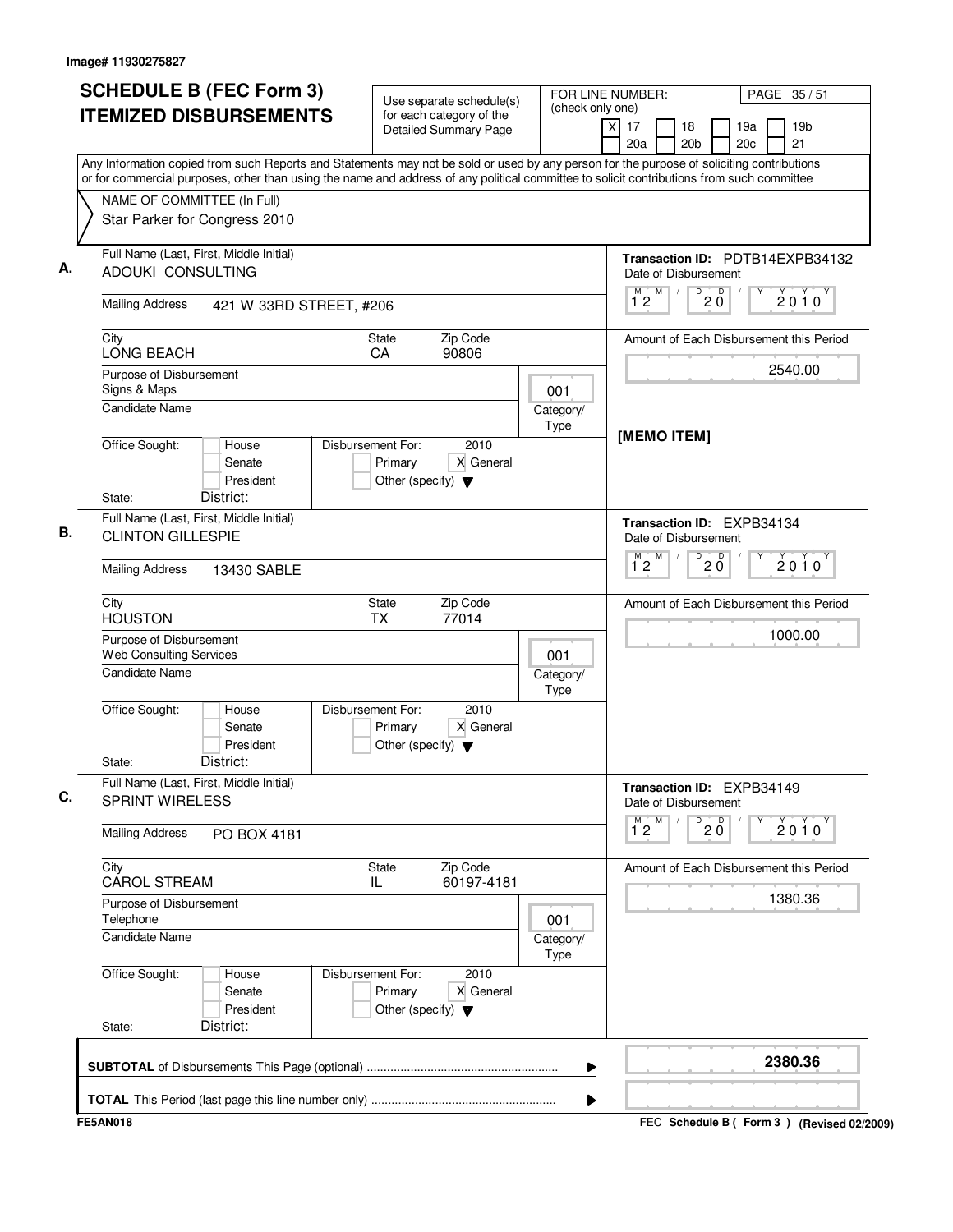| <b>SCHEDULE B (FEC Form 3)</b>                                                    | Use separate schedule(s)                                                                                                                                                                                                                                                               | FOR LINE NUMBER:<br>(check only one) |                                                      | PAGE 36/51                                |
|-----------------------------------------------------------------------------------|----------------------------------------------------------------------------------------------------------------------------------------------------------------------------------------------------------------------------------------------------------------------------------------|--------------------------------------|------------------------------------------------------|-------------------------------------------|
| <b>ITEMIZED DISBURSEMENTS</b>                                                     | for each category of the<br>Detailed Summary Page                                                                                                                                                                                                                                      |                                      | $\overline{x}$<br>17<br>18<br>20a<br>20 <sub>b</sub> | 19 <sub>b</sub><br>19a<br>21<br>20c       |
|                                                                                   | Any Information copied from such Reports and Statements may not be sold or used by any person for the purpose of soliciting contributions<br>or for commercial purposes, other than using the name and address of any political committee to solicit contributions from such committee |                                      |                                                      |                                           |
| NAME OF COMMITTEE (In Full)<br>Star Parker for Congress 2010                      |                                                                                                                                                                                                                                                                                        |                                      |                                                      |                                           |
| Full Name (Last, First, Middle Initial)<br><b>Superior Electrical Advertising</b> |                                                                                                                                                                                                                                                                                        |                                      | Transaction ID: EXPB34136<br>Date of Disbursement    |                                           |
| <b>Mailing Address</b><br>1700 West Anaheim St                                    |                                                                                                                                                                                                                                                                                        |                                      | M<br>D<br>$1^{\degree}2$<br>2 Ŏ                      | D<br>2010                                 |
| City<br>Long Beach                                                                | Zip Code<br>State<br>CA<br>90813                                                                                                                                                                                                                                                       |                                      |                                                      | Amount of Each Disbursement this Period   |
| Purpose of Disbursement<br><b>Banner Advertisement</b>                            |                                                                                                                                                                                                                                                                                        | 001                                  |                                                      | 1733.42                                   |
| Candidate Name<br>House                                                           | Disbursement For:<br>2010                                                                                                                                                                                                                                                              | Category/<br>Type                    |                                                      |                                           |
| Office Sought:<br>Senate<br>President<br>District:<br>State:                      | X General<br>Primary<br>Other (specify) $\blacktriangledown$                                                                                                                                                                                                                           |                                      |                                                      |                                           |
| Full Name (Last, First, Middle Initial)<br>THE WATERS AGENCY                      |                                                                                                                                                                                                                                                                                        |                                      | Transaction ID: EXPB34140<br>Date of Disbursement    |                                           |
| <b>Mailing Address</b><br>1112 LAKE POINT COURT                                   |                                                                                                                                                                                                                                                                                        |                                      | M<br>D<br>$20^{\circ}$<br>$1^{\circ}2$               | 2010                                      |
| City<br><b>BIRMINGHAM</b>                                                         | Zip Code<br>State<br>AL.<br>35244                                                                                                                                                                                                                                                      |                                      |                                                      | Amount of Each Disbursement this Period   |
| Purpose of Disbursement<br>Printing & Mailing Costs                               |                                                                                                                                                                                                                                                                                        | 001                                  |                                                      | 6000.00                                   |
| Candidate Name                                                                    |                                                                                                                                                                                                                                                                                        | Category/<br>Type                    |                                                      |                                           |
| Office Sought:<br>House<br>Senate<br>President<br>District:<br>State:             | 2010<br>Disbursement For:<br>X General<br>Primary<br>Other (specify) $\blacktriangledown$                                                                                                                                                                                              |                                      |                                                      |                                           |
| Full Name (Last, First, Middle Initial)<br><b>INTEGRAM</b>                        |                                                                                                                                                                                                                                                                                        |                                      | Date of Disbursement                                 | Transaction ID: PDTB16EXPB34140           |
| <b>Mailing Address</b>                                                            | 22695 COMMERCE CENTER DR                                                                                                                                                                                                                                                               |                                      | M<br>$20^{\circ}$<br>$\overline{1}^M$ 2<br>D         | $2010^y$                                  |
| City<br><b>DULLES</b>                                                             | Zip Code<br><b>State</b><br>20166<br><b>VA</b>                                                                                                                                                                                                                                         |                                      |                                                      | Amount of Each Disbursement this Period   |
| Purpose of Disbursement<br>Printing & Mailing Costs                               |                                                                                                                                                                                                                                                                                        | 001                                  |                                                      | 6043.95                                   |
| <b>Candidate Name</b>                                                             |                                                                                                                                                                                                                                                                                        | Category/<br>Type                    | [MEMO ITEM]                                          |                                           |
| Office Sought:<br>House<br>Senate<br>President<br>District:<br>State:             | Disbursement For:<br>2010<br>X General<br>Primary<br>Other (specify) $\blacktriangledown$                                                                                                                                                                                              |                                      |                                                      |                                           |
|                                                                                   |                                                                                                                                                                                                                                                                                        | ▶                                    |                                                      | 7733.42                                   |
|                                                                                   |                                                                                                                                                                                                                                                                                        | ▶                                    |                                                      |                                           |
| <b>FE5AN018</b>                                                                   |                                                                                                                                                                                                                                                                                        |                                      |                                                      | FEC Schedule B (Form 3) (Revised 02/2009) |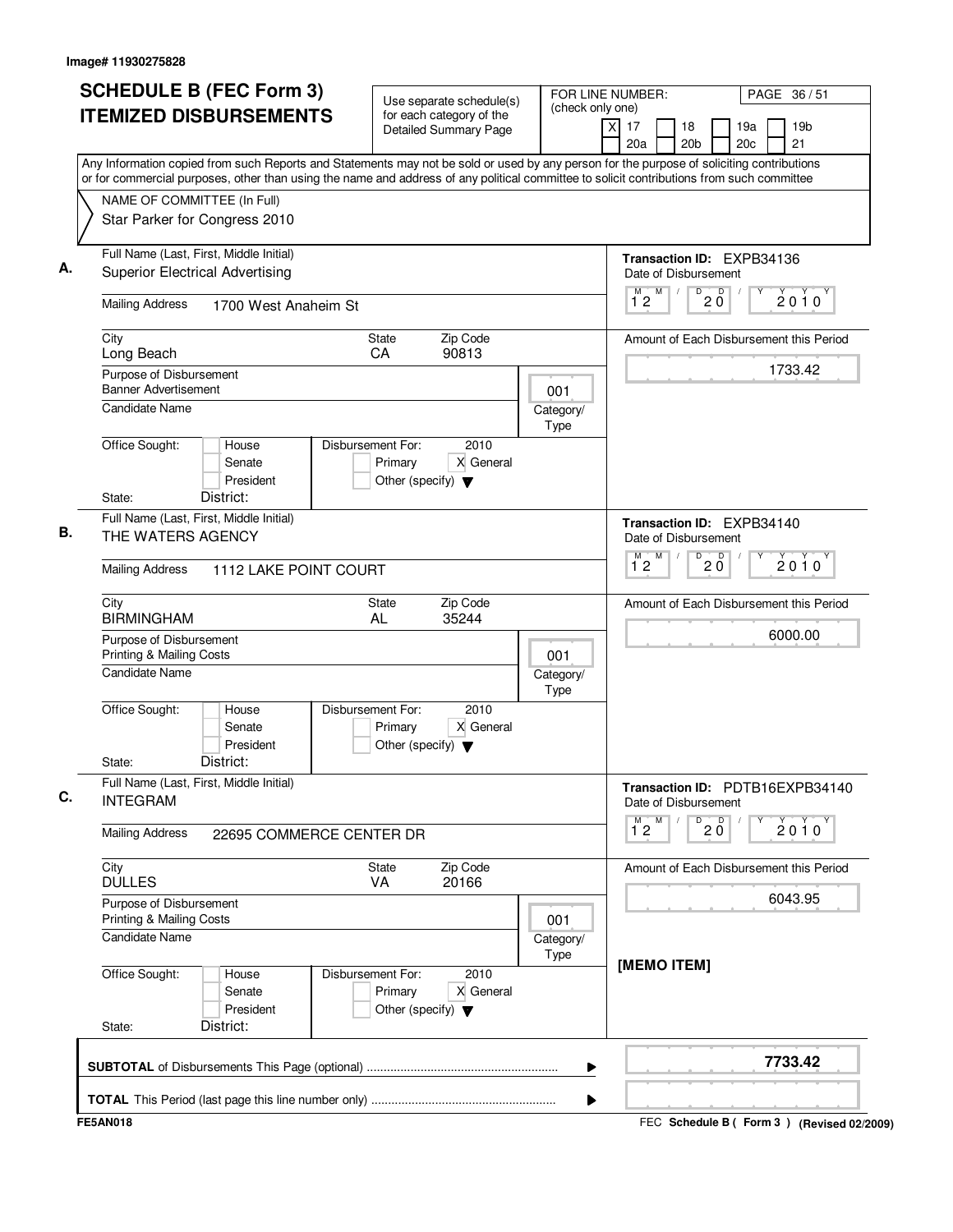| <b>SCHEDULE B (FEC Form 3)</b><br><b>ITEMIZED DISBURSEMENTS</b>                                                                           | Use separate schedule(s)<br>for each category of the<br>Detailed Summary Page             | FOR LINE NUMBER:<br>PAGE 37/51<br>(check only one)<br>xl<br>17<br>19 <sub>b</sub><br>18<br>19a<br>21<br>20a<br>20 <sub>b</sub><br>20 <sub>c</sub> |
|-------------------------------------------------------------------------------------------------------------------------------------------|-------------------------------------------------------------------------------------------|---------------------------------------------------------------------------------------------------------------------------------------------------|
| or for commercial purposes, other than using the name and address of any political committee to solicit contributions from such committee |                                                                                           | Any Information copied from such Reports and Statements may not be sold or used by any person for the purpose of soliciting contributions         |
| NAME OF COMMITTEE (In Full)<br>Star Parker for Congress 2010                                                                              |                                                                                           |                                                                                                                                                   |
| Full Name (Last, First, Middle Initial)<br>THE WATERS AGENCY                                                                              |                                                                                           | <b>Transaction ID: EXPB34138</b><br>Date of Disbursement                                                                                          |
| <b>Mailing Address</b><br>1112 LAKE POINT COURT                                                                                           |                                                                                           | $D$ <sub>2</sub> $\overline{0}$<br>M<br>М<br>$2010^y$<br>$1^{\circ}2$                                                                             |
| City<br><b>BIRMINGHAM</b>                                                                                                                 | Zip Code<br><b>State</b><br>AL<br>35244                                                   | Amount of Each Disbursement this Period                                                                                                           |
| Purpose of Disbursement<br><b>Campaign Consulting Services</b>                                                                            | 001                                                                                       | 3250.00                                                                                                                                           |
| <b>Candidate Name</b>                                                                                                                     | Category/<br>Type                                                                         |                                                                                                                                                   |
| Office Sought:<br>House<br>Senate<br>President<br>District:                                                                               | Disbursement For:<br>2010<br>X General<br>Primary<br>Other (specify) $\blacktriangledown$ |                                                                                                                                                   |
| State:<br>Full Name (Last, First, Middle Initial)<br>THE WATERS AGENCY                                                                    |                                                                                           | Transaction ID: EXPB34147<br>Date of Disbursement                                                                                                 |
| <b>Mailing Address</b><br>1112 LAKE POINT COURT                                                                                           |                                                                                           | M<br>D<br>$20^{\circ}$<br>м<br>$2010^y$<br>$1^{\degree}2$                                                                                         |
| City<br><b>BIRMINGHAM</b>                                                                                                                 | Zip Code<br>State<br><b>AL</b><br>35244                                                   | Amount of Each Disbursement this Period                                                                                                           |
| Purpose of Disbursement<br><b>Printing &amp; Mailing Costs</b><br>Candidate Name                                                          | 001<br>Category/<br>Type                                                                  | 420.61                                                                                                                                            |
| Office Sought:<br>House<br>Senate<br>President<br>District:<br>State:                                                                     | Disbursement For:<br>2010<br>X General<br>Primary<br>Other (specify) $\blacktriangledown$ |                                                                                                                                                   |
| Full Name (Last, First, Middle Initial)<br>THOMAS NELSON MINISTRY DEVELOPMENT                                                             |                                                                                           | Transaction ID: EXPB34142<br>Date of Disbursement                                                                                                 |
| <b>Mailing Address</b><br>501 NELSON PLACE                                                                                                |                                                                                           | M<br>D<br>$20^{\circ}$<br>М<br>$2010^y$<br>12                                                                                                     |
| City<br><b>NASHVILLE</b>                                                                                                                  | Zip Code<br>State<br>37214<br>TN                                                          | Amount of Each Disbursement this Period                                                                                                           |
| Purpose of Disbursement<br>Debt Fundraising Donor Gifts                                                                                   | 001                                                                                       | 1323.65                                                                                                                                           |
| Candidate Name                                                                                                                            | Category/<br>Type                                                                         |                                                                                                                                                   |
| Office Sought:<br>House<br>Senate<br>President<br>District:<br>State:                                                                     | Disbursement For:<br>2010<br>Primary<br>X General<br>Other (specify) $\blacktriangledown$ |                                                                                                                                                   |
|                                                                                                                                           |                                                                                           |                                                                                                                                                   |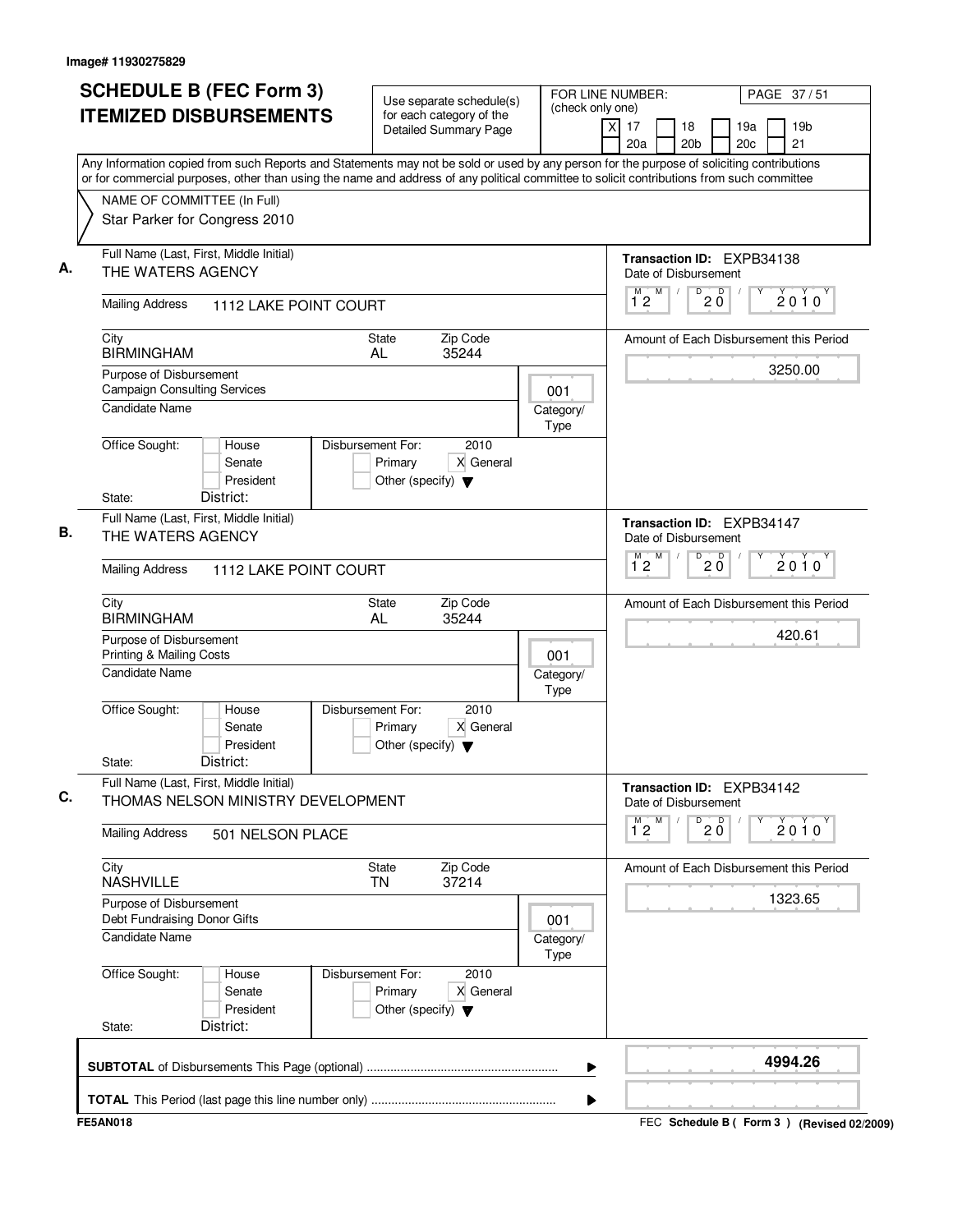| <b>SCHEDULE B (FEC Form 3)</b>                                                                                                                                                                                                                                                         | Use separate schedule(s)                                                                  | FOR LINE NUMBER:         | PAGE 38/51                                                                            |
|----------------------------------------------------------------------------------------------------------------------------------------------------------------------------------------------------------------------------------------------------------------------------------------|-------------------------------------------------------------------------------------------|--------------------------|---------------------------------------------------------------------------------------|
| <b>ITEMIZED DISBURSEMENTS</b>                                                                                                                                                                                                                                                          | for each category of the<br><b>Detailed Summary Page</b>                                  | (check only one)         | 19 <sub>b</sub><br>$\times$<br>17<br>18<br>19a<br>20 <sub>b</sub><br>20c<br>21<br>20a |
| Any Information copied from such Reports and Statements may not be sold or used by any person for the purpose of soliciting contributions<br>or for commercial purposes, other than using the name and address of any political committee to solicit contributions from such committee |                                                                                           |                          |                                                                                       |
| NAME OF COMMITTEE (In Full)                                                                                                                                                                                                                                                            |                                                                                           |                          |                                                                                       |
| Star Parker for Congress 2010                                                                                                                                                                                                                                                          |                                                                                           |                          |                                                                                       |
| Full Name (Last, First, Middle Initial)<br>Avin Tuliau                                                                                                                                                                                                                                 |                                                                                           |                          | Transaction ID: EXPB34151<br>Date of Disbursement                                     |
| <b>Mailing Address</b><br>2765 E 221st Place                                                                                                                                                                                                                                           |                                                                                           |                          | M<br>D<br>D<br>M<br>$\sqrt{2}$<br>2010<br>$2\,\mathrm{O}$<br>12                       |
| City<br>Long Beach                                                                                                                                                                                                                                                                     | Zip Code<br>State<br>90810<br>CA                                                          |                          | Amount of Each Disbursement this Period                                               |
| Purpose of Disbursement<br><b>Fundraising Consulting Services</b>                                                                                                                                                                                                                      |                                                                                           | 001                      | 1030.00                                                                               |
| <b>Candidate Name</b>                                                                                                                                                                                                                                                                  |                                                                                           | Category/<br>Type        |                                                                                       |
| Office Sought:<br>House<br>Senate<br>President                                                                                                                                                                                                                                         | Disbursement For:<br>2010<br>Primary<br>X General<br>Other (specify) $\blacktriangledown$ |                          |                                                                                       |
| District:<br>State:                                                                                                                                                                                                                                                                    |                                                                                           |                          |                                                                                       |
| Full Name (Last, First, Middle Initial)<br>EDONATION.COM/DONATELLI GROUP/CAMPAIGN SOLUTIONS                                                                                                                                                                                            |                                                                                           |                          | Transaction ID: EXPB34155<br>Date of Disbursement                                     |
| <b>Mailing Address</b><br>117 N SAINT ASAPH ST                                                                                                                                                                                                                                         |                                                                                           |                          | D<br>M<br>$30^{\circ}$<br>М<br>$2010^y$<br>$1^{\circ}2$                               |
| City<br><b>ALEXANDRIA</b>                                                                                                                                                                                                                                                              | Zip Code<br>State<br>VA<br>22314                                                          |                          | Amount of Each Disbursement this Period                                               |
| Purpose of Disbursement<br><b>Credit Card Processing Fees</b>                                                                                                                                                                                                                          |                                                                                           | 001                      | 30.06                                                                                 |
| Candidate Name                                                                                                                                                                                                                                                                         |                                                                                           | Category/<br><b>Type</b> |                                                                                       |
| Office Sought:<br>House<br>Senate<br>President                                                                                                                                                                                                                                         | Disbursement For:<br>2010<br>X General<br>Primary<br>Other (specify) $\blacktriangledown$ |                          |                                                                                       |
| District:<br>State:                                                                                                                                                                                                                                                                    |                                                                                           |                          |                                                                                       |
| Full Name (Last, First, Middle Initial)<br><b>FEDERAL EXPRESS</b>                                                                                                                                                                                                                      |                                                                                           |                          | Transaction ID: EXPB34889<br>Date of Disbursement                                     |
| <b>Mailing Address</b><br><b>PAYMENT CENTER</b>                                                                                                                                                                                                                                        |                                                                                           |                          | M<br>$\overline{30}$<br>$\overline{1}^M$ 2<br>$2010^y$                                |
| City<br><b>MEMPHIS</b>                                                                                                                                                                                                                                                                 | Zip Code<br>State<br><b>TN</b><br>38101                                                   |                          | Amount of Each Disbursement this Period                                               |
| Purpose of Disbursement<br>Shipping                                                                                                                                                                                                                                                    |                                                                                           | 001                      | 36.01                                                                                 |
| Candidate Name                                                                                                                                                                                                                                                                         |                                                                                           | Category/<br><b>Type</b> |                                                                                       |
| Office Sought:<br>House<br>Senate<br>President                                                                                                                                                                                                                                         | 2010<br>Disbursement For:<br>X General<br>Primary<br>Other (specify) $\blacktriangledown$ |                          |                                                                                       |
| District:<br>State:                                                                                                                                                                                                                                                                    |                                                                                           |                          |                                                                                       |
|                                                                                                                                                                                                                                                                                        |                                                                                           | ▶                        | 1096.07                                                                               |
|                                                                                                                                                                                                                                                                                        |                                                                                           |                          |                                                                                       |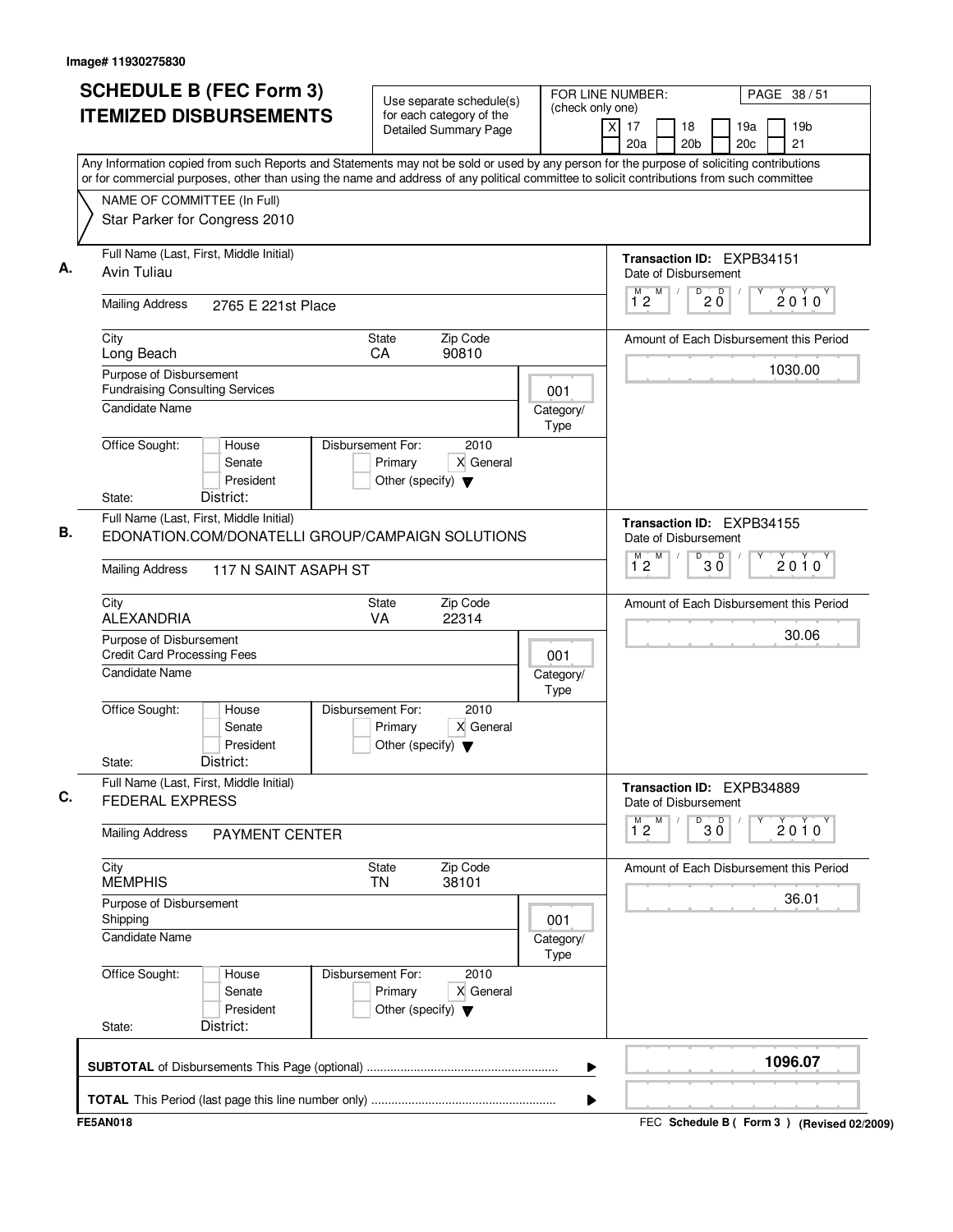| <b>SCHEDULE B (FEC Form 3)</b>                                                                                                                                                                                                                                                         | Use separate schedule(s)                                                                  |                          | FOR LINE NUMBER:<br>PAGE 39/51                                                 |
|----------------------------------------------------------------------------------------------------------------------------------------------------------------------------------------------------------------------------------------------------------------------------------------|-------------------------------------------------------------------------------------------|--------------------------|--------------------------------------------------------------------------------|
| <b>ITEMIZED DISBURSEMENTS</b>                                                                                                                                                                                                                                                          | for each category of the<br><b>Detailed Summary Page</b>                                  | (check only one)         | x<br>17<br>18<br>19a<br>19 <sub>b</sub><br>20 <sub>b</sub><br>20c<br>21<br>20a |
| Any Information copied from such Reports and Statements may not be sold or used by any person for the purpose of soliciting contributions<br>or for commercial purposes, other than using the name and address of any political committee to solicit contributions from such committee |                                                                                           |                          |                                                                                |
| NAME OF COMMITTEE (In Full)                                                                                                                                                                                                                                                            |                                                                                           |                          |                                                                                |
| Star Parker for Congress 2010                                                                                                                                                                                                                                                          |                                                                                           |                          |                                                                                |
| Full Name (Last, First, Middle Initial)<br><b>PAYPAL</b>                                                                                                                                                                                                                               |                                                                                           |                          | Transaction ID: EXPB34184<br>Date of Disbursement                              |
| <b>Mailing Address</b><br>2211 N FIRST STREET                                                                                                                                                                                                                                          |                                                                                           |                          | D<br>М<br>M<br>$30^{\circ}$<br>$2010^y$<br>12                                  |
| City<br><b>SAN JOSE</b>                                                                                                                                                                                                                                                                | Zip Code<br>State<br>CA<br>95131                                                          |                          | Amount of Each Disbursement this Period                                        |
| Purpose of Disbursement<br><b>Credit Card Processing Fee</b>                                                                                                                                                                                                                           |                                                                                           | 001                      | 6.00                                                                           |
| Candidate Name                                                                                                                                                                                                                                                                         |                                                                                           | Category/<br><b>Type</b> |                                                                                |
| Office Sought:<br>House<br>Senate<br>President                                                                                                                                                                                                                                         | Disbursement For:<br>2010<br>Primary<br>X General<br>Other (specify) $\blacktriangledown$ |                          |                                                                                |
| District:<br>State:                                                                                                                                                                                                                                                                    |                                                                                           |                          |                                                                                |
| Full Name (Last, First, Middle Initial)<br><b>BANK OF AMERICA</b>                                                                                                                                                                                                                      |                                                                                           |                          | Transaction ID: EXPB34198<br>Date of Disbursement                              |
| <b>Mailing Address</b><br>31531 SANTA MARGARITA PKWY                                                                                                                                                                                                                                   |                                                                                           |                          | M<br>D<br>м<br>$3^{\circ}$<br>2010<br>12                                       |
| City<br>RANCHO STA MARGARI                                                                                                                                                                                                                                                             | Zip Code<br>State<br>CA<br>92688                                                          |                          | Amount of Each Disbursement this Period                                        |
| Purpose of Disbursement<br><b>Bank Fee</b>                                                                                                                                                                                                                                             |                                                                                           | 001                      | 12.00                                                                          |
| <b>Candidate Name</b>                                                                                                                                                                                                                                                                  |                                                                                           | Category/<br><b>Type</b> |                                                                                |
| Office Sought:<br>House<br>Senate<br>President<br>District:<br>State:                                                                                                                                                                                                                  | Disbursement For:<br>2010<br>X General<br>Primary<br>Other (specify) $\blacktriangledown$ |                          |                                                                                |
| Full Name (Last, First, Middle Initial)<br><b>GLOBAL NET SERVICE-DC</b>                                                                                                                                                                                                                |                                                                                           |                          | Transaction ID: EXPB34927<br>Date of Disbursement                              |
| <b>Mailing Address</b><br>10 GLENLAKE PARKWAY NE                                                                                                                                                                                                                                       |                                                                                           |                          | M<br>$\overline{30}$<br>$\overline{1}^M$ 2<br>$2010^y$                         |
| City<br><b>ATLANTA</b>                                                                                                                                                                                                                                                                 | Zip Code<br>State<br>GA<br>30328                                                          |                          | Amount of Each Disbursement this Period                                        |
| Purpose of Disbursement<br><b>Credit Card Processing Fees</b>                                                                                                                                                                                                                          |                                                                                           | 001                      | 73.27                                                                          |
| Candidate Name                                                                                                                                                                                                                                                                         |                                                                                           | Category/<br><b>Type</b> |                                                                                |
|                                                                                                                                                                                                                                                                                        | Disbursement For:<br>2010                                                                 |                          |                                                                                |
| Office Sought:<br>House<br>Senate<br>President                                                                                                                                                                                                                                         | Primary<br>X General<br>Other (specify) $\blacktriangledown$                              |                          |                                                                                |
| District:<br>State:                                                                                                                                                                                                                                                                    |                                                                                           |                          |                                                                                |
|                                                                                                                                                                                                                                                                                        |                                                                                           | ▶                        | 91.27                                                                          |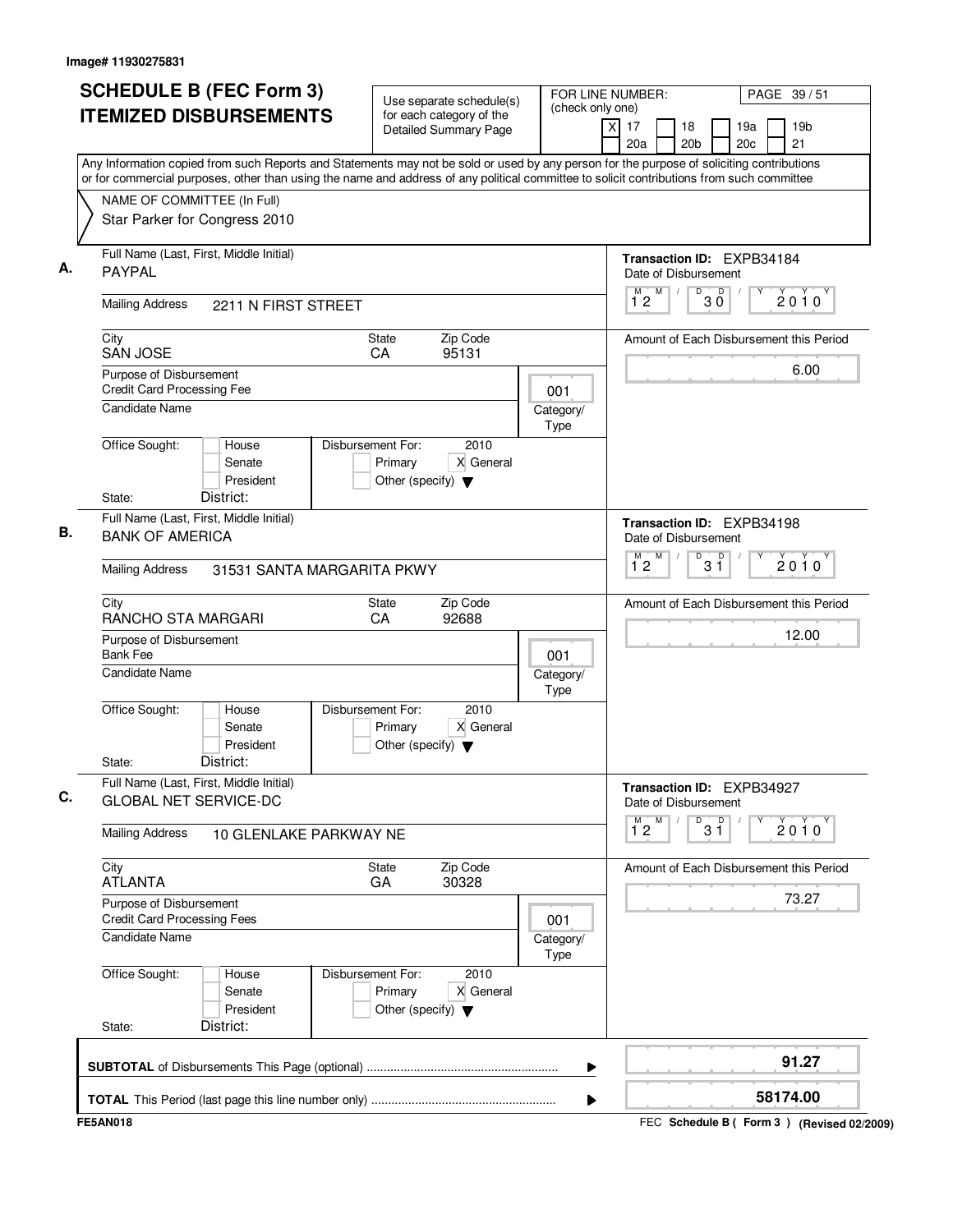| <b>ITEMIZED DISBURSEMENTS</b><br>for each category of the<br><b>Detailed Summary Page</b><br>Any Information copied from such Reports and Statements may not be sold or used by any person for the purpose of soliciting contributions<br>or for commercial purposes, other than using the name and address of any political committee to solicit contributions from such committee<br>NAME OF COMMITTEE (In Full)<br>Star Parker for Congress 2010<br>Full Name (Last, First, Middle Initial)<br><b>JERRY JAMES</b><br><b>Mailing Address</b><br>849 DOWDING WAY<br>Zip Code<br>City<br>State<br>32162<br>THE VILLAGES<br>FL.<br>Purpose of Disbursement<br><b>Returned Donations</b><br>010<br><b>Candidate Name</b><br>Category/<br>Type<br>Office Sought:<br>Disbursement For:<br>2010<br>House<br>Primary<br>X General<br>Senate<br>President<br>Other (specify) $\blacktriangledown$<br>District:<br>State:<br>Full Name (Last, First, Middle Initial)<br><b>ALICE WIDMARK</b><br><b>Mailing Address</b><br>1016 W SANTA CRUZ ST<br>Zip Code<br>City<br>State<br><b>SAN PEDRO</b><br>CA<br>90731<br>Purpose of Disbursement<br><b>Returned Donation</b><br>010<br><b>Candidate Name</b><br>Category/<br>Type<br>Office Sought:<br>Disbursement For:<br>2010<br>House<br>X General<br>Senate<br>Primary | 18<br>19a<br>19 <sub>b</sub><br>17<br>21<br>20 <sub>b</sub><br>20 <sub>c</sub><br>20a<br>x<br><b>Transaction ID: EXPB34057</b><br>Date of Disbursement<br>M<br>$\sqrt{ }$<br>D<br>D<br>2010<br>3Ŏ<br>11<br>75.00<br>Transaction ID: EXPB34043<br>Date of Disbursement<br>M<br>D<br>$0\frac{D}{3}$<br>$2010^y$<br>$1^{\circ}2$<br>20.00 |
|--------------------------------------------------------------------------------------------------------------------------------------------------------------------------------------------------------------------------------------------------------------------------------------------------------------------------------------------------------------------------------------------------------------------------------------------------------------------------------------------------------------------------------------------------------------------------------------------------------------------------------------------------------------------------------------------------------------------------------------------------------------------------------------------------------------------------------------------------------------------------------------------------------------------------------------------------------------------------------------------------------------------------------------------------------------------------------------------------------------------------------------------------------------------------------------------------------------------------------------------------------------------------------------------------------------|----------------------------------------------------------------------------------------------------------------------------------------------------------------------------------------------------------------------------------------------------------------------------------------------------------------------------------------|
|                                                                                                                                                                                                                                                                                                                                                                                                                                                                                                                                                                                                                                                                                                                                                                                                                                                                                                                                                                                                                                                                                                                                                                                                                                                                                                              |                                                                                                                                                                                                                                                                                                                                        |
|                                                                                                                                                                                                                                                                                                                                                                                                                                                                                                                                                                                                                                                                                                                                                                                                                                                                                                                                                                                                                                                                                                                                                                                                                                                                                                              | Amount of Each Disbursement this Period<br>Amount of Each Disbursement this Period                                                                                                                                                                                                                                                     |
|                                                                                                                                                                                                                                                                                                                                                                                                                                                                                                                                                                                                                                                                                                                                                                                                                                                                                                                                                                                                                                                                                                                                                                                                                                                                                                              |                                                                                                                                                                                                                                                                                                                                        |
|                                                                                                                                                                                                                                                                                                                                                                                                                                                                                                                                                                                                                                                                                                                                                                                                                                                                                                                                                                                                                                                                                                                                                                                                                                                                                                              |                                                                                                                                                                                                                                                                                                                                        |
|                                                                                                                                                                                                                                                                                                                                                                                                                                                                                                                                                                                                                                                                                                                                                                                                                                                                                                                                                                                                                                                                                                                                                                                                                                                                                                              |                                                                                                                                                                                                                                                                                                                                        |
|                                                                                                                                                                                                                                                                                                                                                                                                                                                                                                                                                                                                                                                                                                                                                                                                                                                                                                                                                                                                                                                                                                                                                                                                                                                                                                              |                                                                                                                                                                                                                                                                                                                                        |
|                                                                                                                                                                                                                                                                                                                                                                                                                                                                                                                                                                                                                                                                                                                                                                                                                                                                                                                                                                                                                                                                                                                                                                                                                                                                                                              |                                                                                                                                                                                                                                                                                                                                        |
|                                                                                                                                                                                                                                                                                                                                                                                                                                                                                                                                                                                                                                                                                                                                                                                                                                                                                                                                                                                                                                                                                                                                                                                                                                                                                                              |                                                                                                                                                                                                                                                                                                                                        |
|                                                                                                                                                                                                                                                                                                                                                                                                                                                                                                                                                                                                                                                                                                                                                                                                                                                                                                                                                                                                                                                                                                                                                                                                                                                                                                              |                                                                                                                                                                                                                                                                                                                                        |
|                                                                                                                                                                                                                                                                                                                                                                                                                                                                                                                                                                                                                                                                                                                                                                                                                                                                                                                                                                                                                                                                                                                                                                                                                                                                                                              |                                                                                                                                                                                                                                                                                                                                        |
|                                                                                                                                                                                                                                                                                                                                                                                                                                                                                                                                                                                                                                                                                                                                                                                                                                                                                                                                                                                                                                                                                                                                                                                                                                                                                                              |                                                                                                                                                                                                                                                                                                                                        |
|                                                                                                                                                                                                                                                                                                                                                                                                                                                                                                                                                                                                                                                                                                                                                                                                                                                                                                                                                                                                                                                                                                                                                                                                                                                                                                              |                                                                                                                                                                                                                                                                                                                                        |
|                                                                                                                                                                                                                                                                                                                                                                                                                                                                                                                                                                                                                                                                                                                                                                                                                                                                                                                                                                                                                                                                                                                                                                                                                                                                                                              |                                                                                                                                                                                                                                                                                                                                        |
| President<br>Other (specify) $\blacktriangledown$<br>District:<br>State:                                                                                                                                                                                                                                                                                                                                                                                                                                                                                                                                                                                                                                                                                                                                                                                                                                                                                                                                                                                                                                                                                                                                                                                                                                     |                                                                                                                                                                                                                                                                                                                                        |
| Full Name (Last, First, Middle Initial)<br><b>DON WIGHT</b>                                                                                                                                                                                                                                                                                                                                                                                                                                                                                                                                                                                                                                                                                                                                                                                                                                                                                                                                                                                                                                                                                                                                                                                                                                                  | Transaction ID: EXPB34928<br>Date of Disbursement                                                                                                                                                                                                                                                                                      |
| <b>Mailing Address</b><br>305 E YALE ST                                                                                                                                                                                                                                                                                                                                                                                                                                                                                                                                                                                                                                                                                                                                                                                                                                                                                                                                                                                                                                                                                                                                                                                                                                                                      | M<br>$\begin{array}{c} \n\sqrt{D} \\ 3 \quad 1\n\end{array}$<br>$\overline{1}^M$ 2<br>Υ<br>$2010^y$                                                                                                                                                                                                                                    |
| City<br>State<br>Zip Code<br><b>ONTARIO</b><br>CA<br>91764                                                                                                                                                                                                                                                                                                                                                                                                                                                                                                                                                                                                                                                                                                                                                                                                                                                                                                                                                                                                                                                                                                                                                                                                                                                   | Amount of Each Disbursement this Period                                                                                                                                                                                                                                                                                                |
| Purpose of Disbursement<br><b>Returned Donation</b><br>010                                                                                                                                                                                                                                                                                                                                                                                                                                                                                                                                                                                                                                                                                                                                                                                                                                                                                                                                                                                                                                                                                                                                                                                                                                                   | 10.00                                                                                                                                                                                                                                                                                                                                  |
| <b>Candidate Name</b><br>Category/<br>Type                                                                                                                                                                                                                                                                                                                                                                                                                                                                                                                                                                                                                                                                                                                                                                                                                                                                                                                                                                                                                                                                                                                                                                                                                                                                   |                                                                                                                                                                                                                                                                                                                                        |
| Office Sought:<br>Disbursement For:<br>2010<br>House<br>Senate<br>Primary<br>X General<br>President<br>Other (specify) $\blacktriangledown$<br>District:<br>State:                                                                                                                                                                                                                                                                                                                                                                                                                                                                                                                                                                                                                                                                                                                                                                                                                                                                                                                                                                                                                                                                                                                                           |                                                                                                                                                                                                                                                                                                                                        |
| ▶                                                                                                                                                                                                                                                                                                                                                                                                                                                                                                                                                                                                                                                                                                                                                                                                                                                                                                                                                                                                                                                                                                                                                                                                                                                                                                            |                                                                                                                                                                                                                                                                                                                                        |
| ▶                                                                                                                                                                                                                                                                                                                                                                                                                                                                                                                                                                                                                                                                                                                                                                                                                                                                                                                                                                                                                                                                                                                                                                                                                                                                                                            | 105.00                                                                                                                                                                                                                                                                                                                                 |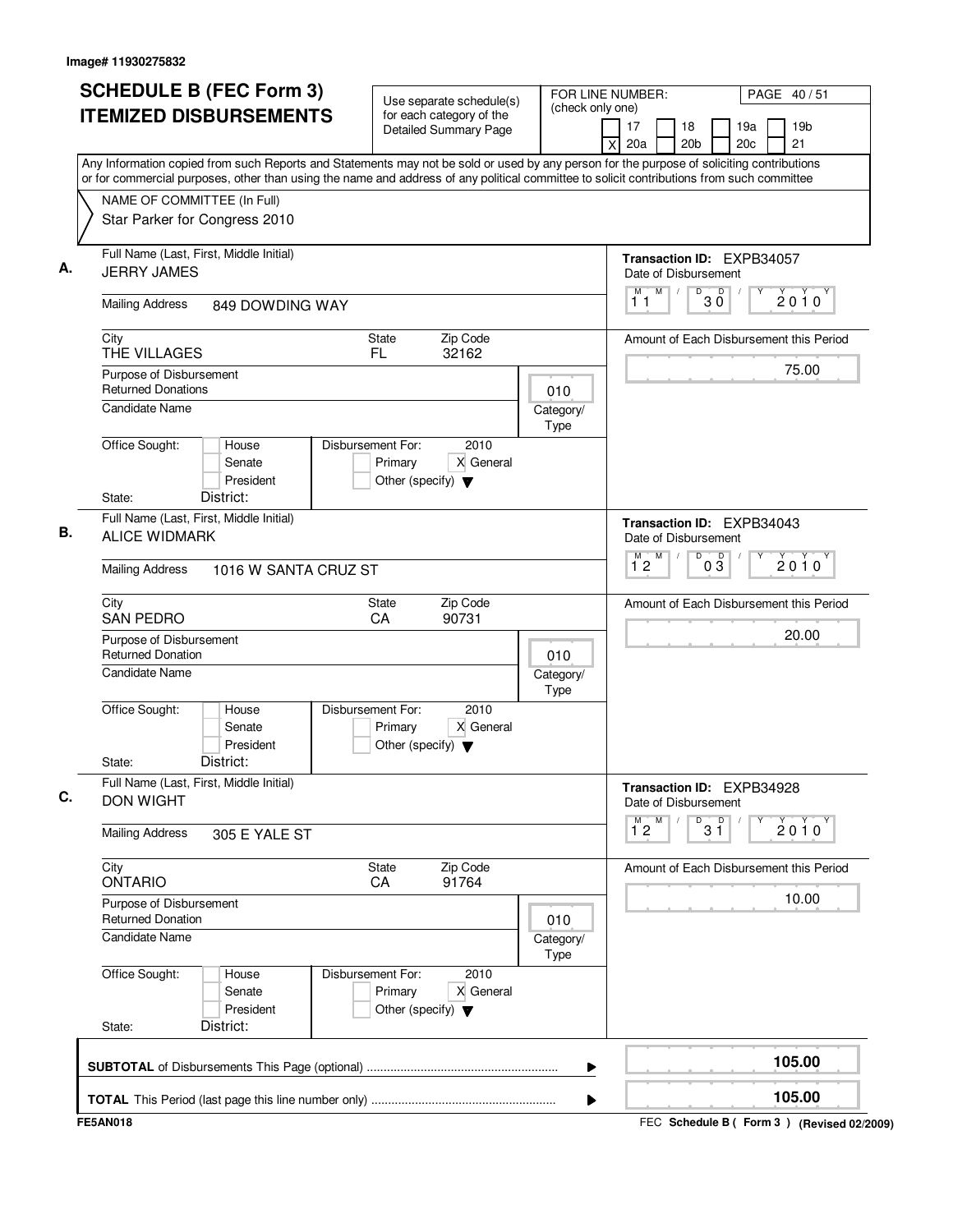## **SCHEDULE C (FEC Form 3)**

| <b>SCHEDULE C (FEC Form 3)</b>                                                                                                       |                            |                                                                               |                      |                                        | PAGE 41/51                                  |
|--------------------------------------------------------------------------------------------------------------------------------------|----------------------------|-------------------------------------------------------------------------------|----------------------|----------------------------------------|---------------------------------------------|
| <b>LOANS</b>                                                                                                                         |                            | Use separate schedule(s)<br>for each category of the<br>Detailed Summary Page |                      | FOR LINE NUMBER:<br>(check only one)   | 13a<br>13 <sub>b</sub>                      |
| NAME OF COMMITTEE (In Full)                                                                                                          |                            |                                                                               |                      |                                        |                                             |
| Star Parker for Congress 2010                                                                                                        |                            |                                                                               |                      |                                        |                                             |
| LOAN SOURCE Full Name (Last, First, Middle Initial)                                                                                  |                            |                                                                               |                      | Transaction ID: PAYC34145<br>Election: |                                             |
| <b>STAR PARKER</b>                                                                                                                   |                            |                                                                               |                      | Primary                                |                                             |
|                                                                                                                                      |                            |                                                                               | $\vert x \vert$      | General                                |                                             |
| <b>Mailing Address</b><br>PO BOX 4625                                                                                                |                            |                                                                               |                      | Other (specify) $\blacktriangledown$   |                                             |
| City CARSON                                                                                                                          | State CA<br>ZIP Code       | 90749                                                                         |                      |                                        |                                             |
| Original Amount of Loan                                                                                                              | Cumulative Payment To Date |                                                                               |                      |                                        | Balance Outstanding at Close of This Period |
| 20000.00                                                                                                                             |                            | 0.00                                                                          |                      |                                        | 20000.00                                    |
| <b>TERMS</b>                                                                                                                         |                            |                                                                               |                      |                                        |                                             |
| Date Incurred<br>$\overline{D}$<br>$D$ <sup><math>\top</math></sup><br>$Y + Y + Y +$<br>М<br>Y<br>M '                                | Date Due                   |                                                                               | <b>Interest Rate</b> |                                        | Secured:                                    |
| 12<br>20<br>2010                                                                                                                     | None                       | 0.00                                                                          |                      | $%$ (apr)                              | $X $ No<br>Yes                              |
| List All Endorsers or Guarantors (if any) to Loan Source                                                                             |                            |                                                                               |                      |                                        |                                             |
| Full Name (Last, First, Middle Initial)                                                                                              |                            | Name of Employer                                                              |                      |                                        |                                             |
| <b>Mailing Address</b>                                                                                                               |                            | Occupation                                                                    |                      |                                        |                                             |
|                                                                                                                                      |                            | Amount                                                                        |                      |                                        |                                             |
| City<br>State                                                                                                                        | ZIP Code                   | Guaranteed<br>Outstanding:                                                    |                      |                                        |                                             |
| Full Name (Last, First, Middle Initial)                                                                                              |                            | Name of Employer                                                              |                      |                                        |                                             |
| <b>Mailing Address</b>                                                                                                               |                            | Occupation                                                                    |                      |                                        |                                             |
|                                                                                                                                      |                            | Amount                                                                        |                      |                                        |                                             |
| City<br><b>State</b>                                                                                                                 | ZIP Code                   | Guaranteed<br>Outstanding:                                                    |                      |                                        |                                             |
| Full Name (Last, First, Middle Initial)                                                                                              |                            | Name of Employer                                                              |                      |                                        |                                             |
| <b>Mailing Address</b>                                                                                                               |                            | Occupation                                                                    |                      |                                        |                                             |
|                                                                                                                                      |                            | Amount                                                                        |                      |                                        |                                             |
| City<br><b>State</b>                                                                                                                 | <b>ZIP Code</b>            | Guaranteed                                                                    |                      |                                        |                                             |
|                                                                                                                                      |                            | Outstanding:                                                                  |                      |                                        |                                             |
| Full Name (Last, First, Middle Initial)                                                                                              |                            | Name of Employer                                                              |                      |                                        |                                             |
| <b>Mailing Address</b>                                                                                                               |                            | Occupation                                                                    |                      |                                        |                                             |
|                                                                                                                                      |                            | Amount                                                                        |                      |                                        |                                             |
| City<br>State                                                                                                                        | ZIP Code                   | Guaranteed<br>Outstanding:                                                    |                      |                                        |                                             |
|                                                                                                                                      |                            |                                                                               |                      |                                        |                                             |
|                                                                                                                                      |                            |                                                                               |                      |                                        | 20000.00                                    |
|                                                                                                                                      |                            |                                                                               |                      |                                        | 20000.00                                    |
| Carry outstanding balance only to LINE 3, Schedule D, for this line. If no Schedule D, carry forward to appropriate line of Summary. |                            |                                                                               |                      |                                        |                                             |

 $\Gamma$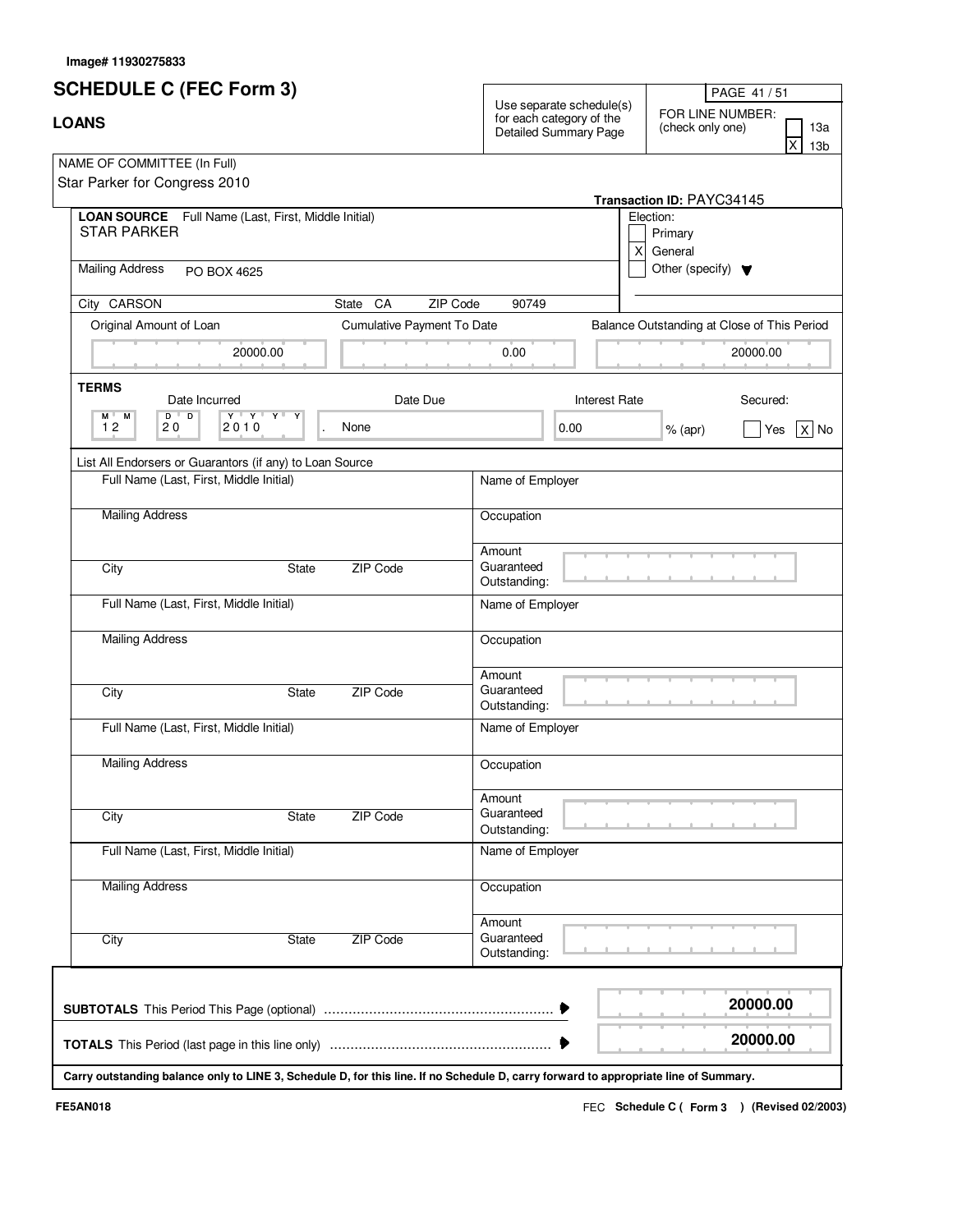|                                    |                                                                  |                                                                                         |                            | PAGE 42 / 51                                |
|------------------------------------|------------------------------------------------------------------|-----------------------------------------------------------------------------------------|----------------------------|---------------------------------------------|
| <b>SCHEDULE D (FEC Form 3)</b>     |                                                                  |                                                                                         | (Use separate              |                                             |
| <b>DEBTS AND OBLIGATIONS</b>       |                                                                  |                                                                                         | schedule(s)                | FOR LINE NUMBER:                            |
| <b>Excluding Loans</b>             |                                                                  |                                                                                         | for each<br>numbered line) | (check only one)<br>9<br>x<br>10            |
| NAME OF COMMITTEE (In Full)        |                                                                  |                                                                                         |                            |                                             |
| Star Parker for Congress 2010      |                                                                  |                                                                                         |                            |                                             |
|                                    |                                                                  |                                                                                         |                            |                                             |
|                                    | A. Full Name (Last, First, Middle Initial) of Debtor or Creditor |                                                                                         |                            | Nature of Debt (Purpose):                   |
| ANDREWS FCU VISA                   |                                                                  |                                                                                         |                            | Campaign Travel & Meals                     |
|                                    |                                                                  |                                                                                         |                            |                                             |
| Mailing Address PO BOX 96099       |                                                                  |                                                                                         |                            |                                             |
|                                    |                                                                  |                                                                                         |                            |                                             |
| City                               | State                                                            | ZIP Code                                                                                |                            |                                             |
| <b>CHARLOTTE</b>                   | <b>NC</b>                                                        | 28296-0099                                                                              |                            |                                             |
|                                    | Outstanding Balance Beginning This Period                        |                                                                                         |                            | Transaction ID: PAYD33908                   |
|                                    |                                                                  |                                                                                         |                            |                                             |
|                                    | 1963.18                                                          |                                                                                         |                            |                                             |
|                                    | Amount Incurred This Period                                      | Payment This Period                                                                     |                            | Outstanding Balance at Close of This Period |
|                                    |                                                                  |                                                                                         |                            |                                             |
|                                    | 0.00                                                             | 0.00                                                                                    |                            | 1963.18                                     |
|                                    |                                                                  |                                                                                         |                            |                                             |
|                                    | B. Full Name (Last, First, Middle Initial) of Debtor or Creditor |                                                                                         |                            | Nature of Debt (Purpose):                   |
| <b>CELESTE BURNIAS</b>             |                                                                  |                                                                                         | <b>Printing Costs</b>      |                                             |
|                                    |                                                                  |                                                                                         |                            |                                             |
| Mailing Address 1086 Mission Drive |                                                                  |                                                                                         |                            |                                             |
| City                               | State                                                            | ZIP Code                                                                                |                            |                                             |
| Costa Mesa                         | CA                                                               | 92626                                                                                   |                            |                                             |
|                                    |                                                                  |                                                                                         |                            |                                             |
|                                    |                                                                  |                                                                                         |                            |                                             |
|                                    | Outstanding Balance Beginning This Period                        |                                                                                         |                            | Transaction ID: PAYD30920                   |
|                                    | 1364.19                                                          |                                                                                         |                            |                                             |
|                                    |                                                                  |                                                                                         |                            |                                             |
|                                    | Amount Incurred This Period                                      | Payment This Period                                                                     |                            | Outstanding Balance at Close of This Period |
|                                    | 0.00                                                             | 1364.19                                                                                 |                            | 0.00                                        |
|                                    |                                                                  |                                                                                         |                            |                                             |
|                                    | C. Full Name (Last, First, Middle Initial) of Debtor or Creditor |                                                                                         |                            | Nature of Debt (Purpose):                   |
| <b>COAST COPIER SERVICE</b>        |                                                                  |                                                                                         | Copier Service             |                                             |
|                                    |                                                                  |                                                                                         |                            |                                             |
|                                    | Mailing Address 3180 PASADENA AVENUE                             |                                                                                         |                            |                                             |
|                                    |                                                                  |                                                                                         |                            |                                             |
| City                               | State                                                            | ZIP Code                                                                                |                            |                                             |
| LONG BEACH                         | CA                                                               | 90807                                                                                   |                            |                                             |
|                                    | Outstanding Balance Beginning This Period                        |                                                                                         |                            | Transaction ID: PAYD30975                   |
|                                    | 402.30                                                           |                                                                                         |                            |                                             |
|                                    |                                                                  |                                                                                         |                            |                                             |
|                                    | Amount Incurred This Period                                      | <b>Payment This Period</b>                                                              |                            | Outstanding Balance at Close of This Period |
|                                    | 0.00                                                             | 402.30                                                                                  |                            | 0.00                                        |
|                                    |                                                                  |                                                                                         |                            |                                             |
|                                    |                                                                  |                                                                                         |                            |                                             |
|                                    |                                                                  |                                                                                         |                            | 1963.18                                     |
|                                    |                                                                  |                                                                                         |                            |                                             |
|                                    |                                                                  |                                                                                         |                            |                                             |
|                                    |                                                                  |                                                                                         |                            |                                             |
| 3) TOTAL OUTSTANDING LOANS         |                                                                  | from Schedule C (last page only)                                                        | ▶                          |                                             |
|                                    |                                                                  | 4) ADD 2) and 3) and carry forward to appropriate line of Summary Page (last page only) | ▶                          |                                             |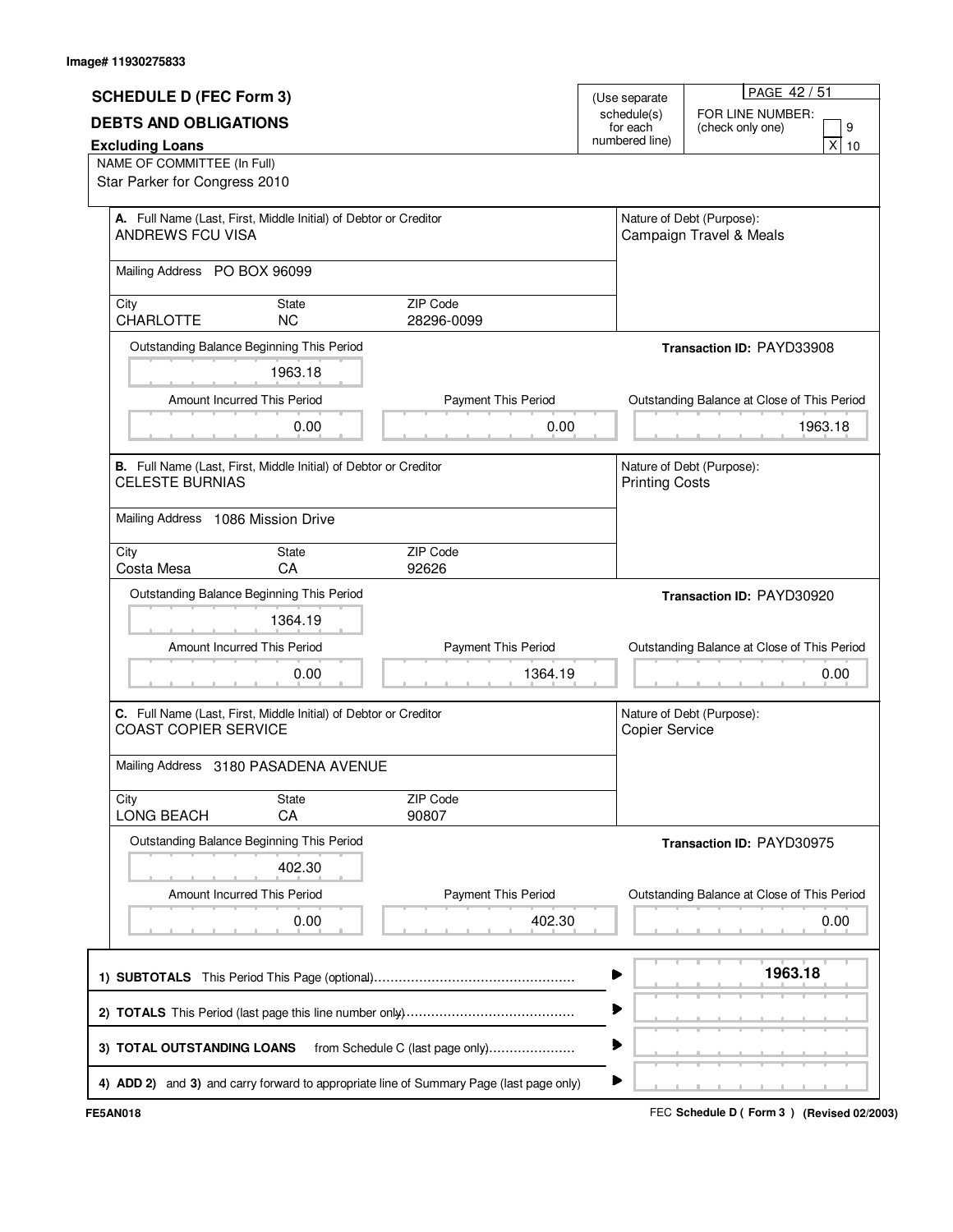| <b>SCHEDULE D (FEC Form 3)</b>                                                                   |                                  | (Use separate                             | PAGE 43/51                                                       |
|--------------------------------------------------------------------------------------------------|----------------------------------|-------------------------------------------|------------------------------------------------------------------|
| <b>DEBTS AND OBLIGATIONS</b><br><b>Excluding Loans</b>                                           |                                  | schedule(s)<br>for each<br>numbered line) | FOR LINE NUMBER:<br>9<br>(check only one)<br>x<br>10             |
| NAME OF COMMITTEE (In Full)<br>Star Parker for Congress 2010                                     |                                  |                                           |                                                                  |
| A. Full Name (Last, First, Middle Initial) of Debtor or Creditor<br>DAVIS GROUP CONSULTING, INC. |                                  | Signs & Maps                              | Nature of Debt (Purpose):                                        |
| Mailing Address 6621 EAST PACIFIC C HWY #140                                                     |                                  |                                           |                                                                  |
| City<br>State<br>LONG BEACH<br>СA                                                                | <b>ZIP Code</b><br>90803         |                                           |                                                                  |
| Outstanding Balance Beginning This Period                                                        |                                  |                                           | Transaction ID: PAYD28135                                        |
| 2540.00                                                                                          |                                  |                                           |                                                                  |
| Amount Incurred This Period                                                                      | <b>Payment This Period</b>       |                                           | Outstanding Balance at Close of This Period                      |
| 0.00                                                                                             | 2540.00                          |                                           | 0.00                                                             |
| B. Full Name (Last, First, Middle Initial) of Debtor or Creditor<br>FULFILLMENT HOUSE INC. - DC  |                                  |                                           | Nature of Debt (Purpose):<br><b>Printing &amp; Mailing Costs</b> |
| Mailing Address 22630 DULLES SUMMIT COURT #190                                                   |                                  |                                           |                                                                  |
| City<br>State<br><b>STERLING</b><br>VA                                                           | ZIP Code<br>20166                |                                           |                                                                  |
| Outstanding Balance Beginning This Period                                                        |                                  |                                           | Transaction ID: PAYD34934                                        |
| 0.00                                                                                             |                                  |                                           |                                                                  |
| Amount Incurred This Period<br>2069.36                                                           | Payment This Period<br>0.00      |                                           | Outstanding Balance at Close of This Period<br>2069.36           |
| C. Full Name (Last, First, Middle Initial) of Debtor or Creditor<br><b>CLINTON GILLESPIE</b>     |                                  | <b>Office Supplies</b>                    | Nature of Debt (Purpose):                                        |
| Mailing Address 13430 SABLE                                                                      |                                  |                                           |                                                                  |
| City<br>State<br><b>HOUSTON</b><br><b>TX</b>                                                     | ZIP Code<br>77014                |                                           |                                                                  |
| Outstanding Balance Beginning This Period                                                        |                                  |                                           | Transaction ID: PAYD30556                                        |
| 82.25                                                                                            |                                  |                                           |                                                                  |
| Amount Incurred This Period                                                                      | Payment This Period              |                                           | Outstanding Balance at Close of This Period                      |
| 0.00                                                                                             | 82.25                            |                                           | 0.00                                                             |
|                                                                                                  |                                  |                                           | 2069.36                                                          |
|                                                                                                  |                                  |                                           |                                                                  |
| 3) TOTAL OUTSTANDING LOANS                                                                       | from Schedule C (last page only) |                                           |                                                                  |
| 4) ADD 2) and 3) and carry forward to appropriate line of Summary Page (last page only)          |                                  | ▶                                         |                                                                  |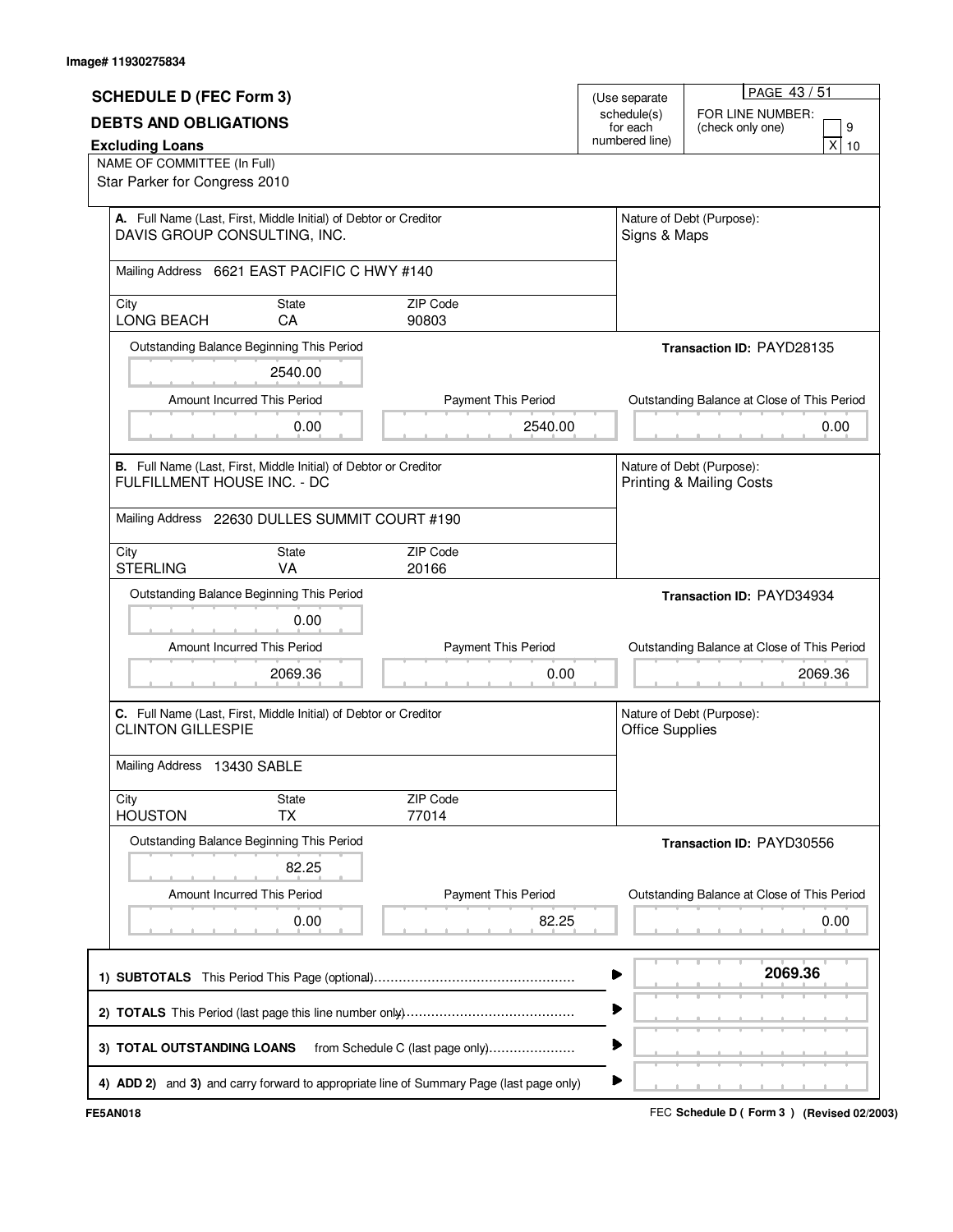| <b>SCHEDULE D (FEC Form 3)</b><br><b>DEBTS AND OBLIGATIONS</b><br><b>Excluding Loans</b><br>NAME OF COMMITTEE (In Full)<br>Star Parker for Congress 2010 |                                  | (Use separate<br>schedule(s)<br>for each<br>numbered line) | PAGE 44 / 51<br>FOR LINE NUMBER:<br>9<br>(check only one)<br>x<br>10     |
|----------------------------------------------------------------------------------------------------------------------------------------------------------|----------------------------------|------------------------------------------------------------|--------------------------------------------------------------------------|
| A. Full Name (Last, First, Middle Initial) of Debtor or Creditor<br><b>CLINTON GILLESPIE</b><br>Mailing Address 13430 SABLE                              |                                  |                                                            | Nature of Debt (Purpose):<br><b>Web Consulting Services</b>              |
| City<br>State<br><b>HOUSTON</b><br>TX                                                                                                                    | <b>ZIP Code</b><br>77014         |                                                            |                                                                          |
| Outstanding Balance Beginning This Period<br>1000.00<br>Amount Incurred This Period                                                                      | <b>Payment This Period</b>       |                                                            | Transaction ID: PAYD31266<br>Outstanding Balance at Close of This Period |
| 0.00                                                                                                                                                     | 1000.00                          |                                                            | 0.00                                                                     |
| B. Full Name (Last, First, Middle Initial) of Debtor or Creditor<br><b>HSP DIRECT - DC</b><br>Mailing Address 2325 DULLES CORNER BLVD, SUITE 470         |                                  |                                                            | Nature of Debt (Purpose):<br><b>Printing &amp; Mailing Costs</b>         |
| State<br>City<br><b>HERNDON</b><br>VA                                                                                                                    | ZIP Code<br>20171                |                                                            |                                                                          |
| Outstanding Balance Beginning This Period<br>0.00                                                                                                        |                                  |                                                            | Transaction ID: PAYD34935                                                |
| Amount Incurred This Period<br>618.39                                                                                                                    | Payment This Period<br>0.00      |                                                            | Outstanding Balance at Close of This Period<br>618.39                    |
| C. Full Name (Last, First, Middle Initial) of Debtor or Creditor<br><b>KRT INVESTMENTS</b>                                                               |                                  |                                                            | Nature of Debt (Purpose):<br>Campaign Office Rent                        |
| Mailing Address PO BOX 970                                                                                                                               |                                  |                                                            |                                                                          |
| City<br>State<br><b>LOMITA</b><br>CA                                                                                                                     | ZIP Code<br>90717                |                                                            |                                                                          |
| Outstanding Balance Beginning This Period<br>1321.05                                                                                                     |                                  |                                                            | Transaction ID: PAYD31349                                                |
| Amount Incurred This Period<br>0.00                                                                                                                      | Payment This Period<br>1321.05   |                                                            | Outstanding Balance at Close of This Period<br>0.00                      |
|                                                                                                                                                          |                                  |                                                            | 618.39                                                                   |
| 3) TOTAL OUTSTANDING LOANS<br>4) ADD 2) and 3) and carry forward to appropriate line of Summary Page (last page only)                                    | from Schedule C (last page only) | ▶                                                          |                                                                          |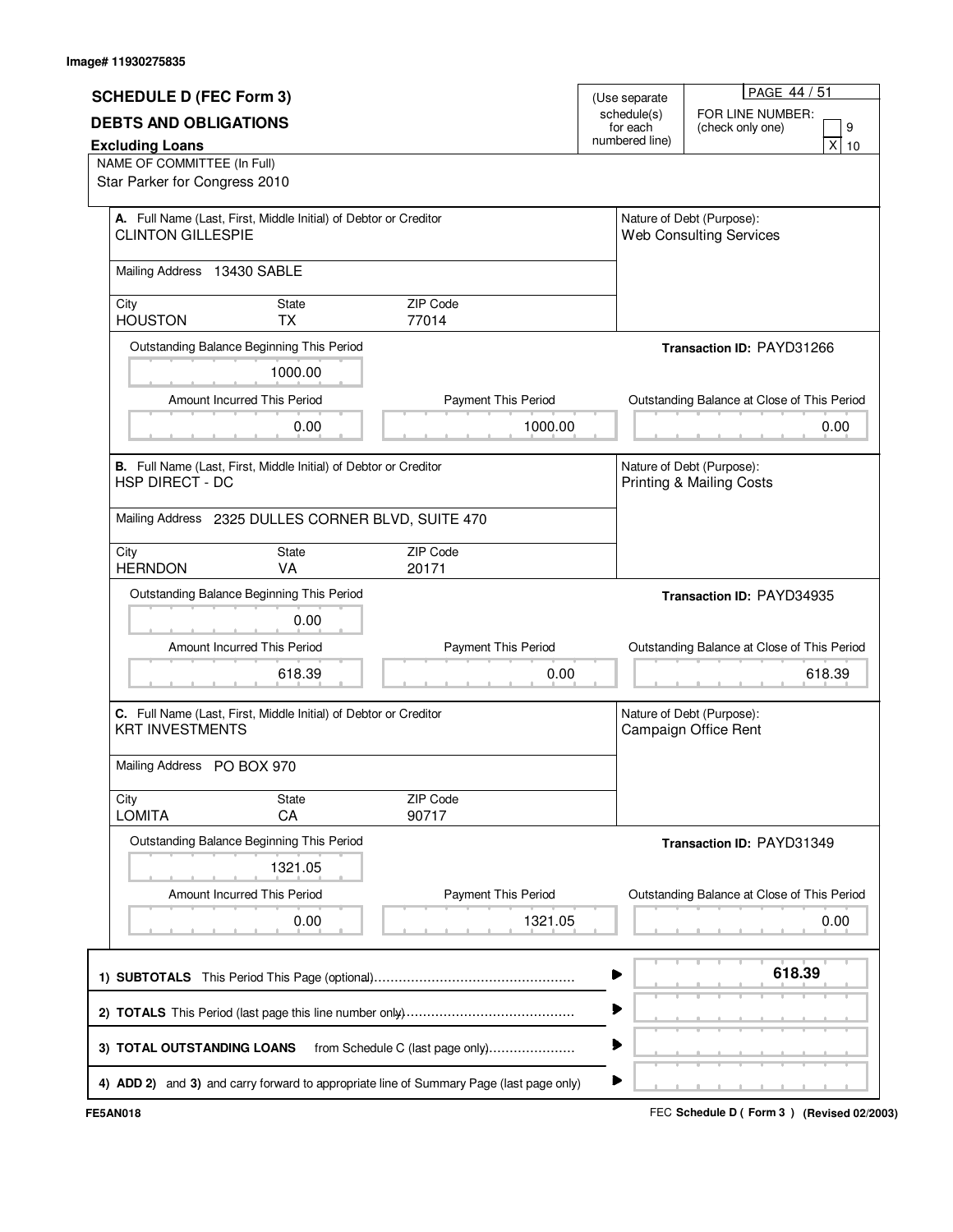| <b>SCHEDULE D (FEC Form 3)</b>                                                                |                                  | (Use separate                             | PAGE 45 / 51                                            |
|-----------------------------------------------------------------------------------------------|----------------------------------|-------------------------------------------|---------------------------------------------------------|
| <b>DEBTS AND OBLIGATIONS</b><br><b>Excluding Loans</b>                                        |                                  | schedule(s)<br>for each<br>numbered line) | FOR LINE NUMBER:<br>9<br>(check only one)<br>x<br>10    |
| NAME OF COMMITTEE (In Full)<br>Star Parker for Congress 2010                                  |                                  |                                           |                                                         |
| A. Full Name (Last, First, Middle Initial) of Debtor or Creditor<br>LONG BEACH PRESS-TELEGRAM |                                  | Print Ad Costs                            | Nature of Debt (Purpose):                               |
| Mailing Address 300 OCEANGATE, SUITE 150                                                      |                                  |                                           |                                                         |
| <b>State</b><br>City<br>LONG BEACH<br>CA                                                      | ZIP Code<br>90844                |                                           |                                                         |
| Outstanding Balance Beginning This Period                                                     |                                  |                                           | Transaction ID: PAYD30955                               |
| 1167.60                                                                                       |                                  |                                           |                                                         |
| Amount Incurred This Period                                                                   | <b>Payment This Period</b>       |                                           | Outstanding Balance at Close of This Period             |
| 0.00                                                                                          | 1167.60                          |                                           | 0.00                                                    |
| B. Full Name (Last, First, Middle Initial) of Debtor or Creditor<br>LONG BEACH PRESS-TELEGRAM |                                  | Print Ad                                  | Nature of Debt (Purpose):                               |
| Mailing Address 300 OCEANGATE, SUITE 150                                                      |                                  |                                           |                                                         |
| City<br>State<br>LONG BEACH<br>CA                                                             | ZIP Code<br>90844                |                                           |                                                         |
| Outstanding Balance Beginning This Period                                                     |                                  |                                           | Transaction ID: PAYD30956                               |
| 1260.00                                                                                       |                                  |                                           |                                                         |
| Amount Incurred This Period                                                                   | <b>Payment This Period</b>       |                                           | Outstanding Balance at Close of This Period             |
| 0.00                                                                                          | 1260.00                          |                                           | 0.00                                                    |
| C. Full Name (Last, First, Middle Initial) of Debtor or Creditor<br><b>TELLY LOVELACE</b>     |                                  | rvices                                    | Nature of Debt (Purpose):<br>Fundraising Consulting Se- |
| Mailing Address 375 ATLANTIC AVENUE, #401                                                     |                                  |                                           |                                                         |
| City<br><b>State</b><br>LONG BEACH<br>CA                                                      | ZIP Code<br>90802                |                                           |                                                         |
| Outstanding Balance Beginning This Period                                                     |                                  |                                           | Transaction ID: PAYD34917                               |
| 0.00                                                                                          |                                  |                                           |                                                         |
| Amount Incurred This Period                                                                   | <b>Payment This Period</b>       |                                           | Outstanding Balance at Close of This Period             |
| 3000.00                                                                                       | 0.00                             |                                           | 3000.00                                                 |
|                                                                                               |                                  |                                           | 3000.00                                                 |
|                                                                                               |                                  |                                           |                                                         |
| 3) TOTAL OUTSTANDING LOANS                                                                    | from Schedule C (last page only) |                                           |                                                         |
| 4) ADD 2) and 3) and carry forward to appropriate line of Summary Page (last page only)       |                                  | ▶                                         |                                                         |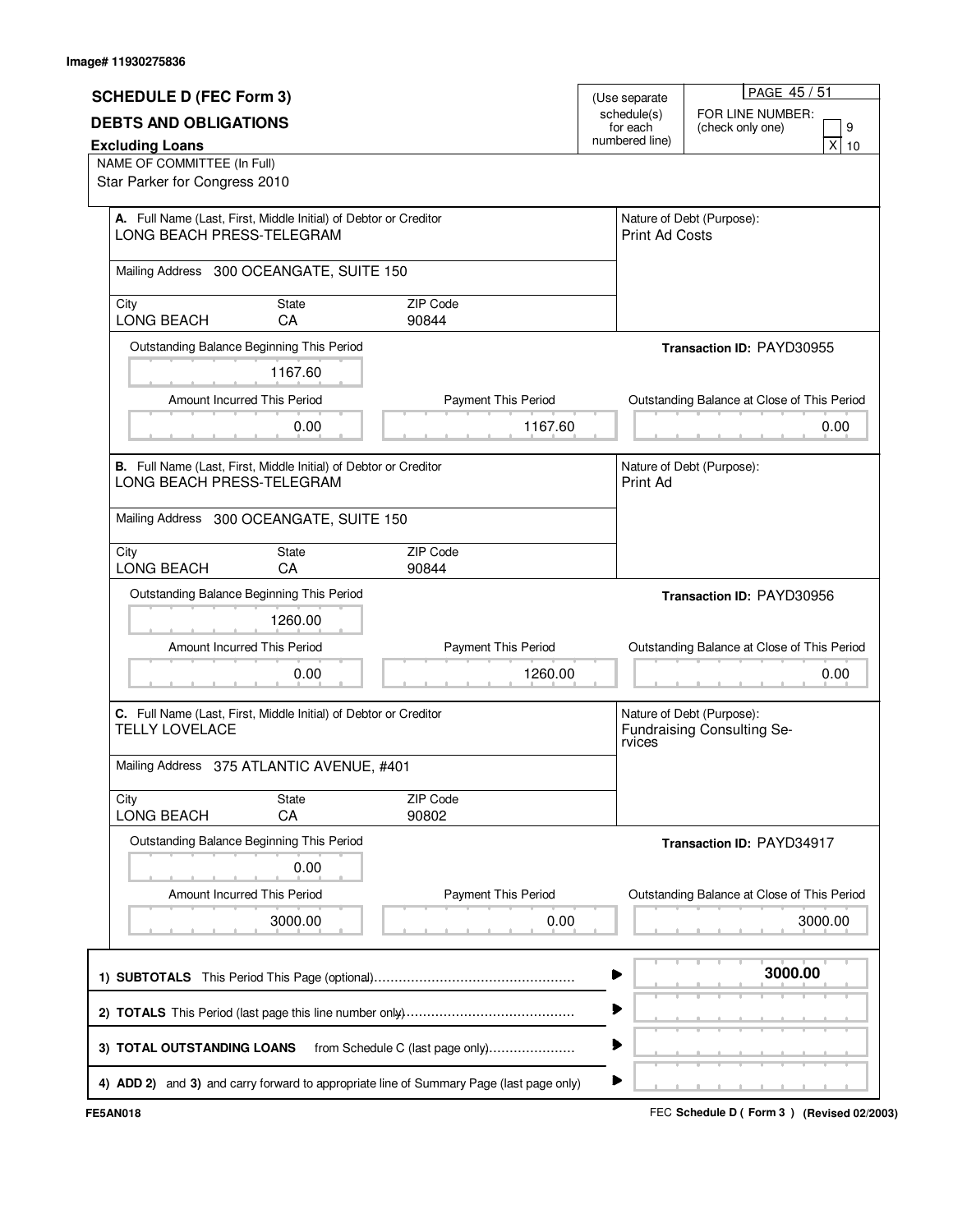| <b>SCHEDULE D (FEC Form 3)</b>                               |                                                                  |                                  | (Use separate                             | PAGE 46 / 51                                            |
|--------------------------------------------------------------|------------------------------------------------------------------|----------------------------------|-------------------------------------------|---------------------------------------------------------|
| <b>DEBTS AND OBLIGATIONS</b><br><b>Excluding Loans</b>       |                                                                  |                                  | schedule(s)<br>for each<br>numbered line) | FOR LINE NUMBER:<br>9<br>(check only one)<br>x<br>10    |
| NAME OF COMMITTEE (In Full)<br>Star Parker for Congress 2010 |                                                                  |                                  |                                           |                                                         |
| <b>JOHN MANCINO</b>                                          | A. Full Name (Last, First, Middle Initial) of Debtor or Creditor |                                  | ces                                       | Nature of Debt (Purpose):<br>Campaign Consulting Servi- |
|                                                              | Mailing Address 1671 W. NORBERRY ST.                             |                                  |                                           |                                                         |
| City<br><b>LANCASTER</b>                                     | State<br>CA                                                      | ZIP Code<br>93534                |                                           |                                                         |
|                                                              | Outstanding Balance Beginning This Period                        |                                  |                                           | Transaction ID: PAYD26564                               |
|                                                              | 500.00                                                           |                                  |                                           |                                                         |
|                                                              | Amount Incurred This Period                                      | <b>Payment This Period</b>       |                                           | Outstanding Balance at Close of This Period             |
|                                                              | 0.00                                                             | 500.00                           |                                           | 0.00                                                    |
| JASMINE S. MEGRABYAN                                         | B. Full Name (Last, First, Middle Initial) of Debtor or Creditor |                                  | rvices                                    | Nature of Debt (Purpose):<br>Fundraising Consulting Se- |
|                                                              | Mailing Address 501 W GLENOAKS BLVD, #558                        |                                  |                                           |                                                         |
| City<br><b>GLENDALE</b>                                      | State<br>CA                                                      | ZIP Code<br>91202                |                                           |                                                         |
|                                                              | Outstanding Balance Beginning This Period                        |                                  |                                           | Transaction ID: PAYD30883                               |
|                                                              |                                                                  |                                  |                                           |                                                         |
|                                                              | 132.00                                                           |                                  |                                           |                                                         |
|                                                              | Amount Incurred This Period                                      | Payment This Period              |                                           | Outstanding Balance at Close of This Period             |
|                                                              | 0.00                                                             | 132.00                           |                                           | 0.00                                                    |
| JASMINE S. MEGRABYAN                                         | C. Full Name (Last, First, Middle Initial) of Debtor or Creditor |                                  | rvices                                    | Nature of Debt (Purpose):<br>Fundraising Consulting Se- |
|                                                              | Mailing Address 501 W GLENOAKS BLVD, #558                        |                                  |                                           |                                                         |
| City<br><b>GLENDALE</b>                                      | State<br>CA                                                      | ZIP Code<br>91202                |                                           |                                                         |
|                                                              | Outstanding Balance Beginning This Period                        |                                  |                                           | Transaction ID: PAYD30951                               |
|                                                              | 26.00                                                            |                                  |                                           |                                                         |
|                                                              | Amount Incurred This Period                                      | <b>Payment This Period</b>       |                                           | Outstanding Balance at Close of This Period             |
|                                                              | 0.00                                                             | 26.00                            |                                           | 0.00                                                    |
|                                                              |                                                                  |                                  |                                           | 0.00                                                    |
|                                                              |                                                                  |                                  |                                           |                                                         |
| 3) TOTAL OUTSTANDING LOANS                                   |                                                                  | from Schedule C (last page only) |                                           |                                                         |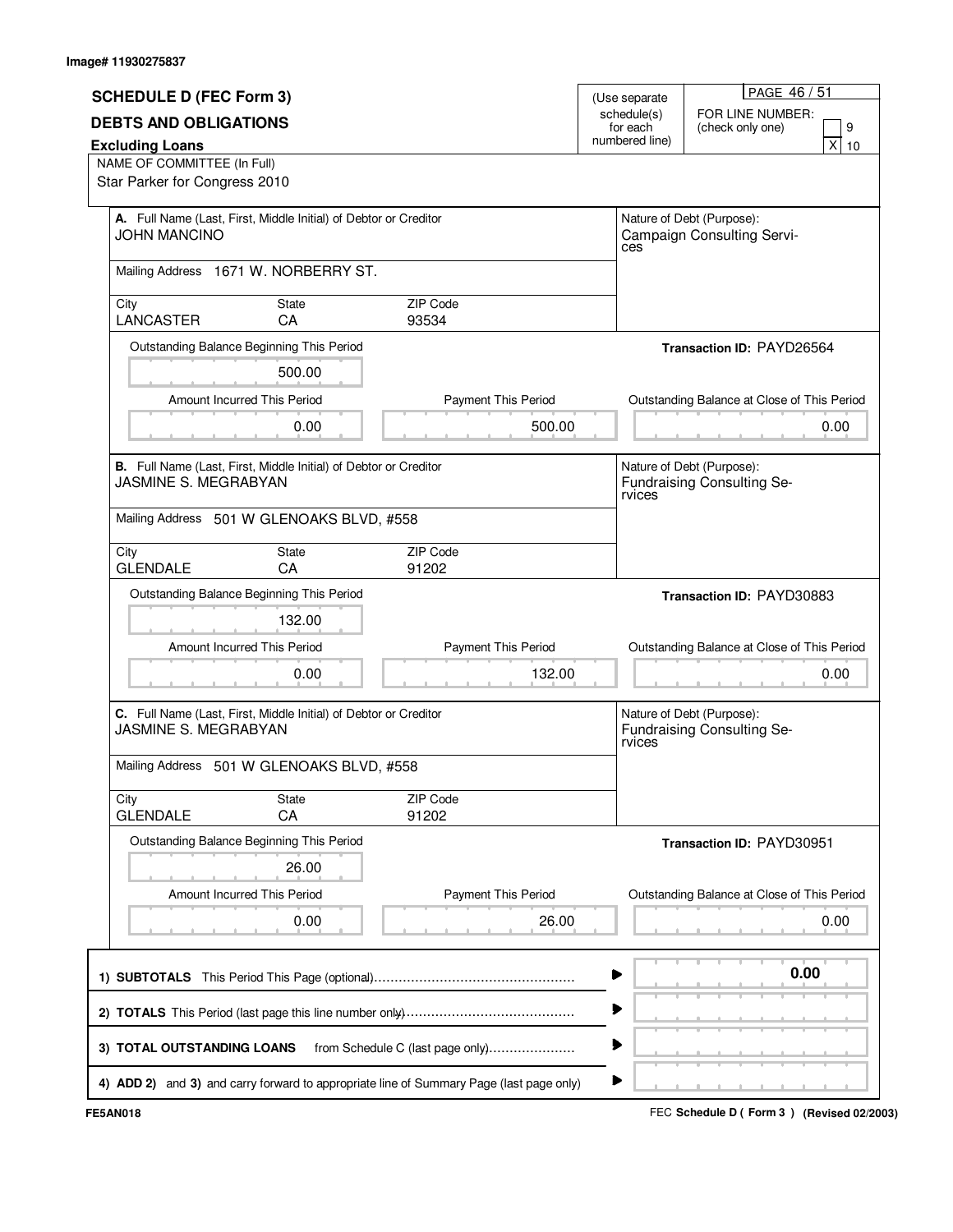|                                                                                         |                                                                                                 |                                                                                         |                         | PAGE 47 / 51                                               |  |  |
|-----------------------------------------------------------------------------------------|-------------------------------------------------------------------------------------------------|-----------------------------------------------------------------------------------------|-------------------------|------------------------------------------------------------|--|--|
| <b>SCHEDULE D (FEC Form 3)</b>                                                          |                                                                                                 |                                                                                         | (Use separate           |                                                            |  |  |
| <b>DEBTS AND OBLIGATIONS</b>                                                            |                                                                                                 |                                                                                         | schedule(s)<br>for each | FOR LINE NUMBER:<br>9<br>(check only one)                  |  |  |
| <b>Excluding Loans</b>                                                                  |                                                                                                 | numbered line)                                                                          | x <sub>l</sub><br>10    |                                                            |  |  |
| NAME OF COMMITTEE (In Full)                                                             |                                                                                                 |                                                                                         |                         |                                                            |  |  |
| Star Parker for Congress 2010                                                           |                                                                                                 |                                                                                         |                         |                                                            |  |  |
|                                                                                         |                                                                                                 |                                                                                         |                         | Nature of Debt (Purpose):                                  |  |  |
|                                                                                         | A. Full Name (Last, First, Middle Initial) of Debtor or Creditor<br><b>JASMINE S. MEGRABYAN</b> |                                                                                         |                         | Fundraising Consulting Se-<br>rvices                       |  |  |
| Mailing Address 501 W GLENOAKS BLVD, #558                                               |                                                                                                 |                                                                                         |                         |                                                            |  |  |
| City                                                                                    | State                                                                                           | ZIP Code                                                                                |                         |                                                            |  |  |
| <b>GLENDALE</b>                                                                         | CA                                                                                              | 91202                                                                                   |                         |                                                            |  |  |
| Outstanding Balance Beginning This Period                                               |                                                                                                 |                                                                                         |                         | Transaction ID: PAYD30967                                  |  |  |
|                                                                                         | 3162.25                                                                                         |                                                                                         |                         |                                                            |  |  |
| Amount Incurred This Period                                                             |                                                                                                 | Payment This Period                                                                     |                         | Outstanding Balance at Close of This Period                |  |  |
|                                                                                         | 0.00                                                                                            | 3162.25                                                                                 |                         | 0.00                                                       |  |  |
|                                                                                         |                                                                                                 |                                                                                         |                         |                                                            |  |  |
| B. Full Name (Last, First, Middle Initial) of Debtor or Creditor<br>NICHOLS PRODUCTIONS |                                                                                                 |                                                                                         |                         | Nature of Debt (Purpose):<br><b>Media Production Costs</b> |  |  |
|                                                                                         |                                                                                                 |                                                                                         |                         |                                                            |  |  |
| Mailing Address 47 66TH PLACE                                                           |                                                                                                 |                                                                                         |                         |                                                            |  |  |
| City                                                                                    | State                                                                                           | ZIP Code                                                                                |                         |                                                            |  |  |
| <b>LONG BEACH</b>                                                                       | CA                                                                                              | 90803                                                                                   |                         |                                                            |  |  |
| Outstanding Balance Beginning This Period                                               |                                                                                                 |                                                                                         |                         | Transaction ID: PAYD30868                                  |  |  |
|                                                                                         | 1699.96                                                                                         |                                                                                         |                         |                                                            |  |  |
| Amount Incurred This Period                                                             |                                                                                                 | Payment This Period                                                                     |                         | Outstanding Balance at Close of This Period                |  |  |
| 0.00                                                                                    |                                                                                                 | 1699.96                                                                                 |                         | 0.00                                                       |  |  |
|                                                                                         |                                                                                                 |                                                                                         |                         |                                                            |  |  |
| <b>DARIN SELNICK</b>                                                                    | C. Full Name (Last, First, Middle Initial) of Debtor or Creditor                                |                                                                                         |                         | Nature of Debt (Purpose):<br>PAC Fundraising Commission    |  |  |
|                                                                                         |                                                                                                 |                                                                                         |                         |                                                            |  |  |
| Mailing Address 8726 WHITSON COURT                                                      |                                                                                                 |                                                                                         |                         |                                                            |  |  |
| City                                                                                    | <b>State</b>                                                                                    | ZIP Code                                                                                |                         |                                                            |  |  |
| <b>SPRINGFIELD</b>                                                                      | VA                                                                                              | 22153                                                                                   |                         |                                                            |  |  |
| Outstanding Balance Beginning This Period                                               |                                                                                                 |                                                                                         |                         | Transaction ID: PAYD29879                                  |  |  |
|                                                                                         | 600.00                                                                                          |                                                                                         |                         |                                                            |  |  |
| Amount Incurred This Period                                                             |                                                                                                 | <b>Payment This Period</b>                                                              |                         | Outstanding Balance at Close of This Period                |  |  |
|                                                                                         | 0.00                                                                                            | 600.00                                                                                  |                         | 0.00                                                       |  |  |
|                                                                                         |                                                                                                 |                                                                                         |                         |                                                            |  |  |
|                                                                                         |                                                                                                 |                                                                                         |                         |                                                            |  |  |
|                                                                                         |                                                                                                 |                                                                                         |                         | 0.00                                                       |  |  |
|                                                                                         |                                                                                                 |                                                                                         |                         |                                                            |  |  |
| 3) TOTAL OUTSTANDING LOANS                                                              |                                                                                                 | from Schedule C (last page only)                                                        |                         |                                                            |  |  |
|                                                                                         |                                                                                                 |                                                                                         |                         |                                                            |  |  |
|                                                                                         |                                                                                                 | 4) ADD 2) and 3) and carry forward to appropriate line of Summary Page (last page only) | ▶                       |                                                            |  |  |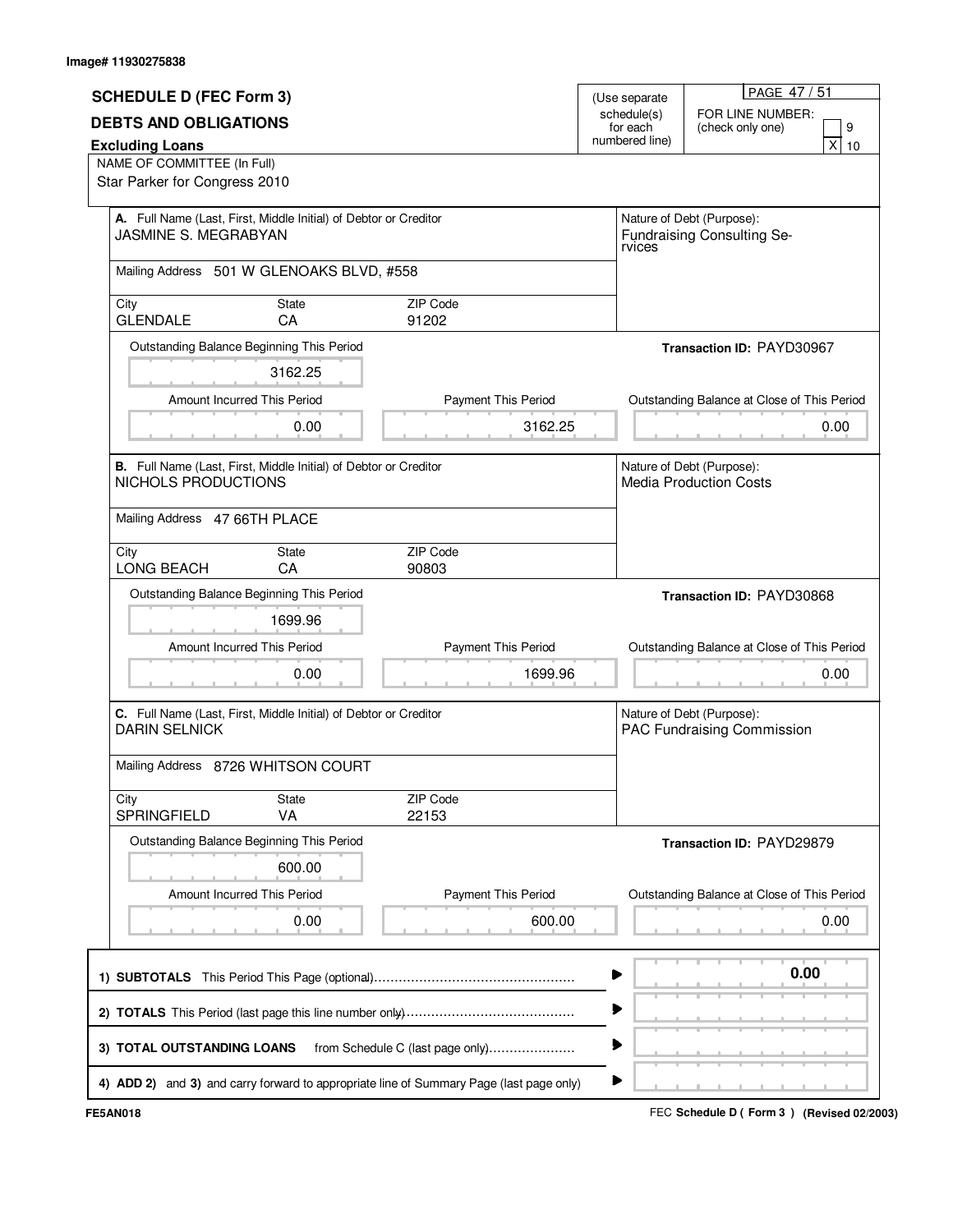| <b>SCHEDULE D (FEC Form 3)</b>                                                               |                                                                  |   | (Use separate              | PAGE 48/51                                             |  |
|----------------------------------------------------------------------------------------------|------------------------------------------------------------------|---|----------------------------|--------------------------------------------------------|--|
| <b>DEBTS AND OBLIGATIONS</b>                                                                 |                                                                  |   | schedule(s)                | FOR LINE NUMBER:                                       |  |
| <b>Excluding Loans</b>                                                                       |                                                                  |   | for each<br>numbered line) | 9<br>(check only one)<br>x<br>10                       |  |
| NAME OF COMMITTEE (In Full)                                                                  |                                                                  |   |                            |                                                        |  |
| Star Parker for Congress 2010                                                                |                                                                  |   |                            |                                                        |  |
| A. Full Name (Last, First, Middle Initial) of Debtor or Creditor                             |                                                                  |   |                            | Nature of Debt (Purpose):                              |  |
| STMP-SHORT TERM MAIL & POSTAGE - DC                                                          |                                                                  |   | Postage Costs              |                                                        |  |
| Mailing Address 4128 PEPSI PLACE                                                             |                                                                  |   |                            |                                                        |  |
| City<br>State<br><b>CHANTILLY</b><br>VA                                                      | ZIP Code<br>20151                                                |   |                            |                                                        |  |
| Outstanding Balance Beginning This Period                                                    |                                                                  |   |                            | Transaction ID: PAYD34936                              |  |
| 0.00                                                                                         |                                                                  |   |                            |                                                        |  |
| Amount Incurred This Period                                                                  | Payment This Period                                              |   |                            | Outstanding Balance at Close of This Period            |  |
| 6161.44                                                                                      | 0.00                                                             |   |                            | 6161.44                                                |  |
| SUNRISE DATA SERVICES-DC                                                                     | B. Full Name (Last, First, Middle Initial) of Debtor or Creditor |   |                            | Nature of Debt (Purpose):<br><b>Mailing List Costs</b> |  |
| Mailing Address 13755 SUNRISE VALLEY DRIVE, #450                                             |                                                                  |   |                            |                                                        |  |
| City<br><b>State</b><br><b>HERNDON</b><br><b>VA</b>                                          | ZIP Code<br>20171                                                |   |                            |                                                        |  |
| Outstanding Balance Beginning This Period                                                    |                                                                  |   |                            | Transaction ID: PAYD33816                              |  |
| 120.42                                                                                       |                                                                  |   |                            |                                                        |  |
| Amount Incurred This Period                                                                  | Payment This Period                                              |   |                            | Outstanding Balance at Close of This Period            |  |
| 0.00                                                                                         | 120.42                                                           |   |                            | 0.00                                                   |  |
| C. Full Name (Last, First, Middle Initial) of Debtor or Creditor<br>SUNRISE DATA SERVICES-DC |                                                                  |   | <b>Mailing List Costs</b>  | Nature of Debt (Purpose):                              |  |
| Mailing Address 13755 SUNRISE VALLEY DRIVE, #450                                             |                                                                  |   |                            |                                                        |  |
| City<br>State<br><b>HERNDON</b><br>VA                                                        | ZIP Code<br>20171                                                |   |                            |                                                        |  |
| Outstanding Balance Beginning This Period                                                    |                                                                  |   |                            | Transaction ID: PAYD34937                              |  |
| 0.00                                                                                         |                                                                  |   |                            |                                                        |  |
| Amount Incurred This Period                                                                  | <b>Payment This Period</b>                                       |   |                            |                                                        |  |
|                                                                                              |                                                                  |   |                            | Outstanding Balance at Close of This Period            |  |
| 787.59                                                                                       | 0.00                                                             |   |                            | 787.59                                                 |  |
|                                                                                              |                                                                  |   |                            | 6949.03                                                |  |
|                                                                                              |                                                                  |   |                            |                                                        |  |
| 3) TOTAL OUTSTANDING LOANS                                                                   | from Schedule C (last page only)                                 |   |                            |                                                        |  |
| 4) ADD 2) and 3) and carry forward to appropriate line of Summary Page (last page only)      |                                                                  | ▶ |                            |                                                        |  |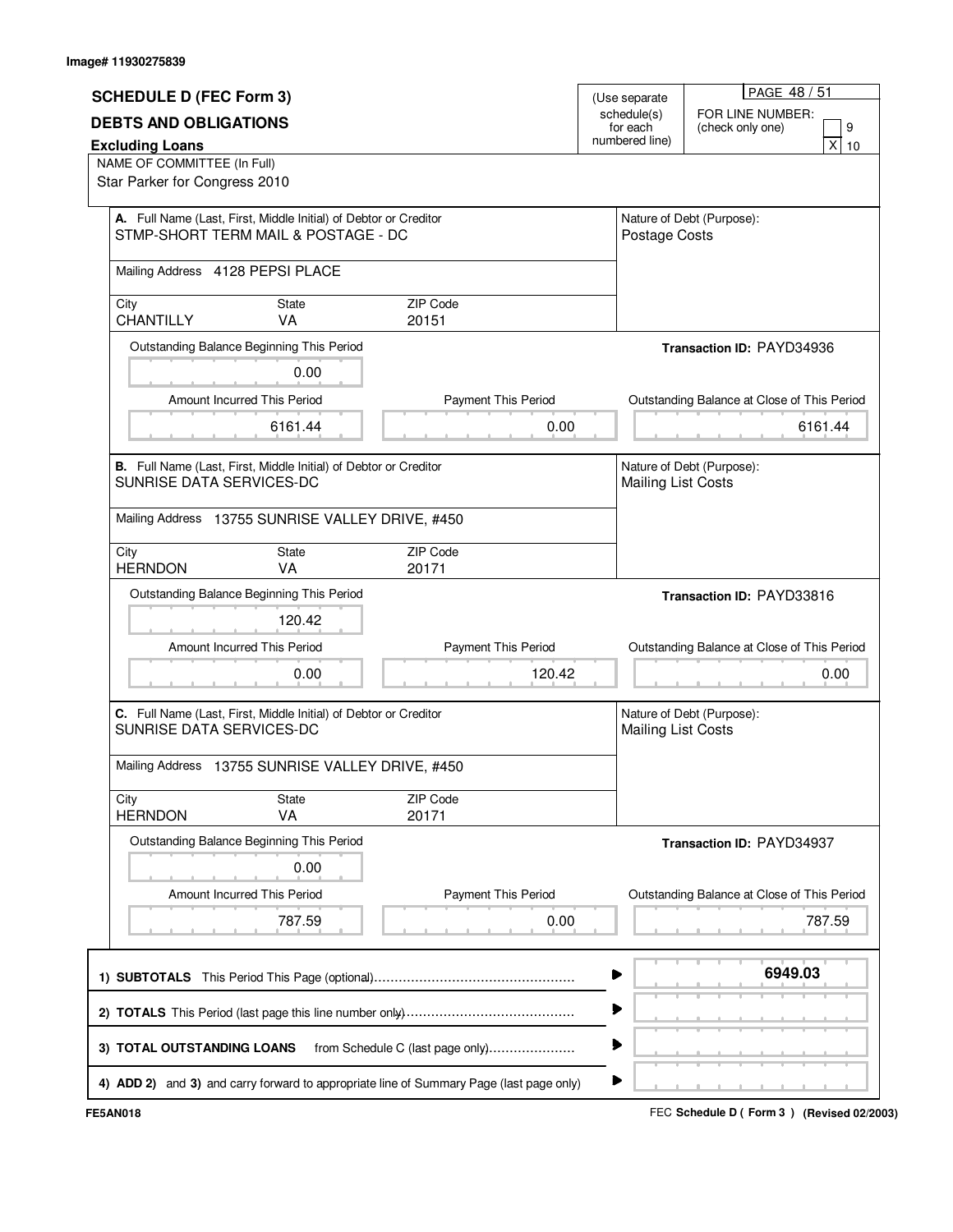|                                                                  |              |                                                                                         |                         | PAGE 49 / 51                                |  |
|------------------------------------------------------------------|--------------|-----------------------------------------------------------------------------------------|-------------------------|---------------------------------------------|--|
| <b>SCHEDULE D (FEC Form 3)</b>                                   |              |                                                                                         | (Use separate           |                                             |  |
| <b>DEBTS AND OBLIGATIONS</b>                                     |              |                                                                                         | schedule(s)<br>for each | FOR LINE NUMBER:<br>9<br>(check only one)   |  |
| <b>Excluding Loans</b>                                           |              | numbered line)                                                                          | x <sub>1</sub><br>10    |                                             |  |
| NAME OF COMMITTEE (In Full)                                      |              |                                                                                         |                         |                                             |  |
| Star Parker for Congress 2010                                    |              |                                                                                         |                         |                                             |  |
|                                                                  |              |                                                                                         |                         |                                             |  |
| A. Full Name (Last, First, Middle Initial) of Debtor or Creditor |              |                                                                                         |                         | Nature of Debt (Purpose):                   |  |
| THE WATERS AGENCY                                                |              |                                                                                         |                         | <b>Printing &amp; Mailing Costs</b>         |  |
| Mailing Address 1112 LAKE POINT COURT                            |              |                                                                                         |                         |                                             |  |
|                                                                  |              |                                                                                         |                         |                                             |  |
| City                                                             | State        | <b>ZIP Code</b>                                                                         |                         |                                             |  |
| <b>BIRMINGHAM</b>                                                | <b>AL</b>    | 35244                                                                                   |                         |                                             |  |
| Outstanding Balance Beginning This Period                        |              |                                                                                         |                         | Transaction ID: PAYD30899                   |  |
|                                                                  | 10420.61     |                                                                                         |                         |                                             |  |
| Amount Incurred This Period                                      |              | Payment This Period                                                                     |                         | Outstanding Balance at Close of This Period |  |
|                                                                  |              |                                                                                         |                         |                                             |  |
|                                                                  | 0.00         | 6420.61                                                                                 |                         | 4000.00                                     |  |
| B. Full Name (Last, First, Middle Initial) of Debtor or Creditor |              |                                                                                         |                         | Nature of Debt (Purpose):                   |  |
| THE WATERS AGENCY                                                |              |                                                                                         |                         | Campaign Consulting Servi-                  |  |
|                                                                  |              |                                                                                         | ces                     |                                             |  |
| Mailing Address 1112 LAKE POINT COURT                            |              |                                                                                         |                         |                                             |  |
| City                                                             | State        | ZIP Code                                                                                |                         |                                             |  |
| <b>BIRMINGHAM</b>                                                | <b>AL</b>    | 35244                                                                                   |                         |                                             |  |
| Outstanding Balance Beginning This Period                        |              |                                                                                         |                         | Transaction ID: PAYD33895                   |  |
|                                                                  |              |                                                                                         |                         |                                             |  |
|                                                                  | 3250.00      |                                                                                         |                         |                                             |  |
|                                                                  |              |                                                                                         |                         |                                             |  |
| Amount Incurred This Period                                      |              | Payment This Period                                                                     |                         | Outstanding Balance at Close of This Period |  |
|                                                                  | 0.00         | 3250.00                                                                                 |                         | 0.00                                        |  |
|                                                                  |              |                                                                                         |                         |                                             |  |
| C. Full Name (Last, First, Middle Initial) of Debtor or Creditor |              |                                                                                         |                         | Nature of Debt (Purpose):                   |  |
| <b>VERIZON SRC</b>                                               |              |                                                                                         | Telephone               |                                             |  |
|                                                                  |              |                                                                                         |                         |                                             |  |
| Mailing Address PO BOX 920041                                    |              |                                                                                         |                         |                                             |  |
| City                                                             | <b>State</b> | ZIP Code                                                                                |                         |                                             |  |
| <b>DALLAS</b>                                                    | <b>TX</b>    | 75392-0041                                                                              |                         |                                             |  |
| Outstanding Balance Beginning This Period                        |              |                                                                                         |                         | Transaction ID: PAYD30953                   |  |
|                                                                  |              |                                                                                         |                         |                                             |  |
|                                                                  | 0.00         |                                                                                         |                         |                                             |  |
| Amount Incurred This Period                                      |              | <b>Payment This Period</b>                                                              |                         | Outstanding Balance at Close of This Period |  |
|                                                                  | 404.49       | 0.00                                                                                    |                         | 404.49                                      |  |
|                                                                  |              |                                                                                         |                         |                                             |  |
|                                                                  |              |                                                                                         |                         |                                             |  |
|                                                                  |              |                                                                                         |                         | 4404.49                                     |  |
|                                                                  |              |                                                                                         |                         |                                             |  |
|                                                                  |              |                                                                                         |                         |                                             |  |
| 3) TOTAL OUTSTANDING LOANS                                       |              | from Schedule C (last page only)                                                        |                         |                                             |  |
|                                                                  |              | 4) ADD 2) and 3) and carry forward to appropriate line of Summary Page (last page only) | ▶                       |                                             |  |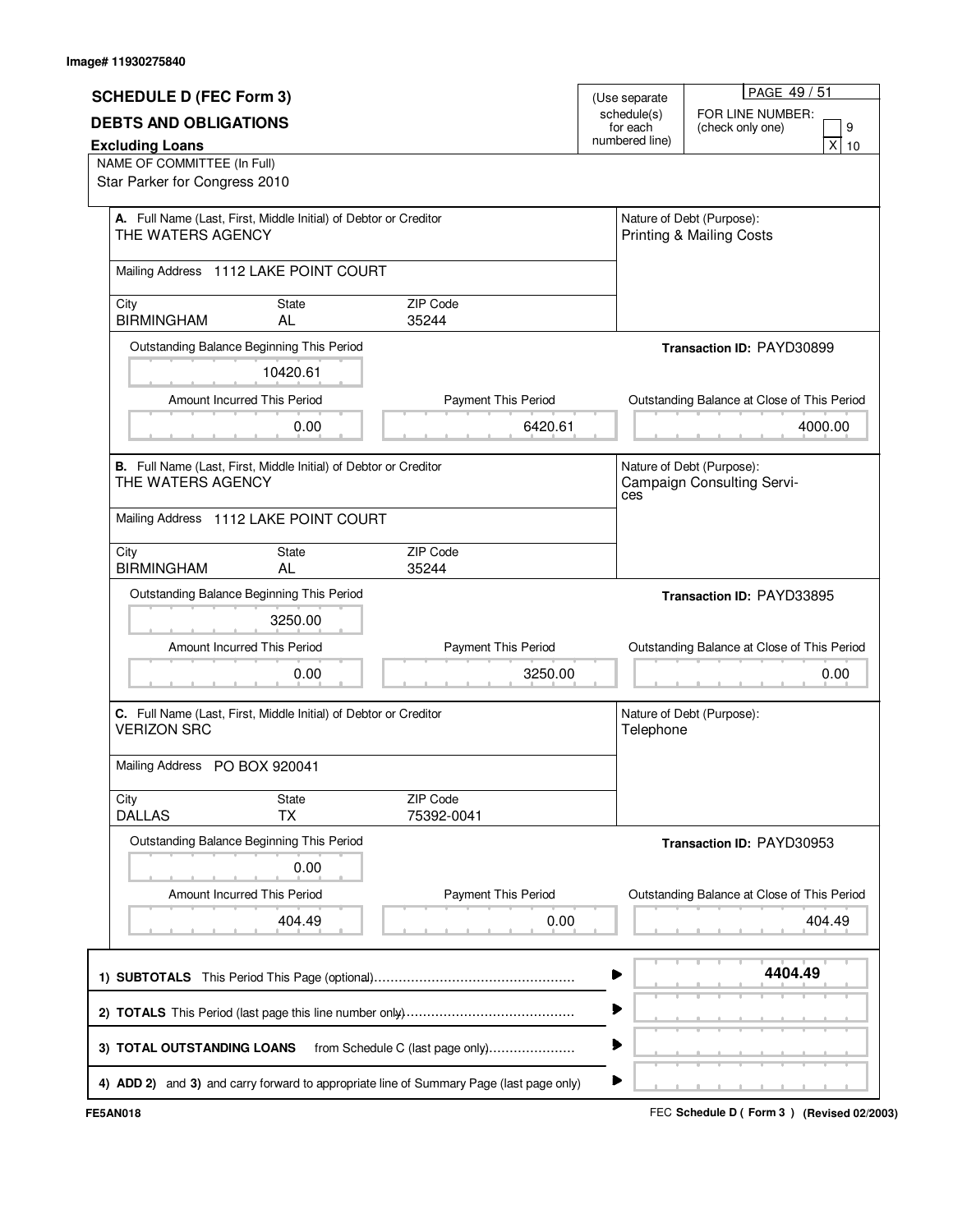|                                  |                                                                  |                                  |                              | PAGE 50 / 51                                |  |  |
|----------------------------------|------------------------------------------------------------------|----------------------------------|------------------------------|---------------------------------------------|--|--|
| <b>SCHEDULE D (FEC Form 3)</b>   |                                                                  |                                  | (Use separate<br>schedule(s) | FOR LINE NUMBER:                            |  |  |
| <b>DEBTS AND OBLIGATIONS</b>     |                                                                  |                                  | for each                     | 9<br>(check only one)                       |  |  |
| <b>Excluding Loans</b>           |                                                                  | numbered line)                   | x<br>10                      |                                             |  |  |
| NAME OF COMMITTEE (In Full)      |                                                                  |                                  |                              |                                             |  |  |
| Star Parker for Congress 2010    |                                                                  |                                  |                              |                                             |  |  |
|                                  |                                                                  |                                  |                              |                                             |  |  |
| <b>VERIZON SRC</b>               | A. Full Name (Last, First, Middle Initial) of Debtor or Creditor |                                  | Telephone                    | Nature of Debt (Purpose):                   |  |  |
|                                  |                                                                  |                                  |                              |                                             |  |  |
| Mailing Address PO BOX 920041    |                                                                  |                                  |                              |                                             |  |  |
|                                  |                                                                  |                                  |                              |                                             |  |  |
| City                             | State                                                            | ZIP Code                         |                              |                                             |  |  |
| <b>DALLAS</b>                    | TX                                                               | 75392-0041                       |                              |                                             |  |  |
|                                  | Outstanding Balance Beginning This Period                        |                                  |                              | Transaction ID: PAYD34890                   |  |  |
|                                  | 0.00                                                             |                                  |                              |                                             |  |  |
|                                  |                                                                  |                                  |                              |                                             |  |  |
|                                  | Amount Incurred This Period                                      | Payment This Period              |                              | Outstanding Balance at Close of This Period |  |  |
|                                  | 901.06                                                           | 0.00                             |                              | 901.06                                      |  |  |
|                                  |                                                                  |                                  |                              |                                             |  |  |
|                                  | B. Full Name (Last, First, Middle Initial) of Debtor or Creditor |                                  |                              | Nature of Debt (Purpose):                   |  |  |
|                                  | WASHINGTON INTELLIGENCE BUREAU - DC                              |                                  | ıces                         | Direct Mail Merchant Serv-                  |  |  |
|                                  |                                                                  |                                  |                              |                                             |  |  |
| Mailing Address 4128 PEPSI PLACE |                                                                  |                                  |                              |                                             |  |  |
| City                             | State                                                            | <b>ZIP Code</b>                  |                              |                                             |  |  |
| <b>CHANTILLY</b>                 | VA                                                               | 20151                            |                              |                                             |  |  |
|                                  | Outstanding Balance Beginning This Period                        |                                  |                              | Transaction ID: PAYD34938                   |  |  |
|                                  |                                                                  |                                  |                              |                                             |  |  |
|                                  | 0.00                                                             |                                  |                              |                                             |  |  |
|                                  | Amount Incurred This Period                                      | <b>Payment This Period</b>       |                              | Outstanding Balance at Close of This Period |  |  |
|                                  | 1962.49                                                          | 0.00                             |                              | 1962.49                                     |  |  |
|                                  |                                                                  |                                  |                              |                                             |  |  |
|                                  | C. Full Name (Last, First, Middle Initial) of Debtor or Creditor |                                  |                              | Nature of Debt (Purpose):                   |  |  |
|                                  | <b>AMINAH WILLIAMS</b>                                           |                                  |                              | Shipping                                    |  |  |
|                                  |                                                                  |                                  |                              |                                             |  |  |
|                                  | Mailing Address 1817 E MCMILLAN STREET                           |                                  |                              |                                             |  |  |
| City                             | State                                                            | ZIP Code                         |                              |                                             |  |  |
| <b>COMPTON</b>                   | CA                                                               | 90221                            |                              |                                             |  |  |
|                                  | Outstanding Balance Beginning This Period                        |                                  |                              | Transaction ID: PAYD30952                   |  |  |
|                                  |                                                                  |                                  |                              |                                             |  |  |
|                                  | 23.33                                                            |                                  |                              |                                             |  |  |
|                                  | Amount Incurred This Period                                      | Payment This Period              |                              | Outstanding Balance at Close of This Period |  |  |
|                                  | 0.00                                                             | 23.33                            |                              | 0.00                                        |  |  |
|                                  |                                                                  |                                  |                              |                                             |  |  |
|                                  |                                                                  |                                  |                              |                                             |  |  |
|                                  |                                                                  |                                  |                              | 2863.55                                     |  |  |
|                                  |                                                                  |                                  |                              |                                             |  |  |
|                                  |                                                                  |                                  |                              |                                             |  |  |
|                                  |                                                                  |                                  |                              |                                             |  |  |
|                                  |                                                                  |                                  |                              |                                             |  |  |
| 3) TOTAL OUTSTANDING LOANS       |                                                                  | from Schedule C (last page only) |                              |                                             |  |  |